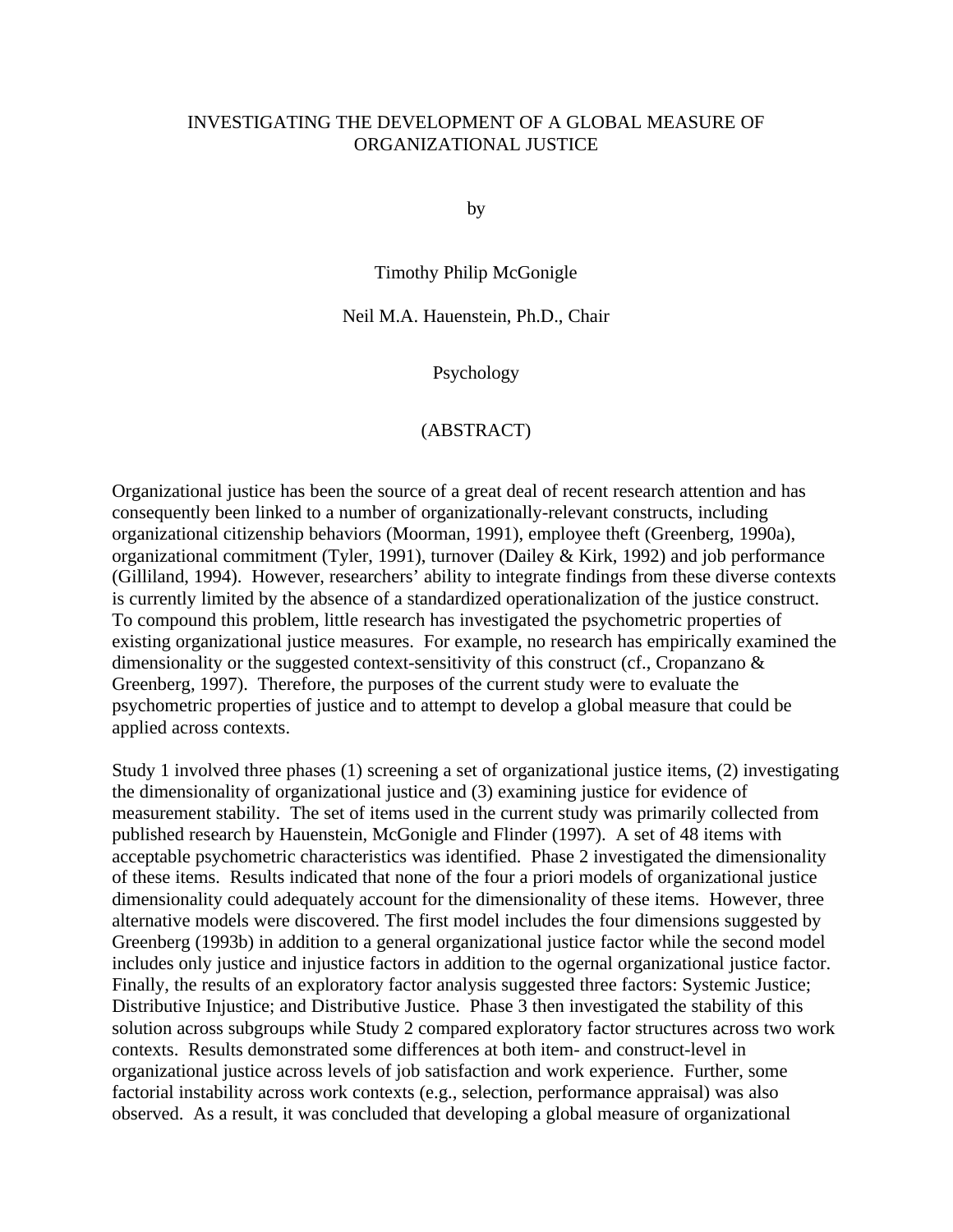justice is difficult given the demonstrated context-sensitivity of the construct. Instead, a series of guidelines for developing future measures of organizational justice is proposed.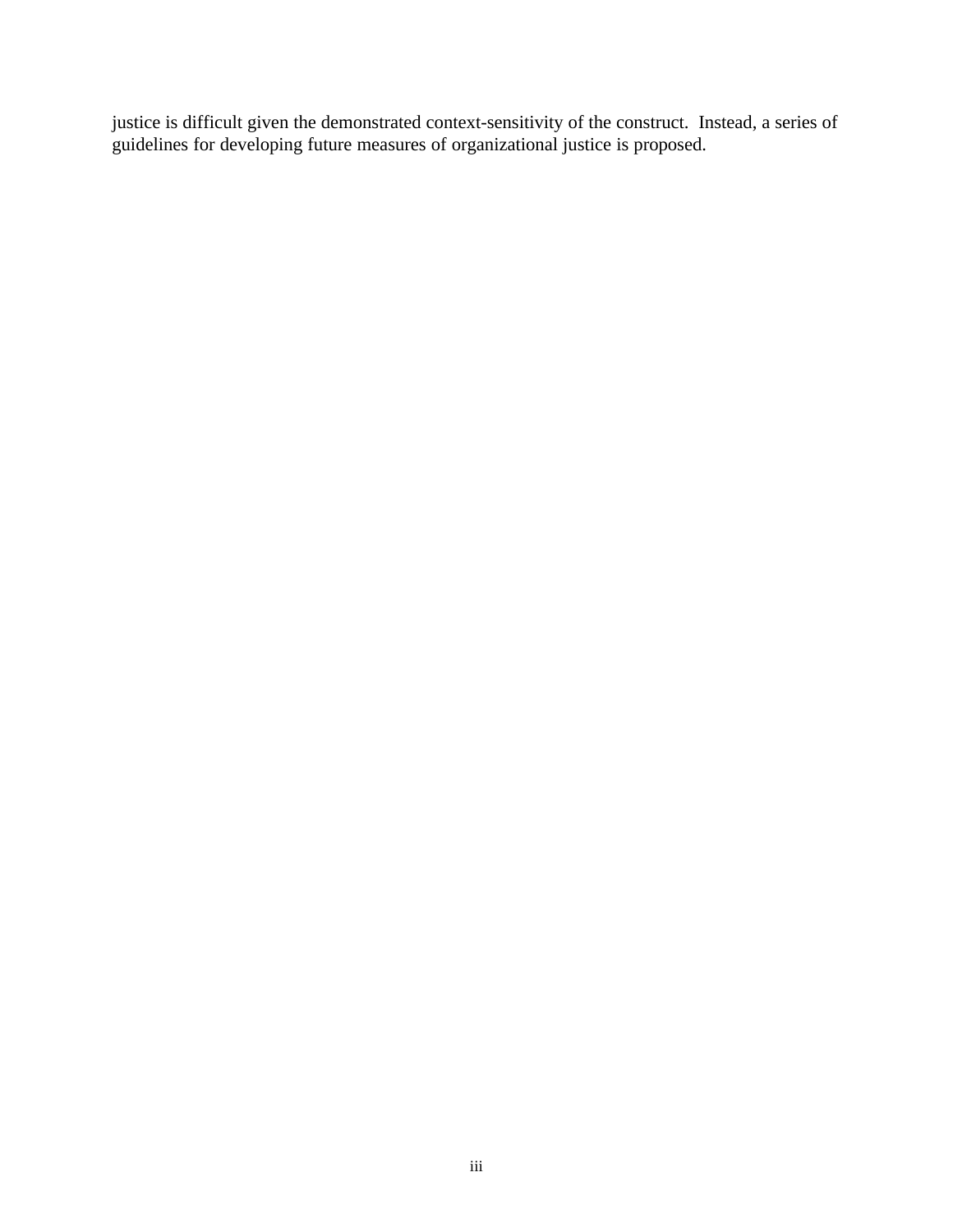# ACKNOWLEDGEMENTS

I would like to thank my advisor and committee chair, Neil Hauenstein, for all the support and encouragement he gave me during the development and execution of this research project. Neil's willingness to review the many drafts of this manuscript and to work with me long distance was invaluable to my completion of this project. I would also like to thank the other members of my committee - Roseanne Foti, R.J. Harvey, Danny Axsom and Mary Connerley – for their insightful comments and support over the course of this project.

In addition, I would like to thank my colleagues at the American Institutes for Research for both their encouragement of my work and their participation in my data collection. I would also like to specifically thank several other people. First, I would like to thank my wife, Cynthia Searcy, for her encouragement and her technical support throughout this process. I would also like to thank Gavan O'Shea for facilitating the final stages of the data collection and Gayle Kennedy for helping me organize the logistics of this process from afar.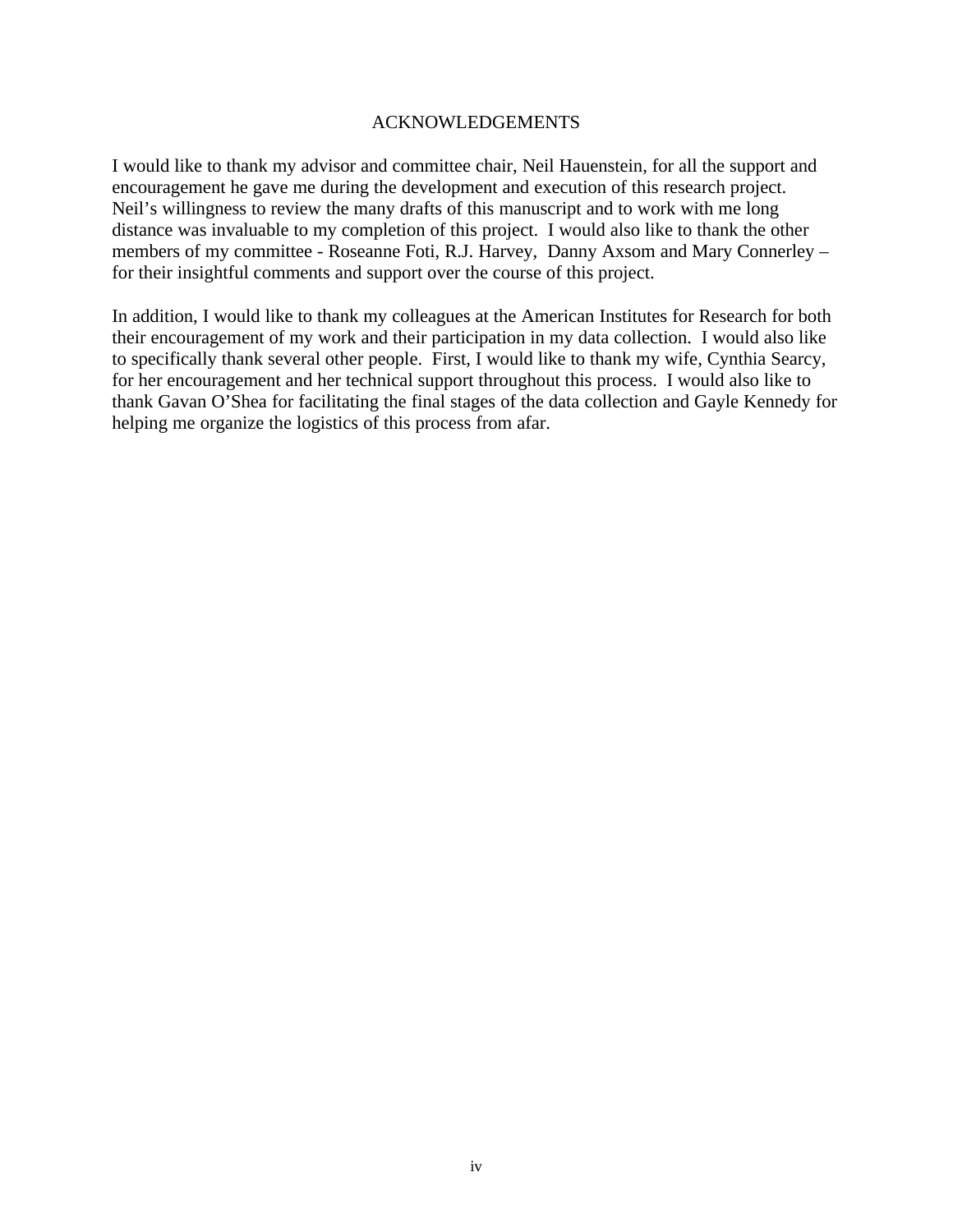# **TABLE OF CONTENTS**

| Abstract         |     |
|------------------|-----|
| Acknowledgements |     |
|                  | 1   |
|                  | 18  |
|                  | 19  |
|                  | 23  |
|                  | 23  |
|                  | 24  |
|                  | 31  |
|                  | 37  |
|                  | 43  |
|                  | 43  |
|                  | 44  |
|                  | 48  |
|                  | 50  |
|                  | 57  |
|                  | 67  |
|                  | 73  |
|                  | 77  |
|                  | 83  |
|                  | 138 |
|                  | 156 |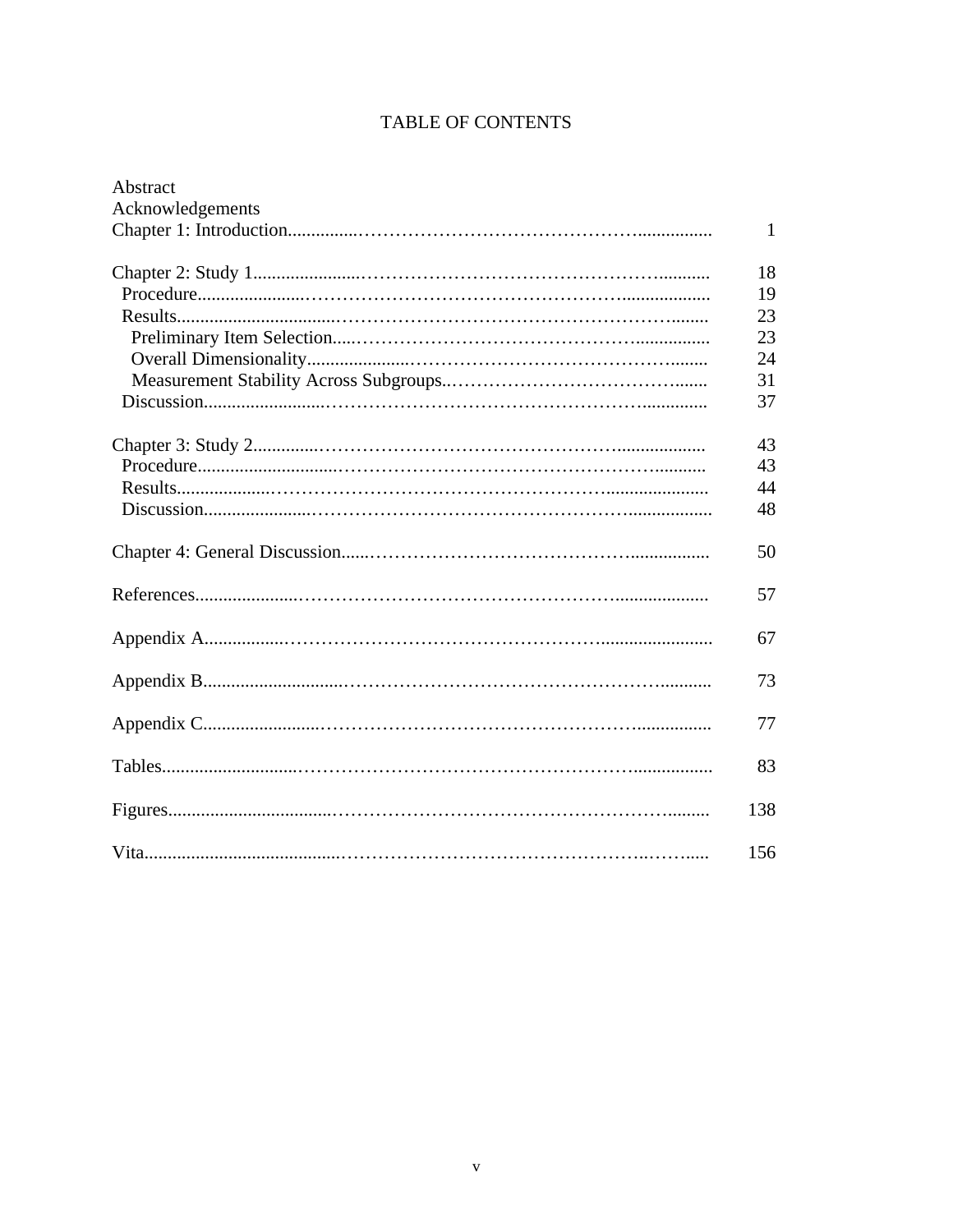# LIST OF TABLES

| Table 1:  | Greenberg's (1993b) Taxonomy of Organizational Justice Classes       | 84  |
|-----------|----------------------------------------------------------------------|-----|
| Table 2:  | Demographic Information for Participants in Study 1                  | 85  |
| Table 3:  | Items Selected for Examination in Study 1                            | 86  |
| Table 4:  | Items Included in Quinn and Staines (1977) Facet-Free Measure of     | 89  |
|           | Satisfaction                                                         |     |
| Table 5:  | Item-to-Construct Links for Confirmatory Factor Analyses             | 90  |
| Table 6:  | Results of Study 1 Item Screening                                    | 92  |
| Table 7:  | Items Retained After Study 1                                         | 96  |
| Table 8:  | Goodness-of-Fit of Four Models of Organizational Justice Using       | 98  |
|           | <b>Individual Items</b>                                              |     |
| Table 9:  | Item-to-Parcel Links for Confirmatory Factor Analyses                | 99  |
| Table 10: | Examination of Univariate Normality for Item Parcels                 | 101 |
| Table 11: | <b>Item Parcel Intercorrelations</b>                                 | 102 |
| Table 12: | Goodness-of-Fit of Four Models of Organizational Justice Using Item  | 103 |
|           | Parcels                                                              |     |
| Table 13: | Eigenvalues for Initial Exploratory Factor Analysis Results          | 104 |
| Table 14: | <b>Results of Initial Exploratory Factor Analysis</b>                | 105 |
| Table 15: | Items Loading Weakly on All Factors                                  | 109 |
| Table 16: | Eigenvalues for Revised Exploratory Factor Analysis Results          | 110 |
| Table 17: | <b>Results of Revised Exploratory Factor Analysis</b>                | 111 |
| Table 18: | Factor Intercorrelations for Three-Factor Solution                   | 113 |
| Table 19: | Item Loadings for High Satisfaction Respondents                      | 114 |
| Table 20: | Item Loadings for Low Satisfaction Respondents                       | 116 |
| Table 21: | Item Loadings for Organizational Sample                              | 118 |
| Table 22: | Item Loadings for Student Sample                                     | 120 |
| Table 23: | Factor Intercorrelations for Each Subgroup                           | 122 |
| Table 24: | Percentage of Variance Accounted for by Factors in Each Subgroup     | 123 |
| Table 25: | Cross-Validation of Exploratory Factor Structure from High           | 124 |
|           | Satisfaction Subgroup on Low Satisfaction Subgroup                   |     |
| Table 26: | Cross-Validation of Exploratory Factor Structure from Low            | 125 |
|           | Satisfaction Subgroup on High Satisfaction Subgroup                  |     |
| Table 27: | Cross-Validation of Exploratory Factor Structure from Organizational | 126 |
|           | Sample on Student Sample                                             |     |
| Table 28: | Cross-Validation of Exploratory Factor Structure from Student        | 127 |
|           | Sample on Organizational Sample                                      |     |
| Table 29: | Demographic Information for Participants in Study 2                  | 128 |
| Table 30: | Item Loadings for Selection Context                                  | 129 |
| Table 31: | Item Loadings for Performance Appraisal Context                      | 131 |
| Table 32: | <b>Factor Intercorrelations for Work Context</b>                     | 134 |
| Table 33: | Percentage of Variance Accounted for by Factors in Each Work         | 135 |
|           | Context                                                              |     |
| Table 34: | Cross-Validation of Exploratory Factor Structure from Selection      | 136 |
|           | <b>Context on Performance Appraisal Context Items</b>                |     |
| Table 35: | Cross-Validation of Exploratory Factor Structure from Performance    | 137 |
|           | <b>Appraisal Context on Selection Context Items</b>                  |     |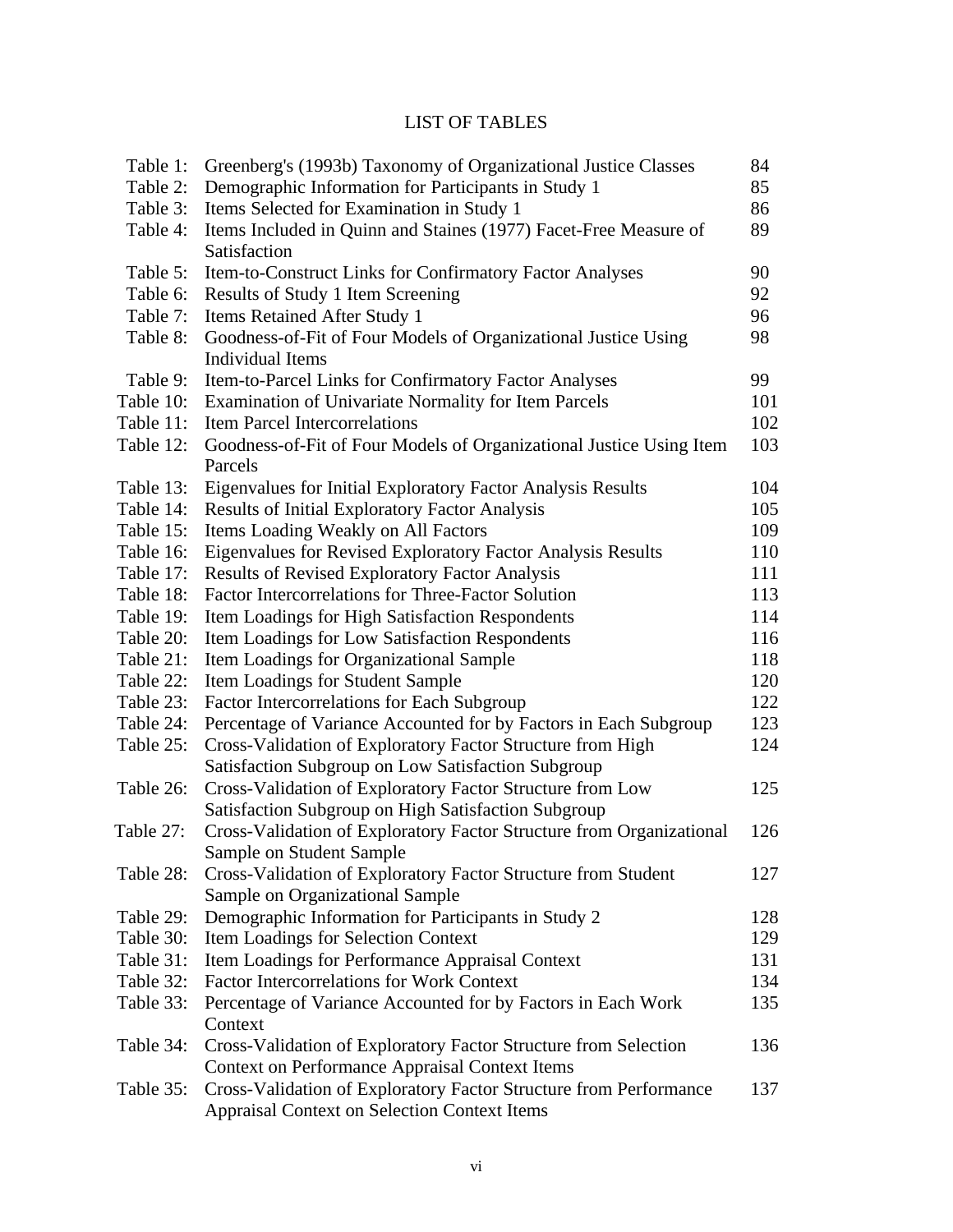# LIST OF FIGURES

| Figure 1:     | One-Factor Model of Organizational Justice                         | 139 |
|---------------|--------------------------------------------------------------------|-----|
| Figure 2:     | Two-Factor Model of Organizational Justice                         | 140 |
| Figure 3:     | Three-Factor Model of Organizational Justice                       | 141 |
| Figure 4:     | Four-Factor Model of Organizational Justice                        | 142 |
| Figure 5:     | Scree Plot for Revised Exploratory Factor Analysis                 | 143 |
| Figure 6:     | Scree Plot for High Satisfaction Subgroup                          | 144 |
| Figure 7:     | Scree Plot for Low Satisfaction Subgroup                           | 145 |
| Figure 8:     | Scree Plot for Organizational Sample                               | 146 |
| Figure 9:     | <b>Scree Plot for Student Sample</b>                               | 147 |
| Figure 10:    | Exploratory Model of Organizational Justice from High Satisfaction | 148 |
|               | Subgroup                                                           |     |
| Figure $11$ : | Exploratory Model of Organizational Justice from Low Satisfaction  | 149 |
|               | Subgroup                                                           |     |
| Figure $12$ : | Exploratory Model of Organizational Justice from Organizational    | 150 |
|               | Sample                                                             |     |
| Figure 13:    | Exploratory Model of Organizational Justice from Student Sample    | 151 |
| Figure 14:    | <b>Scree Plot for Selection Context</b>                            | 152 |
| Figure $15$ : | Scree Plot for Performance Appraisal Context                       | 153 |
| Figure 16:    | Exploratory Model of Organizational Justice from Selection Context | 154 |
| Figure 17:    | Exploratory Model of Organizational Justice from Performance       | 155 |
|               | <b>Appraisal Context</b>                                           |     |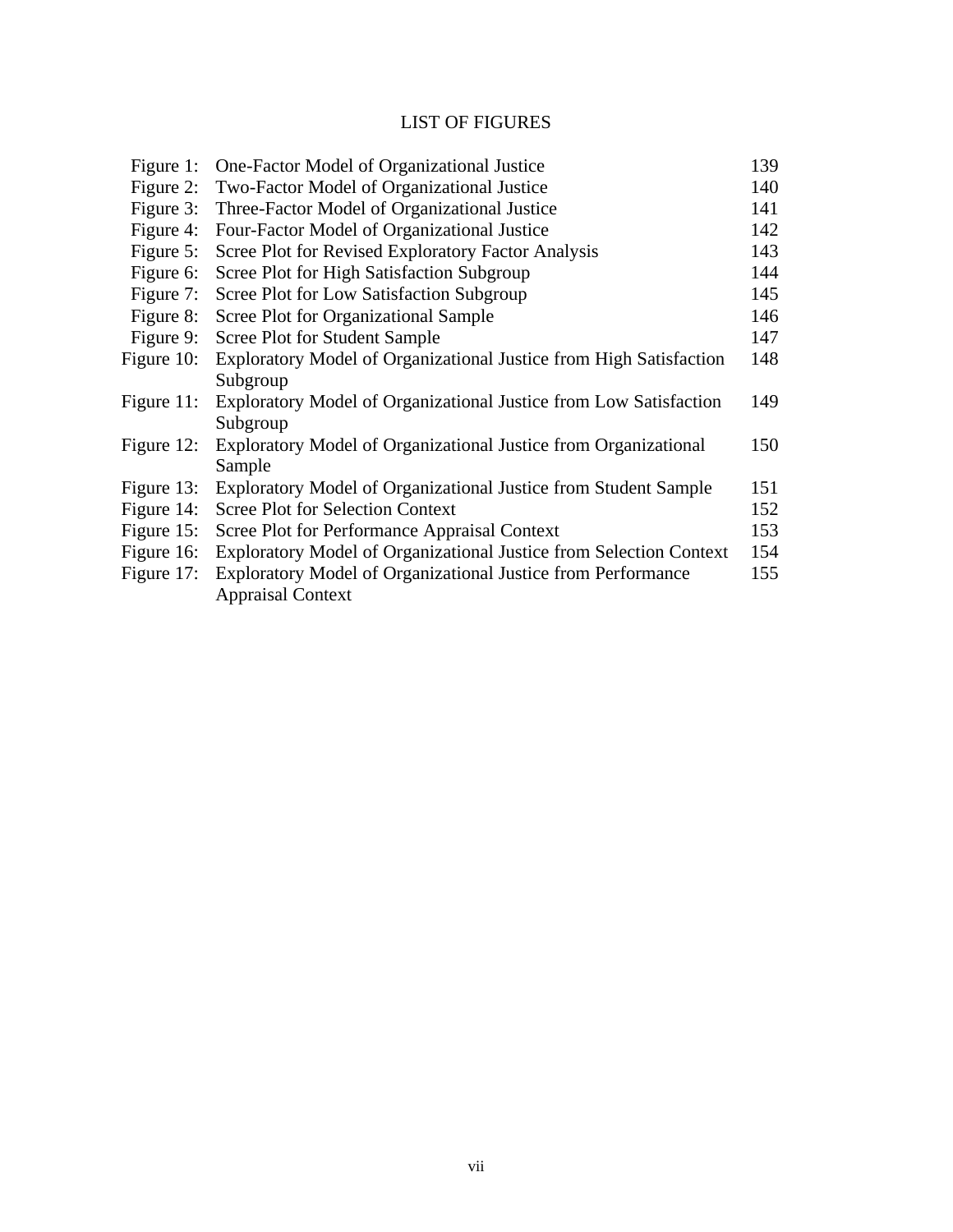#### Chapter 1: Introduction

A recent topic of renewed interest in research on organizational behavior is organizational justice, the study of decision and allocation fairness in organizations. As Sheppard and Lewicki (1987) point out, justice is a concern in any situation where parties can be differentially affected by an outcome. However, while justice is a fundamental human concern (Lerner, 1965; 1982), it is only recently that social scientists have begun to systematically study individuals' perceptions of justice in an organizational context. Organizational justice research originated out of Stouffer, Suchman, DeVinney, Star and Williams' (1949) serendipitous finding that promotion satisfaction among Army officers depended upon the promotion rates of their peers rather than on the promotion rate itself. That is, officers' promotion satisfaction was determined through a relative comparison of their own and their peers' promotion rates. From this research, as well as research on the related constructs of relative deprivation and social comparison, Adams (1965) developed equity theory, which serves as one foundation of distributive justice. More recently, researchers noted that distributive justice, or one's perception of outcome fairness was only part of the picture; decision-making procedures can also be perceived as just or unjust independent of the outcome of those decisions (Tyler & Caine, 1981). As a result, researchers began to investigate the role of procedural justice (i.e., Thibaut & Walker, 1975) as distinct from distributive justice.

## Forms of Justice

#### Distributive Justice

Early research on organizational justice focused on outcome fairness/distributive justice. Homans (1961) and Adams (1965), who first examined distributive justice in an organizational context, suggested a theoretical basis for judging outcome fairness. Essentially, both researchers theorize that individuals compare the level of outcome (e.g., salary, benefits) received relative to perceived inputs (e.g., ability, hard work) to the perceived input-outcome ratio of a comparison other through the following quasi-mathematical process:

 $I_s/O_s = I_c/O_c$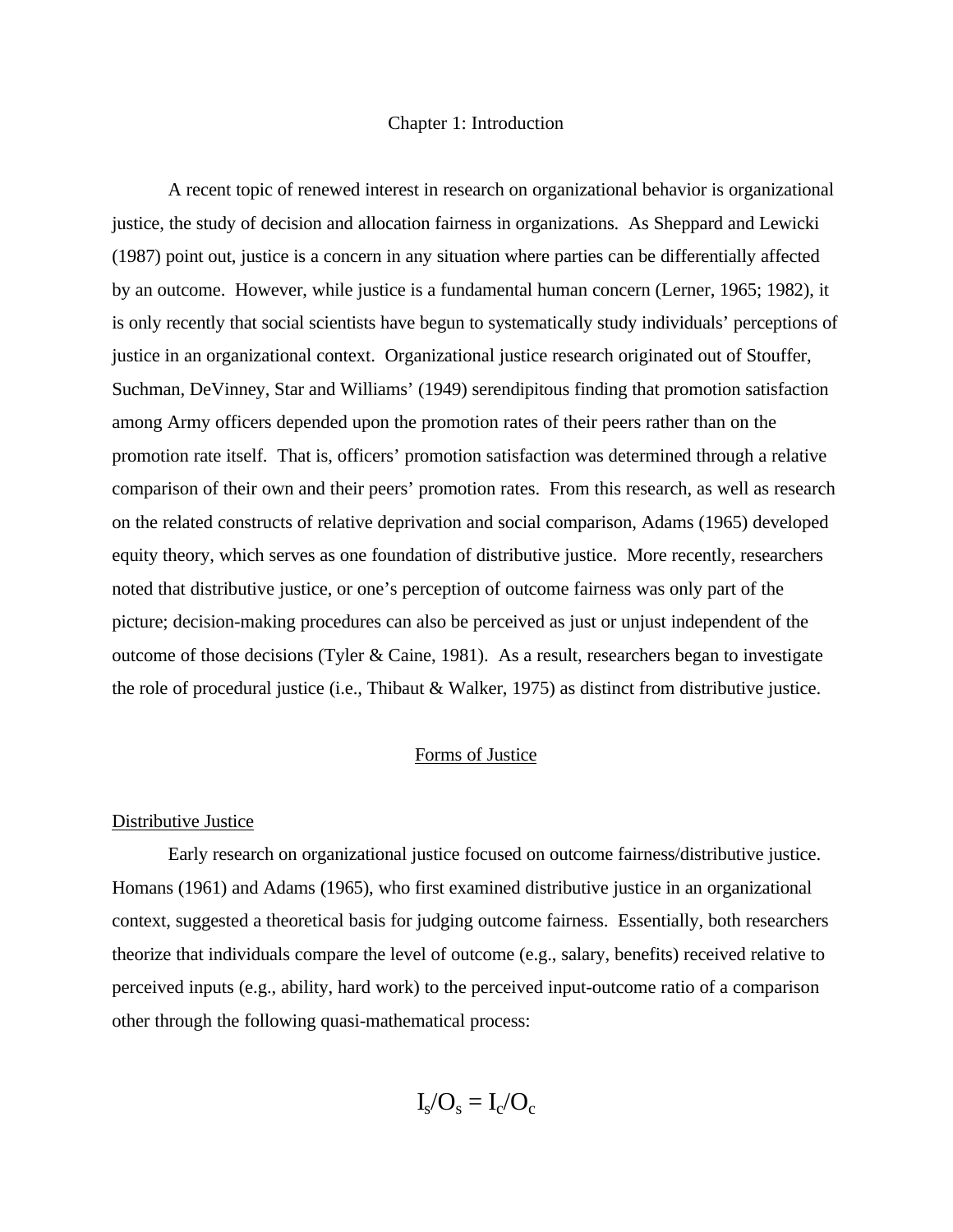For example, individuals hold views of their own inputs  $(I_s)$  to an organization (i.e., previous experience, knowledge, training, education, ability, etc.) and the outcomes  $(O_s)$  they expect to receive from the organization (i.e., salary, benefits, experience, etc.). Similarly, individuals also hold perceptions of others' inputs  $(I_c)$  and outcomes  $(O_c)$ . According to Adams (1965), the relationship between an individual's input-outcome ratio  $(I_s/O_s)$  and a comparison other's ratio  $(I_c/O_c)$  is the basis for judging outcome equity. When the ratio of one's inputs to outcomes is equivalent to that of a comparison other, regardless of the actual level of input or outcome, the individual experiences outcome equity. Conversely, when an individual's input-tooutcome ratio is sufficiently unequal to the comparison other's, the individual is predicted to experience distributive inequity. Thus, perceptions of distributive justice are based on relative rather than absolute outcomes, a finding that was suggested by Stouffer et al's (1949) findings.

Homans' (1961) and Adams' (1965) theories of distributive justice are based on the equity rule, which is one of several allocation rules. In an equitable allocation situation, individuals receive rewards based on their relative inputs to the situation (i.e., following the equity rule). Thus, when individuals are rewarded according to the equity rule, they should experience distributive justice. However, if the same individuals are rewarded following the same reward schedule but under a different allocation rule, distributive justice would not be experienced. For example, under the equality rule, all individuals receive the same outcome regardless of their relative individual inputs. Similarly, under the need rule individuals with the greatest need receive the most rewards irrespective of their individual inputs. Thus, under a equality-based or needbased distribution rule, an equitable outcome would be perceived as distributively unfair. While perceptions of distributive justice can be based on any allocation rule, organizational justice researchers have focused on the equity rule, as it is the most frequently invoked distribution rule in organizational settings.

## Procedural Justice

In the 1970s, researchers began to focus attention on the fairness of the process by which decisions are made. The first discussion of the term "procedural justice" was by Thibaut and Walker (1975), who examined reactions to the procedures used in the resolution of legal disputes.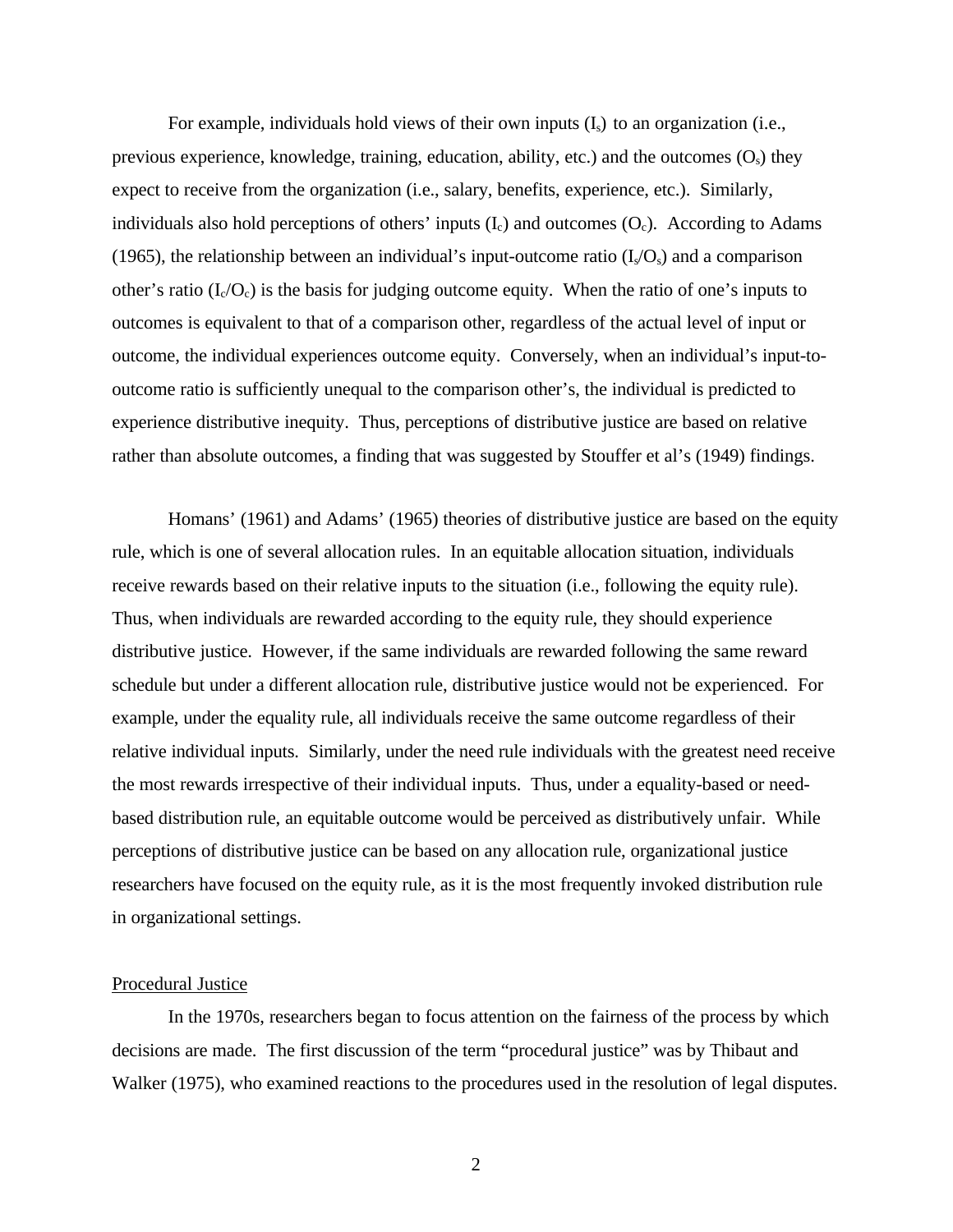By varying the amount of control individuals had over the procedures available to settle simulated disputes and the extent to which they could impact the actual outcomes Thibaut and Walker (1975) showed that not only outcome equity, but also procedural control impacted individuals' perceptions of fairness. Further research extended this finding to organizational contexts (cf., Greenberg & Folger, 1983).

While this research suggested that perceptions of justice were at least in part dependent upon procedural control, research by Leventhal (1980; Leventhal, Karuza & Fry, 1980) identified specific structural characteristics of the decision making process that influence perceptions of procedural justice. Specifically, Leventhal (1980) identified six criteria of procedural justice:

- 1. consistent application of procedures
- 2. freedom from bias
- 3. accuracy of information
- 4. decision correctability
- 5. representativness of content
- 6. ethicality

Later researchers have identified other rules of procedural justice in specific contexts. For example, in a series of critical incidents interviews, Greenberg (1986) identified 5 determinants of procedural justice (i.e., soliciting and using input prior to making an evaluation, enabling two-way communication during the interview, providing the ability to challenge/rebut one's evaluation, ensuring rater familiarity with ratee's work and ensuring consistent application of standards) and two determinants of distributive justice (i.e., ensuring the receipt of rating based on performance achieved and recommending outcome(s) based on rating) in a performance appraisal context.

Later, in questioning the applicability of Thibaut and Walker's (1975) and Leventhal's (1980) models of procedural justice to organizational research, Sheppard and Lewicki (1987) identified sixteen principles of procedural justice in a managerial decision making context. Three of the principles (i.e., consistency of process, reasonableness of process, use of the golden rule) apply to broad managerial activities, six (i.e., bias suppression, representativeness, resource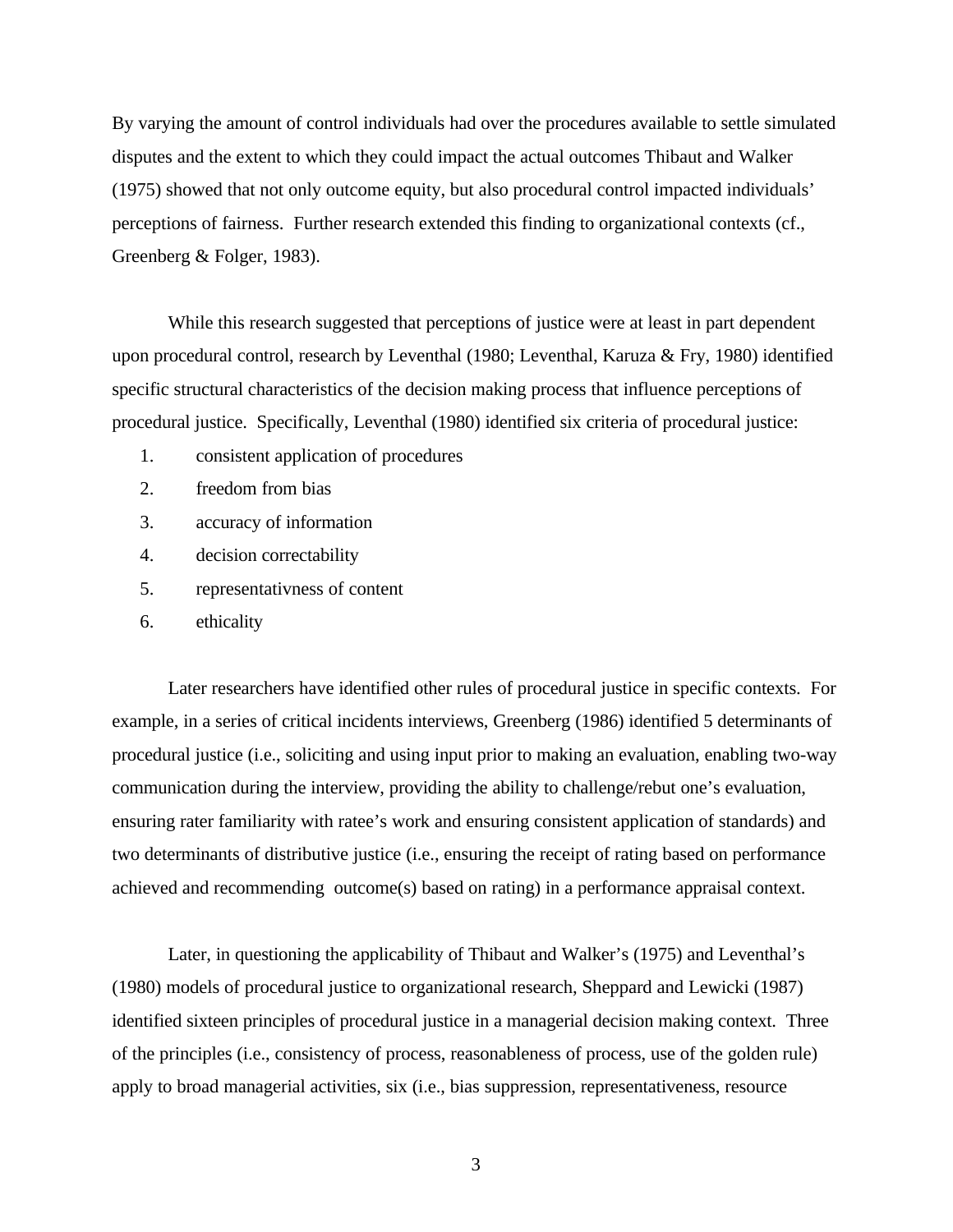utilization, decision correctability, information about implementation, decision timeliness) apply to making and implementing decisions and the remaining seven (i.e., accountability, two-way communication, role description, meaningful assignment, equity, ethicality, structural integrity) apply to specific managerial activities. More recently, Gilliland (1993) identified similar principles of procedural and distributive justice in a personnel selection context. However, as can be seen, most of the principles each of these researchers identified are subsumed by Thibaut and Walker's (1975) notion of process control, the six criteria identified by Leventhal (1980) and/or Adams' (1965) principle of equity (Cropanzano & Greenberg, 1997).

## Interactional Justice

More recently, Bies and Moag (1986) argued that organizational justice perceptions are often influenced by the manner in which procedures are enacted, rather than on the specific structural characteristics of the procedures or the allocation of an outcome. For example, they argue that an employer could meet the procedural rules outlined by Leventhal (1980) and could make the resulting allocation decision equitably, yet the recipient might still perceive the interpersonal interaction as unfair if he or she is asked invasive, improper questions or is treated rudely. Thus, Bies and Moag (1986) argue that perceptions of interactional justice occur independently of one's perceptions of procedural or distributive justice. Although Bies and Moag (1986) suggest that interactional justice should be considered a third category of organizational justice, Greenberg (1993b) argues that both procedural and distributive justice have interpersonal and structural components. Thus, interactional justice as defined by Bies and Moag (1986) is subsumed by informational and interpersonal justice, the social forms of procedural and distributive justice, respectively, in Greenberg's (1993b) taxonomy.

## Other Forms of Justice

Noting that both procedural and distributive justice can have structural and interpersonal aspects, Greenberg (1993b) proposed a four dimensional taxonomy of organizational justice (See Table 1). He distinguished perceptions of justice along two dimensions, category of justice and focal determinant. The two categories of justice are the familiar procedural and distributive. Justice theories can also be classified as structural, those that deal with formal rules of justice in a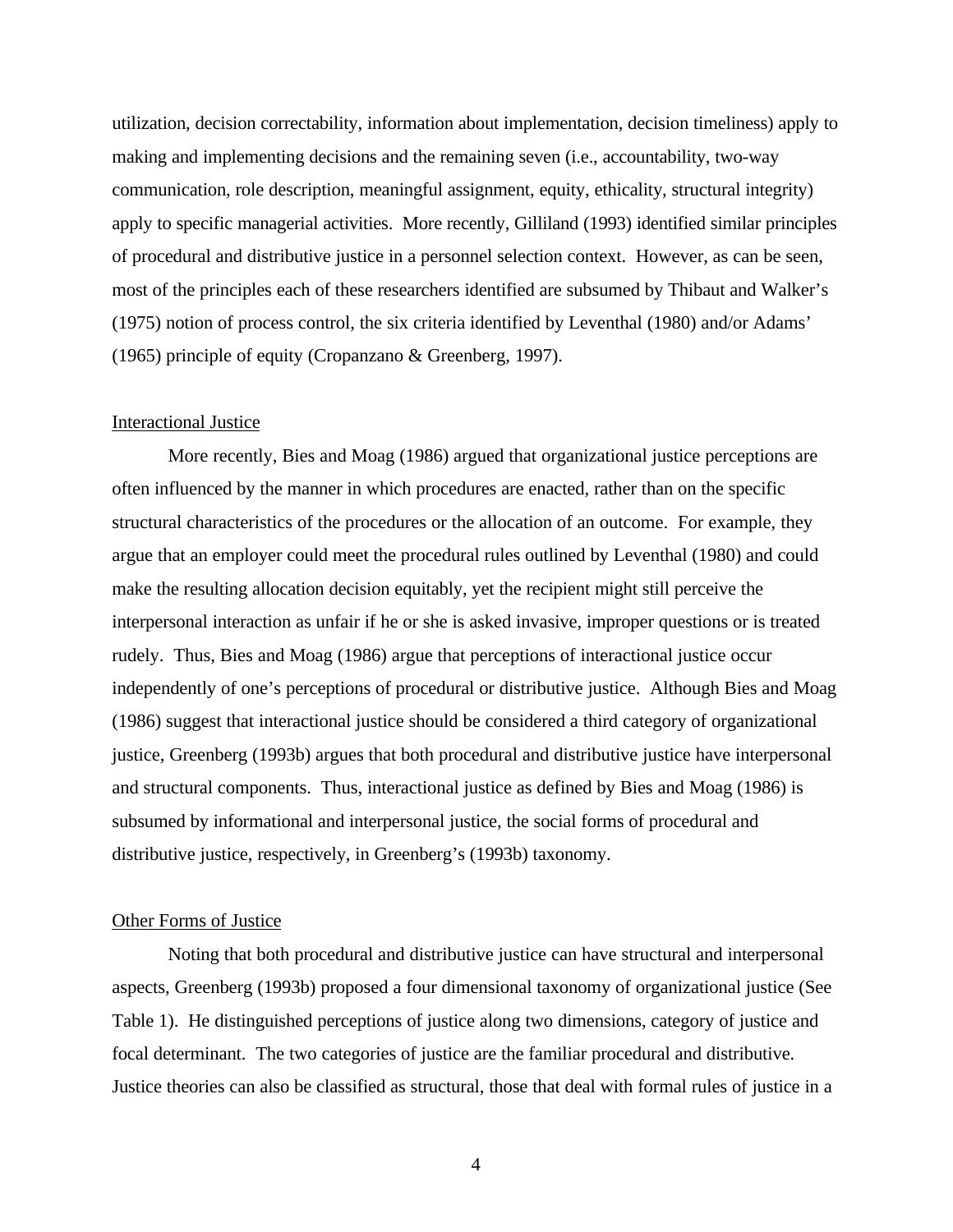specific context, or social, those that concern interpersonal experiences. Therefore, as opposed to Bies and Moag (1986) who delineate only the interpersonal aspects of procedural justice, Greenberg (1993b) describes the interpersonal aspects of both procedural and distributive justice.

As a result, four classes of justice exist in Greenberg's (1993b) theoretical taxonomy. Systemic justice involves the structural components of procedural justice. Hence, systemic justice is most similar to the original conceptualization of procedural justice (cf., Thibaut & Walker, 1975; Leventhal, 1980) which delineates the principles and rules of justice necessary in various contexts. Similarly, configural justice refers to the structural components of distributive justice. Thus, configural justice describes the rules invoked when making an allocation decision. While, systemic and configural justice are the historical approaches to the study organizational justice, informational and interpersonal justice have received much less research attention. Informational justice refers to the social component of procedural justice, which is most often manifest as information about the process by which a decision was made. It is most similar to Bies and Moag's (1986) notion of interactional justice. Finally, interpersonal justice refers to the social determinants of distributive justice, which is typically experienced as the expression of concern for the effects that a decision may have on an individual. Examples of interpersonal justice behaviors include politeness (Tyler, 1988), altruism (Mikula, Petrick & Tanzer, 1990) and remorse (Greenberg, 1991). Interpersonal justice is distinguishable from informational justice in that the latter provides information about the decision process while the former expresses a reaction to the decision.

## The Role of Measurement in Theory Development

A persistent problem in social psychological research is the manner in which research progresses. In the context of organizational behavior, Schwab (1980) distinguished between two primary types of research, substantive and construct validation research. Substantive research examines the relationship between constructs (i.e., the relationship between latent variables), while construct validation research involves the relationship between a construct and the instruments designed to measure it (i.e., the relationship between manifest indicators and latent variables). Although substantive research can lead to important advances in cumulative scientific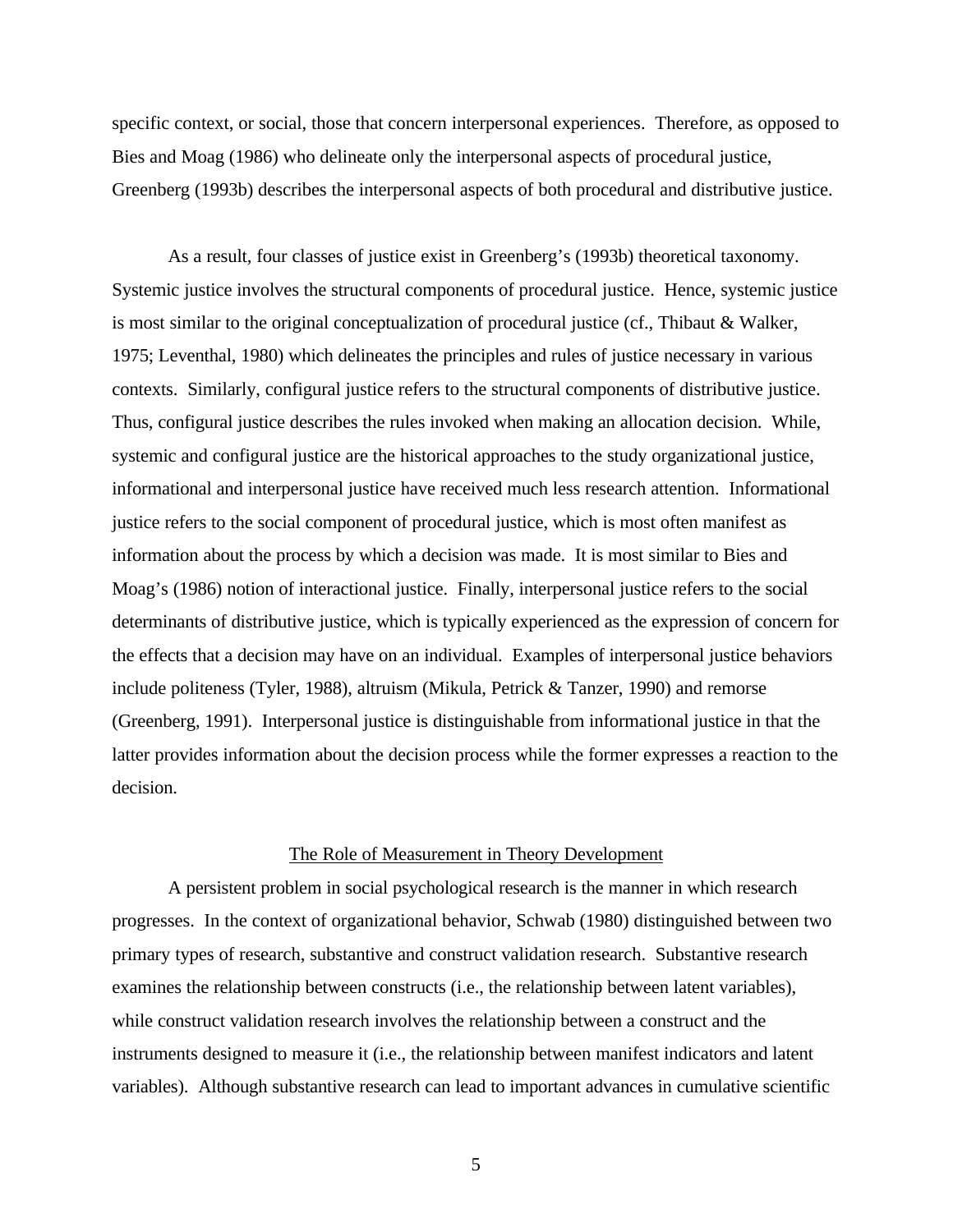knowledge, Schwab (1980) notes that knowledge in any content area (i.e., substantive research) is limited to the extent that construct validation research is bypassed. Unfortunately, the majority of research on organizational justice, as well as most other areas of organizational behavior, has emphasized substantive research over construct validation research. As a result, many of the problems outlined above have not been addressed.

Other researchers have echoed Schwab's (1980) concerns about psychological research. For example, Cohen (1994), in discussing the role of null hypothesis significance testing in the accumulation of scientific knowledge, suggests that

...psychologists have to start respecting the units they work with, or develop measurement units they can respect enough so that researchers in a given field or subfield can agree to use them. In this way, there can be hope that researchers' knowledge can be cumulative (p. 1001).

Cohen (1994) also argues that the development of psychological theory, at least in the context of null hypothesis significance testing, is dependent upon the development of meaningful, valid and reliable measures of psychological phenomena. Without hypotheses that are operationalized using psychometrically sound measures, Cohen (1994) argues, significance tests are of dubious value because unsound measures can obscure both the direction and the magnitude of the relationship between variables.

In a similar vein, Lamon (1997) reviews the impact of measurement precision on research into gender differences in mathematics performance, concluding that our knowledge of the relationship between affect and cognition is largely due to the development of precise measures of both constructs. Further, Lamon (1997) suggests that other methodological artifacts that receive a great deal of research attention (e.g., the external validity of laboratory vs. field studies) are of uncertain impact when studies are conducted using poorly developed measures. Finally, Tryon (1996) describes the role that improvements in measurement precision played in the development of several theories in the natural sciences. For example, the development of the telescope and the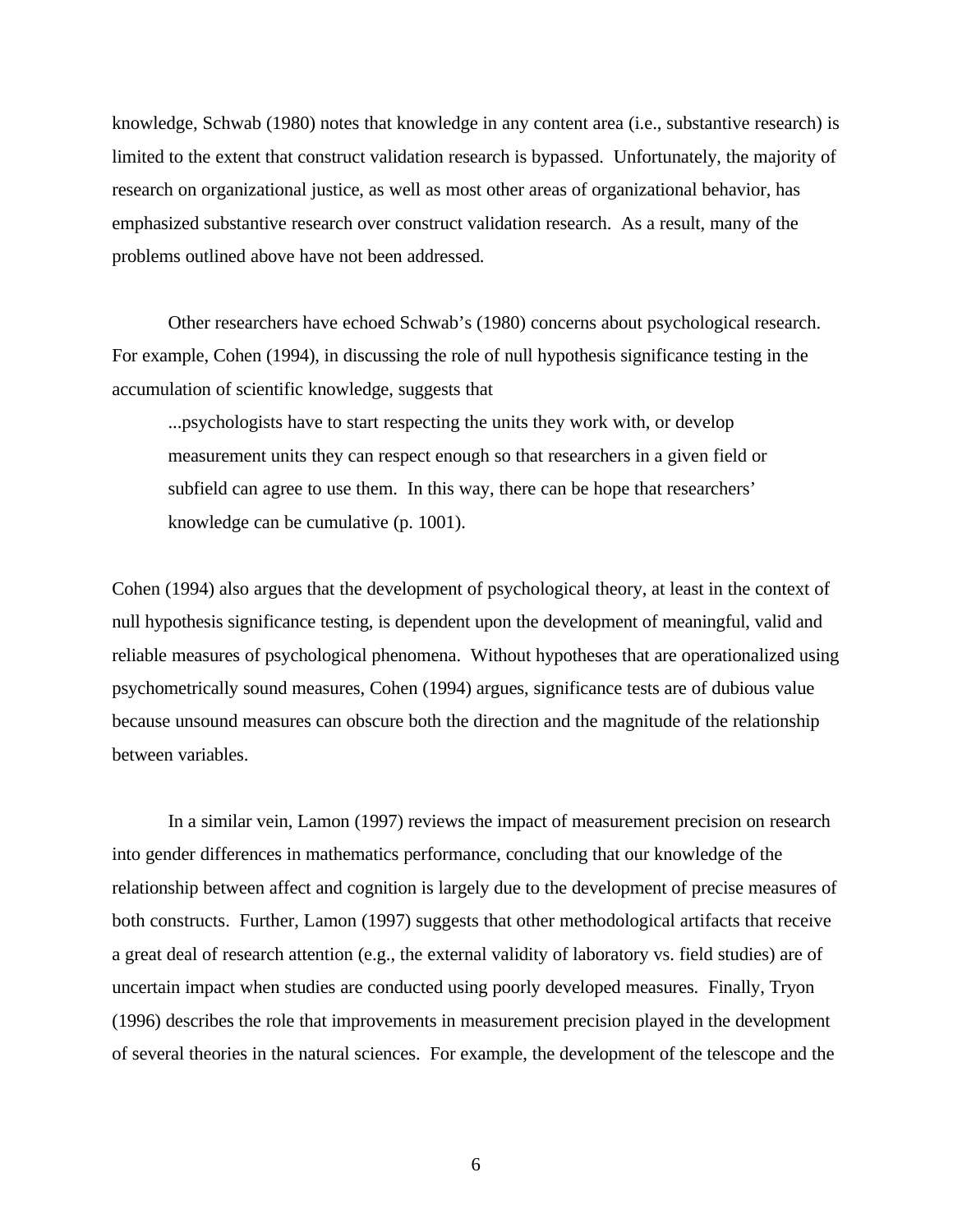prism resolved theoretical debates surrounding the composition of the Milky Way and the spectrum of light, respectively.

Each of these examples highlight the importance of improved measurement in the development of theory and the accumulation of scientific knowledge. As Tryon (1996) concludes, the development of new measures can often improve researchers' understanding of the relationship between constructs of interest. Without meaningful measures of relevant constructs, the development of psychological theory is hindered by the presence of "significant" relationships that are simply artifacts of a poorly conceived measure coupled with the absence of real relationships that are obscured by low fidelity measures that produce wide confidence intervals.

As can be seen in the literature discussed above, organizational justice research has focused primarily on substantive topics to the exclusion of construct validation research. Further, organizational justice has been studied in contexts as broad as personnel selection (Gilliland, 1993, 1994; Smither, Reilly, Milsap, Perlman & Stoffey, 1993), drug testing (Konovsky & Cropanzano, 1991), conflict resolution (Karambayya & Brett, 1989), leadership perceptions (Tyler & Caine, 1981), layoffs (Greenberg, 1989; 1990a), performance appraisal (Greenberg, 1986) and promotion (Greenberg, 1988). Organizational justice has also been linked to a host of organizationally-relevant variables, such as organizational citizenship behavior (Moorman, 1991), employee theft (Greenberg, 1990a), organizational commitment (Tyler, 1991), turnover (Dailey & Kirk, 1992) and job performance (Gilliland, 1994). Thus, organizational justice appears to be both a theoretically meaningful and practical construct.

However, as Sweeney and McFarlin (1993) note, much of the research on organizational justice should be classified as "demonstrations" rather than as theory-building. For example, only recently has research examined the interactive effects of procedural and distributive justice (e.g., Brockner & Wiesenfeld, 1996; Van den Bos et al, 1997; Scarlicki & Folger, 1997) rather than examining them independently. Similarly, little or no research has attempted to generalize fairness perceptions across contexts. In fact, the majority of research on organizational justice is focused on demonstrating the applicability of justice constructs in an increasingly wide variety of contexts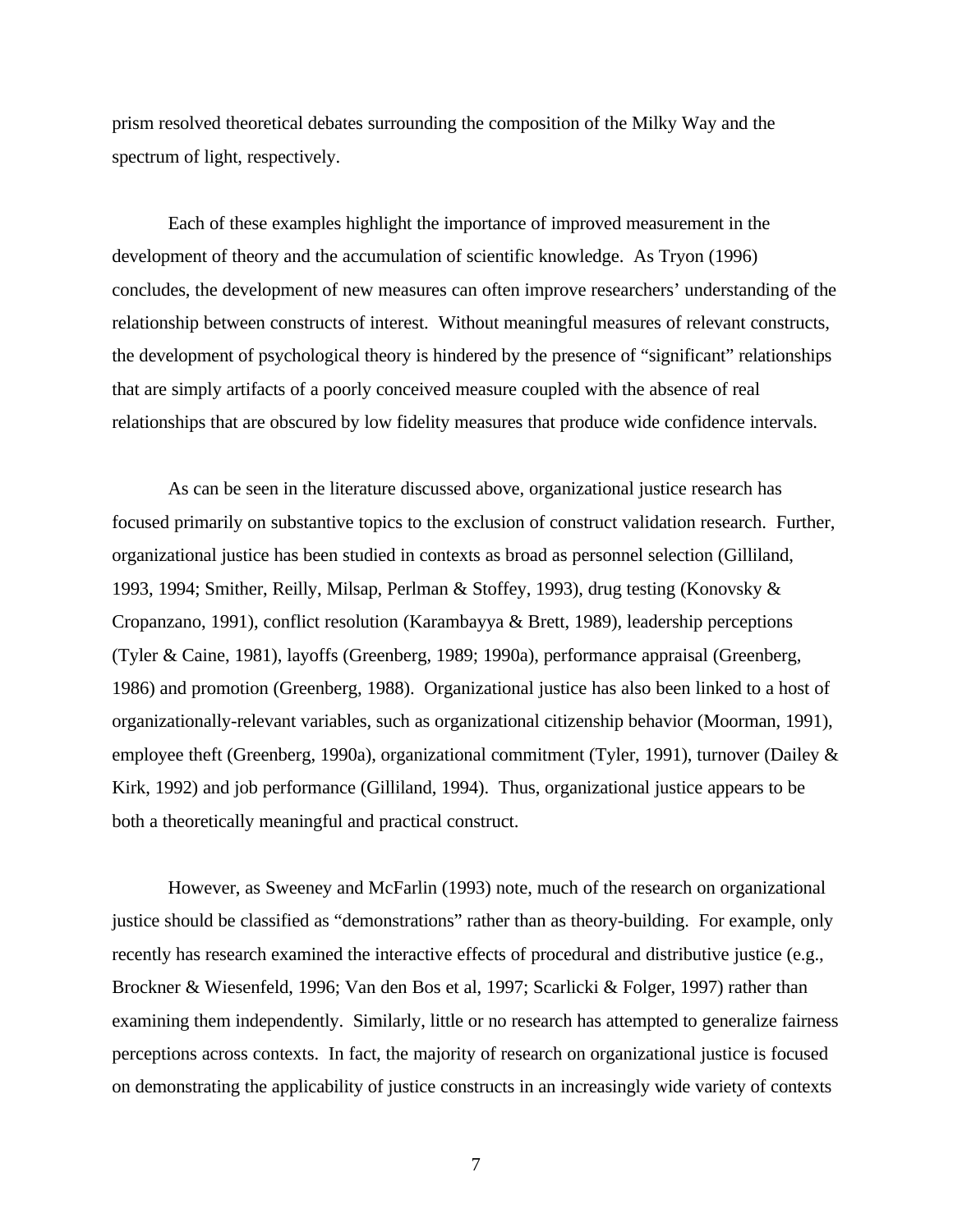rather than integrating the growing number of "demonstrations" of the robustness of organizational justice into unified models of organizational justice. As a result, our current understanding of organizational justice as a global construct is extremely limited.

Therefore, despite the broad-reaching research pursuits of organizational justice researchers, efforts at integrating the rapidly expanding organizational justice literature have been rare. Exceptions to this trend include the interactive models of procedural and distributive justice (Brockner & Wiesenfeld, 1996; van den Bos, Vermunt & Wilke, 1997), as well as more general approaches to integrating the distinct origins of each form of justice (cf., Folger, 1986; Greenberg, 1987b; Lind & Tyler, 1988; Greenberg, 1993b). However, it is clear that many methodological and psychometric issues in organizational justice research are currently unresolved and/or unresearched.

## Measurement Issues in Organizational Justice Research

While Greenberg's (1993b) taxonomy is the most comprehensive to date, little empirical evidence supports any model of the dimensionality of organizational justice. Additionally, no research has addressed the stability of these models across samples or research contexts. Therefore, prior to pursuing additional research into the relationship between organizational justice and other organizationally-relevant variables (e.g., turnover, productivity), a more refined understanding of these fundamental issues must be achieved.

### Dimensionality of Organizational Justice

Historically, four models of the dimensionality of organizational justice have been implicitly advocated by organizational justice researchers. Early research by Adams (1965) and Homans (1961) suggested that organizational justice was unidimensional, defined simply by one's perceptions of outcomes. Alternatively, research by Greenberg (1986) supported a 2-factor (procedural and distributive justice) model that has arguably become the dominant model of organizational justice (e.g., Folger & Konovsky, 1989; Sweeney & McFarlin, 1993; Tyler, 1994). Conversely, Bies and Moag (1986) suggested a 3-factor model of organizational justice that included an interpersonal dimension (i.e., interactional justice)in addition to procedural and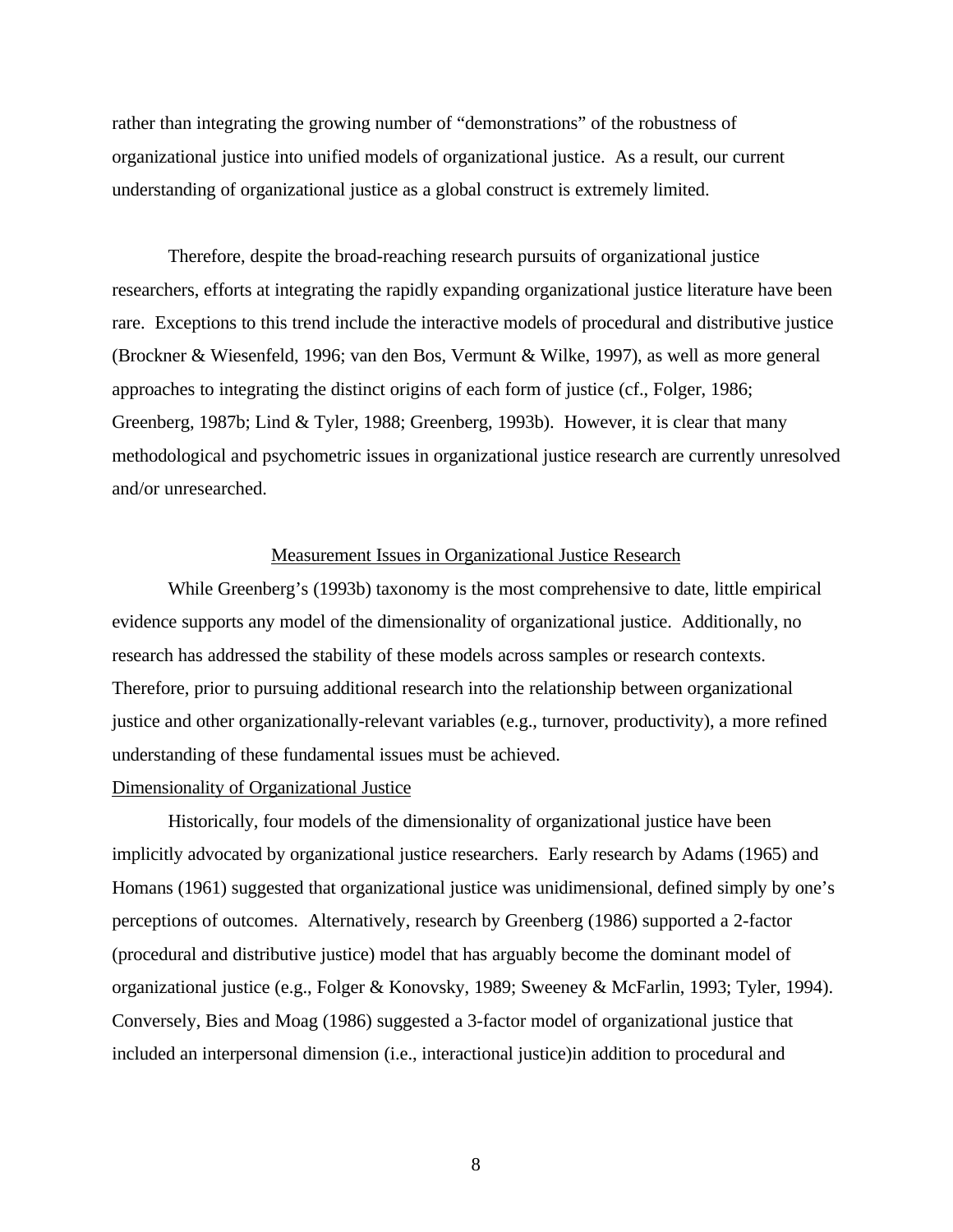distributive justice while Greenberg (1993b) theorized interpersonal dimensions of both procedural and distributive justice in a 4-dimensional taxonomy.

While most current organizational justice research rejects the 1-factor model, no research to date has directly compared any of these models. Therefore, one purpose of the current study is to evaluate and compare each of the existing models of organizational justice. These analyses will be conducted using confirmatory factor analysis to test the relative fit of each model. The most appropriate model of organizational justice will then serve as the basis for developing the global scale.

## Measurement Stability of Organizational Justice

Further, no research has examined the generalizability or stability of any model of organizational justice across samples or research contexts. For example, given that organizational justice is considered to be a context-sensitive construct (Greenberg, 1990b; 1993a; Cropanzano & Greenberg, 1997), some instability in its dimensionality across contexts (e.g., personnel selection vs. grievance resolution) and/or subgroups that vary in levels of theoretically-meaningful variables (e.g., satisfaction, amount of work experience) may be expected. However, the development of a global measure of organizational justice is only fully tenable to the extent that the dimensionality of the construct is generalizable.

The approach to developing a global measure of organizational justice employed in this study is to create item stems consisting of an introductory phrase that provides contextual information followed by a standardized "item stem" addressing some aspect of justice. As a result, the standardization that has been absent from previous measures of organizational justice may be maintained while accounting for some amount of context sensitivity. Greenberg (1993b) refers to a measure of this type as the "customized application of a standardized measure" (p. 255).

However, despite the flexibility of measures of this type, some amount of measurement stability is still desirable from a psychometric standpoint. For example, as discussed by Lindell, Clause, Brandt and Landis (1998) in the context of job analysis ratings, within-group rating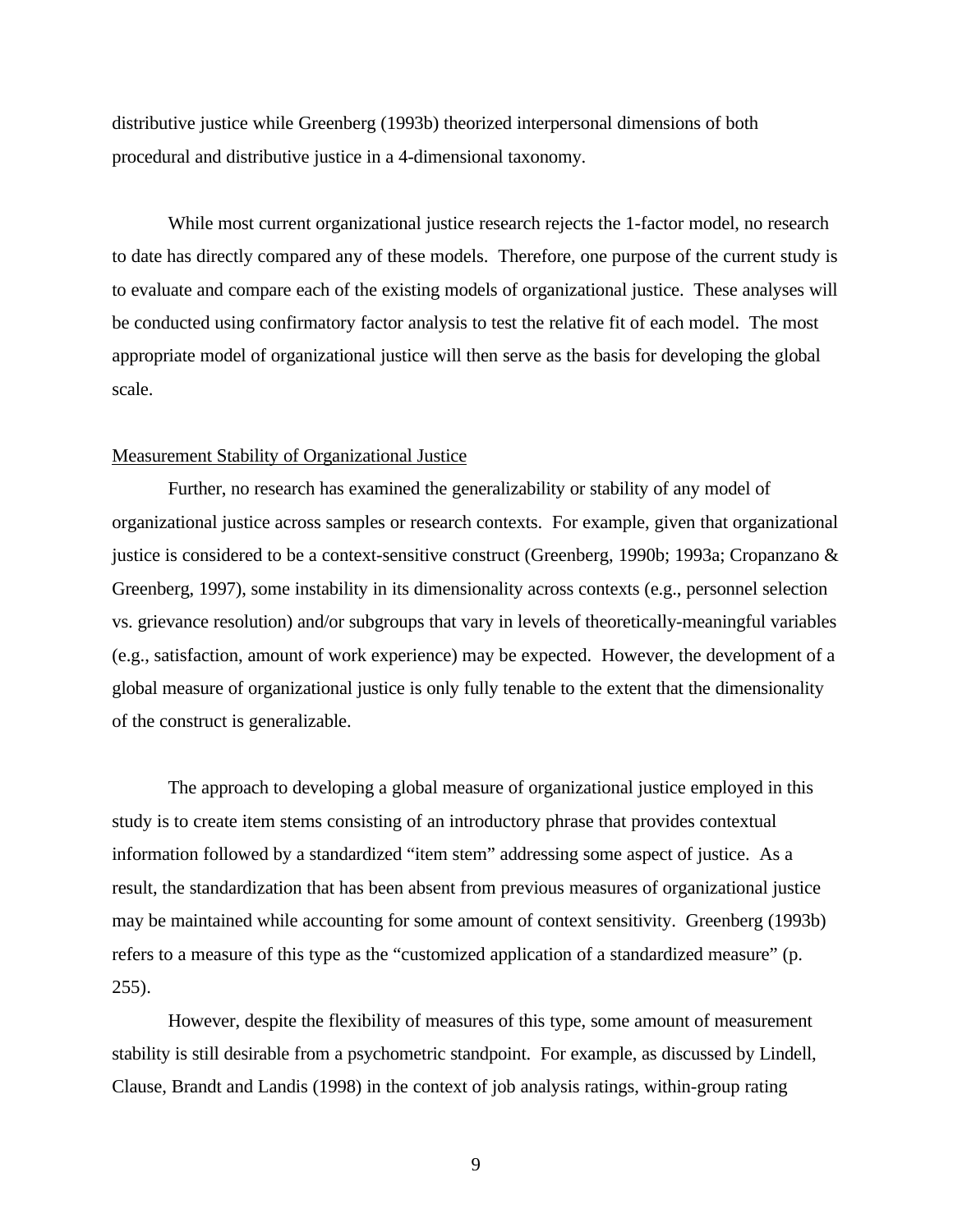variations are traditionally attributed to random error. However, other research suggests that some of the remaining variability in these ratings can be attributed to systematic causes, such as race and gender (cf., Schmitt & Cohen, 1989; Veres, Green & Boyles, 1991) or amount of work experience (cf., Borman, Dorsey & Ackerman, 1992). To the extent that these moderators of rating agreement are not accounted for, meaningful and reliable subgroup differences in perceptions of job responsibilities are overlooked (Lindell et al, 1998).

Similar findings are discussed by Ceci (1996) in relation to spatial ability research conducted by Lorenz (1987). Specifically, Lorenz (1987) conducted a principal components analysis of 19 tests of spatial ability and also asked participants to provide directions to a stranger. While her initial results suggested four factors (spatial manipulation, geographic direction, landmark memory and route memory), Lorenz (1987) also examined the factor structure of two subgroups (those who gave written directions versus maps). These additional analyses indicated that participants in the "written directions" group were characterized by a completely different 3 factor structure (ecological measures, traditional measures, ability measures). Based on these results, Ceci (1996) concluded that

…by lumping the two groups together, one arrives at a potentially misleading understanding of the nature of spatial ability and its relationship to other abilities. To the extent that subject are heterogeneous with respect to their approach to problems, the resultant factor structure may not be an adequate characterization of anyone's abilities (p.111).

While the above research does not directly address the importance of measurement stability in measure development, it does highlight the impact of aggregating across subgroups with reliable and unique perspectives. In a similar manner, current justice research tends to implicitly attribute rating variability to random error. However, if some of the remaining variability in perceptions of justice can be explained by systematic causes (e.g., race, gender, work experience, job satisfaction, etc.), aggregating responses across these variables obscures important distinctions in the psychological processes underlying judgements of organizational justice and provides a "one size fits none" factor structure.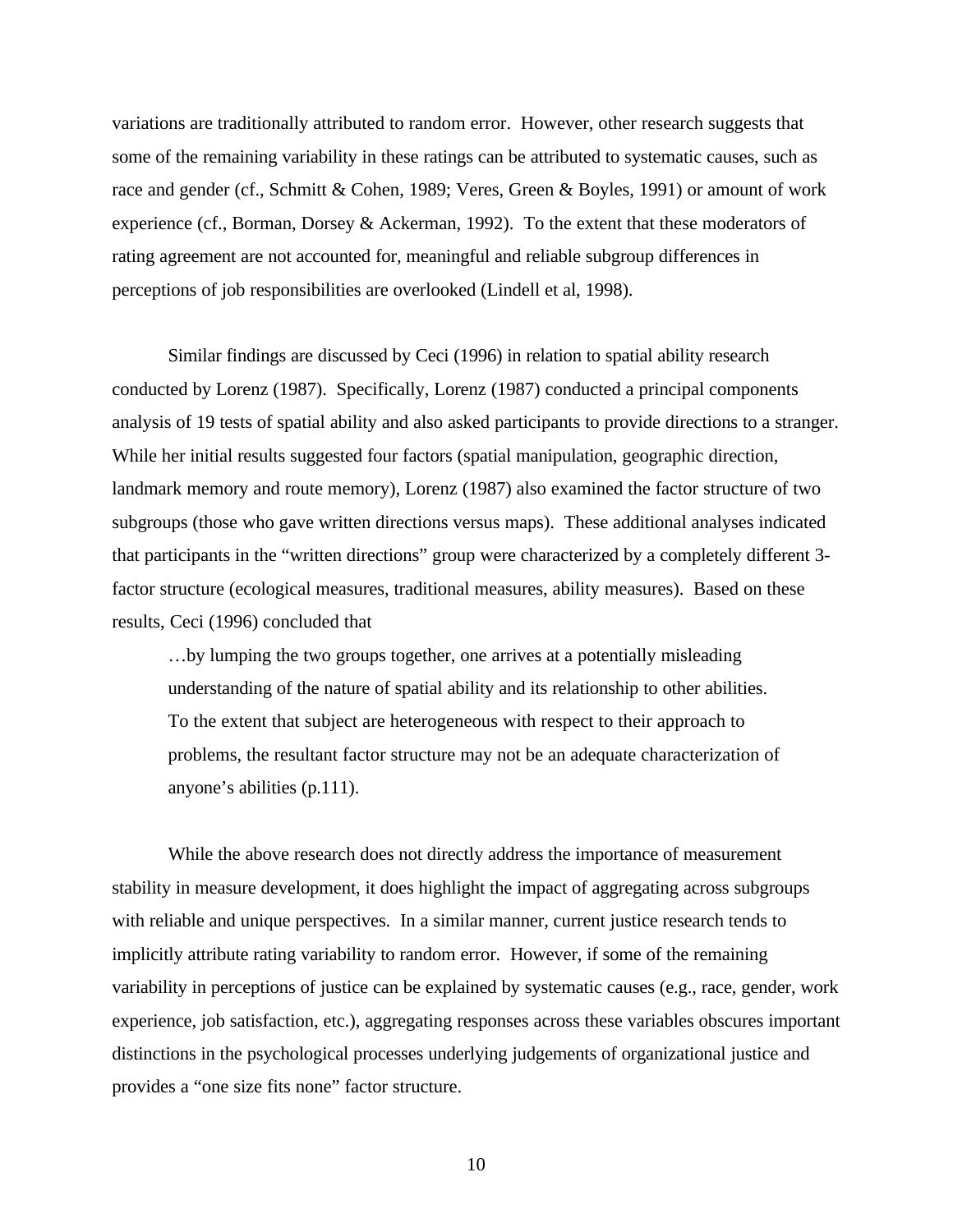Thus, generalizability of factor structures would support the existence of similar psychological process underlying judgments of justice in different contexts or subgroups, while factor instability might suggest different processes underlying justice judgments in different contexts and subgroups. Without direct evidence of an interpretable, generalizable factor structure, developing a reliable global measure of organizational justice may be difficult.

The relationship between justice and satisfaction. Perhaps one of the greatest areas of conceptual confusion in organizational behavior research is the relationship between organizational justice and job satisfaction. In fact, many researchers treat the two constructs as interchangeable (cf., Brockner & Wiesenfeld, 1996). However, as Cropanzano and Greenberg (1997) point out, fairness and satisfaction are not equivalent and should not be interchanged. In fact, even the earliest research involving equity theory (Stouffer et al, 1949) explicitly distinguished between outcome satisfaction and outcome fairness. Outcome satisfaction is derived from the absolute value of a given outcome, while outcome fairness depends upon a much more complex assessment of the ratio between one's inputs and outcomes relative to a comparison other's inputoutcome ratio (Homans, 1961; Adams, 1965). Thus, satisfaction level is only a portion of the process by which judgments of organizational justice are made. Given the relationship between satisfaction and justice suggested above, the factor structure of justice may well be different at different levels of satisfaction. In this way, job satisfaction is a useful variable to examine the stability of organizational justice dimensionality. However, because of the fundamental relationship between these two constructs, evidence of a moderate relationship between organizational justice and satisfaction at the construct level would also suggest discriminant validity for the new measure.

The relationship between justice and satisfaction. An additional variable that is ideal for examining the stability of organizational justice is work experience. Because perceptions of justice are assumed to be context-dependent (cf., Cropanzano & Greenberg, 1997), they are also likely to be influenced by an individual's unique set of work experiences. As a result, it stands to reason that individuals with more (and more heterogeneous) work experience may have more developed perceptions of justice than individuals with less experience (and more homogeneous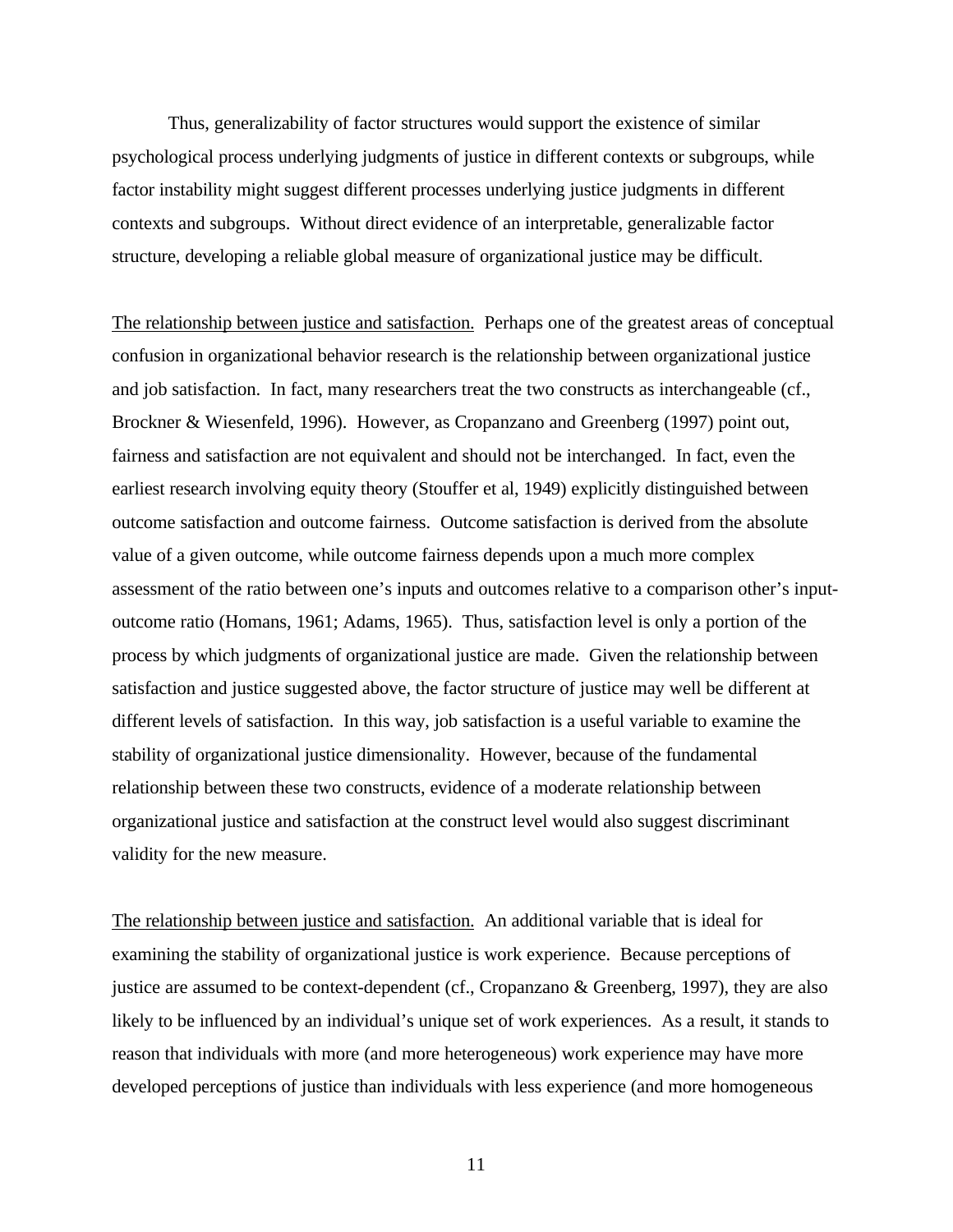work experiences). Therefore, work experience is also an ideal to examine the stability of organizational justice dimensionality.

## Relationship Between Forms of Justice

While the majority of researchers implicitly incorporate multidimensional models of organizational justice into their research (cf., Leventhal, 1980; Greenberg; 1987; 1993c), each form of justice is usually modeled as orthogonal to the other(s) (cf., Alexander & Ruderman, 1987; Sweeney & McFarlin, 1993; Tyler, 1994; Tyler & Caine, 1981). However, several independent studies support the presence of a relationship between the various forms of organizational justice. First, a meta-analysis by Hauenstein, McGonigle and Flinder (1997) examined the relationship between perceptions of procedural and distributive justice. An extensive search of both published and unpublished research reporting a relationship between procedural and distributive justice revealed a mean corrected correlation between procedural and distributive justice of 0.64. Interestingly though, less than seven percent of the variance in the distribution of correlations was attributable to statistical artifacts (i.e., unreliability).

Although these results suggest that the relationship between the two constructs is quite robust, it is also interesting to note that few viable moderators were uncovered to explain the substantial remaining variance. Because organizational justice is considered a context-sensitive construct (Cropanzano & Greenberg, 1997; Greenberg, 1993a) such results may not be surprising. However, two particularly informative findings emerged from the Hauenstein et al (1997) study. First, subgroup analyses supported the context-sensitivity of the proceduraldistributive justice relationship. Specifically, the relationship was weaker in studies of reward allocation than in studies of dispute resolution. However, given that the 95% confidence interval around the procedural-distributive justice relationship never included zero in any context, this relationship is not likely to be context-dependent. While these results do not address the context sensitivity of the constructs themselves, they do provide some support to the context-sensitivity of organizational justice as suggested by Greenberg (1990b; 1993a, Cropanzano & Greenberg, 1997). Additionally, the Hauenstein et al (1997) meta-analysis indicates that construct operationalization moderated the relationship between procedural and distributive justice. Thus,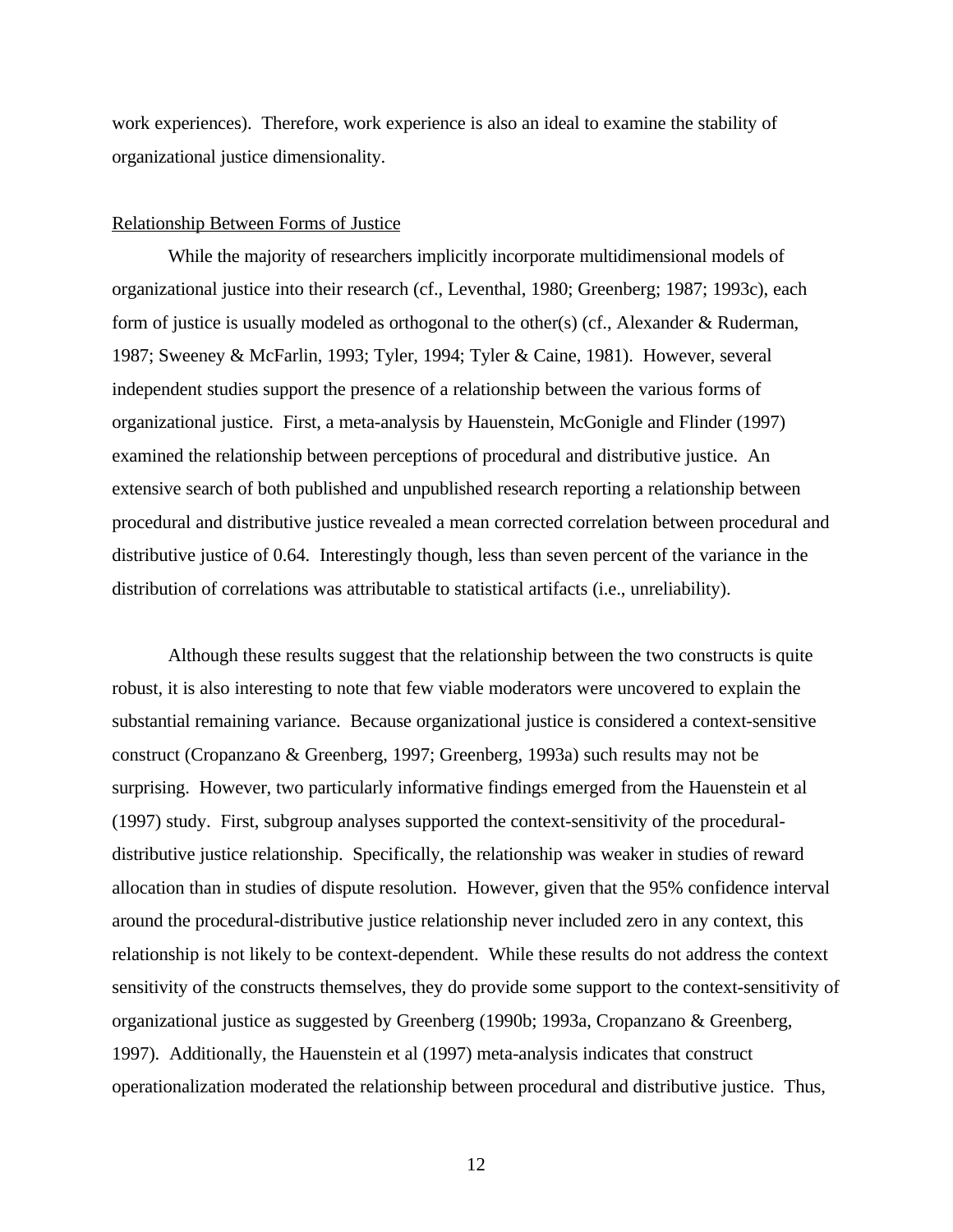as Cohen (1994) might predict, the relationship between procedural and distributive justice is dependent upon how each construct is operationalized. Of further interest is that fact that of the 63 studies included in the Hauenstein et al (1997) study, 48 (76%) either devised their own "ad hoc" (Greenberg, 1990b) measures or provided no information about how organizational justice was operationalized. As a result, the integration of results across multiple studies is virtually impossible.

Similarly, several researchers have examined the interactive effects of procedural and distributive justice. For example, Brockner and Wiesenfeld (1996) found that procedural justice has a stronger effect when distributive justice is low and distributive justice has a stronger effect when procedural justice is low. That is, the effects of procedural (distributive) justice on overall perceptions of justice are moderated by the level of distributive (procedural) justice. Further, Folger's (1986a, 1986b) Referent Cognitions Theory (RCT) suggests that maximally negative reactions to a decision occur when both procedural and distributive justice are low because individuals can easily construct alternative, positive outcomes. As perceptions of procedural and/or distributive justice become more positive, alternative outcomes are more difficult to conceive. Further, Van den Bos, Vermunt and Wilke (1997), demonstrated a primacy effect in organizational justice in that fairness perceptions are based more strongly on the information presented first regardless of whether that information was procedural or distributive. Several other authors have discussed the interactive relationships between procedural and distributive justice as well (e.g., Koper & Vermunt, 1988; Sweeney & McFarlin, 1993).

At the same time, a great deal of research suggests that both procedures and outcomes can, and do, have independent effects on perceptions of organizational justice. For example, Greenberg (1986) was one of the earliest researchers to empirically demonstrate separate procedural and distributive justice dimensions. More importantly, the unique effects of procedural and distributive justice have been repeatedly demonstrated by many other researchers (cf., Tyler & Caine, 1981; Alexander & Ruderman, 1987; Sheppard & Lewicki, 1987; Moorman, 1991).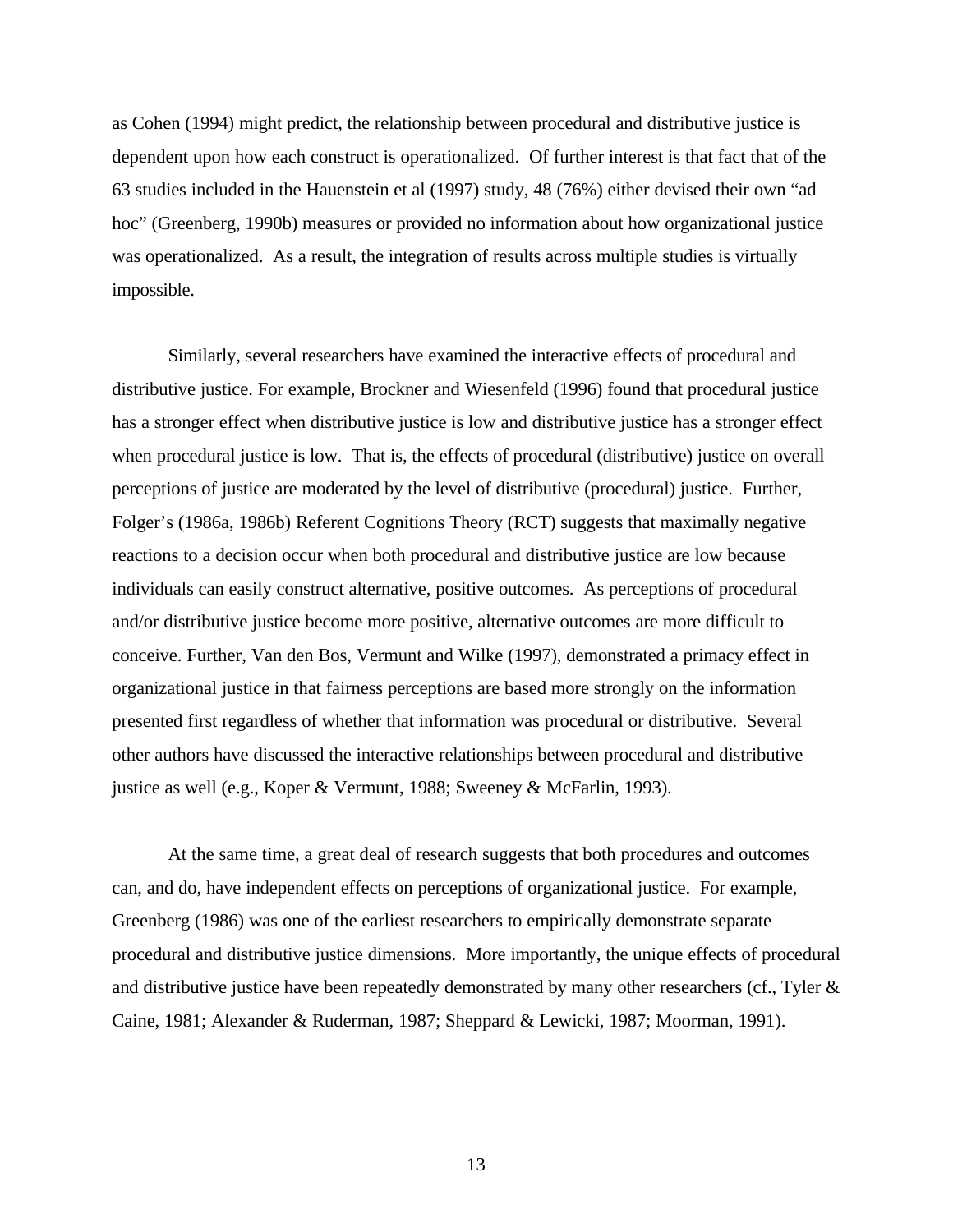Based on the above discussion, several conclusions about the effects of procedural and distributive justice can be made. First, it is clear that procedural and distributive information can have important independent effects on perceptions of organizational justice (cf., Tyler & Caine, 1981; Greenberg, 1986; Alexander & Ruderman, 1987; Sheppard & Lewicki, 1987). However, more recent research supports the view that perceptions of procedural and distributive justice are at least moderately related (Hauenstein et al, 1997) and may also interact (Brockner & Wiesenfeld, 1996; Folger, 1986; Van den Bos et al, 1997). Third, both forms of justice may consist of structural and interpersonal components (Greenberg, 1993b).

As a result, any standardized measure of organizational justice should not only be based on an empirically-supported model of dimensionality, but should also incorporate the demonstrated relationship between these constructs. Therefore, a desirable property of the proposed measure will be that it incorporate non-orthogonal relationships between justice constructs. A measure that contains either extremely correlated or extremely uncorrelated factors would not represent the relatively strong relationship among justice factors suggested by Hauenstein et al (1997).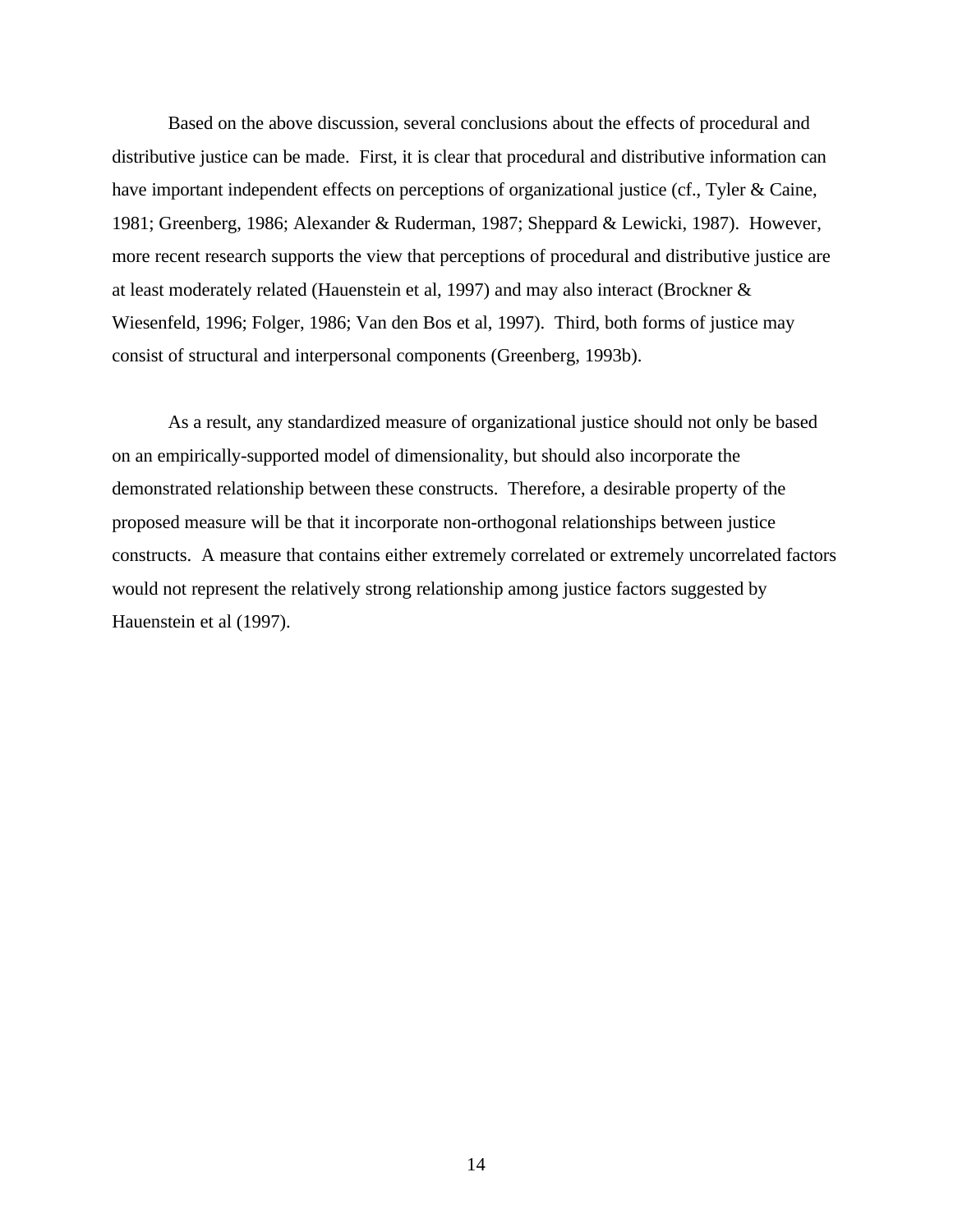#### Existing Measures of Organizational Justice

The lack of measurement consistency in organizational justice research has not only been discussed by Hauenstein et al (1997). Both Greenberg (1990b, 1993b, 1996) and Gilliland and Honig (1994), noting organizational justice researchers' predilection toward using "ad hoc" measures of justice, have also suggested the need for a standardized measure of organizational justice so that cross-study comparisons can more easily be made. More generally, Schwab (1980) and others (e.g., Cohen, 1995; Lamon, 1997; Tryon, 1996) have noted that adequate and standardized measures are necessary for theoretical progress to take place. Thus, the need for a standardized measure of organizational justice has long been recognized.

Perhaps one reason for the lack of measurement standardization in organizational justice research is the belief that justice is a context-dependent construct (Greenberg, 1990b; 1993a; Cropanzano & Greenberg, 1997). Therefore, ad hoc measures may be given deference because they allow questions to be tailored to the varied situations in which justice has been examined (Greenberg, 1990b). However, Sheppard and Lewicki (1987) argue that not all justice rules are context sensitive. Of the 16 principles of managerial fairness they discovered, only seven were categorized as contextually-dependent. Similarly, Cropanzano and Greenberg (1997) suggest that the relative importance of different facets of organizational justice may be context-specific, rather than the specific principles themselves. The Hauenstein et al (1997) meta-analysis begins to distinguish between the context-specificity and the context-dependence of organizational justice. For example, while Hauenstein et al (1997) demonstrated that, at a broad level (i.e., conflict resolution vs. resource allocation) the relationship between procedural and distributive justice is moderated by context, the consistent non-zero correlation between procedural and distributive justice suggests that the determinants of organizational justice may be at least moderately stable across contexts.

Additionally, several global models of organizational justice have been proposed (Greenberg, 1987b; Greenberg, 1993b) and many authors have delineated general dimensions of organizational justice (cf., Leventhal, 1980; Bies & Moag, 1986; Greenberg, 1986; Sheppard & Lewicki, 1987). Thus, it may be possible to develop a global measure of organizational justice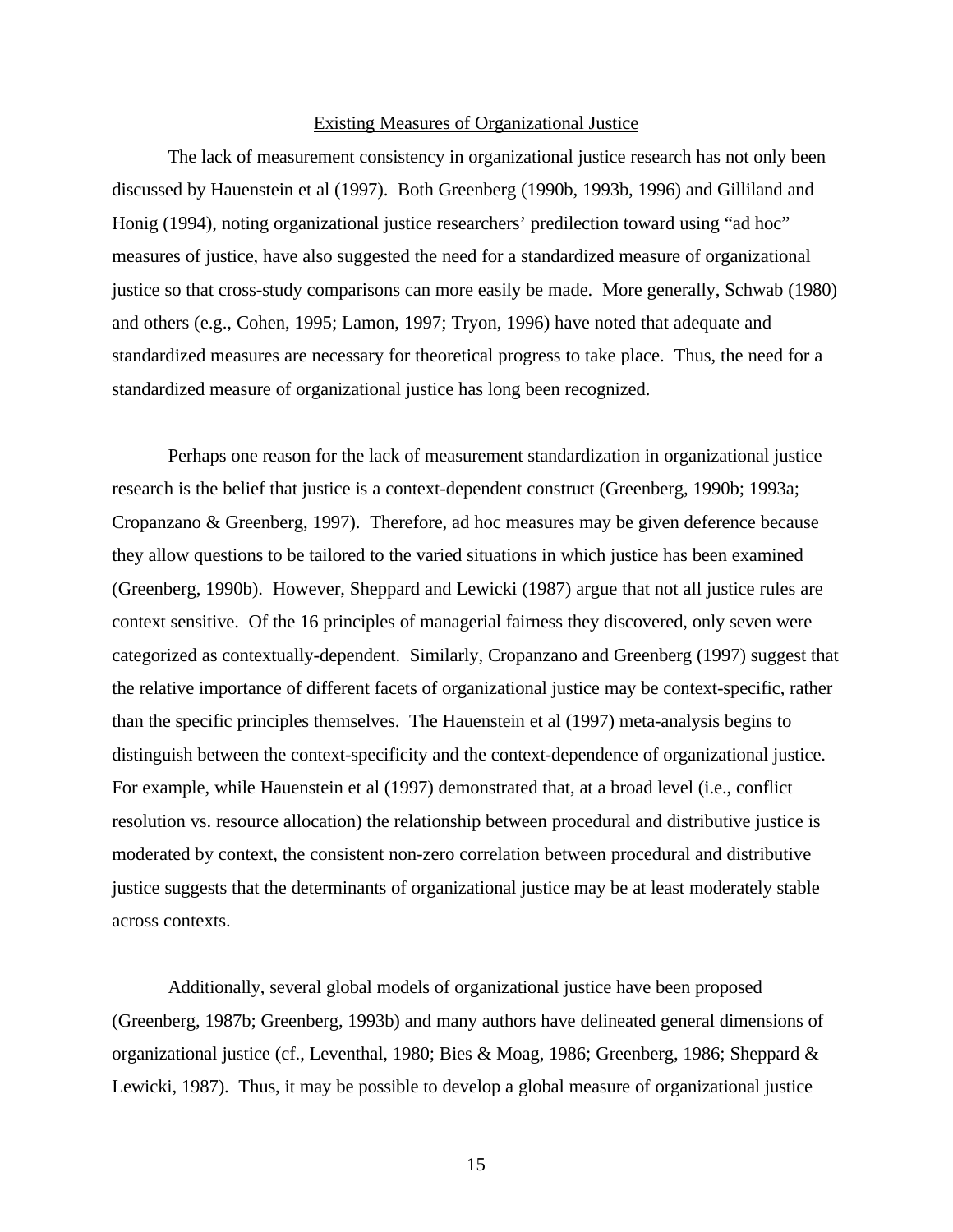that can be adapted to the diverse contexts in which organizational justice research is carried out, as suggested by Greenberg (1993a).

Currently, several measures of organizational justice do exist, but each is domain-specific. For example, Greenberg (1986) developed a critical incidents set concerning the perceived justice of a performance appraisal system with separate distributive and procedural factors. Building off Greenberg's (1986) findings, Folger and Konovsky (1989) developed a 26-item standardized measure of organizational justice in a performance appraisal context. Separately, Gilliland and Honig (1994) developed a 40-item measure of organizational justice; however, it is limited to personnel selection contexts. Each of these measures addresses most of the procedural justice rules outlined by Leventhal (1980; Leventhal, Karuza & Fry, 1980) However, none adequately addresses all four of the organizational justice dimensions suggested by Greenberg (1993b). Further, while each of these measures may provide insight into individuals' perceptions of organizational justice within a specific domain (e.g., performance appraisal, selection) none has been consistently adopted in the literature. Moreover, none of the identified measures can allow comparisons of research from different contexts, and many relevant domains (e.g., reactions to personnel policies) can not currently be examined with a standardized measure. Without a standardized global measure, organizational justice may continue to exist primarily as a series of "demonstrations" rather than as a meaningfully developed theory. Therefore, the purposes of this study are to (1) address fundamental questions about the dimensionality of organizational justice (and its generalizability) and (2) to investigate the development of a standardized measure of organizational justice that can be adapted for use across a wide variety of research contexts.

#### Overview of the Study

Because any useful organizational justice measure must concurrently be context-sensitive (Greenberg, 1993a) and standardized, the overriding goal of this study is to investigate the development of a set of generalizable "item stems" that can be adapted to multiple contexts. A flexible measure incorporating item stems provides the standardization that has been lacking in previous organizational justice research, while at the same time allowing the measure to remain context-sensitive.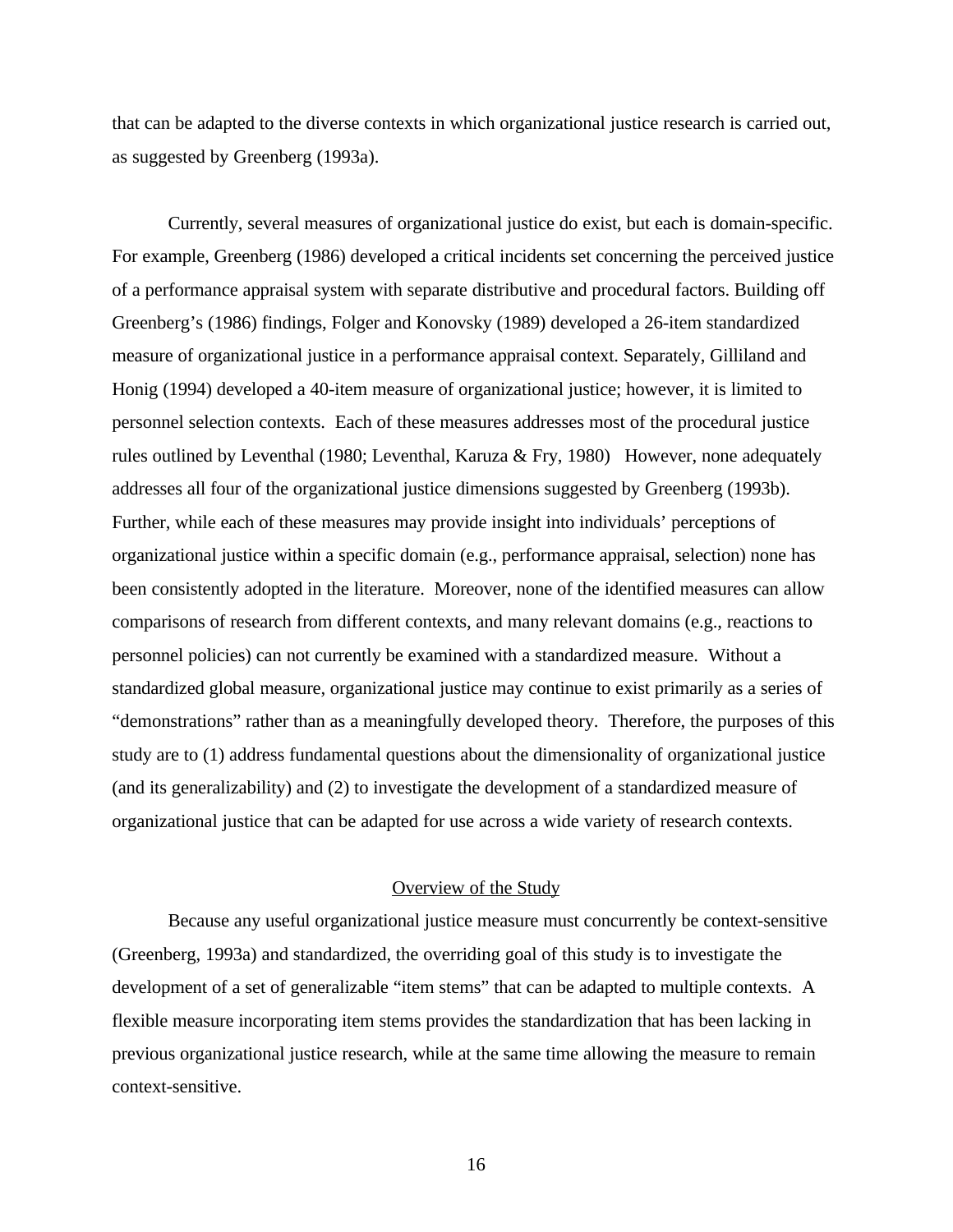Specifically, Study I examines the dimensionality and measurement

stability/generalizability of organizational justice. To this end, a preliminary global measure of organizational justice will first be developed by selecting a set of existing items from the organizational justice literature and screening them for basic psychometric quality. Next, the resulting set of items will be examined for dimensionality and then will be used to evaluate the measurement equivalence/stability of that dimensionality across subgroups (i.e., levels of satisfaction and work experience) and work contexts (i.e., selection, performance appraisal). To the extent that an interpretable, stable factor structure is uncovered, a final set of global "item stems" will be selected using Item Response Theory (IRT). Construct validity evidence (i.e., multi-trait multi-method matrix) will then be provided for the resulting measure.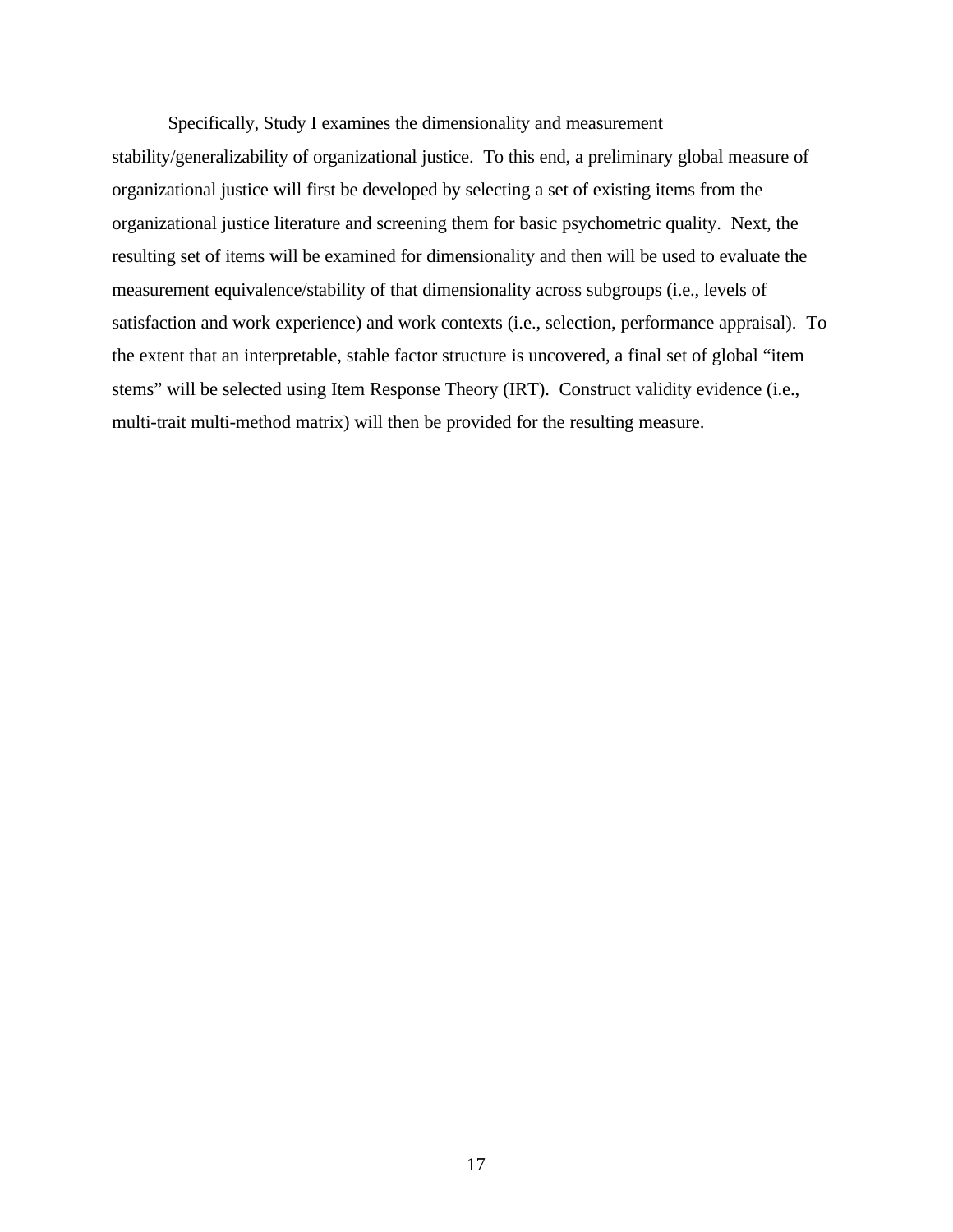#### Chapter 2: Study I

Preliminary Item Selection, Dimensionality and Measurement Stability Across Subgroups

# Participants

To examine the proposed items under the most heterogeneous conditions possible, data were collected from two independent samples. The first sample consisted of 142 undergraduate students enrolled at Virginia Tech. Participants in this sample ranged widely in age, gender and work experience (see Table 2). As a requirement for participation in Study I, all participants must have held a job for at least 3 of the previous 12 months. Participants were instructed to respond to each item in reference to their previous work experience, but were given no further instructions about how to respond to the items. Each participant in the student sample received 1 extra credit point for participation. Participants were recruited solely from the Psychology department's subject pool and the data were collected in large (e.g., 25-50 people) groups. Participation was strictly voluntary.

Participants in the second sample were recruited from full time employees of the American Institutes for Research (AIR), a not-for-profit research organization. AIR employs professional personnel that vary widely in age, education, work experience and work responsibilities, which is represented by the sample demographics. The 109 participants from this sample included 66 males and 42 females. Table 2 provides complete demographic information for both samples. Initially, approximately 275 participants in the AIR subject pool were contacted via email about the purpose and requirements of the study. Following initial contact, all identified participants received the study materials through inter-office mail. Participants were instructed to complete the survey at their convenience and to return it via inter-office mail within one week, but were again provided no additional instructions for responding to the items. Overall response for this sample was 109 (an approximately 40% response rate). As with the student sample described above, participation was completely voluntary.

All cases in both samples were combined to examine the data for the presence of outliers. Two of the 249 cases were removed because the standard deviation of their summed scale scores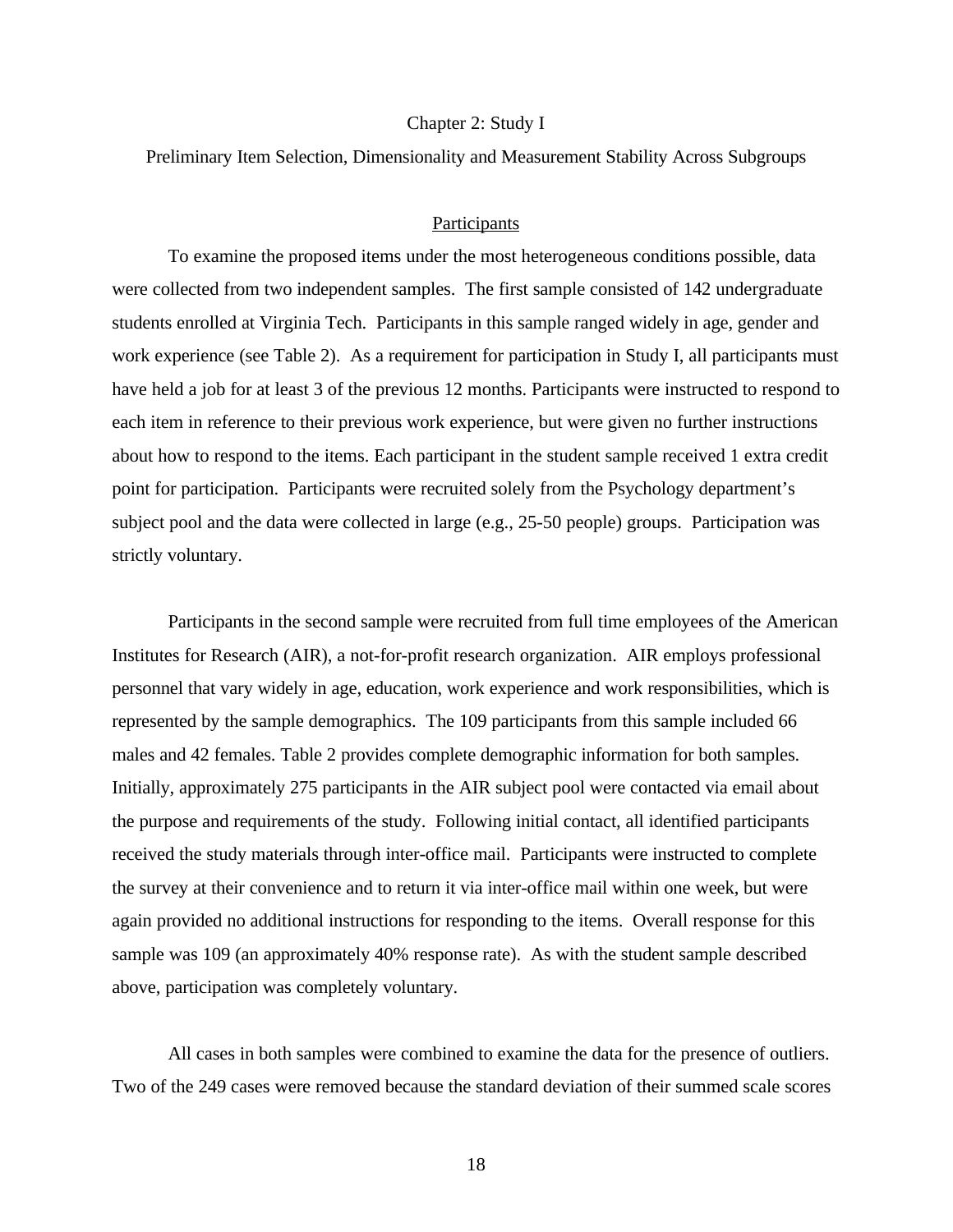exceeded |3.00|. Therefore, all analyses were conducted using the remaining 247 cases. Missing data for the remaining participants were imputed using PRELIS 2.12A (Joreskog & Sorbom, 1993a) after the initial item selection was completed.

# Procedure

#### Included Measures

In order to limit the number of parameters estimated in later stages of measure development, a sample of 78 initial items was screened for basic psychometric quality. These initial items were selected from two primary sources. First, existing studies in the organizational justice literature were searched for non-redundant items. Specifically, the author reviewed all items collected by Hauenstein et al (1997) and removed items that were significantly redundant in content. For example, the following two items were judged to be redundant: "I was treated with warmth, sincerity and thoughtfulness during the selection process;" and "I was treated with warmth, sincerity, and respect during the editorial process." Because few standardized measures of organizational justice currently exist, researchers typically include a list of items in their manuscripts. The majority of items selected through this method were collected by Hauenstein et al (1997). In general, the approximately 420 items selected from Hauenstein et al (1997) provide an adequate starting point for item selection. Specifically, the item list consists of 159 items initially linked to systemic justice, 127 initially linked to configural justice, 101 initially linked informational justice and 33 initially linked to interpersonal justice.

Where an insufficient number of items addressing a particular dimension of organizational justice were available (e.g., interpersonal justice) or where the available items appeared to insufficiently tap one dimension, additional items were written. These items were written to be consistent with the organizational justice principles outlined by Adams (1965), Gilliland (1993), Greenberg (1986, 1993b), Leventhal (1980), Leventhal, Karuza and Fry (1980), Sheppard and Lewicki (1987) and Thibaut and Walker (1975). A list of all items included in Study I is presented in both Table 3 and Appendix A.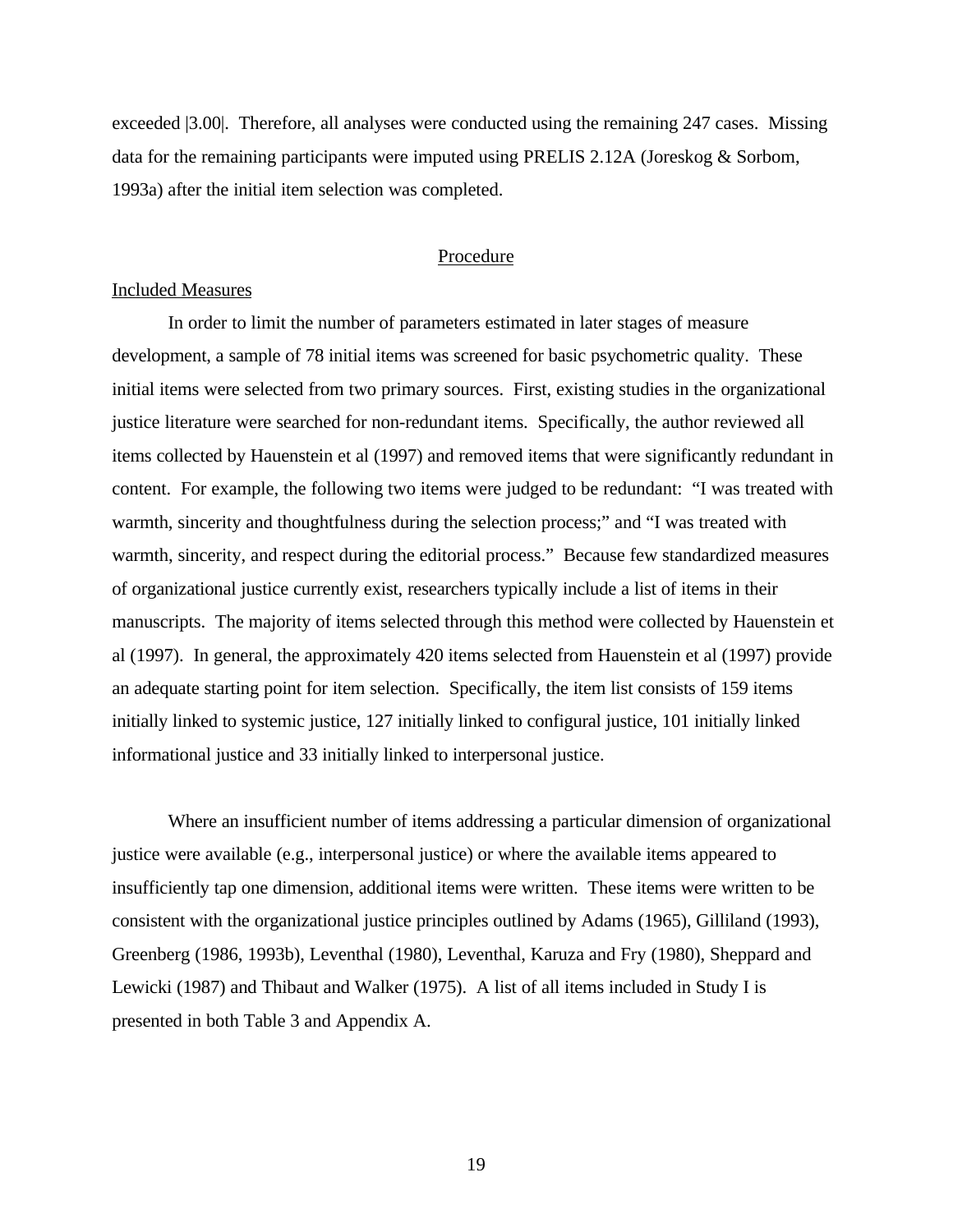Participants also completed the Quinn and Staines (1977) Facet-Free Measure of Satisfaction, which is designed to measure overall job satisfaction without regard to specific components of the job (e.g., pay, opportunity, etc.). For the purposes of the current investigation, two versions of the 5-item scale were created to measure satisfaction with both procedures and outcomes. See Table 4 for a list of items included from the Quinn and Staines (1977) measure. Coefficient alpha for the 10-item scale in the current study is 0.95.

Finally, participants in both samples also completed a series of demographic questions. Specifically, all participants indicated their gender, age, total amount of work experience and current employment status (i.e., employed or unemployed).

#### Analytic Approach

Preliminary item selection. As suggested by DeVellis (1991) and Ghiselli, Campbell and Zedeck (1981), the initial 78 items were evaluated against the following four psychometric criteria:

- 1. Number of respondents. Items were initially screened out if fewer than 90% (224) of respondents endorsed the item.
- 2. Minimum and maximum item rating. Next, items were removed from the scale if participants did not employ the entire range of rating points. Specifically, if the minimum rating was not 1 or if the maximum rating was not 5, an item was removed.
- 3. Item standard deviation. Next, items with low standard deviations (less than |1.00|) were removed.
- 4. Item mean. Fifth, items with aberrantly high (greater than 3.75) or low (less than 1.25) means were removed next.

After reducing the set of items to those with acceptable psychometric properties, the remaining items were used to examine the dimensionality and measurement stability of organizational justice. Specifically, the four previously discussed theoretical models of organizational justice dimensionality were examined using confirmatory factor analysis to assess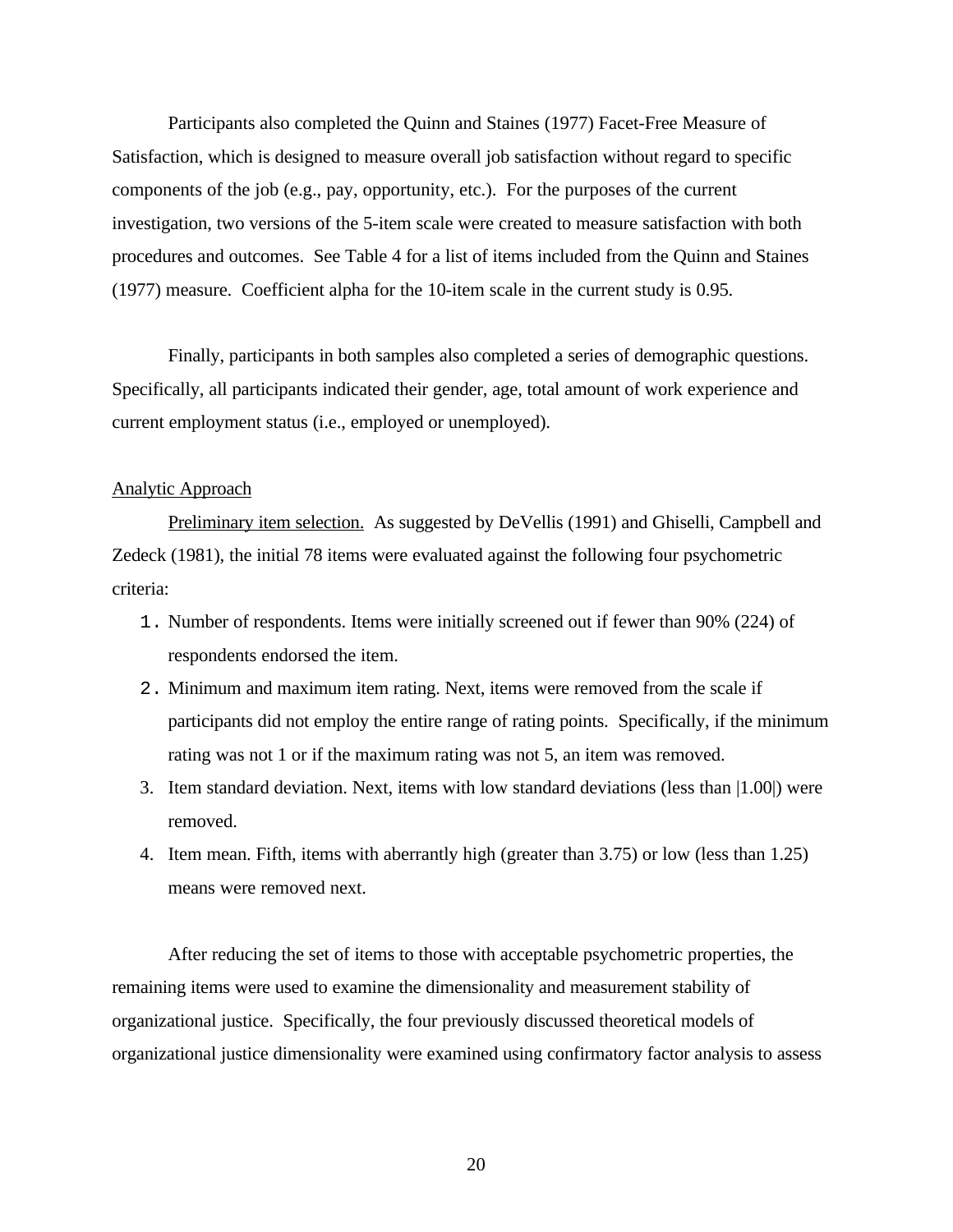the overall dimensionality of organizational justice. Finally, the stability of this factor structure across subgroups and contexts was evaluated.

Organizational justice dimensionality. Prior to examining the dimensionality of the set of screened items, three Ph.D. research psychologists familiar with organizational justice research linked each item to a theoretical dimension of organizational justice. Specifically, raters were provided with definitions for each construct (i.e., procedural/systemic, distributive/ configural, interpersonal and informational justice) and were instructed to link each item to the one construct most descriptive of it (See Appendix B for specific task instructions). Each rater completed the item-to-construct linkages independently and then all three raters convened as a group to determine the final linkage of each item. Raters initially disagreed on the linkages of four items. However, group consensus on the final linkage of each item was reached through discussion. Table 5 lists the retained items that were linked to each dimension.

These ratings served as the conceptual basis for examining Greenberg's (1993b) 4 dimensional model. As suggested by Greenberg's (1987) taxonomy of organizational justice theories, subsequent sub-models were created by combining informational and interpersonal justice to examine the three-dimensional model suggested by Bies and Moag (1986), by combining procedural and informational justice and distributive and interpersonal justice to test Greenberg's (1986) 2-dimensional model and by combining all items to examine a unidimensional model of organizational justice. Figures 1–4 contain conceptual diagrams of the proposed models.

Organizational justice measurement stability. Next, to examine the stability organizational justice dimensionality, two sets of theoretically relevant subgroups were created. To create the first set of subgroups, participants were categorized as high or low in global job satisfaction. Job satisfaction was selected for these analyses because of its fundamental relationship to organizational justice (cf., Cropanzano & Greenberg, 1993). While no specific hypotheses are proposed, individuals low in satisfaction may be predisposed to perceived justice more unidimensionally (i.e., unfair) than individuals who are high in satisfaction. Alternatively,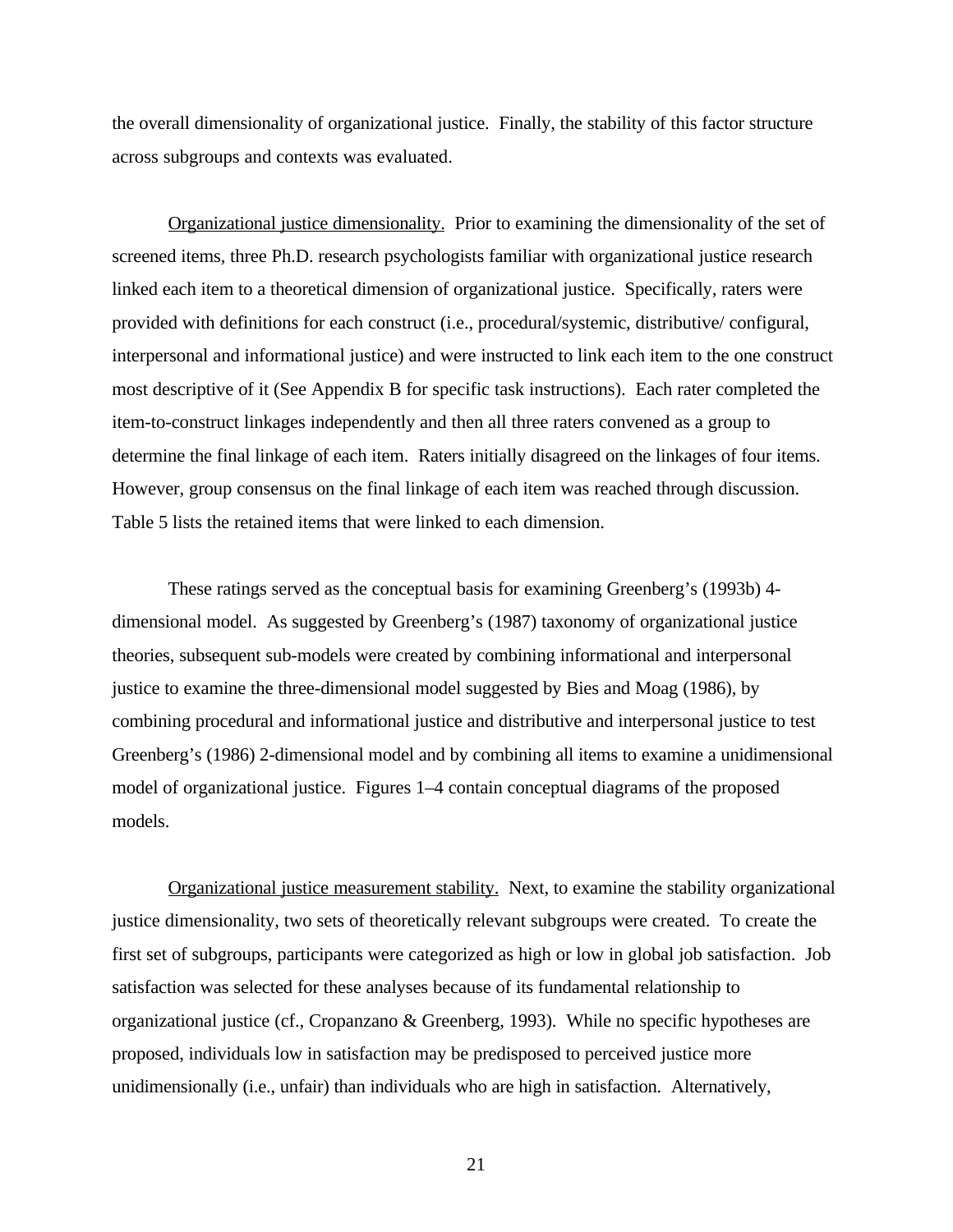individuals high in satisfaction may be predisposed to perceived justice unidimensionally as well (i.e., fair) than individuals who are low in satisfaction.

As described above, participants completed the Quinn and Staines (1977) Facet-Free Measure of Satisfaction, which is designed to assess overall job satisfaction without regard to specific components of the job (e.g., pay, opportunity, etc.). To estimate measurement stability across levels of job satisfaction, participants were divided into groups based on a median split of total mean scale scores. That is, subgroups were created that contained those participants high (vs. low) in overall job satisfaction. Specifically, 118 participants across the two samples were classified as high in satisfaction because their mean scale scores exceeded the scale score median (3.00) and the remaining 129 were categorized as low in satisfaction.

Next, subgroups were created to examine the impact of full-time work experience on individuals' conceptions of organizational justice. Therefore, responses from the 108 participants included in the organizational sample were compared to the responses of the 140 participants in the student sample. While it is possible that individual members of the student sample have significant amounts of full time work experience, the student sample, on average, tended to have less work experience than the organizational sample (see Table 2). Therefore, this division was used as a proxy for work experience that is assumed to represent a reasonable point at which qualitative differences in work experience may exist. Analyses comparing sample membership and amounts of work experience support this assumption. Specifically, Cramer's V was 0.78 while the Spearman rank-order correlation was 0.69, indicating a strong relationship between total work experience and sample membership.

It should be noted that while a direct measure of work experience was collected as part of Study I, several concerns with the item's quality suggested the use of sample membership as a proxy for work experience in place of the existing direct measure. First, the structure of the response options (see Appendix A, Item 91) was better suited to respondents with smaller amounts of work experience. Specifically, respondents with more than 5 years of work experience were constrained to the maximum rating on that item, regardless of total years of work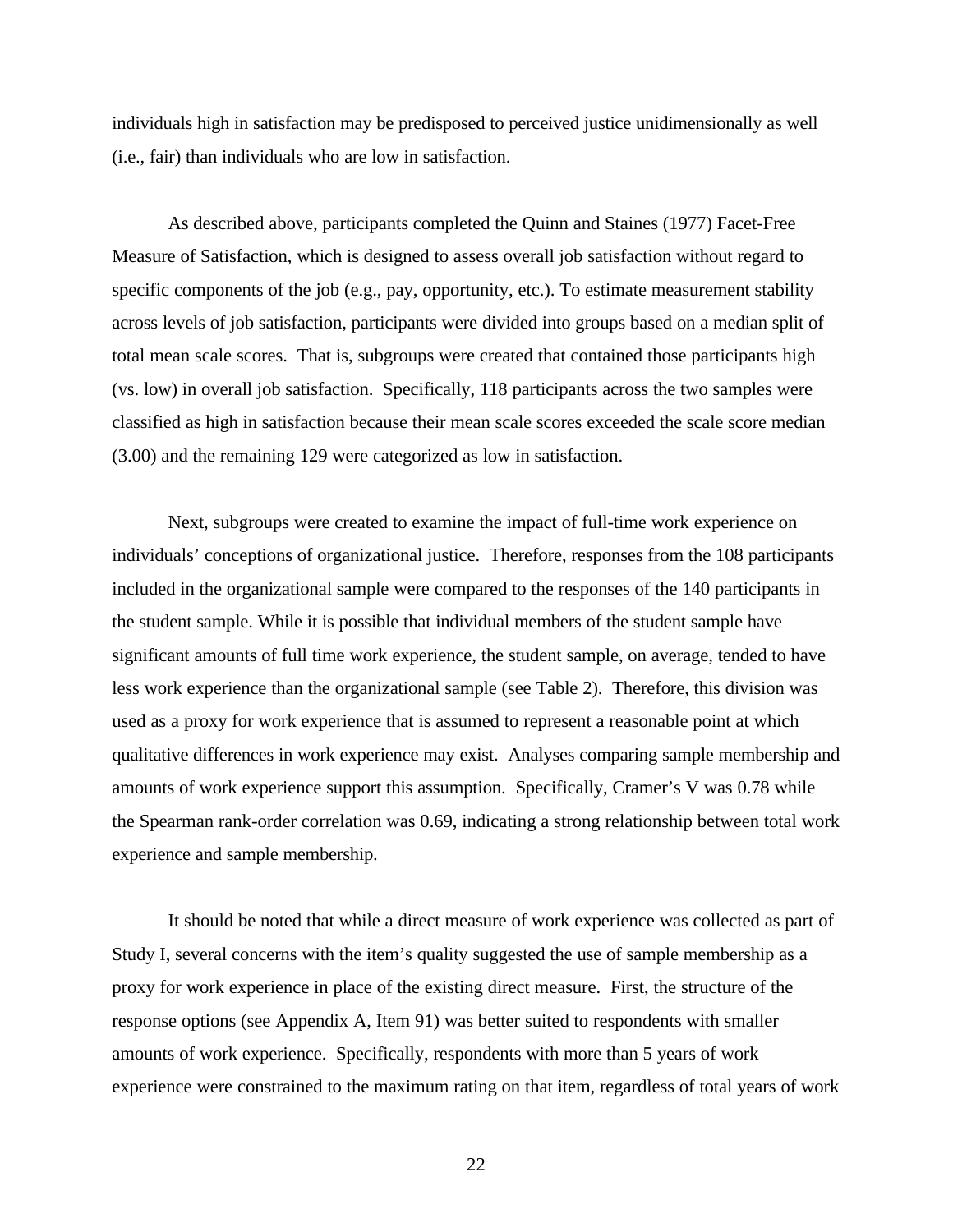experience. As a result, the distribution of data for the organizational sample was extremely negatively skewed. Additionally, because of the structure of the response items, comparablysized subgroups were impossible to create. Creating subgroups of participants with more than five years of experience versus five or fewer years would lead to samples of 76 and 173, respectively. Similarly, subgroups of participants with more than two years of experience versus two or fewer years would results in subgroups of 177 and 72, respectively (see Table 2). Finally, the item itself provided little context to rate one's "total amount of work experience." Although, no data were collected, it is plausible that members of the student sample were more likely to hold part-time and temporary positions while participants in the organizational sample indicated years of full-time experience. Thus, using sample membership as a proxy for work experience rather than the direct rating should provide both more meaningful and more comparable samples for analyses of measurement stability.

As with job satisfaction, no specific hypotheses are proposed. However, it seems likely that individuals with higher levels work experience may hold more multidimensional views of justice because of increased opportunity to experience justice (and injustice) than individuals with less work experience.

#### Results

## Preliminary Item Selection

Overall, 48 of the 78 items included in Study I met all of the psychometric criteria. Specifically, 14 items were removed due to insufficient response rate, 1 because of insufficient response range and 7 and 8 because of low standard deviations or aberrant means, respectively. Of these items, 15 were linked to systemic justice, 14 were linked to configural justice, 10 were linked to informational justice and 9 were linked to interpersonal justice. Specific results for each item at each stage are included in Table 6 and Table 7 contains the list of items that were retained.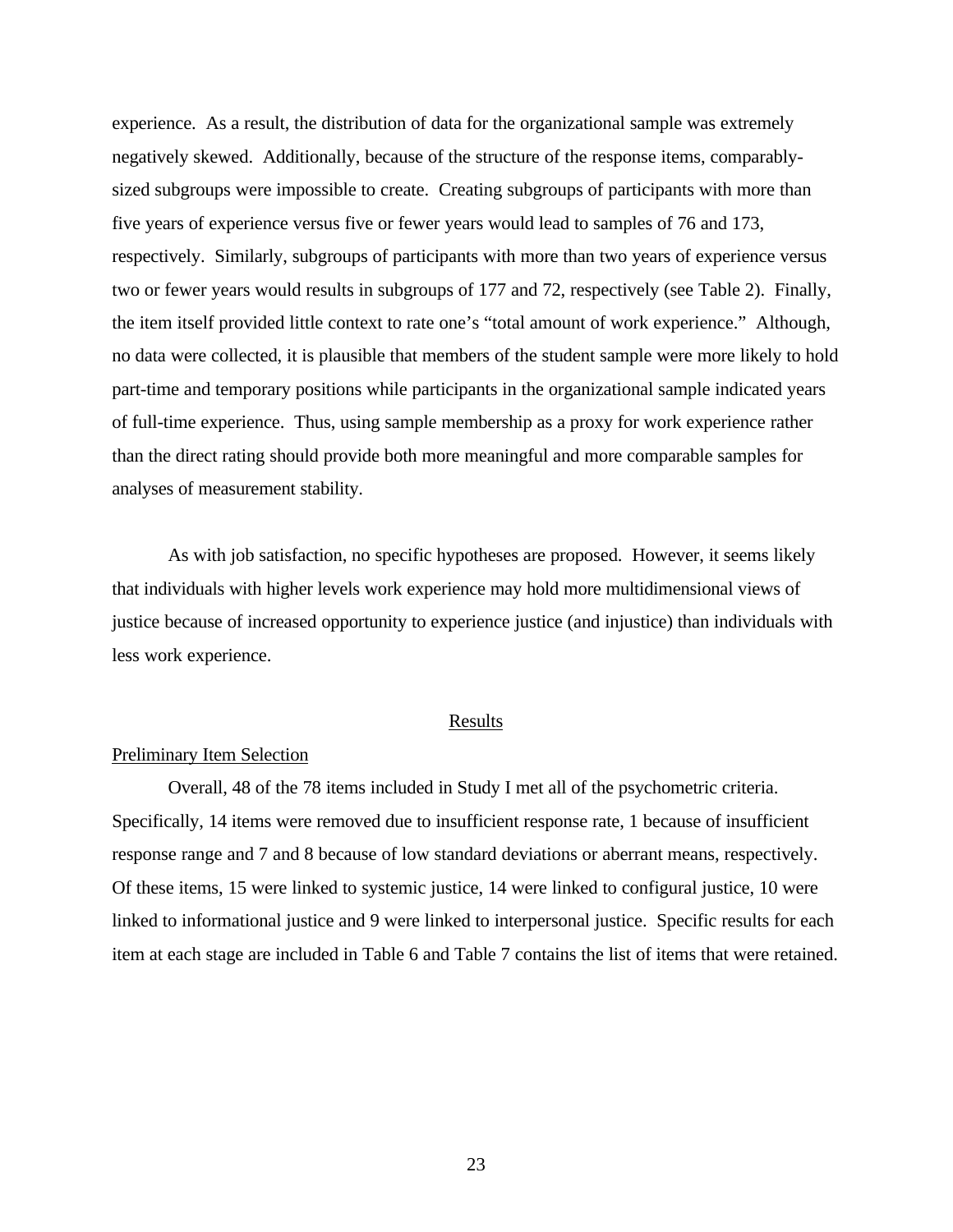#### Organizational Justice Dimensionality

To examine the dimensionality of organizational justice, the 48 items selected for inclusion in the preliminary scale served as indicators in each of the proposed models of dimensionality. As described above, four separate models of organizational justice were created to examine the relative fit a unidimensional model, the Greenberg (1986) 2-factor model, the Bies and Moag (1986) 3-factor model and the Greenberg (1993b) 4-factor model.

Prior to examining the dimensionality of the screened items, three Ph.D. research psychologists familiar with organizational justice research linked each item to a theoretical dimension of organizational justice. As described previously, these ratings served as the conceptual basis for examining Greenberg's (1993b) 4-dimensional model. As suggested by Greenberg's (1987) taxonomy of organizational justice theories, subsequent sub-models were created by combining informational and interpersonal justice to examine Bies and Moag's (1986) 3-dimensional model, by combining procedural and informational justice and distributive and interpersonal justice to test Greenberg's (1986) 2-dimensional model and by combining all items to evaluate a unidimensional model of organizational justice. See Figures 1–4 for conceptual diagrams of each model.

Confirmatory analyses. This series of confirmatory models was examined using LISREL 8.12A (Joreskog & Sorbom, 1993b). All analyses were conducted using maximum likelihood (ML) estimation and the item covariance matrix. Model fit was evaluated using a series of criteria. Specifically, consistent with the recommendations of Hu and Bentler (1995), Browne and Cudeck (1993) and Tanaka (1993), fit was evaluated using the following indices: overall  $\chi^2$ ;  $\chi^2$ /df; Joreskog and Sorbom's (1984) Goodness of Fit Index (GFI) and Adjusted Goodness of Fit Index (AGFI); Bollen's (1989a) Incremental Fit Index (IFI); Bentler's (1990) Comparative Fit Index (CFI); Steiger's (1990) Root Mean Square Error of Approximation (RMSEA); Browne and Cudeck's (1989) Expected Cross-Validation Index (ECVI) and the Akaike Information Criterion (AIC; Akaike, 1973).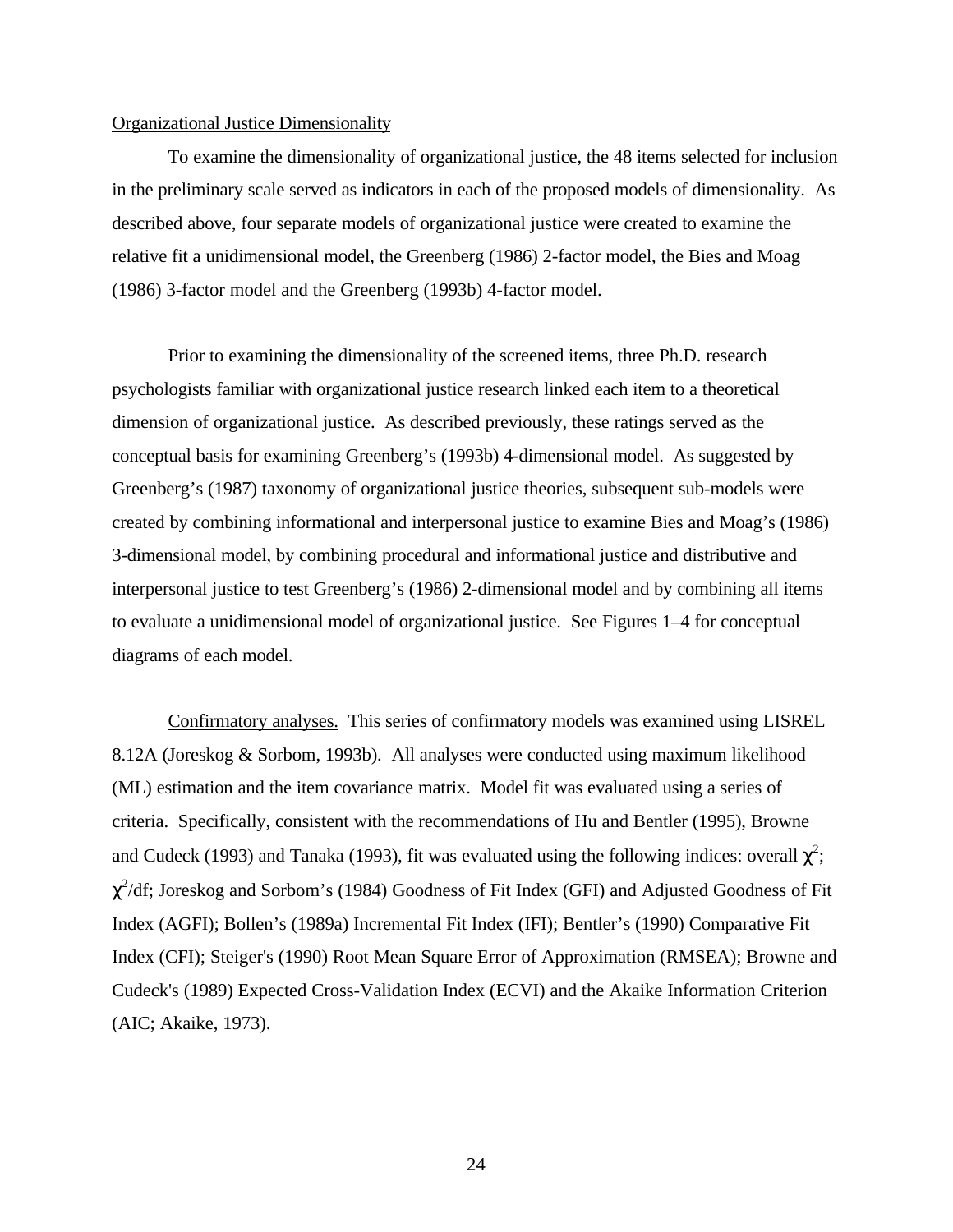The selected fit criteria can generally be divided into two groups: those assessing overall model fit  $(\chi^2, \chi^2/df, GFI, AGFI, RMSEA, ECVI, AIC)$ ; and those assessing incremental fit (IFI, CFI). Overall fit indices generally examine the match between the covariances of the observed model and those proposed by the hypothetical model. Specifically,  $\chi^2$  examines the null hypothesis

$$
\Sigma = \Sigma(\theta)
$$

where  $\Sigma$  represents the covariance of the observed model and  $\Sigma(\theta)$  is the covariance of the hypothesized model (Browne & Cudeck, 1993). Because of the well known fact that relying on an overall  $\chi^2$  to assess model fit frequently leads to Type II errors (e.g., Joreskog, 1969), several researchers have suggested evaluating  $\chi^2$  relative to the model's degrees of freedom (e.g., Bollen, 1989b), with values below 3.0 to 5.0 generally considered acceptable fit (Bollen & Long, 1993). As with the  $\chi^2$  test, both GFI and AGFI conceptually represent the variance and covariance in the observed model that can be accounted for by the hypothesized model. AGFI provides a correction to GFI that adjusts for the inclusion of additional parameters in the hypothesized model (Hu & Bentler, 1995) so that more parsimonious models are not unnecessarily rejected. In general, values of GFI and AGFI above 0.90 indicate acceptable fit (Joreskog & Sorbom, 1984).

Unlike the previously described indices, which compare the hypothesized model to the sample covariance matrix, RMSEA is an index of the discrepancy between the expected population covariance matrix and the model in question. RMSEA can be interpreted as discrepancy per degree of freedom, with values between 0.05 and 0.08 demonstrating generally acceptable fit (Browne & Cudeck, 1993). Finally, AIC is an overall measure of model fit adjusted for the number of estimated parameters that is valid across all sample sizes and ECVI is an index of the expected generalizability of the fit to a new sample. Both AIC and ECVI are useful for selecting among multiple hypothetical models, with smaller values indicating better fit (Hu & Bentler, 1995). The incremental fit indices selected for model evaluation (i.e., IFI, CFI) generally compare the fit of the hypothesized model to the fit of a model with all indicators uncorrelated. Specifically, both IFI and CFI reflect the plausibility of the hypothesized model over the null model and are particularly recommended for small sample sizes (Hoyle & Panter, 1995).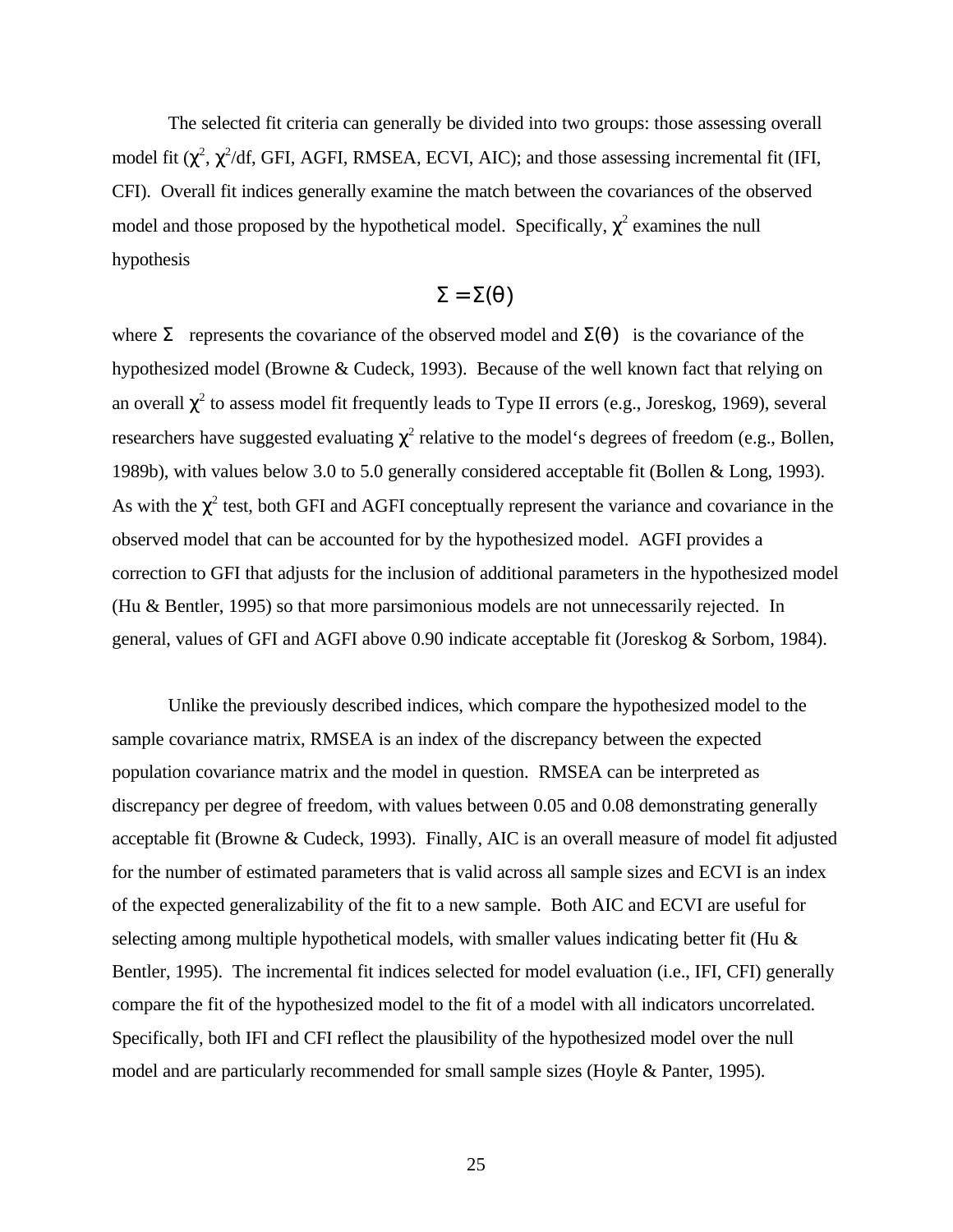As can be seen in Table 8, across all fit indices, the hypothesized models inadequately describe the structure underlying judgments of organizational justice. Specifically, values of GFI, AGFI, IFI and CFI were generally in the 0.50 to 0.60 range and RMSEA exceeded 0.08 in all four cases. Further, the fit of each of the four hypothesized models is relatively undifferentiated from the other models. While these results initially suggest that none of theoretical models of organizational justice dimensionality can adequately account for the covariance of the observed model, several alternative explanations are plausible. For example, one potential explanation for the extremely poor fit of all the models is that the data were not normally distributed. Further, given the somewhat limited sample size and the large number of parameters estimated, it is possible that the current results are not a stable estimate of the fit of each model.

Therefore, the data were examined for both univariate and multivariate normality. According to West, Finch and Curran (1995) data can be considered univariate normal for the purposes of structural equation modeling when skewness is less than |2.00| and kurtosis is less than |7.00|. All items selected for inclusion in the examination of dimensionality meet the criteria for univariate normality. Next, multivariate normality was examined with the multivariate skewness and kurtosis indices from PRELIS 2.12A (Joreskog & Sorbom, 1993a). Results indicate that the data included in Study 1 are not multivariate normal in terms of skewness  $(147.018, p < 0.00)$  or kurtosis  $(19.719, p < 0.00)$ .

According to West et al (1995), deviations from multivariate normality negatively impact estimates of model fit when using ML estimation particularly with relatively small  $(N < 500)$ samples (e.g., inflated  $\chi^2$  values, underestimated incremental fit indices, underestimated standard errors and parameter estimates). Therefore, they suggest several remedies for multivariate nonnormality. Many of the approaches (e.g., Asymptotically Distribution Free estimation) are computationally-intensive and are therefore impractical for examining models consisting of more than 25 manifest variables, especially without extremely large sample sizes.

Alternatively, West et al (1995) recommend re-expressing variables in a manner that produces a more normal distribution. A simple technique for variable re-expression is the creation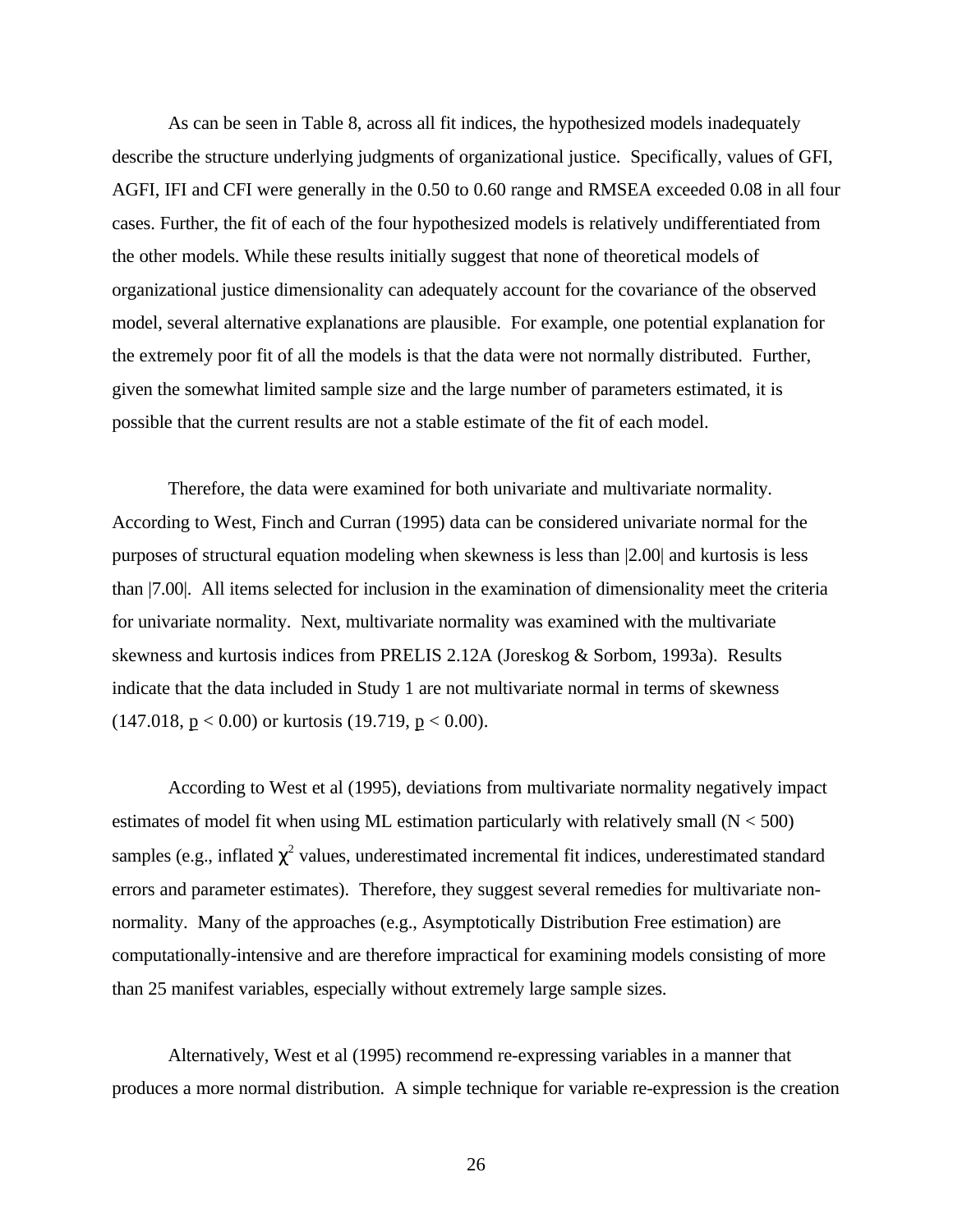of item parcels (e.g., Marsh, 1994; Marsh, Anthill & Cunningham, 1989). An item parcel consists of a group of items theoretically measuring a single construct that are represented by a summary value (e.g., mean) for the purposes of model testing. Item parcels have several advantages when testing measurement models. Most specifically, item parcels tend to achieve more normal distributions than their original items. Further, parcels typically produce results that are more reliable and generalizable than results based on individual items and they reduce the impact of item-specific idiosyncrasies (i.e., response biases). Finally, item parcels also reduce the number of parameters estimated in any given model, thereby increasing the stability of estimates from small samples (West et al, 1995).

Therefore, a set of item parcels was created and the set of confirmatory models were reanalyzed. When creating item parcels, Marsh et al (1989) recommend retaining a minimum of 3 item parcels per factor. Therefore, the items linked to each factor were assigned to one of the three item parcels per factor so that the within-parcel average item intercorrelation was maximized. As an initial point of reference, the average overall pairwise item intercorrelation across all 58 items is 0.26.Further, the average within-construct pairwise item intercorrelations range from 0.12 to 0.74 for the 15 items linked to systemic justice, from 0.14 to 0.76 for the 19 configural justice items, from 0.13 to 0.75 for the 9 informational justice items and from 0.13 to 0.78 for the 15 interpersonal justice items. The resulting average within-parcel pairwise intercorrelations all surpassed the average within-construct pairwise item intercorrelations. Specifically, the average within-parcel intercorrelations were 0.41, 0.44, 0.57 and 0.50 for Systemic, Configural, Informational and Interpersonal Justice, respectively. The specific items aggregated to create each item parcel are listed in Table 9.

To ensure that each of the four models described above was evaluated using item parcels consisting of the same items, parcels were created for the four-dimensional model first. Then, item parcels from the 4-dimensional model were reallocated to produce the 1-, 2- and 3 dimensional models as described above. Test of univariate normality suggest the item parcels are normally distributed (see Table 10) and tests of multivariate normality indicate that, while still somewhat non-normal, the item parcels are more normally distributed in terms of both skewness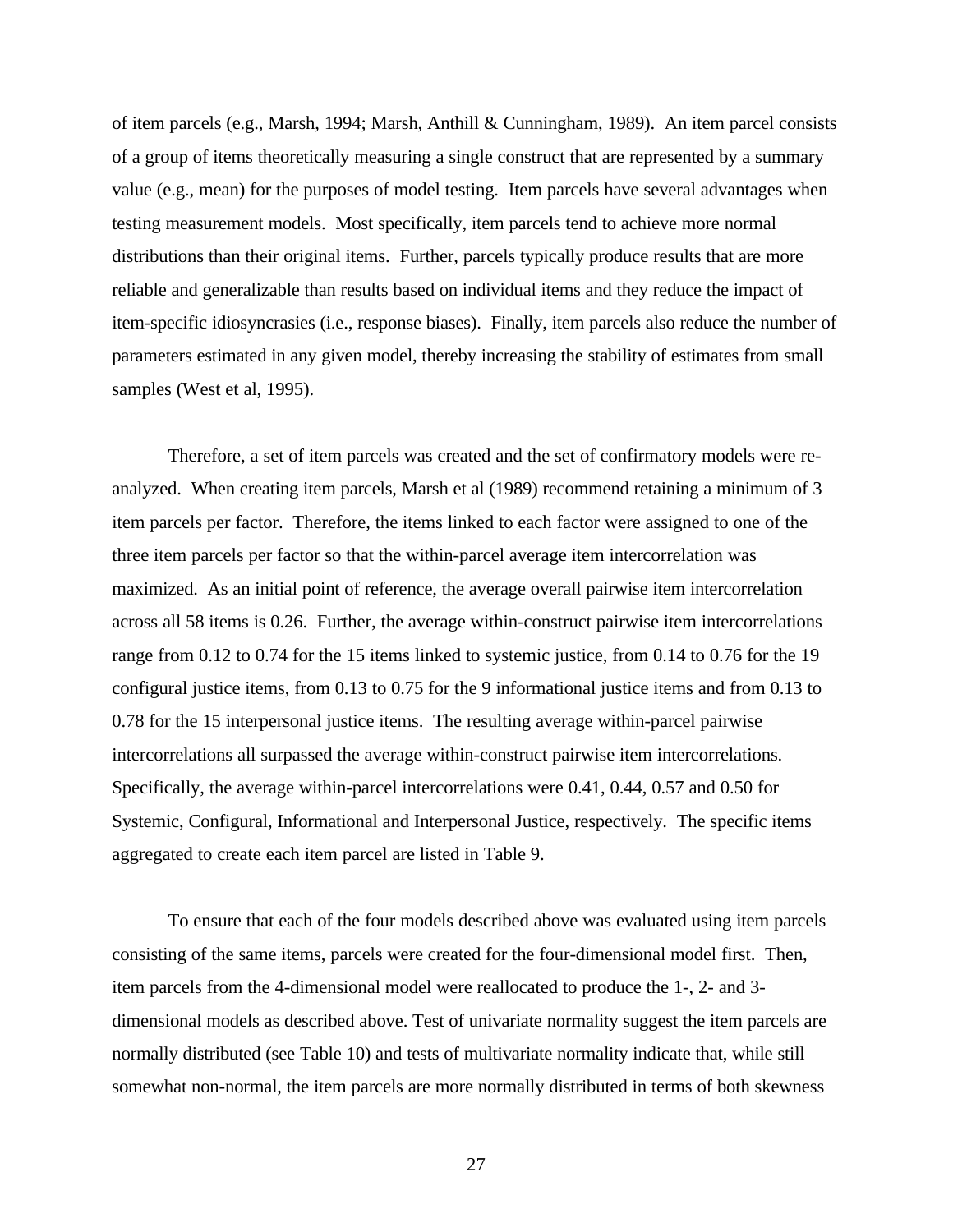$(17.63, p < .00)$  and kurtosis  $(5.71, p < .00)$  than were the individual items. Therefore, all confirmatory analyses were re-run using the item parcels created above. The series of confirmatory models described above were examined using item parcels in LISREL 8.12A (Joreskog & Sorbom, 1993b). All analyses were again conducted using ML estimation and the item parcel covariance matrix. Table 11 contains a correlation matrix summarizing the linear relationships among the item parcels.

To examine dimensionality, each model was compared for the entire sample. Model fit was evaluated using the same criteria outlined above. Specifically, fit was evaluated with overall  $\chi^2$ ;  $\chi^2$ /df; Joreskog and Sorbom's (1984) Goodness of Fit Index (GFI) and Adjusted Goodness of Fit Index (AGFI); Bollen's (1989a) Incremental Fit Index (IFI); Bentler's (1990) Comparative Fit Index (CFI); Steiger's (1990) Root Mean Square Error of Approximation (RMSEA); Browne and Cudeck's (1989) Expected Cross-Validation Index (ECVI) and the Akaike Information Criterion (AIC; Akaike, 1973).

Based on the fit of each model as represented by the above indices, results again indicate poor fit for all four theoretical models (see Table 12), with fit indices generally ranging between 0.60 and 0.75. Clearly, then, the sample factor structure still deviates significantly from the structure of any hypothesized model. Further, for all solutions the pattern of relatively undifferentiated fit of the theoretical models described for the item-level analyses above was replicated using item parcels. As evidenced by the improved values for most fit indices in Table 12, while the non-normality of the data and the small sample size did impact the initial results, the impact of these artifacts is not a complete explanation for the poor fit of each model. Clearly, as suggested by the borderline values of many of the indices in both sets of analyses (e.g., GFI, AGFI, RMSEA) as well as the structure of the item parcel correlation matrix, untested alternative models may provide better fit than any of the theoretical models.

By examining the structure of the item parcel intercorrelation matrix, it is clear that (1) most item parcels are generally related and (2) item parcels 4 and 7 are more closely related to each other than to any other parcels. Therefore, five additional models were investigated. Three of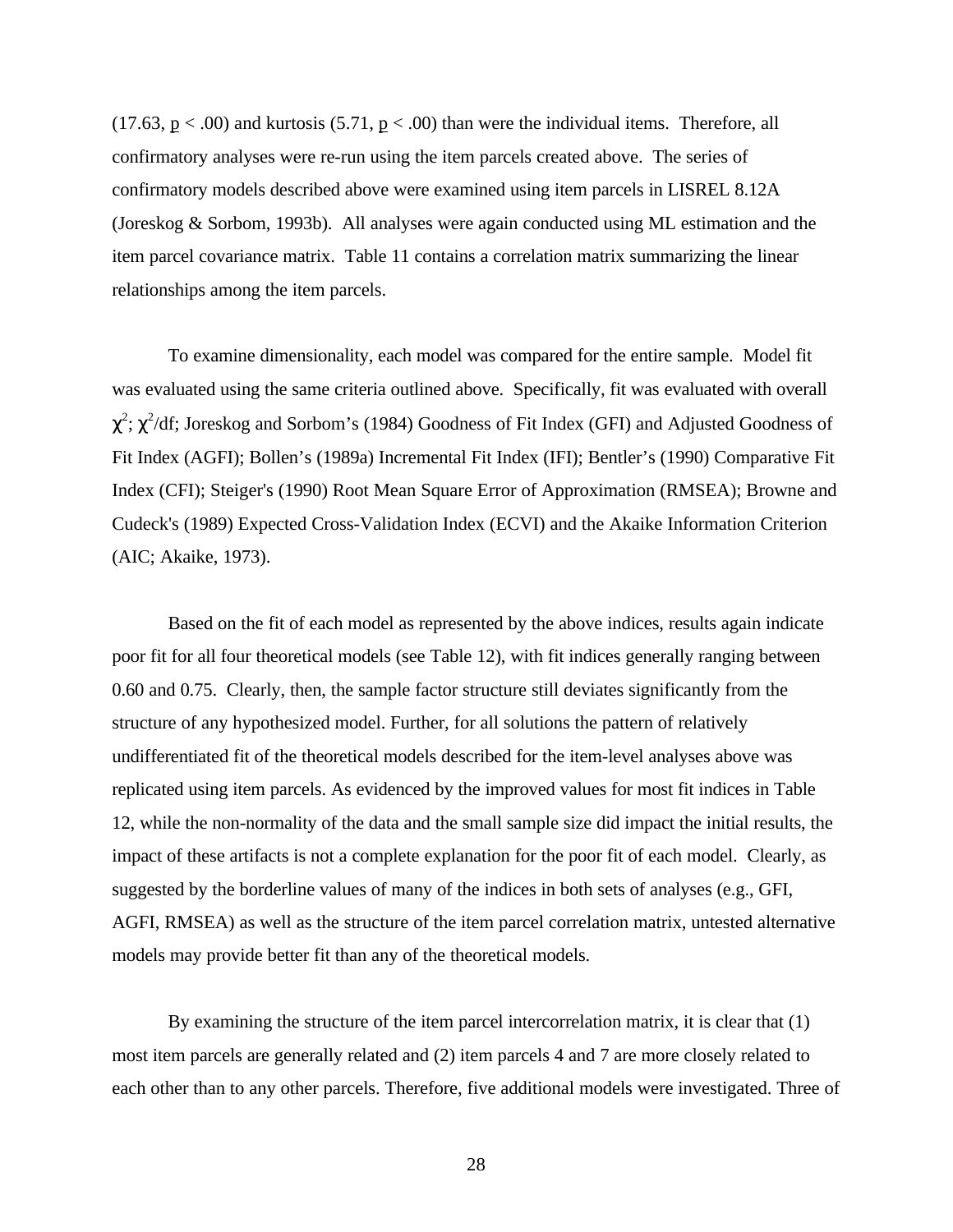the additional models of organizational justice include a general organizational justice factor (J), indicated by all 12 item parcels, in addition to the two, three or four factors of the theoretical models described previously. That is, the 2-, 3- and 4-dimensional models described above were re-examined after incorporating a general organizational factor indicated by all 12 parcels. The fourth model specifies a two dimensional model that incorporates only justice and injustice factors, with injustice indicated by parcels 4 and 7 and justice indicated by the other 10 parcels. The fifth model includes a general factor in addition to the justice and injustice factors of the fourth model. The inclusion of a general factor to account for the common variance shared across factors is consistent with research into the dimensionality of other constructs, such as human ability (Comrey & Lee, 1992).

As can be seen in Table 12, results indicate improved fit for all five models when a general factor is overtly modeled. However, while the fit indices for the 4-factor + J model all exceed cutoffs for acceptable fit, the 2- and 3-factor models that incorporate general factors and the 2 factor just-unjust model tended to show more moderate fit. However, the just-unjust + J model, while fitting slightly poorer than the  $4$ -factor  $+$  J model, generally exceeded cutoffs for most criteria as well. Specifically, fit indices for the 2-factor  $+$  J, 3-factor  $+$  J and the just-unjust models generally ranged between 0.75 and 0.90, while fit indices for the  $4$ -factor  $+$  J model and the justunjust + J model generally exceed 0.90. Clearly, then, Greenberg's (1993b) four-factor model of organizational justice captures respondents' perceptions of organizational justice, but only when a general factor is included as well. However, the fit of just-unjust  $+$  J model indicates that respondents' perceptions of organizational justice may alternatively be conceptualized more simplistically as consisting simply of justice, injustice and general organizational justice.

Exploratory analyses. To investigate the likelihood of any additional factor structures, an exploratory factor analysis was conducted to examine the structure underlying participants' responses. As an initial investigation of the factor structure of participants' responses to the 48 screened items, responses to all items were factor analyzed using ML estimation and direct quartimin rotation, due to the expected correlations between justice constructs (cf., Hauenstein et al, 1997) . As can be seen in Table 13, eigenvalues for the initial results suggested the potential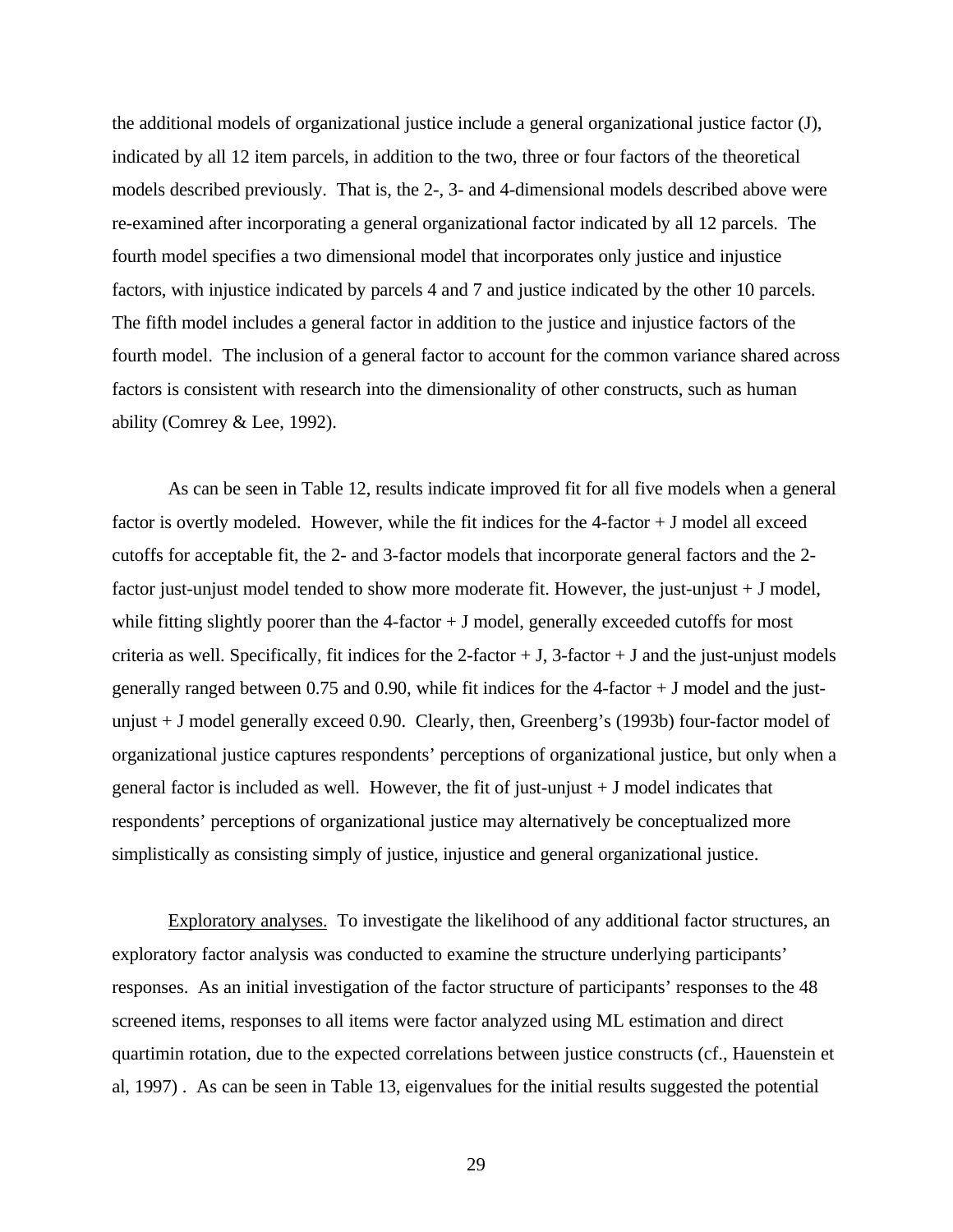for a 10-factor solution. Of the 10 factors, six factors appeared to be theoretically interpretable. Further, most of these factors tended to transcend the procedural-distributive and structural-social distinctions imposed by the theoretical models. As can be seen in Table 14, the six interpretable factors can be labeled General Unfairness (Factor 2), General Fairness (Factor 3), Consistency of Manager (Factor 4), Explanation of Process (Factor 6), Overall Fairness (Factor 7) and Manager as Friend (Factor 10). The remaining factors (1, 5, 8 and 9) were not clearly interpretable.

Next, to produce a clearer picture of the factor structure, the five items loading less than 0.35 on any factor were removed and the data were re-analyzed using the procedures described above. The five items removed from the scale because of low loadings do not generally appear to be related in content or format (see Table 15). Table 16 contains eigenvalues for the revised results, which suggest a 3-factor solution explaining 52.4% of the variance in participants' ratings. Figure 5 contains a scree plot for the revised exploratory analyses.

As can be seen in Table 17, results for the 3-factor solution are in opposition to any of the theoretical models of organizational justice tested above. The large first factor clearly contains items addressing both procedural fairness and consistency (i.e., systemic justice) as well as informational justice. Further, the majority of items loading on Factor 1 relate to experiences with a manager. Conversely, all items loading on the second factor relate to distributive injustice (both configural and interpersonal injustice). Finally, items loading on the third factor primarily suggest conceptions of distributive fairness. Further, consistent with the results of the Hauenstein et al (1997) meta-analysis, there is a strong Procedural Justice-Distributive Justice correlation ( $r =$ 0.51). Otherwise, the three factors are generally uncorrelated. Table 18 contains the factor intercorrelation matrix demonstrating the pattern of relationships between each factor.

Based on research into the psychometric quality of the Job Diagnostics Survey (JDS), Harvey, Billings and Nilan (1985) suggest that a negative wording factor, such as the Distributive Injustice factor described above, may simply contribute construct-irrelevant variance and cloud interpretation of raw item scores. However, differences between the Harvey et al (1985) study and the current study suggest that the presence of a Distributive Injustice factor may not be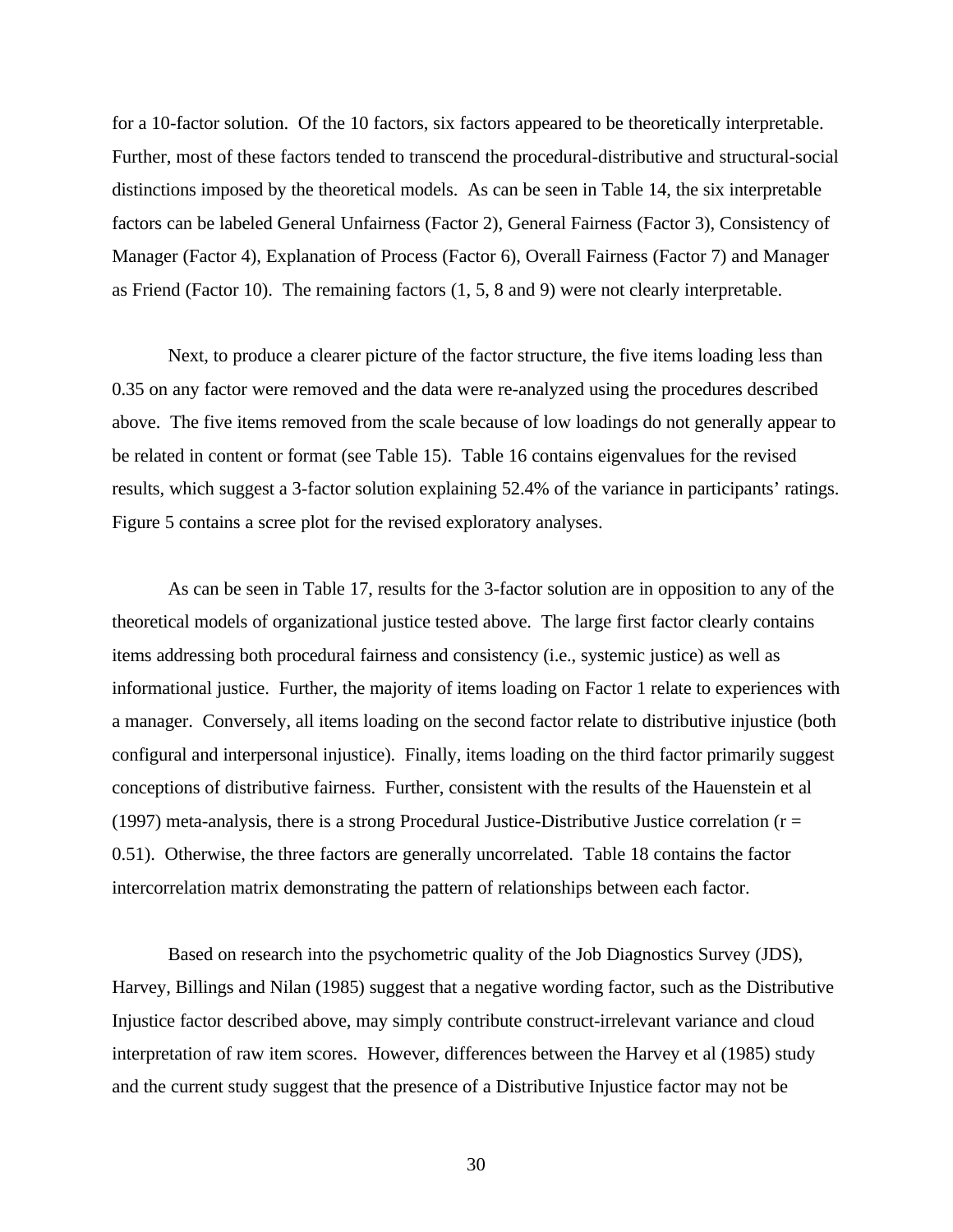simply artifactual. For example, Harvey et al (1985) report lower communalities and factor loadings for the negative items, indicating less variance in common with the underlying factors. In the current study, however, both communalities and factor loadings are of a similar magnitude in both the positive wording and negative wording factors. Specifically, communalities for all items ranged from 0.222 (item 30) to 0.719 (item 62), while communalities for the Distributive Injustice items ranged from 0.372 (item 33) to 0.654 (item 52). In fact, only five items had a higher communality than item 64. Further, factor loadings for the Distributive Injustice factor ranged from 0.453 to 0.771, while loadings for positive wording items fell in a similar (or lower) range (e.g., 0.322 to 0.776 and 0.314 to 0.743, for the first and third factors respectively). Therefore, the presence of negative wording items in the current analyses does not appear to simply add construct-irrelevant variance, but captures real variance in respondents' views of their work experiences.

# Organizational Justice Measurement Stability Across Subgroups

As discussed by Hemmelgarn, James, Ladd and Mitchell (1995) and others (e.g., Harman, 1976; Gorsuch, 1983), questions of measurement stability are ideally addressed through a multiple-groups confirmatory factor analytic approach. The largest advantages of confirmatory factor analytic approach to measurement stability include the ability to estimate measurement error and the ability to identify the impact of "unmeasured variables." Hemmelgarn et al (1995) provide a review of the limitations of previous approaches to assessing measurement stability and cross-situational consistency. Therefore, the stability of the overall dimensionality of organizational justice across subgroups was first examined using a multiple groups confirmatory factor analytic approach.

According to Joreskog and Sorbom (1989), assessing measurement stability using a multiple-groups confirmatory factor analytic approach involves testing a series five hypotheses. Support for the first hypothesis provides only minimal evidence of cross-sample stability, while support for the fifth hypothesis indicates almost identical factor structures between the samples. Accordingly, cross-sample consistency analyses are conducted sequentially and are discontinued when a single hypothesis is not supported. To assess cross-sample stability in the current study,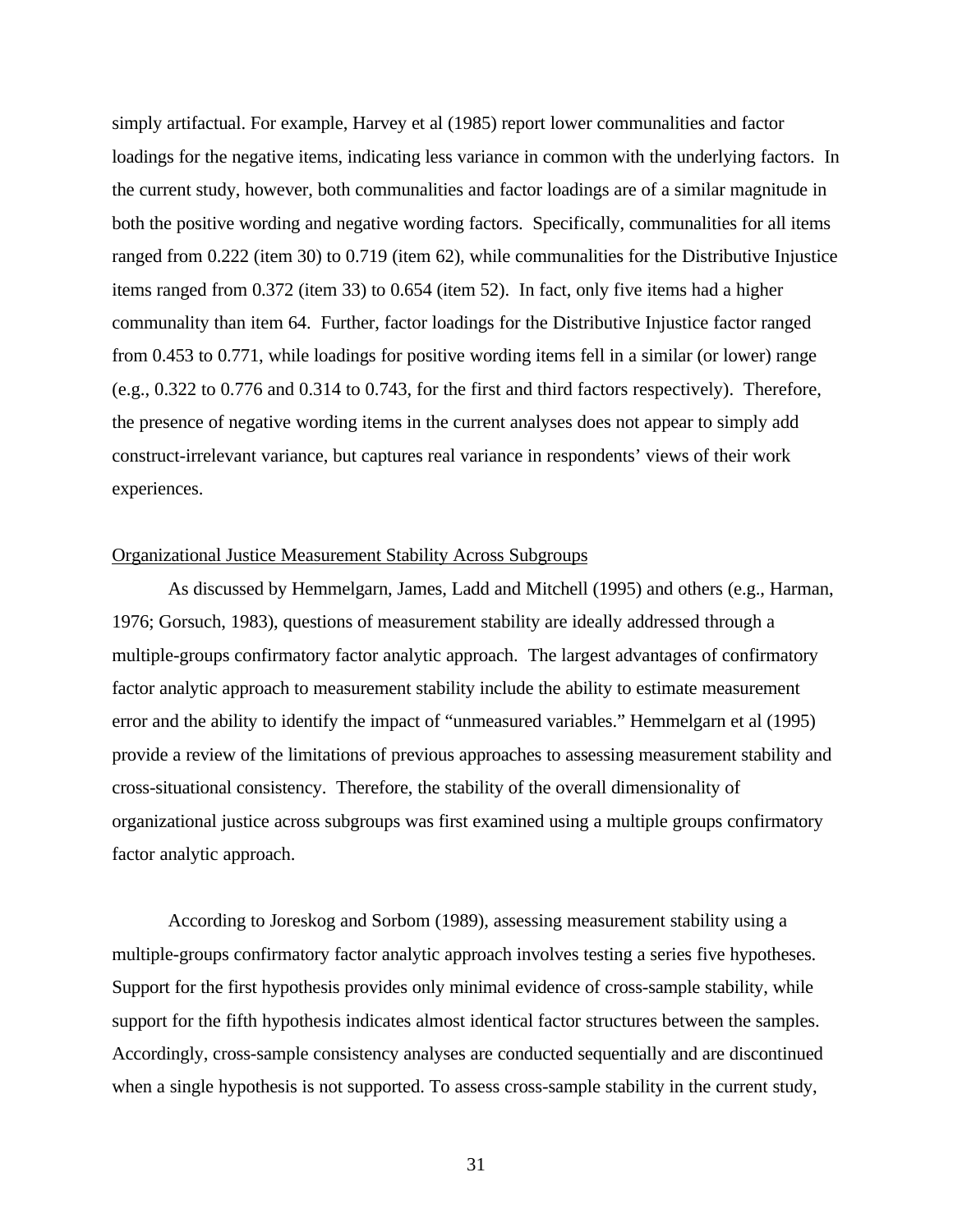five hypotheses were proposed. The first hypothesis ( $\Sigma^1 = \Sigma^2$ ) examines the overall similarity of the samples' covariance matrices. Hypothesis 2 tests the hypothesis that there are five common factors in each of the subgroups. Specifically, hypothesis 2 examines whether the results from the overall analyses — one general factor consisting of all indicators and four correlated factors representing systemic, configural, informational and interpersonal justice — adequately represent the factor structures of each subgroup. Hypothesis 3 ( $\Lambda^1 = \Lambda^2$ ) examines the similarity of the pattern of factor loadings, assuming the factor pattern described in hypothesis 2. Hypothesis 4  $(\Theta^1 \Lambda^1 = \Theta^2 \Lambda^2)$  examines the stability of both the pattern of factor loadings and measurement error under the hypothesized factor pattern. Finally, hypothesis 5 ( $\Theta^1 \Phi^1 \Lambda^1 = \Theta^2 \Phi^2 \Lambda^2$ ) constrains the pattern of item loadings, measurement error and the factor intercorrelations to be identical across samples under the hypothesized factor pattern.

Therefore, as discussed previously two sets of theoretically relevant subgroups were created and measurement stability was assessed across each subgroup separately for each set. To create the first set of subgroups, participants were categorized as high or low in global job satisfaction. To equate measurement stability across levels of job satisfaction, participants were divided into groups based on a median split of mean scale scores. Specifically, 118 participants were classified as high in satisfaction and the remaining 129 were categorized as low in satisfaction. A second set of subgroups was created to examine the impact of full-time work experience on individuals' conceptions of organizational justice. As discussed above, the strong association between sample (student or working) and work experience supports the use of sample membership a proxy for work experience. Therefore, responses from the 109 participants included in the organizational sample were compared to the responses of the 140 participants in the student sample. As would be expected, participants high and low in satisfaction were present in both the organizational and student samples. Therefore, only independent groups (e.g., high satisfaction and low satisfaction subgroups or organizational and student samples, but not high satisfaction and organizational samples) were compared in the following analyses. Job satisfaction and sample membership were moderately correlated ( $r = .496$ ), so that members of the organizational sample tended to be more satisfied.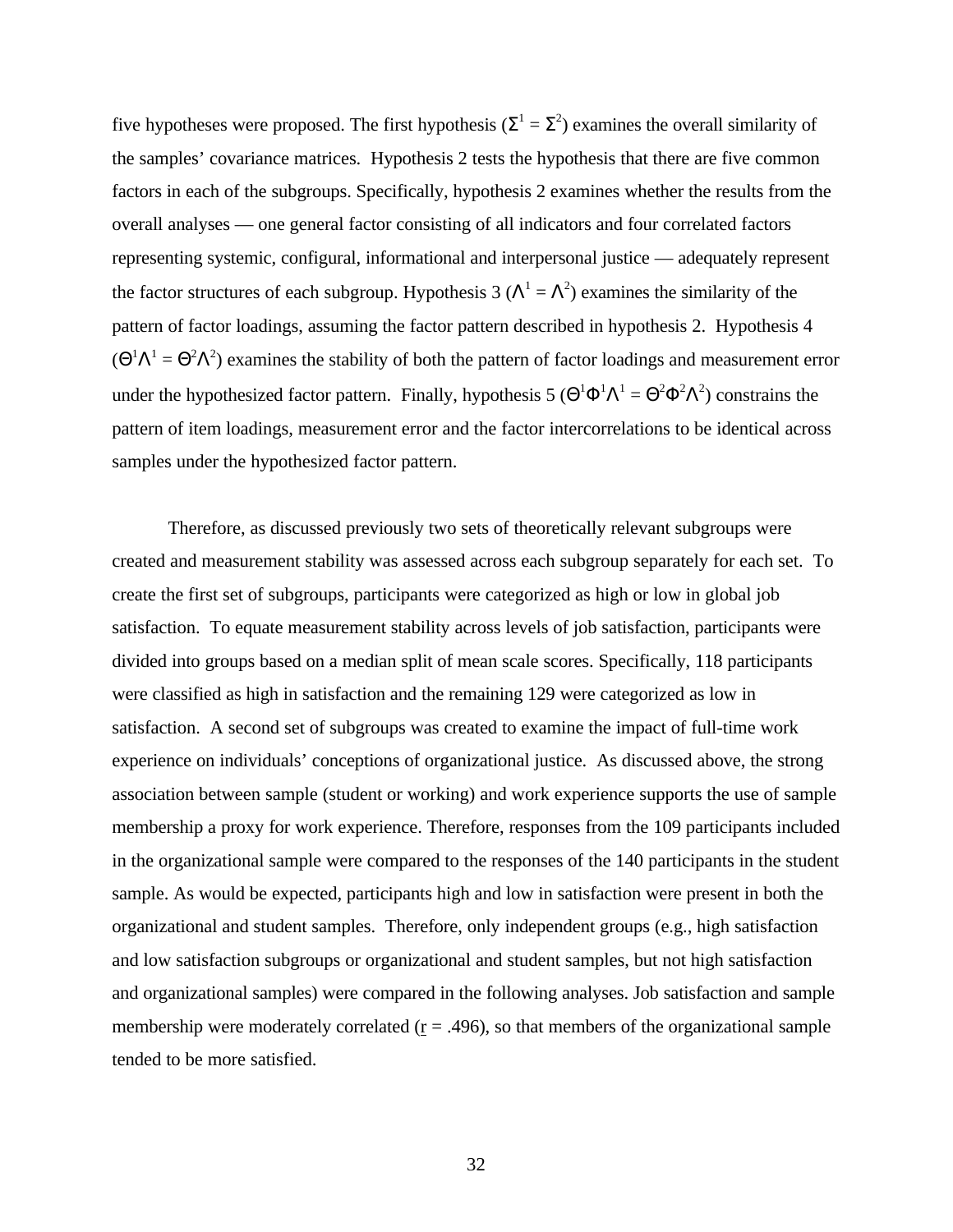As described above, hypothesis 1 compared the overall structure of each subgroup's covariance matrix. Hypothesis 1 received strong support in both the satisfaction subgroups (high versus low) and work experience samples (organizational versus student). Specifically, in comparing the form of the high and low satisfaction subgroups, most fit indices approached their maximum values (e.g., GFI = 0.95, IFI = 0.98, RMSEA = 0.039). Results for the student versus organizational samples, while indicating slightly poorer fit, were also well within acceptable levels of fit (e.g., GFI = 0.93, IFI = 0.97, RMSEA = 0.054). Hypothesis 2 examined whether the results from the overall analyses — one general factor consisting of all indicators and four correlated factors representing systemic, configural, informational and interpersonal justice — adequately represent the factor structures of each subgroup. Unfortunately, when testing the hypothesis 2 model simultaneously on both samples, a solution did not converge after 3000 iterations. However, the hypothesis 2 model did converge when tested independently on each subgroup. Therefore, it appears that the current sample sizes are not sufficient to adequately estimate the stability of the overall model on each subgroup simultaneously using a multiple groups confirmatory factor analytic approach. Therefore, to further examine the stability of organizational justice dimensionality beyond the above hypothesis, an alternative approach must be followed.

Therefore, measurement stability was assessed across each subgroup separately for each set using an alternative, multi-stage approach. Stability was examined using the four subgroups described above. That is, 118 participants were classified as high in satisfaction and 129 were categorized as low in satisfaction. Similarly, the 109 participants included in the organizational sample were compared to the responses of the 140 participants in the student sample.

The analytic approach to examining measurement stability involved five steps. First, to provide broad evidence of structural similarity, scree plots for each subgroup were compared. Next, as suggested by Gorsuch (1983) the similarity of individual item factor loadings for each subgroup was evaluated. To supplement these highly subjective criteria, Gorsuch (1983) recommends comparing the patterns of factor intercorrelations and the size of each factor as represented by the proportion of variance accounted for by each factor. Finally, the exploratory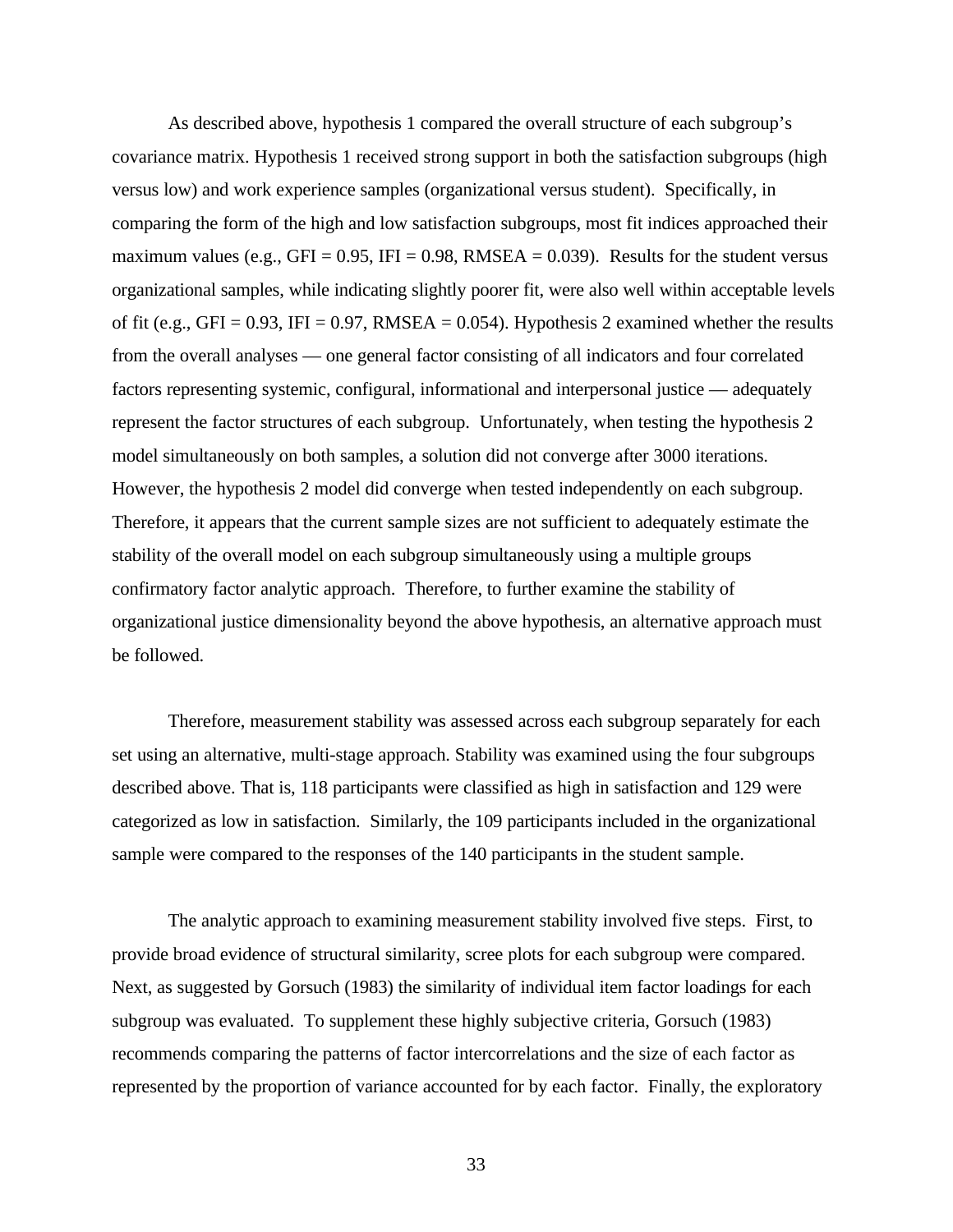results for a given subgroup were cross-validated on a complementary subgroup. That is, separate exploratory factor analyses were first conducted for each subgroup (e.g., high satisfaction subgroup, students). Then, the results of the exploratory analyses for each subgroup were used to generate a structural model that was evaluated on an independent, complementary sample (e.g., low satisfaction subgroup, organizational sample).

As would be expected, participants high and low in satisfaction were present in both the organizational and student samples. Therefore, only independent groups (e.g., high satisfaction and low satisfaction subgroups or organizational and student samples, but not high satisfaction and organizational samples) were compared in the following analyses. As described above, the first examination of measurement stability involved creating scree plots separately for each subgroup. As can be seen in Figures  $6 - 9$ , the shape of each plot varies only slightly for each subgroup. Further, the location of the "elbow" for each subgroup suggests the presence of between two and four factors across all groups. Further, all four subgroups produced large first factors, followed by a series of similarly-sized secondary factors. Therefore, to provide the strictest comparison of the dimensionality for each subgroup, the remaining criteria were evaluated using a three factor solution for each subgroup.

Scree plots provide no qualitative information about the item content of any individual factor. Therefore, the pattern of item loadings for each factor was examined next. As can be seen in Tables 19 through 22, both the strongest loading items and the overall content of each factor varied across subgroups. For example, only one of the six items loading most strongly on Factor 1 for the high satisfaction subgroup was among the highest loading items on any of the first three factors for the low satisfaction subgroup. However, four of the six highest loading items on Factor 2 for the high satisfaction and low satisfaction subgroups were in common and three items loading on Factor 3 were present in the low satisfaction subgroup as well. Further, while the results for the high satisfaction subgroup are similar to those of the overall analyses, producing separate factors for Informational (procedural/ social) Justice (cf., Greenberg, 1993b), Distributive Injustice and Distributive Justice, the low satisfaction subgroup produced a General Justice factor that did not clearly distinguish between procedures and outcomes and two separate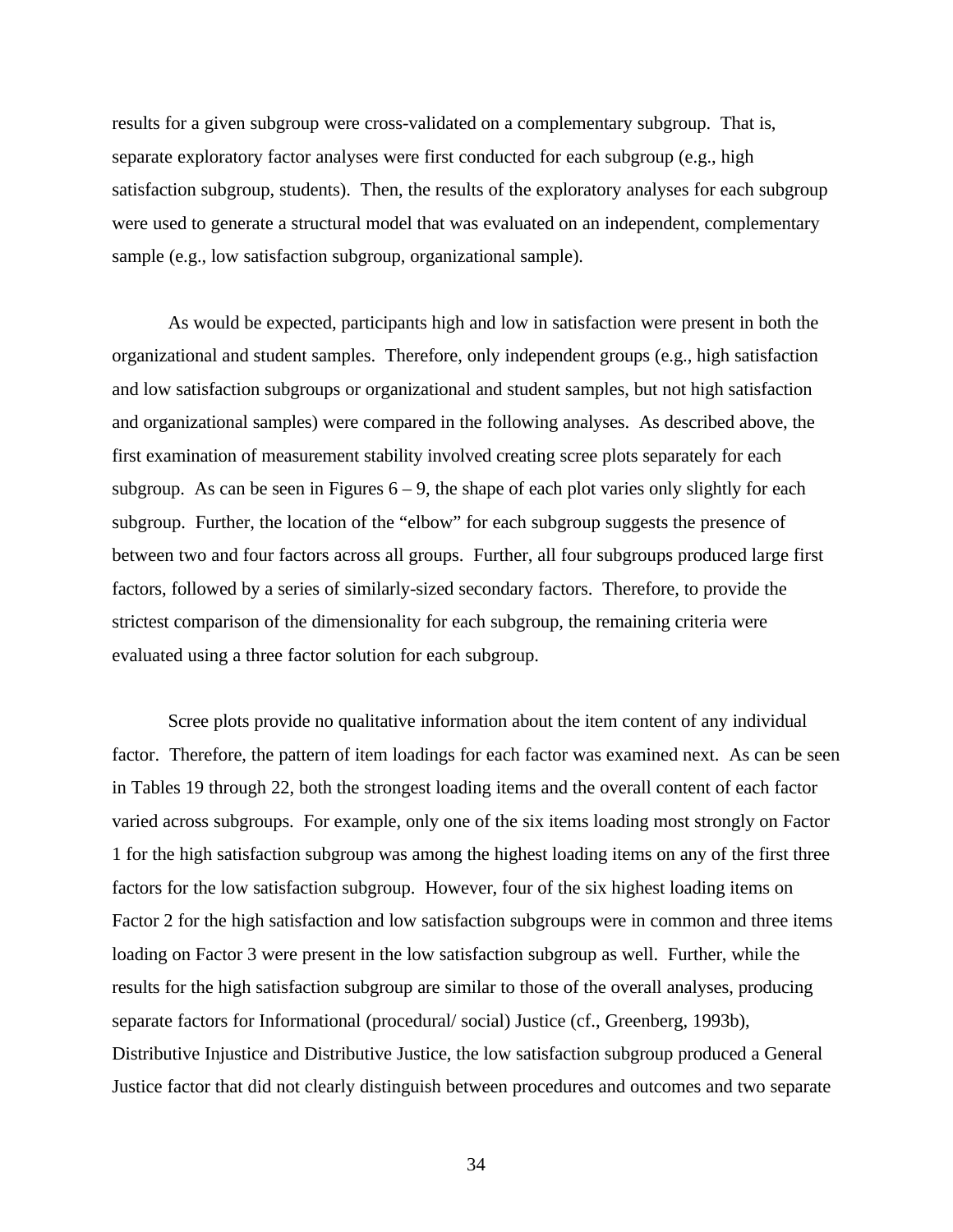injustice factors addressing Distributive Injustice (Factor 2) and Interactional Injustice (cf., Bies  $\&$ Moag, 1986). It should be noted that communalities and factor loadings for the Distributive Injustice factor were comparable to those for the other factors.

Further, with the exception of the Distributive Injustice factor, the overall item content of each factor was also unstable. Specifically, the items loading on the Informational and Distributive Justice factors in the high satisfaction subgroup were, in general, combined in the low satisfaction subgroup to produce the General Justice factor. Items loading negatively on the Interactional Injustice factor in the low satisfaction subgroup are a subset of the items loading positively on the Informational Justice factor in the high satisfaction subgroup.

The inconsistency of the results for the organizational and student samples was similar to the high and low satisfaction subgroups. For example, while Factor 1 for the organizational sample and Factor 3 for the student sample shared three of the six highest loading items, two other items loaded on Factor 1 in both samples. As with the high and low satisfaction subgroups, Factor 2 for both samples shared four items in common. However, Factor 3 from the organizational sample contained items loading strongly on both Factors 1 and 3 of the student sample. Despite these differences, both samples produced Informational Justice and Distributive Injustice factors. However, the third factor in the organizational sample addressed Interpersonal (distributive/ social) Justice (cf., Greenberg, 1993b) while the third factor for the student sample invoked Systemic (Procedural) Justice.

Again, as with the high and low satisfaction subgroups, with the exception of the Distributive Injustice factor, the overall item content of each factor in the organizational and student samples was unstable across the student and organizational samples. Specifically, while both groups did produce an Informational Justice factor, the items loading on each factor varied. That is, the items comprising Informational and Interpersonal Justice in the organizational sample tended to be reallocated in the student sample to produce Informational and Systemic Justice factors.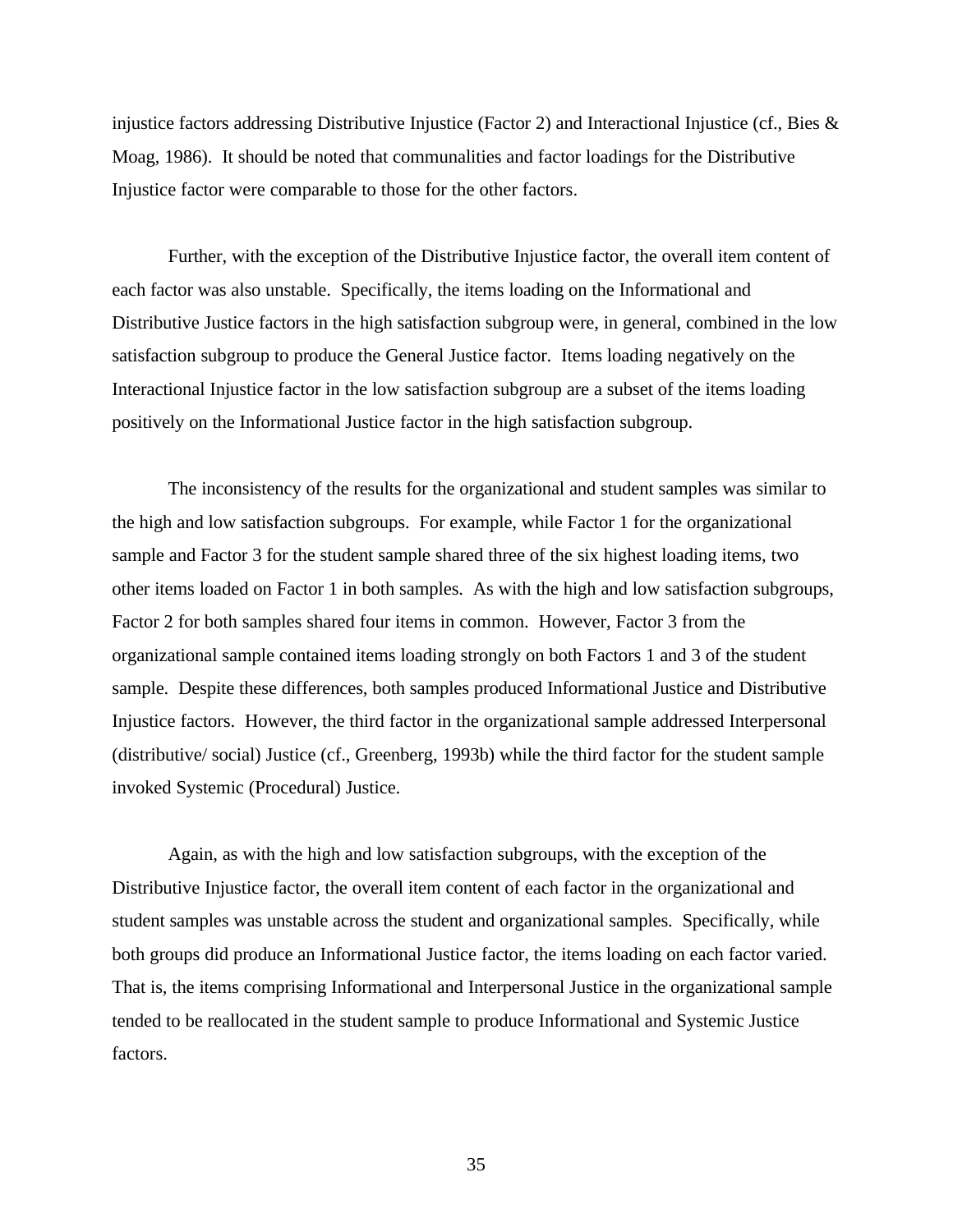Next, the relationship among the factors and the relative size of each factor were examined. As can be seen in Table 23, when it was possible to compare the correlation between two factors with comparable item content, the pattern of relationships among factors varied in their similarity. For example, while named differently, Factors 1 and 2 had generally overlapping item content and were virtually uncorrelated in both the high satisfaction  $(r = 0.03)$  and the low satisfaction  $(r = -0.04)$  subgroups. Alternatively, while Informational Justice and Distributive Injustice were moderately correlated in the organizational sample  $(r = 0.45)$ , they are virtually uncorrelated in the student sample  $(r = -0.10)$ . However, it should be noted that the specific item content comprising Informational Justice and Distributive Injustice in the student and organizational samples was not identical across samples, which may have impacted the reported relationship between these constructs. Also, as with the previous analyses, it should be noted that communalities and factor loadings for the Distributive Injustice factor were comparable to those for the other factors.

Although the available patterns of factor intercorrelations were sometimes similar across subgroups, the magnitude of each factor was generally more stable (see Table 24). For example, the large first factor in each subgroup, which accounted for between 32.6% and 38.1% of the total variance, always addressed procedural justice with the exception of the low satisfaction subgroup. Further, for all four groups, the second factor focused on distributive injustice and explained between 8% and 9% of the remaining variance. Finally, across all four groups the third factor invoked different components of justice to explain an additional 4% to 6% of the variance.

While the previous set of analyses suggest that some aspects of the dimensionality of organizational justice may not be stable across subgroups, none of the results indicate the extent to which the factor structure derived in one group can adequately account for the factor structure of another group. This criterion can be directly addressed by attempting to cross-validate the factor structure generated for one subgroup on a complementary subgroup. To evaluate the fit of one subgroup's factor structure on another subgroup, the pattern of factor loadings for the first subgroup were compared to the actual pattern of factor loadings of the second subgroup through confirmatory factor analysis. Specifically, all analyses involved creating structural models with the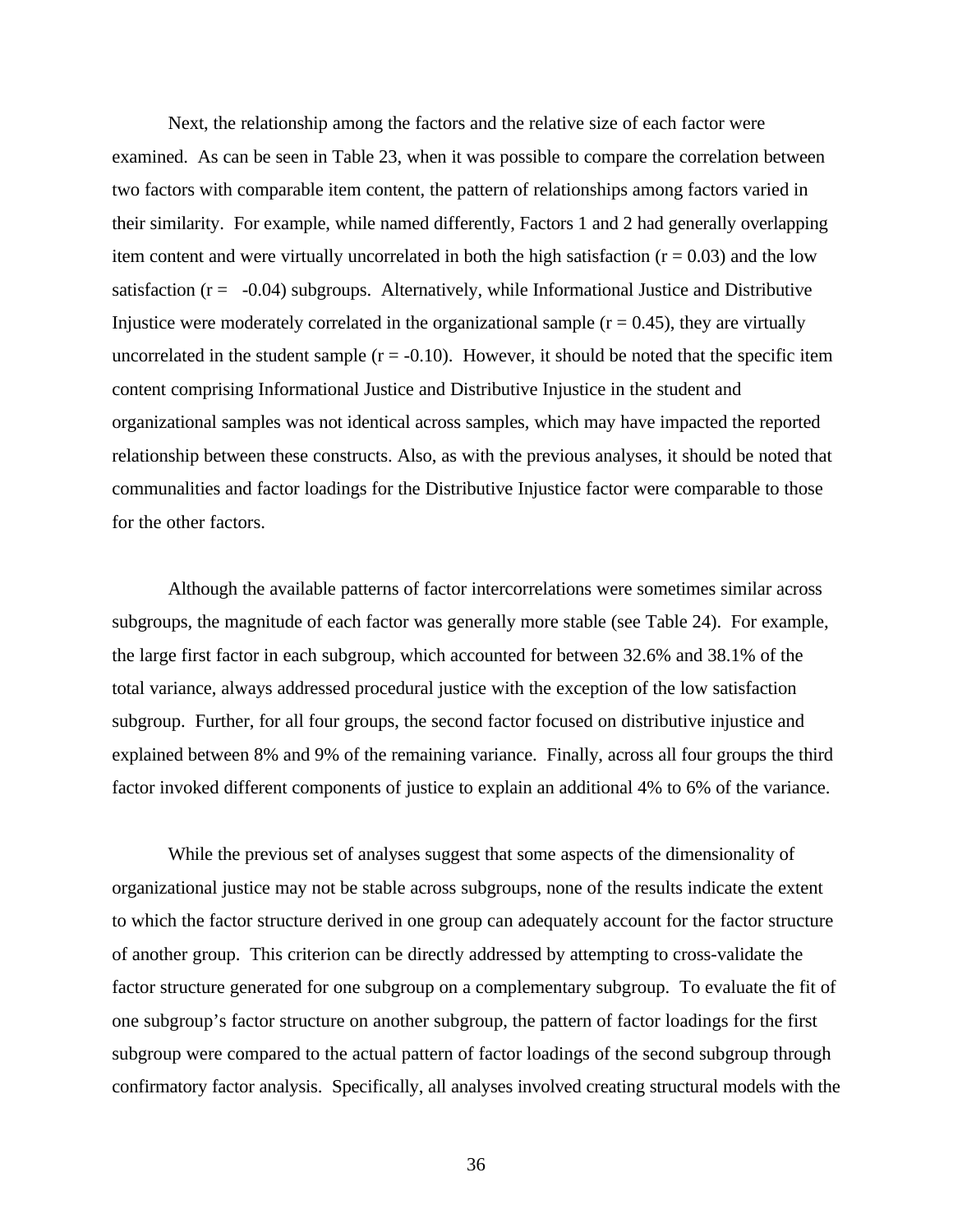six highest loading items per factor for each subgroup serving as indicators. All analyses were conducted using ML estimation and the item covariance matrix in LISREL 8.12A (Joreskog  $\&$ Sorbom, 1993b). Recent research by MacCallum, Widaman, Zhang and Hong (1999) supports the use of factor analytic approaches on samples sizes in the range of these subgroups (i.e., 100- 150) provided that models with a low number of highly determined factors (i.e., six or more indicators per factor) and consistently high communalities (i.e., above 0.60) are available. All four cross-validation analyses reported below meet these criteria. Conceptual diagrams of each model are included in Figures 10 through 13.

Job satisfaction. Tables 25 and 26 contain results of the cross-validation analyses for the exploratory models generated by the high satisfaction subgroup on the low satisfaction subgroup and for the low satisfaction subgroup on the high satisfaction subgroup, respectively. Given the universally poor fit across all indices for both analyses, it is clear that neither subgroup model sufficiently captured the structure of the other subgroup.

Work experience/sample. Tables 27 and 28 contain results of the cross-validation analyses for the exploratory models generated by the organizational sample on the student sample and the student sample on the organizational sample, respectively. As with the results for the high and low satisfaction subgroup analyses above, it is clear that neither subgroup model sufficiently captured the structure of the other subgroup.

# Discussion

Based on the results of these analyses, several interesting conclusions can be drawn. First, none of the four theoretical models of organizational justice dimensionality described above can alone clarify our understanding of organizational justice dimensionality. However, three models separate models received some support in the current study. In the first model, respondents produced a general organizational justice factor and four smaller factors that generally corresponded to Greenberg's (1993b) four-factor model. Specifically, in the best fitting model all items loaded on a general factor and cross-loaded on four separate factors that corresponded generally to Greenberg's (1993b) Configural, Systemic, Interpersonal and Informational Justice.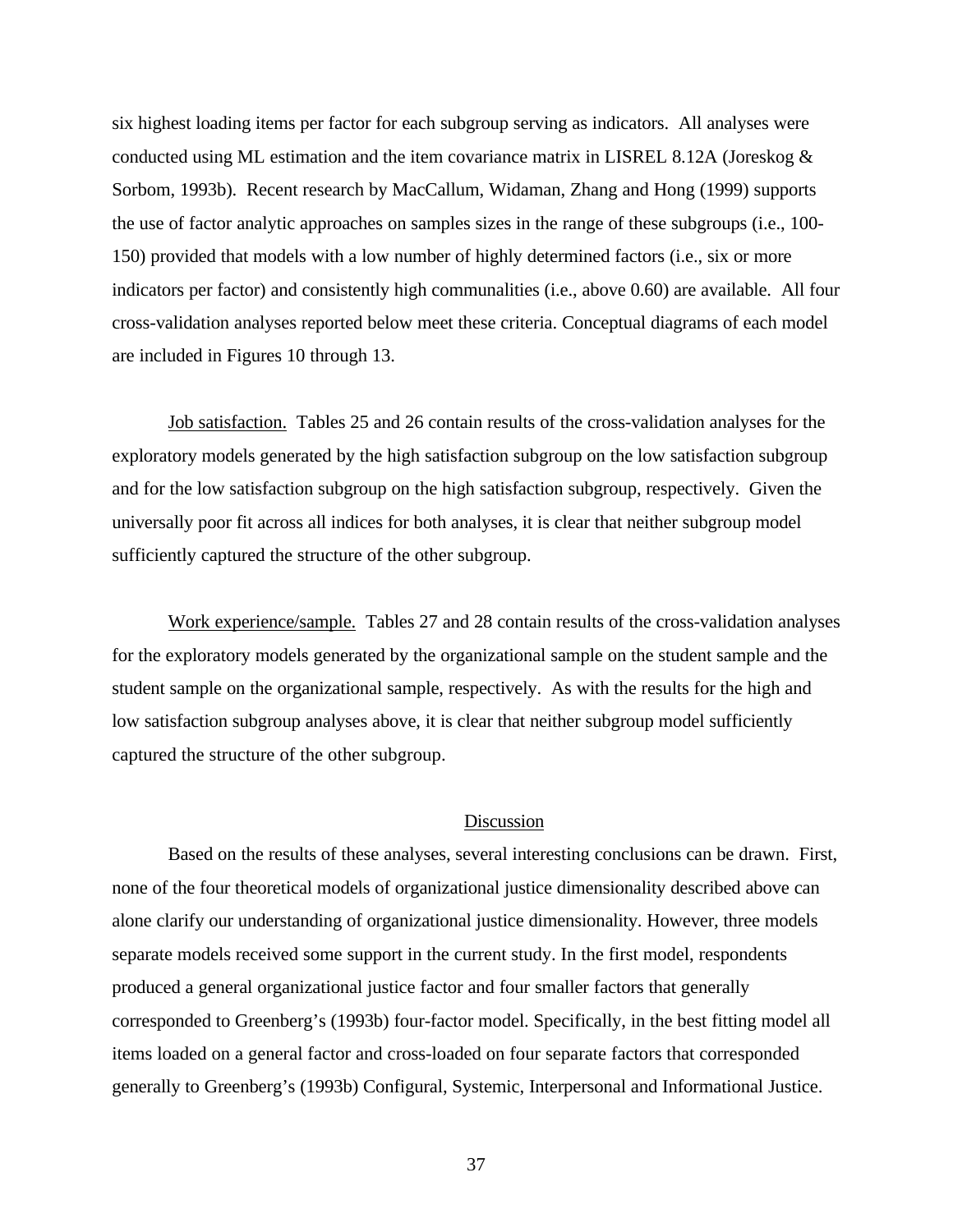Second, a model specifying a general factor in addition to justice and injustice subfactors provides an alternative interpretation of respondents' perceptions. Finally, the exploratory analyses support a three-factor model that includes procedural justice, distributive justice and distributive injustice factors. Regardless of which of these models is favored, no currently existing theoretical model of justice can account for the current participants' responses. Second, consistent with the findings reported by Hauenstein et al (1997), procedural and distributive justice were moderately correlated. Further, based on these results, it appears that judgments of distributive justice and injustice may be rendered independently rather than existing at opposite ends of a single continuum.

The undifferentiated fit of all four a priori models may be due to several potential causes. First, given the assumed instability of organizational justice across contexts and/or subgroups (cf., Cropanzano & Greenberg, 1997), overall model fit may have been reduced because contexts and/or subgroups that differ in dimensionality were aggregated to conduct the overall confirmatory analyses. That is, because previous research has suggested that organizational justice dimensionality may not be equivalent across contexts and/or groups, it is possible that no theoretical model of organizational justice could be created to provide optimal fit.

A clear alternative explanation is that the theoretical models of organizational justice examined in the current study do not adequately capture the complexity of the organizational justice. That is, while sufficiently stable across contexts and subgroups, organizational justice may consist of a more complex set of constructs than is represented by any of the theoretical models. To this end, models of organizational justice that incorporate a general factor in addition to item cross-loadings provided better fit.

The observed relationships between some factors could be due to the inclusion of items that transcend the procedural-distributive and structural-social distinctions. Because the individual item loadings of the hypothesized model were highly discrepant from the observed item covariances, the absence of cross-loadings in any theoretical model clearly negatively impacted overall fit for all four theoretical models. The enhanced fit of the  $4$ -factor  $+$  J model supports the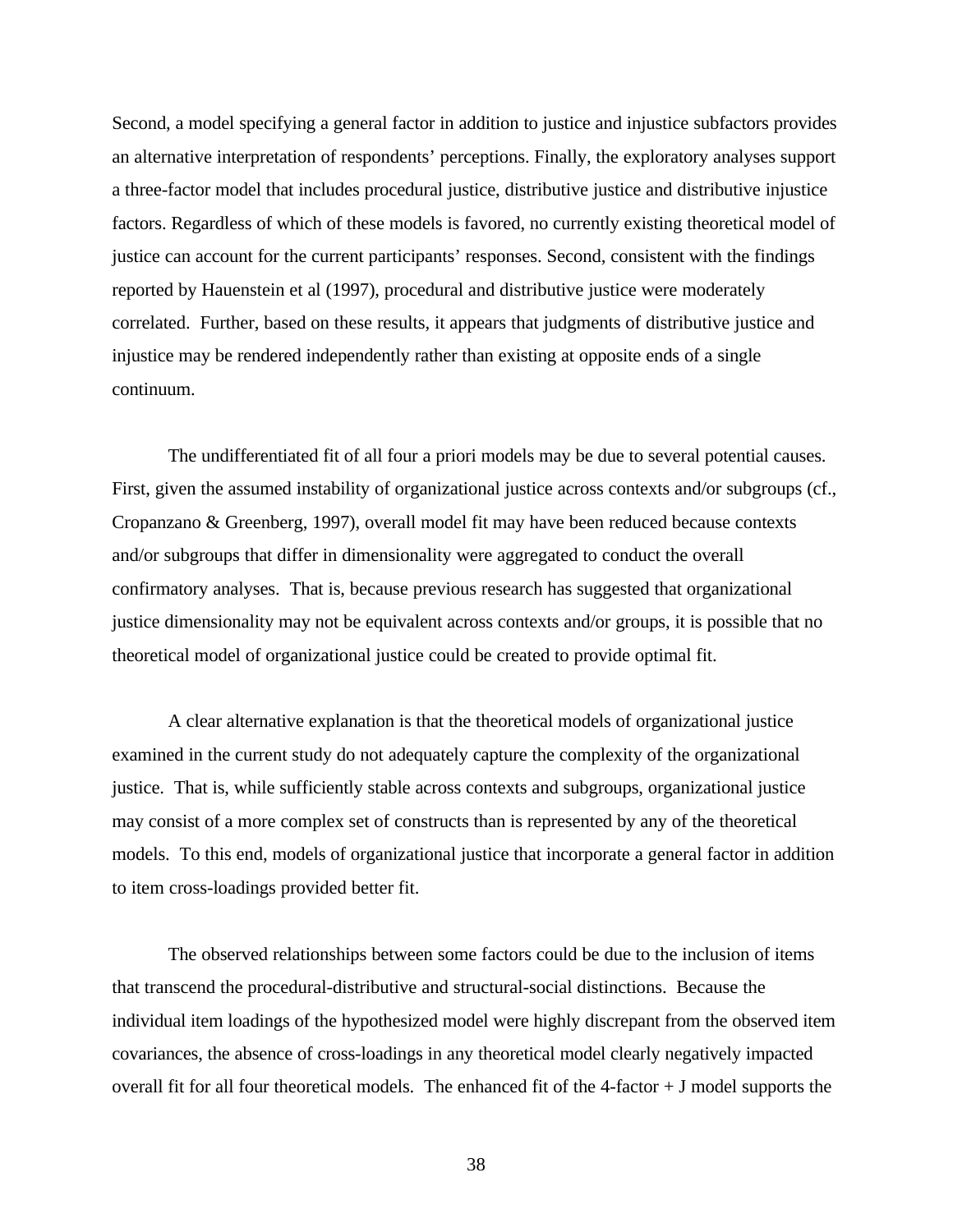contention that the strong procedural-distributive justice correlation reported by Hauenstein et al (1997) may simply be the result of the inclusion of multidimensional items that measure neither procedural nor distributive justice independently.

Third, items may also group into factors independently of the theoretical models described above. Specifically, participants' responses may group together more clearly according to contextual/situational information (e.g., compensation, ethics, performance evaluation) or by other means (e.g., justice versus injustice) than by the structural components of justice implicit in the theoretical models. The enhanced fit of the just-unjust  $+$  J model supports the idea that a simple justice-injustice distinction may explain a large portion of respondents' perceptions.

An alternative interpretation of these results suggests that respondents' perceptions of justice (and injustice) are not as complex and differentiated as is implied by any of the theoretical models described and tested above. Instead, respondents distinguished primarily between justice and injustice. To further support this conclusion, it is interesting to note that only one item loaded on both Factor 1 (Procedural Justice) and Factor 2 (Distributive Injustice), two items loaded on both Factor 1 and Factor 3 (Distributive Justice) and no items loaded on both Factor 1 and Factor 3. Further, the item that crossloaded on Factors 1 and 2 ("It took a long time for my manager to let me know the outcome of decisions made about me.") addressed both interpersonal injustice and distributive outcomes while the items crossloading on Factors 1 and 3 ("My manager rewarded employees who performed their jobs adequately.", "When decisions were made that affected me, my manager seemed to be aware of my rights as an employee.") concerned interpersonal justice and distributive outcomes. Further, all items indicating distributive justice (versus injustice) loaded only on Factor 3. Finally, based on the pattern of communalities and factor loadings reported for the Distributive Injustice items, the conclusion that negative wording items simply add construct-irrelevant variance and should therefore be avoided (cf., Harvey et al, 1985) is not warranted in the current analyses.

The results of both the 4-factor  $+$  J and the just-unjust  $+$  J confirmatory analyses suggest that while an interpretable factor structure can be recovered, its dimensionality diverges to some degree from any of the a priori models of organizational justice dimensionality. Thus, while the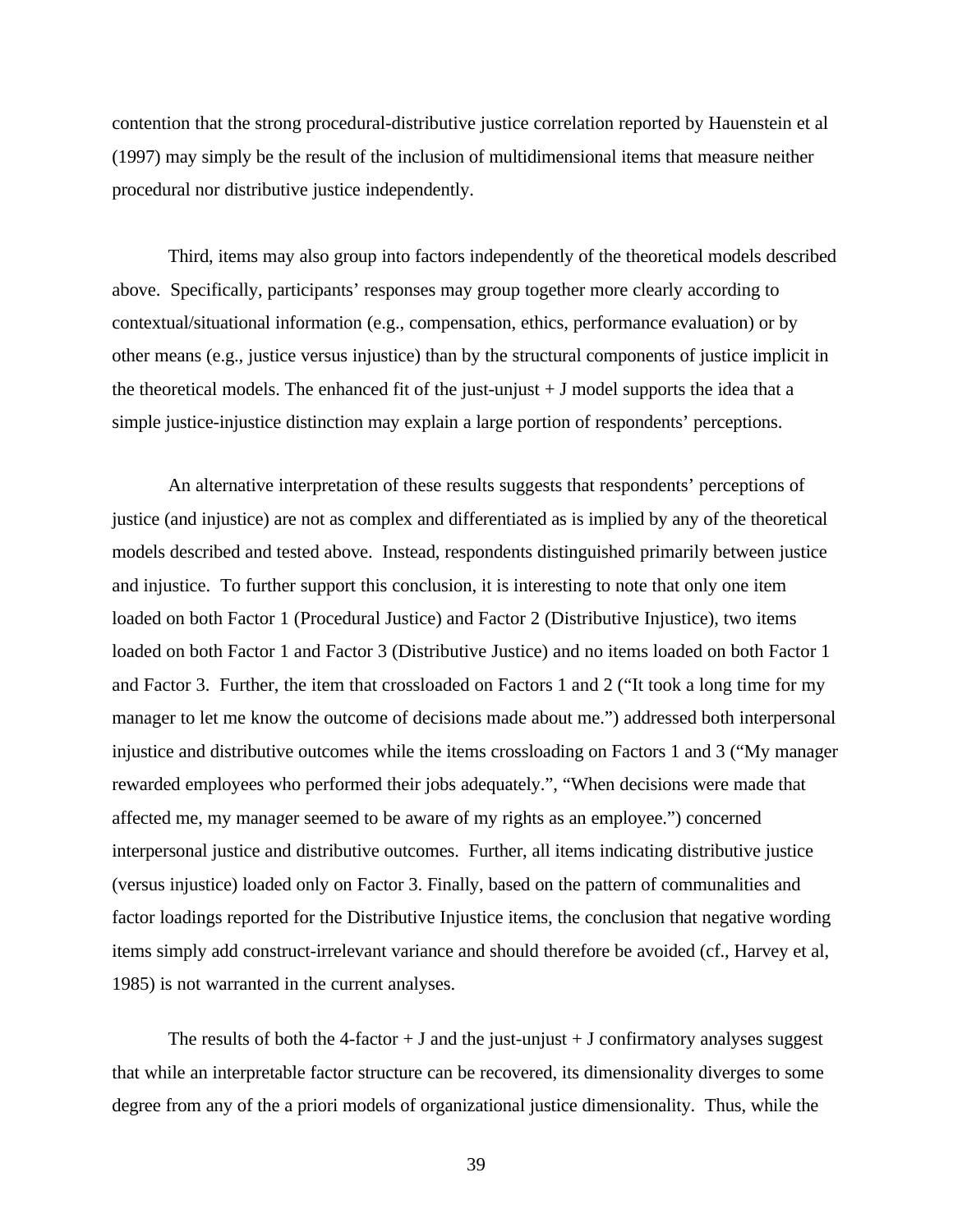deductive, theoretical models of justice examined in the current study may have a heuristic, descriptive value, they are unable to capture the actual structure underlying individual's judgments of justice. Rather, a more inductive, empirical theory of justice that incorporates the current results may more adequately reflect the psychological processes underlying justice judgments.

However, several methodological constraints imposed by the current study may have also negatively impacted the fit of the theoretical models. Specifically, the task instructions did not supply any contextual information to frame respondents' judgments. As a result, it is possible that the contexts individual participants chose when responding varied greatly. As a result, to the extent that justice is context sensitive, a great deal of "noise" may have been introduced into the data. Further, by relying on item parcels rather than individual items, it is possible that items with dissimilar, unmodeled secondary loadings could have been combined, further increasing the "noise" in the data. However, given that the items were aggregated to maximize their withinparcel intercorrelation this scenario is less likely.

The results of the exploratory analyses suggest that individuals may systematically discriminate between the structural and social components of procedural justice as suggested by Greenberg (1993b) and Bies and Moag (1986), at least when describing interactions with an individual (e.g., manager). Future research, then, could investigate the whether justice is alternatively differentiated when judged in reference to a more distal target (e.g., an organization).

Based on the results of the analyses investigating measurement stability across subgroups, it is clear that the dimensionality of organizational justice is not stable, at least across subgroups. Specifically, differences in the patterns of item loadings and factor content were observed across all subgroups. For example, while the high satisfaction respondents tended to discriminate between different categories of justice (i.e., Informational and Distributive Justice) the low satisfaction participants discriminated between forms of injustice (i.e., Interactional and Distributive Injustice). Similarly, while participants in the student sample discriminated between social (i.e., Informational) and structural (i.e., Procedural) forms of procedural justice, participants in the organizational sample distinguished the procedure-oriented form of social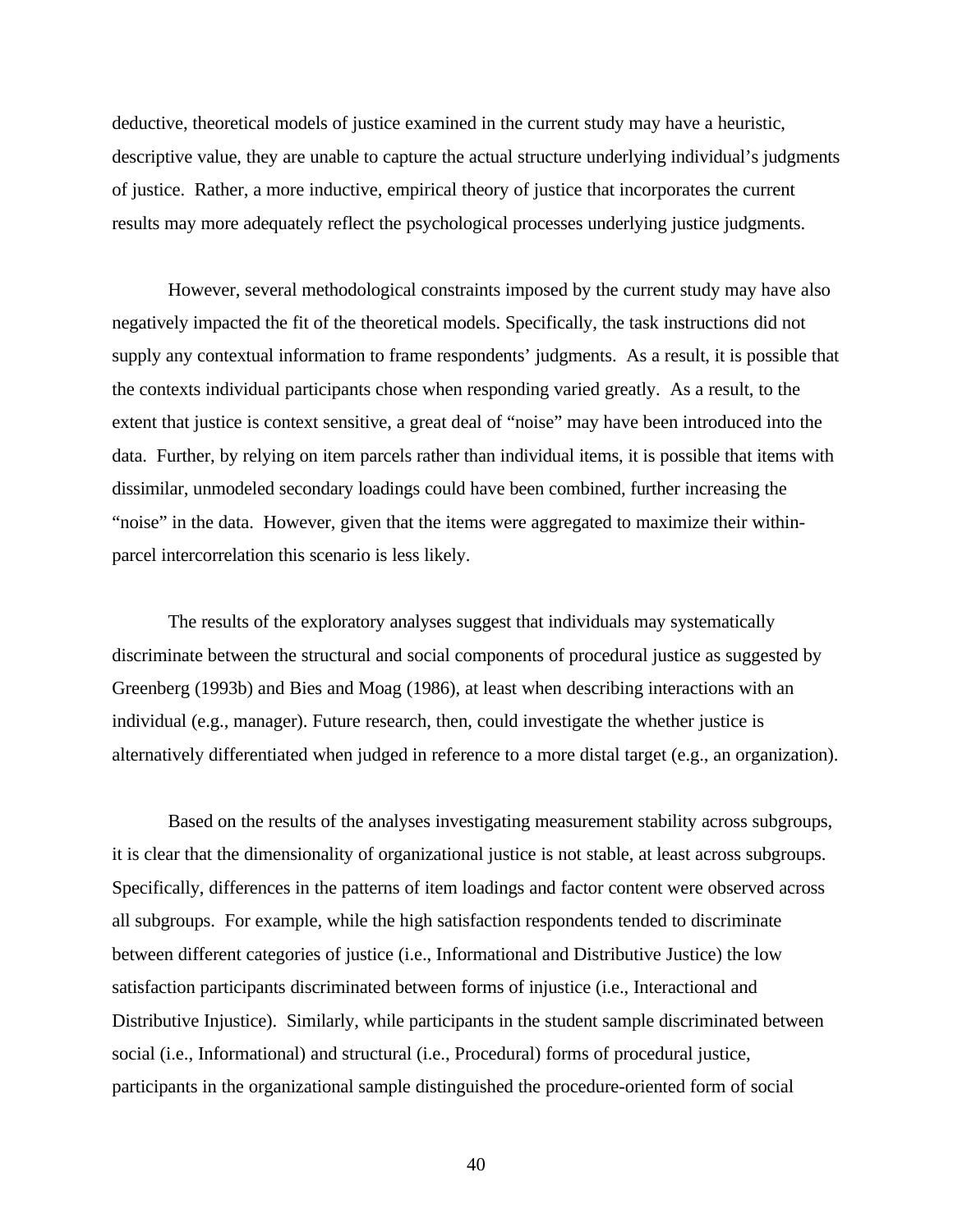justice (i.e., Informational Justice) from the outcome oriented (i.e., Interpersonal Justice). However, the one consistent finding across analyses is that all subgroups again produced a factor addressing Distributive Injustice. Further, across all groups this factor consisted primarily of the same seven items.

However, some communality between the subgroups can be seen. For example, the high satisfaction subgroup appears to correspond directly to the overall solution, while the low satisfaction appears to merge the procedural and distributive factors while retaining a separate distributive injustice factor, as does the organizational sample. The student sample also includes separate justice and injustice factors. As such, one clear distinction between the groups is the extent to which the samples distinguish between outcomes (i.e., distributive (in)justice) and the source of the outcomes (i.e., the manager or the organization).

The original purpose of Study II was to finalize a global measure of organizational justice, examine the item-level performance of the measure and provide some initial validity evidence for the new scale. However, based on the facts that (1) an alternative overall factor structure was uncovered that diverged significantly from all of the a priori models examined and (2) the each identified subgroup factor structure deviated from the overall results as well, finalizing and validating a global measure of organizational justice seems premature. Instead, Study II will further investigate the dimensionality and measurement stability of organizational justice.

In interpreting the results of the stability analyses, several points should be noted. First, context-sensitivity as discussed by Cropanzano and Greenberg (1997) could be impacted by two alternate definitions of "context." For example, while the above analyses investigate the impact of individual differences (e.g., satisfaction, work experience) on perceptions of justice, they do not account for differences in work context. That is, context-sensitivity can also be examined across the varying work contexts (e.g., selection, performance appraisal) that individuals experience. Further, the above analyses were conducted on data that was collected without standardized contextual information. For example, the task instructions did not specify the recency, length or number of experiences that participants were to use in making organizational justice judgments. Therefore, an additional set of analyses was conducted to evaluate the stability of organizational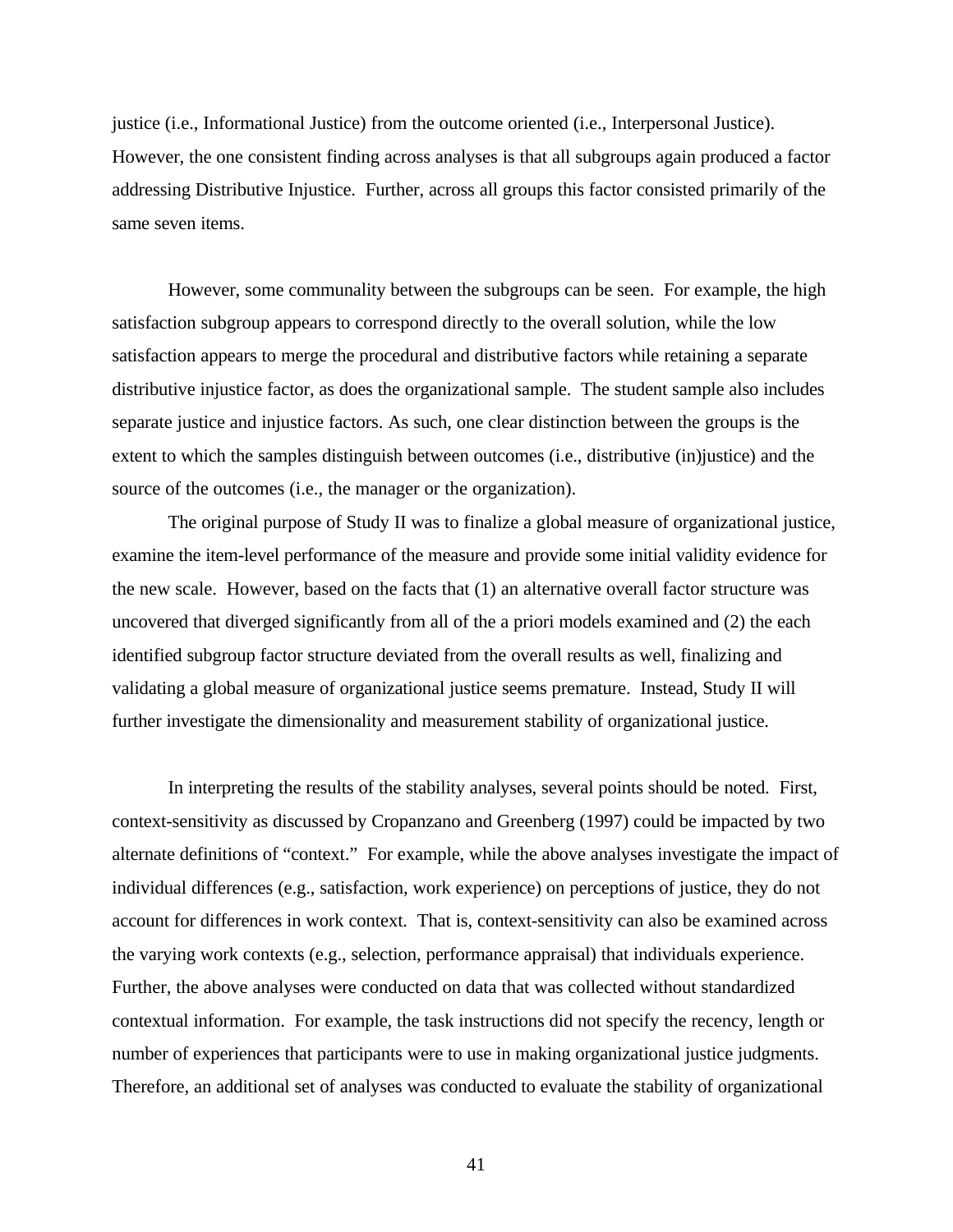justice across work contexts. Further, these analyses were conducted using a set of "item stems" rather than individual items. As a result, the context in which perceptions of justice are rendered is more fully specified. Thus, these analyses provide both an opportunity to evaluate the measurement stability of organizational justice across work contexts and a prospect for examining the impact of a stronger-context "item stem" approach to scale development on measurement stability.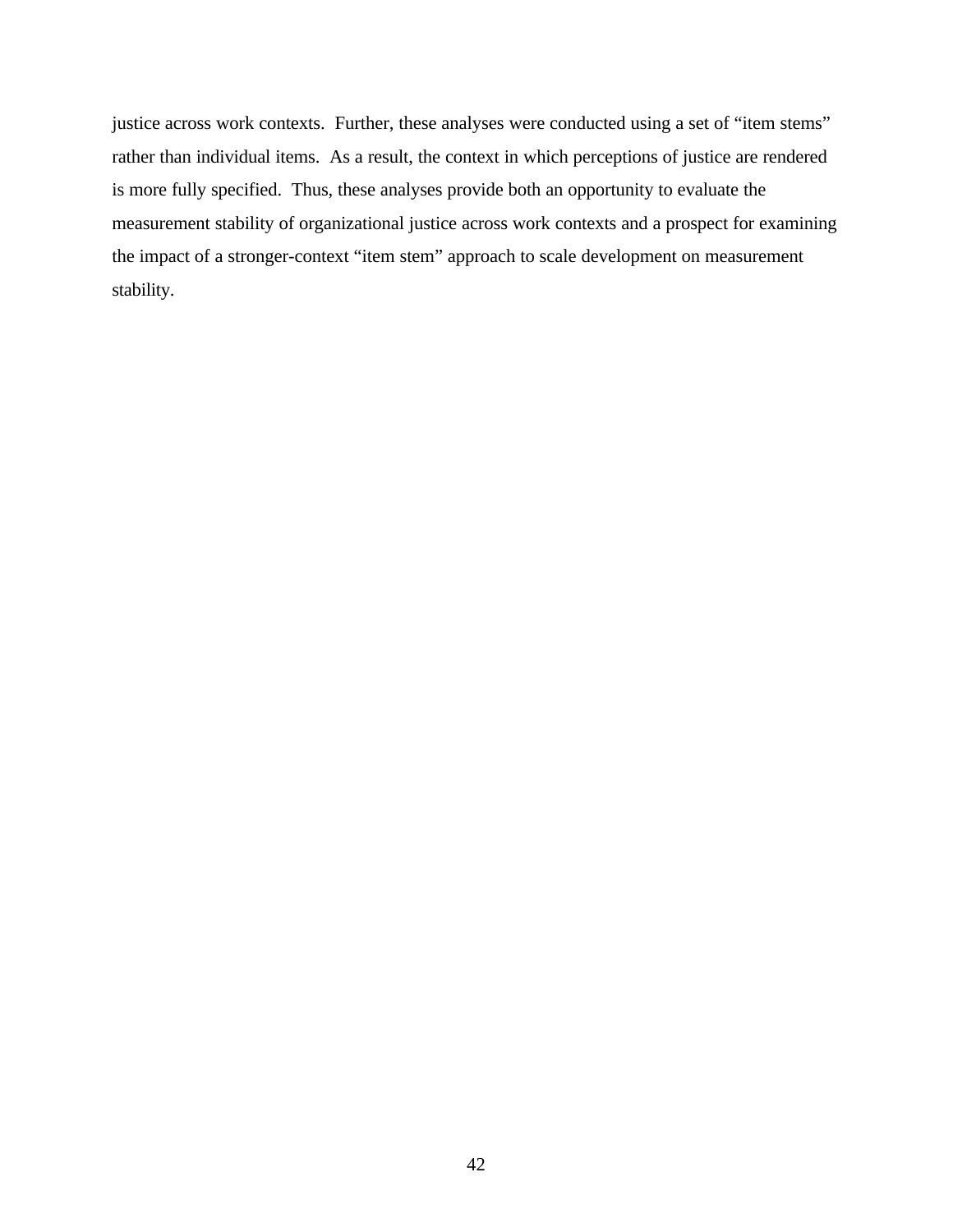### Chapter 3: Study II

# Measurement Stability Across Work Contexts

# Participants

Participants included 327 individuals from Virginia Tech. The sample was diverse in age, gender and work experience. Specific demographic information for this sample is presented in Table 29. As with Study I, all participants in the current study were required to have held a job for 3 of the previous 12 months. Participants were recruited solely from the Psychology department's subject pool and received 1 extra credit point for participation. Participants voluntarily completed the study in large (e.g., 25-50 people) groups. As described for previous analyses, all cases were examined for outliers, but no cases were removed. Missing data for the remaining participants were deleted listwise. All analyses were conducted using the remaining 314 cases.

# Procedure

## Item Stem Development

To initiate the development of a global measure of organizational justice that could be adapted for use in a variety of contexts, a set of "item stems" was created based on the content of the pool of items retained in Study I. All 42 "global" items consist of a contextual phrase (e.g., "The procedures used to hire me for this job…") followed by a series of "item stems" that address organizational justice in the context provided by the introductory phrase (e.g., "…were consistently applied to all applicants."). An "item stem" approach to measure development was employed for two primary reasons. First, items stems allow researchers to use similar items sets in different contexts. Thus, they allow researchers to achieve Greenberg's (1993b) notion of the "customized application of a standardized measure" (p. 255). Further, item stems also provide standardized contextual information to more systematically focus participants' judgments of justice in specific contexts. See Appendix C for the specific items and task instructions. In creating the revised scale, five items were removed because of content redundancy or difficulty in translating item content into general "item stems", resulting in a total of 42 global "item stems."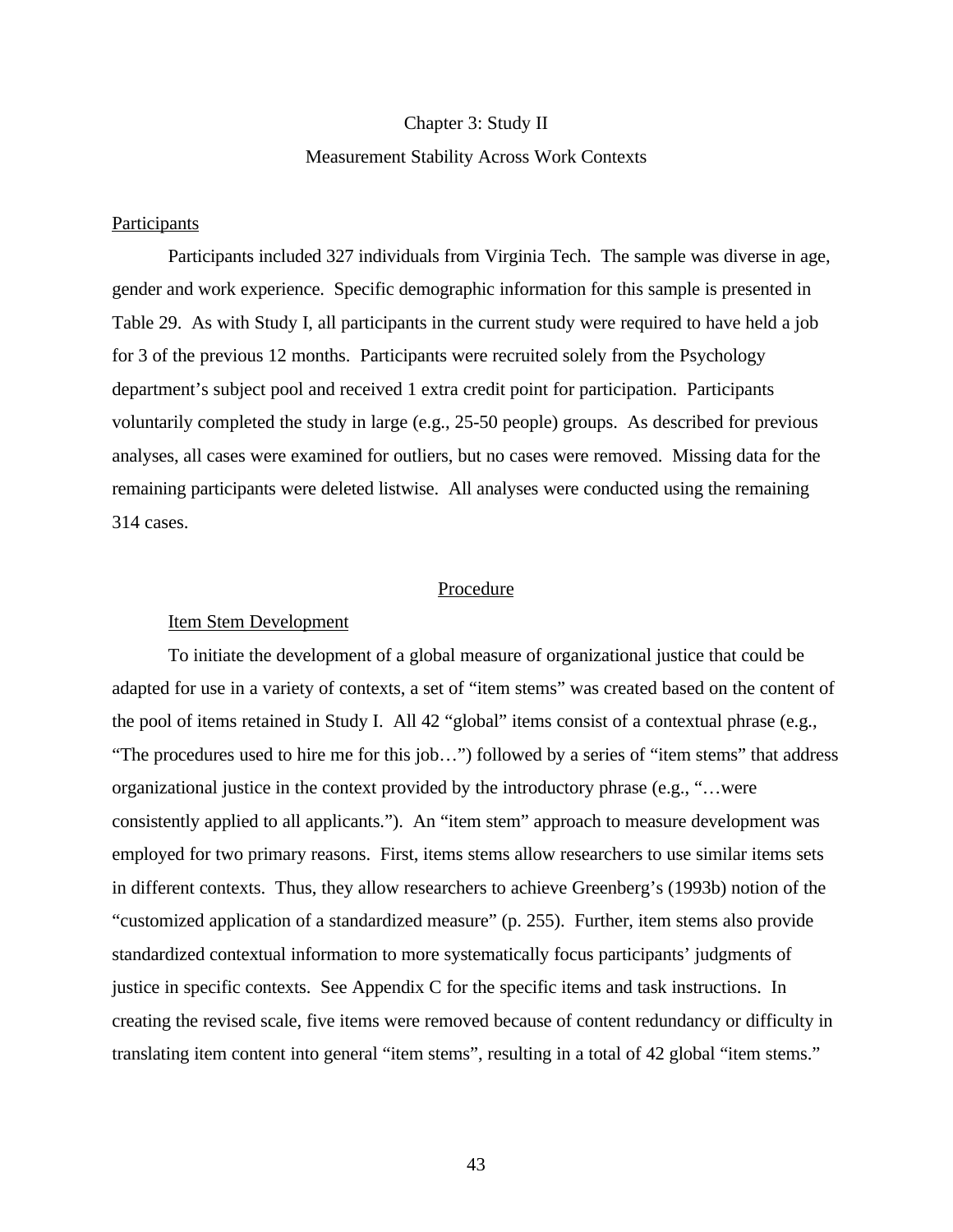## Included Measures

All participants completed the set of "item stems" in relation to two separate work contexts: selection and performance appraisal. These contexts were selected for the current study because they were most likely to be experienced by participants with even minimal amounts of work experience. Thus, participants were asked to complete a total of 84 "item stems" (42 per work context). In addition, participants completed the 10-item version of the Quinn and Staines (1977) facet-free measure of job satisfaction, a 27-item organizational justice measure created by Folger and Konovsky (1989) and the 40-item Selection Fairness Survey (Gilliland & Honig, 1994). However, only responses to the 84 "item stems" were used in the current analyses.

### Analytic Approach

The analytic approach to examining cross-contexts consistency was similar to that described for the subgroup analyses described previously. Specifically, the results of separate exploratory factor analyses (ML estimation, direct quartimin rotation) were compared for each context. However, one difference between the cross-context analyses reported below and the subgroup analyses reported above is that all cross-context analyses were conducted using withinsubject data. That is, the analyses were designed to compare participants' responses to the set of "item stems" in the selection context to their responses to the same set of "item stems" in the performance appraisal context. As described in previous sections, five indices of measurement stability were examined. First, scree plots for each group were compared to evaluate crosscontext structural similarity in a general sense. Next, the pattern of item loadings was compared. These analyses were supplemented with comparisons of the pattern of factor intercorrelations and the size of each factor as represented by the proportion of remaining variance accounted for by the addition of each factor. Finally, the exploratory results were cross-validated for each work context.

#### Results

To examine cross-context measurement stability, data from each context were factor analyzed and the results were compared using five criteria. The original solution contained no items that loaded less that 0.30 on any single factor, therefore, the results reported below are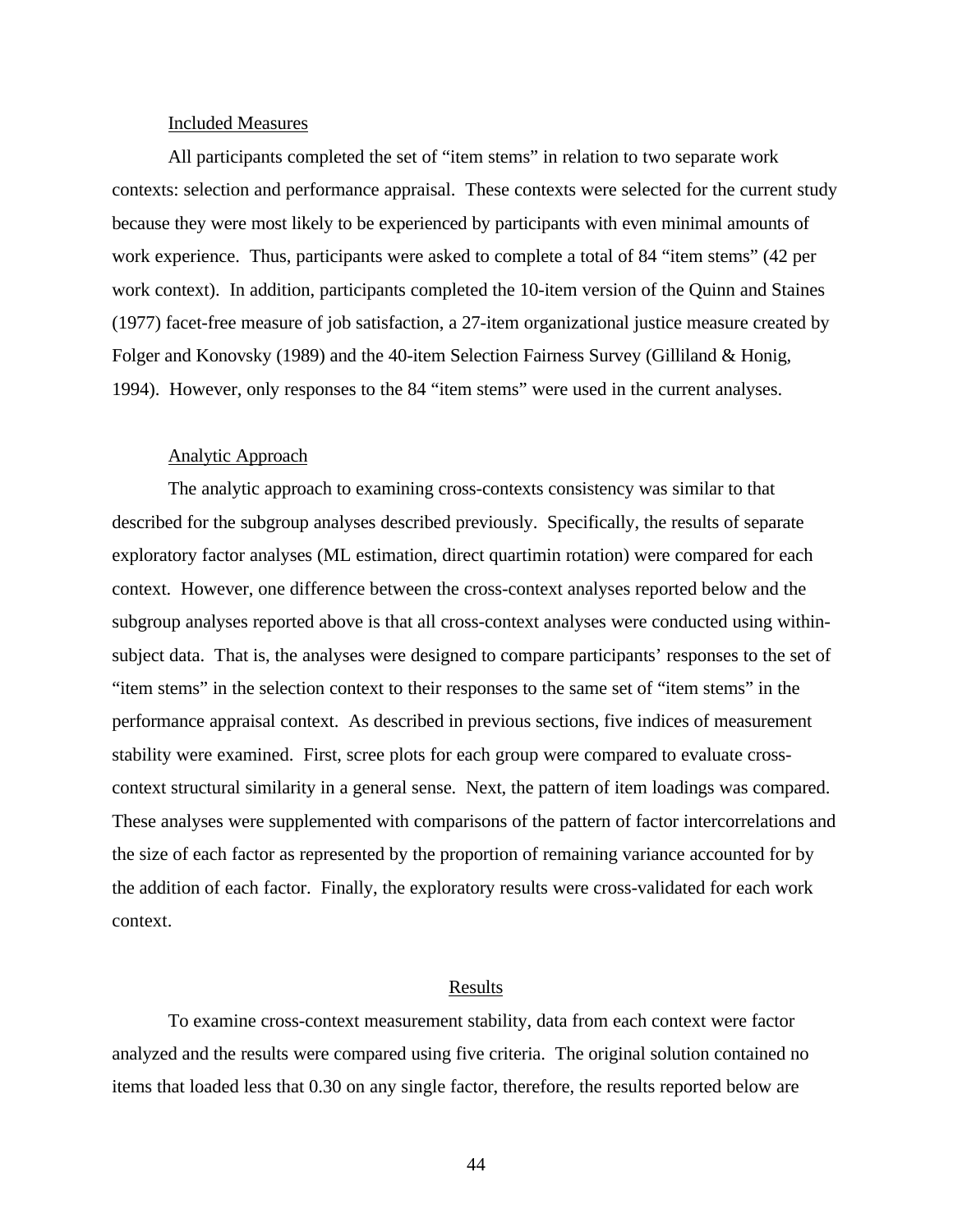based on the initial factor analysis results. Evaluation of the cross-context stability of these results followed five steps. The first examination of measurement stability involved comparing the scree plots generated in each work context. By comparing Figures 14 and 15, it can be seen that the shape of each plot varies somewhat across contexts. For example, while the location of the "elbow" in the selection context produces a sharp break after four factors, the scree plot for the performance appraisal context produces sharp breaks after both two and four factors. Further, the relative magnitude of the first factor is clearly higher in the performance appraisal context than in the selection context. However, upon overall examination of the individual solutions (e.g., percent of variance explained per factor, magnitude of factor loadings, number of items not loading on any factor), a three factor solution was selected for both work contexts.

Next, the pattern of item loadings for each factor was examined. As can be seen in Tables 30 and 31, the majority of the strongest loading items were consistent across contexts and the overall content of each factor varied only slightly. For example, three of the six items loading most strongly on Factor 1 in the selection context were also among the highest loading items on Factor 1 in the performance appraisal context. Further, Factor 2 in each context shared the same six highest loading items and Factor 3 in each context shared five of the six highest loading items. Further, the first factor in both contexts consisted of primarily procedural justice items and several items addressing distributive justice, while items loading on the second factor consistently emphasizing interpersonal justice and the third factor suggested distributive injustice. Again, the magnitude of the item communalities and factor loadings suggests that the distributive injustice factor does not simply add construct-irrelevant variance.

Next, the relationship among the factors and the relative size of each factor were examined. As can be seen in Table 32, the pattern of relationships among factors was also generally stable across contexts. Specifically, Factors 1 and 2 had generally overlapping item content across contexts and shared a strong positive correlated in both the selection context ( $r =$ 0.51) and in the performance appraisal context ( $r = 0.66$ ). Similarly, Factors 1 and 3 shared a moderate positive correlation in the selection context  $(r = 0.36)$  and in the performance appraisal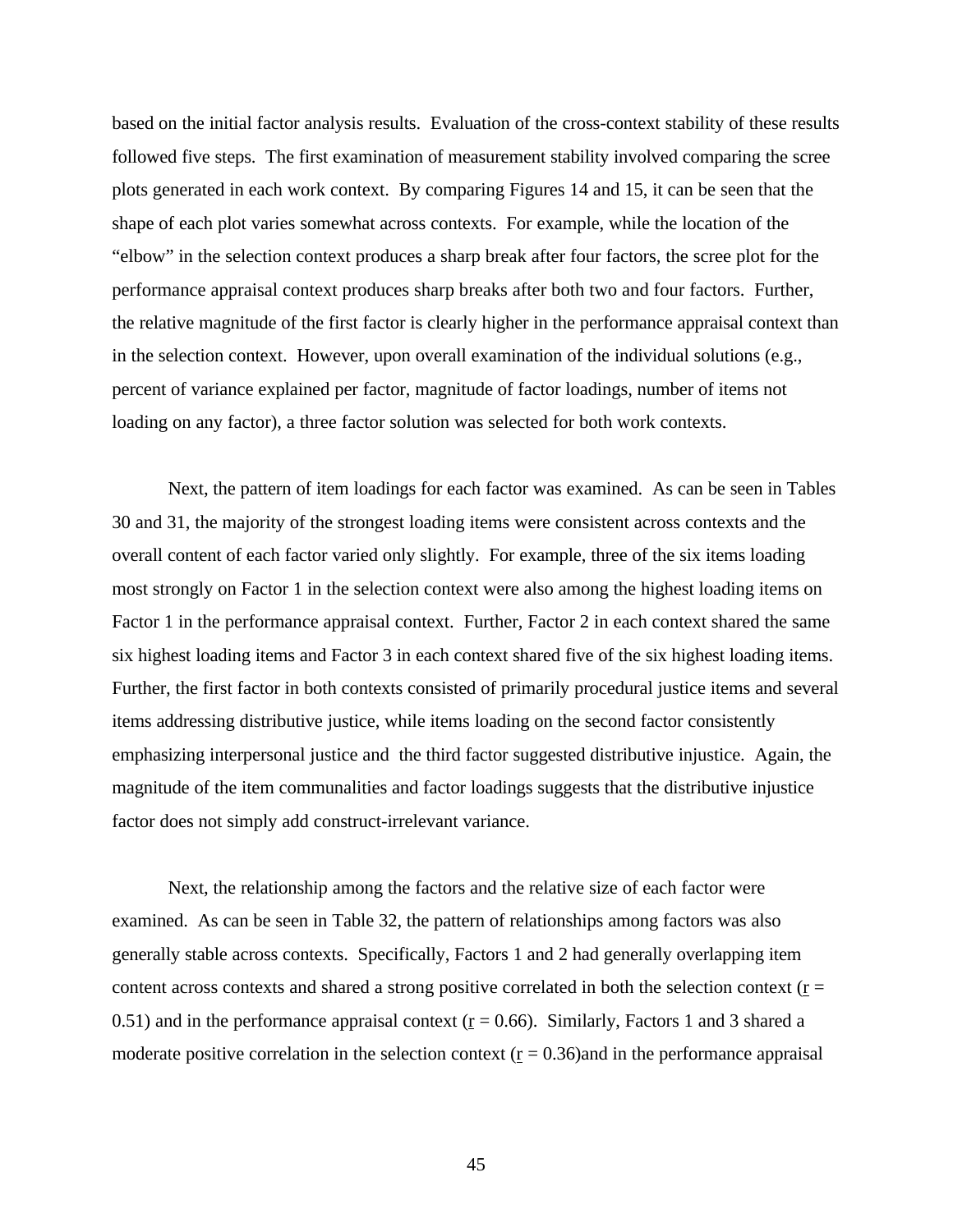context ( $\underline{r} = 0.27$ ). Factors 2 and 3 in both contexts were virtually uncorrelated (selection  $\underline{r} =$ 0.13, performance appraisal  $r = 0.18$ .

In interpreting the meaning of and the relationship among the factors in each context, it should be noted that as an artifact of the statistical algorithm used to generate the factor analysis, virtually all items loading on factor 3 in the selection context and factor 2 in the performance appraisal context originally had negative weights and were negatively correlated with other factors as well. However, as described by Harman (1976), the individual sign of items loading on a factor can be flipped, provided that the sign of all items loading on that factor and the sign of the correlation of that factor with other factors are flipped as well. Accordingly, to simplify interpretation of the results described above, values for all item loadings on factor 3 in the selection context and factor 2 in the performance appraisal context (and the correlations of these factors with other factors) reported in Tables 30 and 31 were flipped.

It should also be noted that several items did not load strongly on any of the factors in either context. For example, four items under the first stem and two items under the second stem did not load on one of the three primary factors above 0.30 in the selection context and two items (one under the first stem and one under the third stem) did not load on one of the three primary factors above 0.30 in the performance appraisal context. However, the content of these items did not suggest a systematic, meaningful relationship. That is, the inclusion of additional factors, particularly in the selection context, did not explain the relationship of these items to the overall set of items. In the selection context, for example, the excluded items addressed characteristics of the selection procedures and the outcome of the selection process in both positive and negative terms.

One difference between the two sets of results was the magnitude of each factor across the two contexts (see Table 33). For example, while the first factor in each context was always large, it accounted for 25.5% of the total variance in the selection context compared to 35.1% in the performance appraisal context. Alternatively, the second factor in both contexts explained 8.1% and 7.0% of the remaining variance, respectively and the third factor explained 6.1% and 5.2%,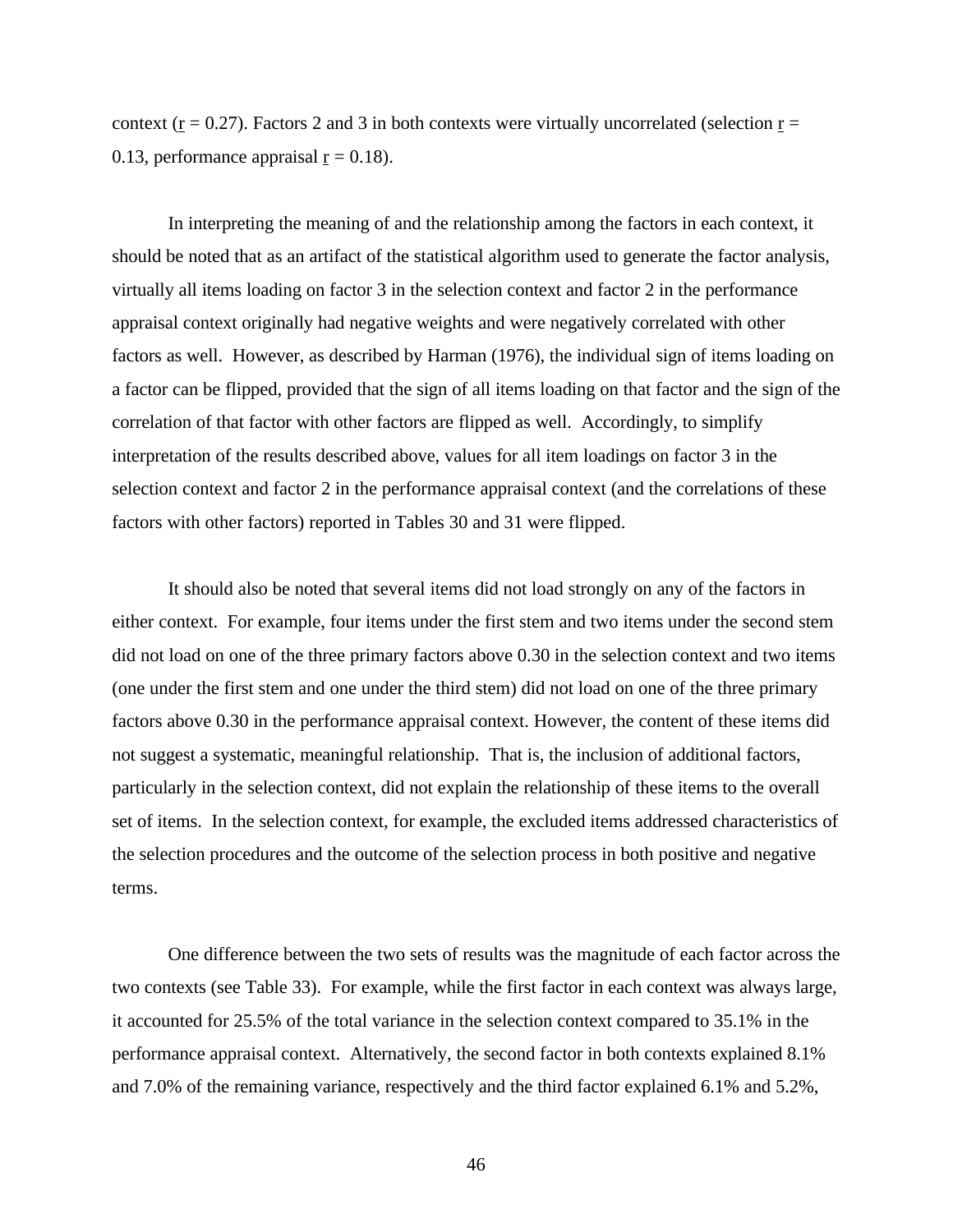respectively. Thus, a larger portion of total variance was explained in the performance appraisal context (47.3%) than in the selection context (39.7%) and this difference is primarily due to the magnitude of the first factor. The discrepancy in the magnitude of the first factor suggests a difference in the salience of procedural justice across contexts. That is, a greater proportion of the variance in respondents' ratings of organizational justice can be attributed to procedural justice in the performance appraisal context than in the selection context.

As discussed previously, none of the previous results indicate the extent to which the factor structure derived in one context can adequately account for the factor structure in another context. Therefore, the factor structure generated for each context was subjected to crossvalidation in the other context. To evaluate the fit of one context's factor structure on another context, the pattern of factor loadings for the first context were compared to the actual pattern of factor loadings of the second subgroup through confirmatory factor analysis. Specifically, all analyses were conducted using the procedure discussed above and involved creating structural models with the six highest loading items per factor for each subgroup serving as indicators. All analyses were conducted using ML estimation and the item covariance matrix in LISREL 8.12A (Joreskog & Sorbom, 1993b). Further, all loadings and factor intercorrelations were constrained to be positive. Conceptual models of each analysis are included in Figures 16 and 17.

Selection context. Table 34 contains results of the cross-validation analyses for the exploratory models generated using the selection context on data from the performance appraisal context. As can be seen, because the two contexts shared many individual item loadings and factor intercorrelations in common, the overall fit of each model was generally good across all indices. Specifically, goodness of fit indices ranged from 0.89 (AGFI) to 0.92 (GFI) while RMSEA is 0.08. Thus, it appears that the factor structure generated in the selection context was generalizable to the performance appraisal context.

Performance appraisal context. Table 35 contains results of the cross-validation analyses for the exploratory models generated in the performance appraisal context on data from the selection context. As with the results for the selection context, it is clear that the structure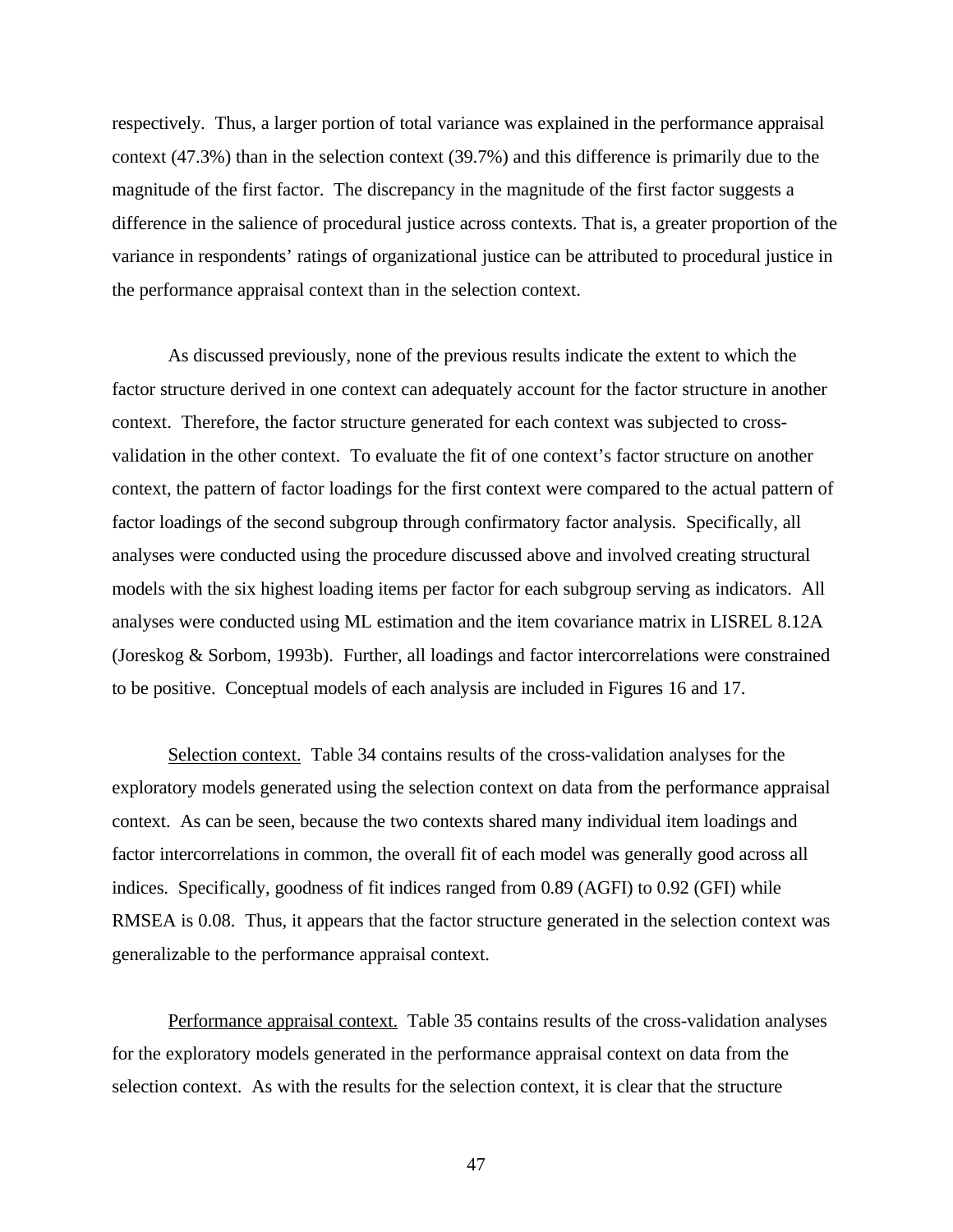generated in the performance appraisal context adequately captures the factor structure of data generated in the selection context. Again, goodness of fit indices ranged from 0.90 (CFI) to 0.95 (GFI) while RMSEA is 0.07.

## Discussion

The above results provide initial evidence that perceptions of organizational justice may be stable across work contexts. For example, in both the selection and performance appraisal contexts the scree plots, the pattern of individual factor loadings, the factor intercorrelation matrix and the magnitude of most factors were generally similar. Further, the factor structure could be cross-validated for both work contexts on the opposite context. The most significant difference between the factor structures in each context were the relative size of the first (Procedural Justice) factor, which accounted for over 10% more of the total variance in the performance appraisal context.

However, several important limitations of the cross-context analyses should be noted. First, the 42 item stems in each context were presented with only three introductory phrases. Coincidentally, these phrases invoke procedures, outcomes and interpersonal treatment in a manner that was not consistent with the analyses conducted in the cross-subgroup analyses. Thus, the dimensionality of justice across contexts may have been influenced by the contextual information provided by the introductory phrases accompanying each item. As discussed above, items in the cross-subgroup analyses provided little or no contextual information and did not always conform to the same factor structure reported here.

Further, all cross-context analyses were conducted within-subject, thereby potentially inflating cross-context similarity. Thus, while the results of the cross-context analyses suggest that providing contextual information may help frame individuals' response patterns, a study that does not confound the presence of contextual information with a between-subjects design would better address the cross-context stability of organizational justice.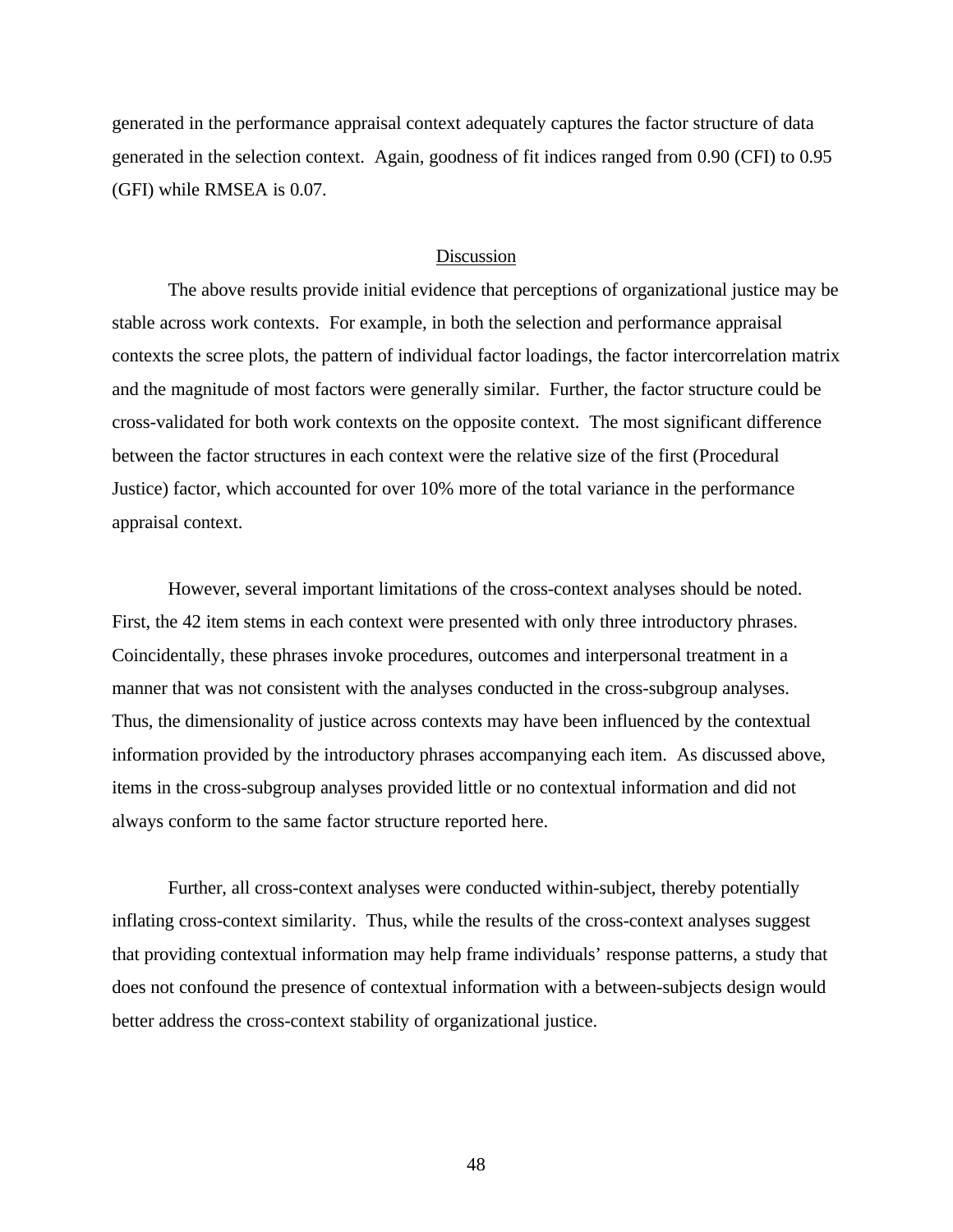Finally, the results of the cross context analyses did not support the presence of an informational justice factor that addresses the social component of procedural justice. However, few of the 42 items included in this study directly addressed informational justice (see Appendix C). The three item stems that most closely addressed informational justice (4/46, 6/48, 39/81) either loaded on none of the three factors or on the interpersonal justice factor. By including item stem content that more directly addresses components of informational justice, the a different factor structure might be uncovered. Thus, a study that addresses the above limitations would provide more definitive evidence of the stability of organizational justice dimensionality across work contexts.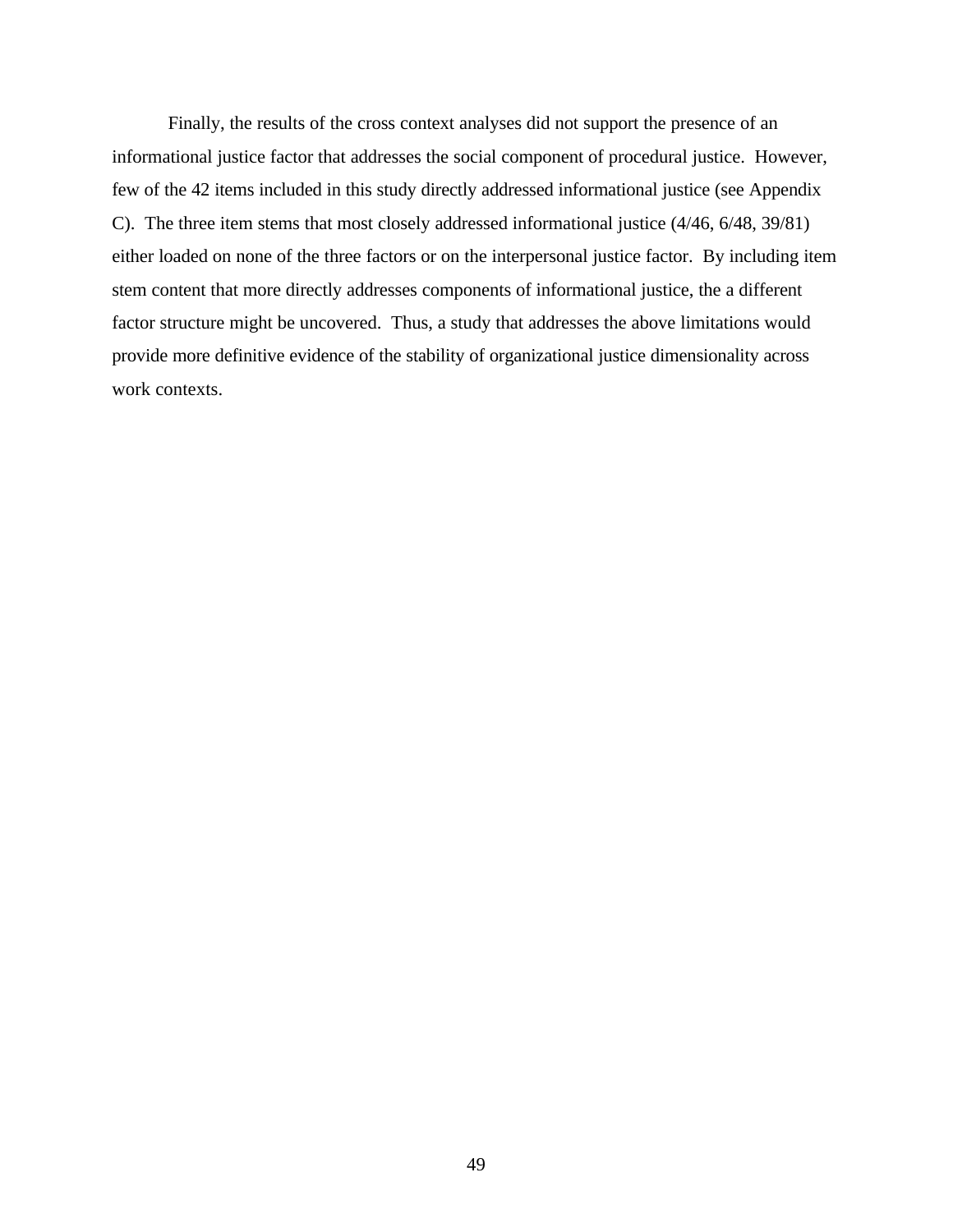#### Chapter 4: General Discussion

The overall results of this set of studies suggest three primary conclusions about the psychometric characteristics of organizational justice. First, it is clear that none of the a priori models of organizational justice dimensionality (e.g., Adams, 1965; Greenberg, 1986; Bies & Moag, 1986; Greenberg, 1993b) may adequately describe the structure underlying justice judgments. Second, although several models descriptive of the overall underlying structure of organizational justice can be generated, consistent and meaningful difference in this structure may occur across subgroups. Finally, the results of Study II suggest that a common factor structure may be created to account for perceptions of organizational justice across work contexts.

The examination of the a priori theoretical models in Study I suggests that, while individuals may distinguish between procedure-oriented, outcome-oriented, social and structural components of justice as suggested by Greenberg (1993b), all items also cross-load on a single general organizational justice factor. Alternatively, other results (e.g., just-unjust + J model, exploratory results) suggest that individuals may not clearly and consistently distinguish between procedure-oriented, outcome-oriented, social and structural components of justice in any combination. Thirdly, as suggested by the exploratory analyses, individuals may separately dimensionalize outcomes in terms of their equity (i.e., fair or unfair) and as distinct from the procedures used to make those decisions. Interestingly, then, these results suggest that a given outcome can be evaluated in terms of both its fairness and unfairness.

The exploratory results are strikingly similar to Herzberg's (1966) motivator-hygiene theory of job satisfaction. Herzberg's (1966) theory proposed two distinct factors that independently impact satisfaction: hygiene factors and motivator factors. Hygiene factors are those needs that support individuals' basic functioning (cf., physiological and safety needs described by Maslow, 1943) while hygiene factors address higher-order needs (cf., esteem and self-actualization needs described by Maslow, 1943). In short, Herzberg (1966) proposed that while the presence of hygiene factors has minimal impact on job satisfaction, their absence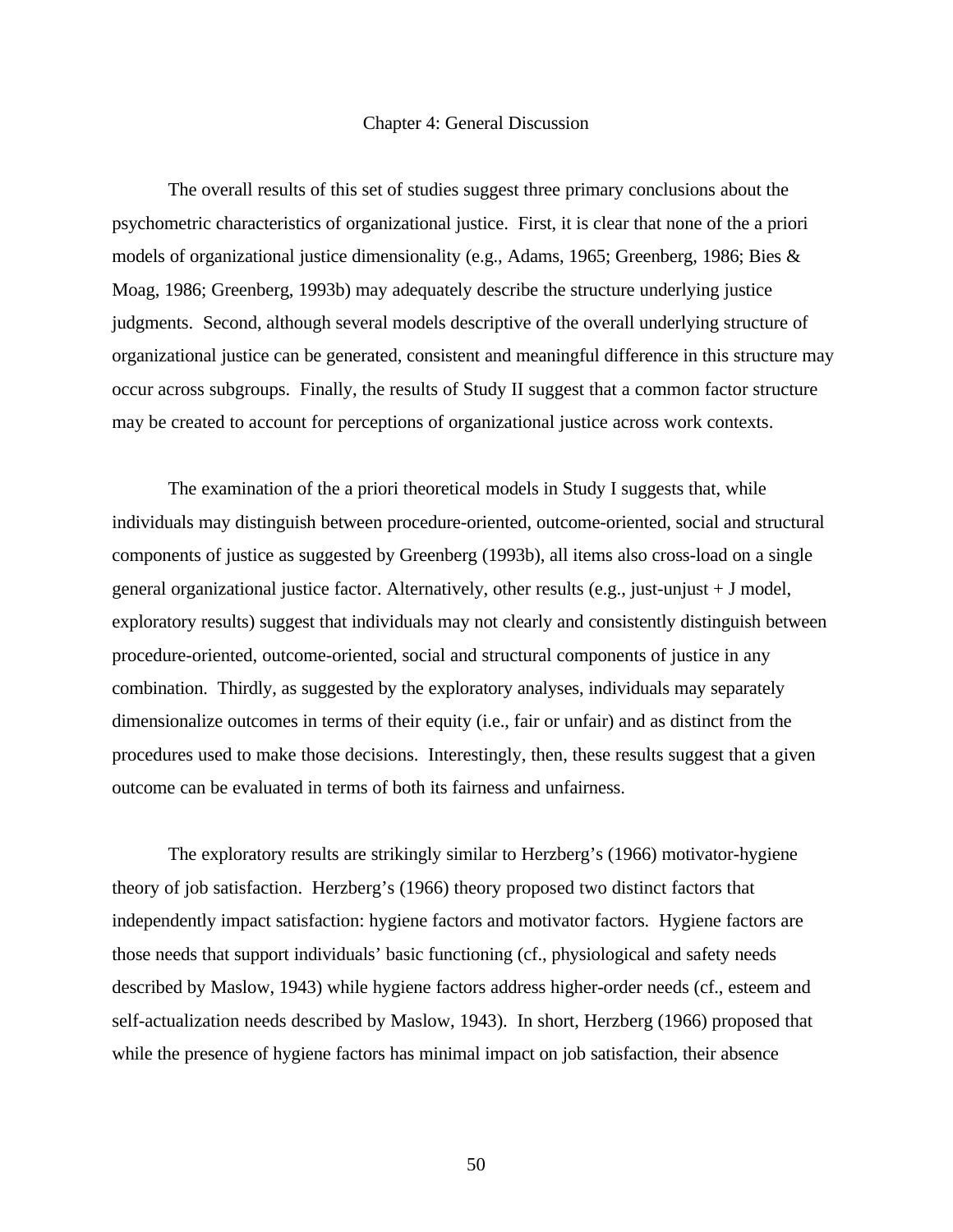decreases satisfaction. Similarly, while the absence of motivator factors does not decrease satisfaction, their presence increases it.

Therefore, it may be possible that justice and injustice are different phenomena, at least in a descriptive sense. For example, it is possible that negative experiences with administrative policies may lead to perceived injustice while positive administrative policy experiences in no way increase perceptions of justice. In fact, in such a case the fairest experience an individual might have with an administrative policy is simply one that is not unfair. Similarly, while even minimal recognition for an achievement may lead to perceptions of justice, the absence of such recognition may be less likely to give rise to perceptions of injustice. Given the conceptual relationship between satisfaction and organizational justice (cf., Cropanzano & Greenberg, 1997), such results may not surprising.

However, the current evidence of a distributive injustice factor as separate from the distributive justice factor should be considered only tentative support for this distinction. Specifically, because the majority of items included in Study I were drawn directly from the existing literature, few, if any, of the items have perfectly contrasting items. As a result, the presence of the distributive injustice factor may, in part, represent a negative wording factor. To fully examine the presence of a distributive injustice factor, future research should evaluate the factor structure of organizational justice when perfectly contrasting items are included. For example, both a positively worded item (e.g., "My manager was consistent in applying company policies and procedures to all employees.") and a corresponding negatively worded item (e.g.,

not consistent in applying company policies and procedures to all employees.") should be included in future analyses to more directly evaluate the presence of distinct justice and injustice factors.

Additionally, the strategy adopted by Harvey et al (1985) to evaluate the impact of negative wording items on model fit using the JDS would provide a direct examination of the impact of negative wording items. Specifically, Harvey et al (1985) compared fit using confirmatory factor analysis for models that did and did not have an artifactual negative wording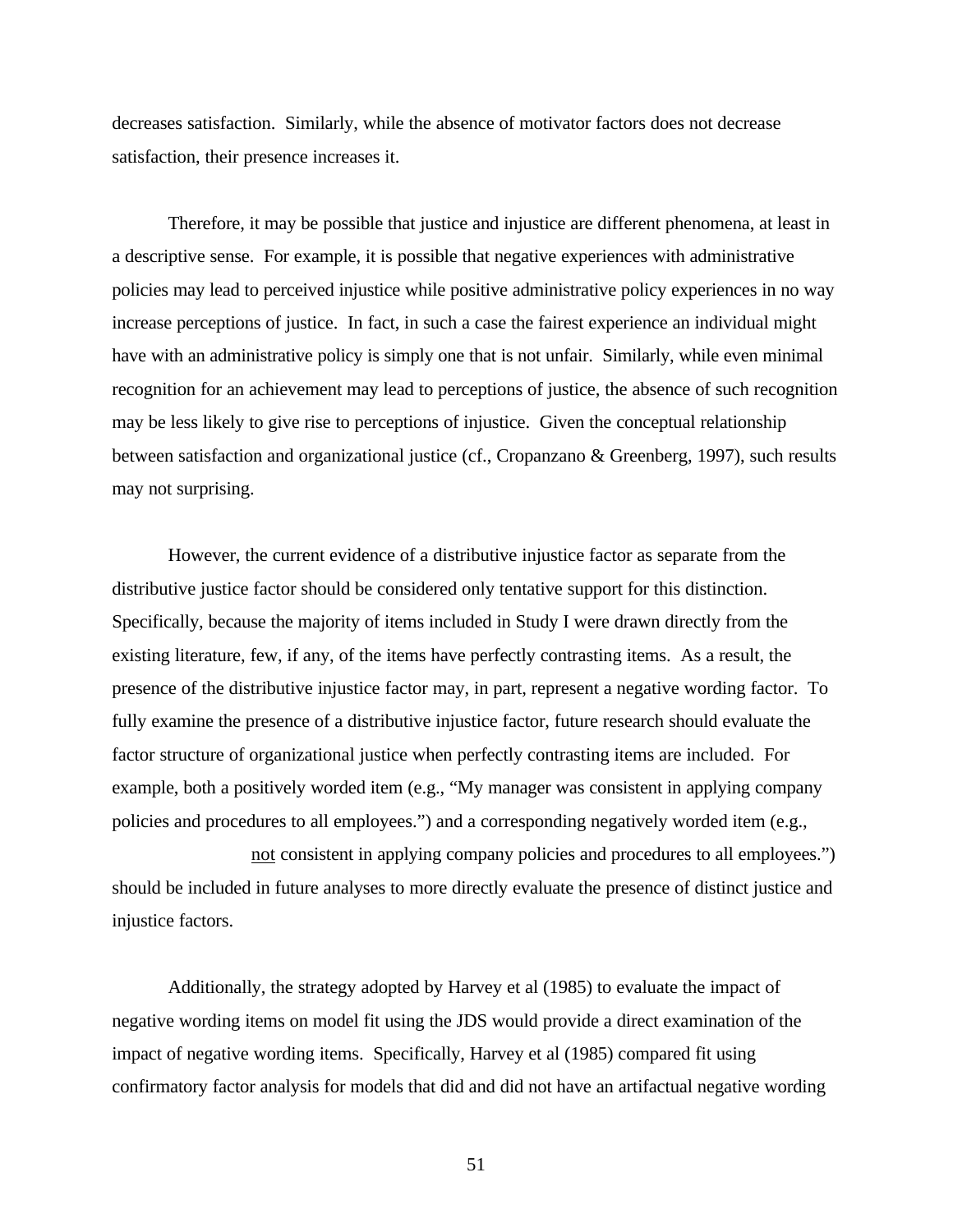factor. Unfortunately, conducting a similar type of analysis is impossible on the current exploratory factor analysis results because all negative wording items loaded on one and only one factor, rendering the partitioning of variance between relevant and irrelevant sources impossible.

However, several facts contradict the interpretation of the distributive injustice factor as simply an item wording artifact. For example, while it is true that no perfectly contrasting items were included in the current analysis, the set of items did include multiple positive and negative items that were largely contrasting. Specifically, many positive items (e.g., "It seemed that my manager was sensitive to how decisions he or she made would affect me.") were in great contrast to specific negative items (e.g., "When decision were made concerning me, I often felt let down by my manager."). Thus, it seems likely that the wording of individual items was sufficiently variable to discount a strictly artifactual explanation of the distributive injustice factor. Thus, while the presence of the distributive injustice factor should be interpreted with some caution, it does not appear to be solely a result of systematic item wording choices. However, future research should clarify the extent to which the distributive injustice factor is simply a negative wording artifact.

It was discussed previously that the poor fit of the a priori models may have resulted from several causes:

- 1. organizational justice is too context-sensitive to be described by a general model,
- 2. the a prioi models tested in Study I do not sufficiently describe the relationship between justice indicators and constructs, or
- 3. the task instructions provided insufficient contextual information to render stable judgments.

Many of these propositions are supported by the results of the current studies. For example, the context-sensitivity of organizational justice is clearly supported by the distinct differences in dimensionality across subgroups. Alternatively, the results for the 4-factor  $+$  J model of organizational justice in Study I support a perspective on justice that distinguishes between procedures and outcomes or the structural and social components of justice in addition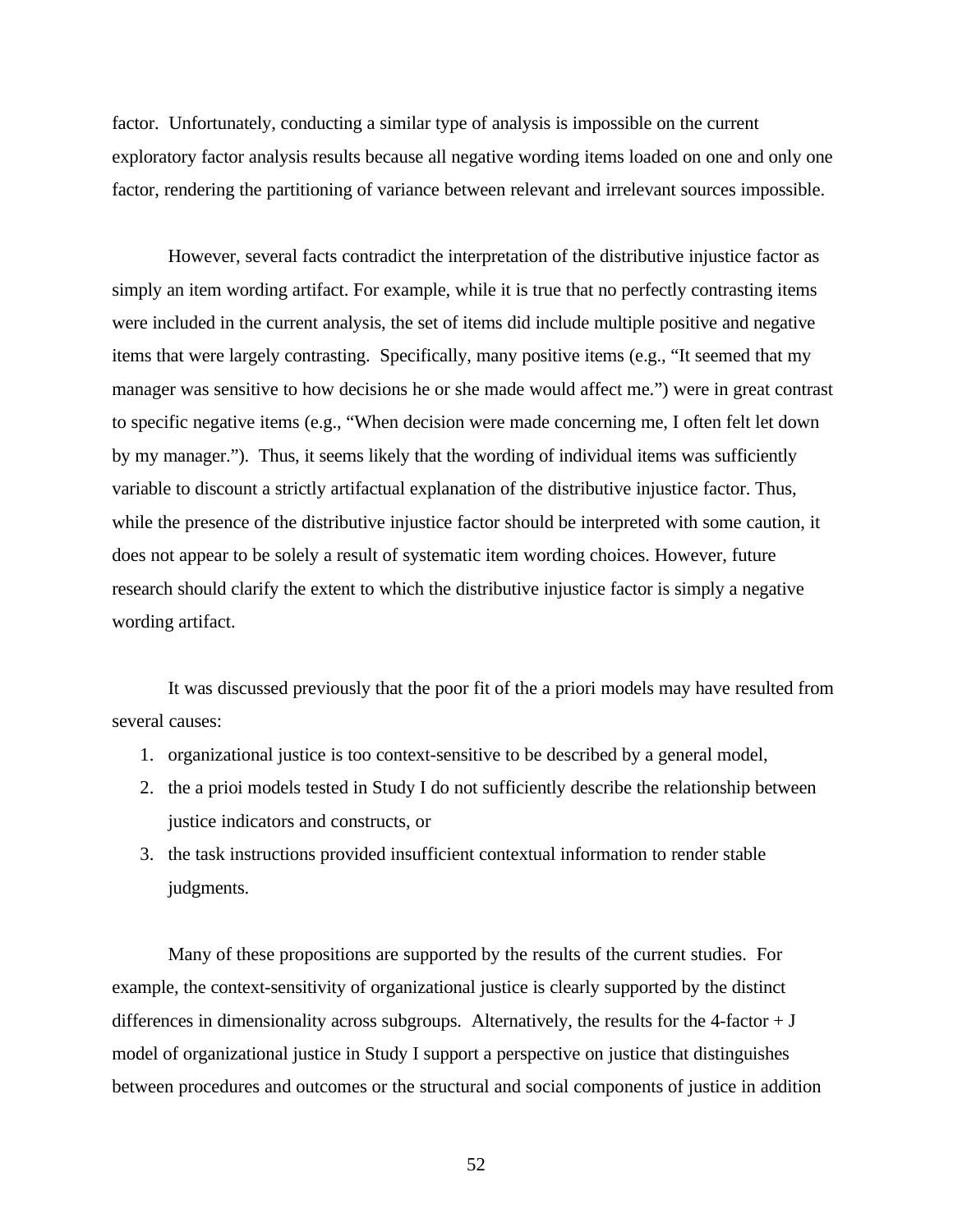to a general organizational justice factor. Further, the results of the cross-context analyses provide some initial evidence that dimensionality may be influenced by contextual information. However, while the impact of methodological constraints (e.g., wording effects, item parceling strategies, task instructions) can not be ruled out, their impact appears to be minimal given the overall discrepancy between the five-factor model and any of the theoretical models of organizational justice.

The second important outcome of this study is the recognition that despite the overall exploratory model the additional analyses evaluating measurement stability uncovered differences in the structure of organizational justice across subgroups. While the structure of the overall analyses was generally replicated in the sample of high satisfaction respondents, all other subgroups produced models that varied significantly and meaningfully from the overall structure. For example, the low satisfaction respondents failed to distinguish between the different structural forms of justice by combining procedural and distributive information into a single dimension. On the other hand, low satisfaction respondents also dimensionalized injustice more finely than any other group, distinguishing between outcome-oriented and interpersonal-oriented injustice items. Because of the negative experiences seemingly associated with dissatisfaction, injustice may also be more salient for individuals low in satisfaction. As a result, these individuals may attend more closely to items addressing injustice. These results are consistent with a resource model of attention (e.g., Kahneman, 1973) in which limited cognitive resources are allocated to information according to its saliency.

Alternatively, the student sample delineated among the procedural, distributive (injustice) and interpersonal aspects of justice generally consistent with Bies and Moag's (1986) three-factor model while the organizational sample distinguished between distributive injustice and the two forms of interactional justice (informational and interpersonal) suggested by Greenberg's (1993b) four-factor model. These differences may have results form differential amounts of work experience. For example the professionally-employed individuals in the organizational sample may attend to interpersonal information more closely because their work requires a higher level of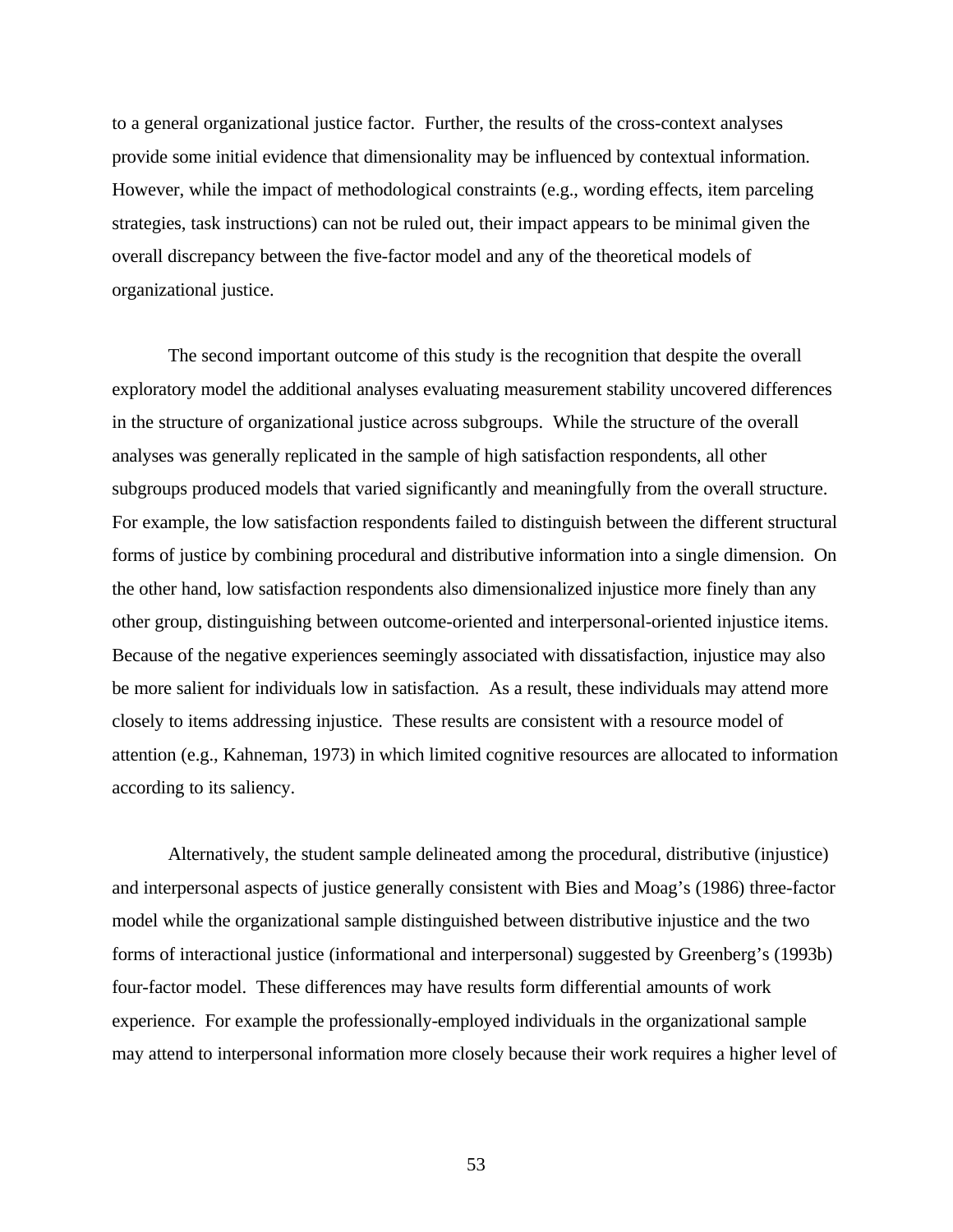interpersonal interaction and may be based on less abstract and more well-conceptualized information than the students' experiences.

Finally, the results of the cross-context analyses in Study II provide tentative evidence that organizational justice is somewhat stable across work contexts, at both the item and construct level. However, several important methodological differences between Study I and Study II should be noted. First, the item format in Study II provided contextual information that directly corresponded with the factor structure in both contexts. That is, participants in Study II responded to items in relation to procedures, outcomes and interpersonal treatment and the exploratory factor analysis recovered separate factors for each of these components of justice. Further, cross-context stability was evaluated using within-subjects data that was collected during a single administration. Thus, it is not surprising that participants responded to the same items stems in the same way in both contexts given that all items were presented in the same administration. Therefore, the evidence of cross-context stability should be considered an upperbounds, best case estimate of the actual stability of these constructs across contexts.

The overriding purpose of this project was to develop a set of item stems that were stable and valid across contexts. Items of this type allow researchers to create what Greenberg (1993b) refers to as the "customized application of a standardized measure" (p. 255) in different contexts and thereby evaluate models of justice that transcend any single context. However, based on the results described above, it is clear that, at both the item and the construct level, organizational justice is a dynamic construct that does not lend itself to evaluation against traditional measurement criteria. As a result, developing a global measure is problematic without additional evidence of stability at both the item and the construct level. In fact, the results of this study suggest that organizational justice may be difficult to operationalize as a global construct. Rather, different groups may conceptualize and dimensionalize organizational justice differently. Thus, the proposed analyses designed to develop and validate a global measure of organizational justice were not fully carried out.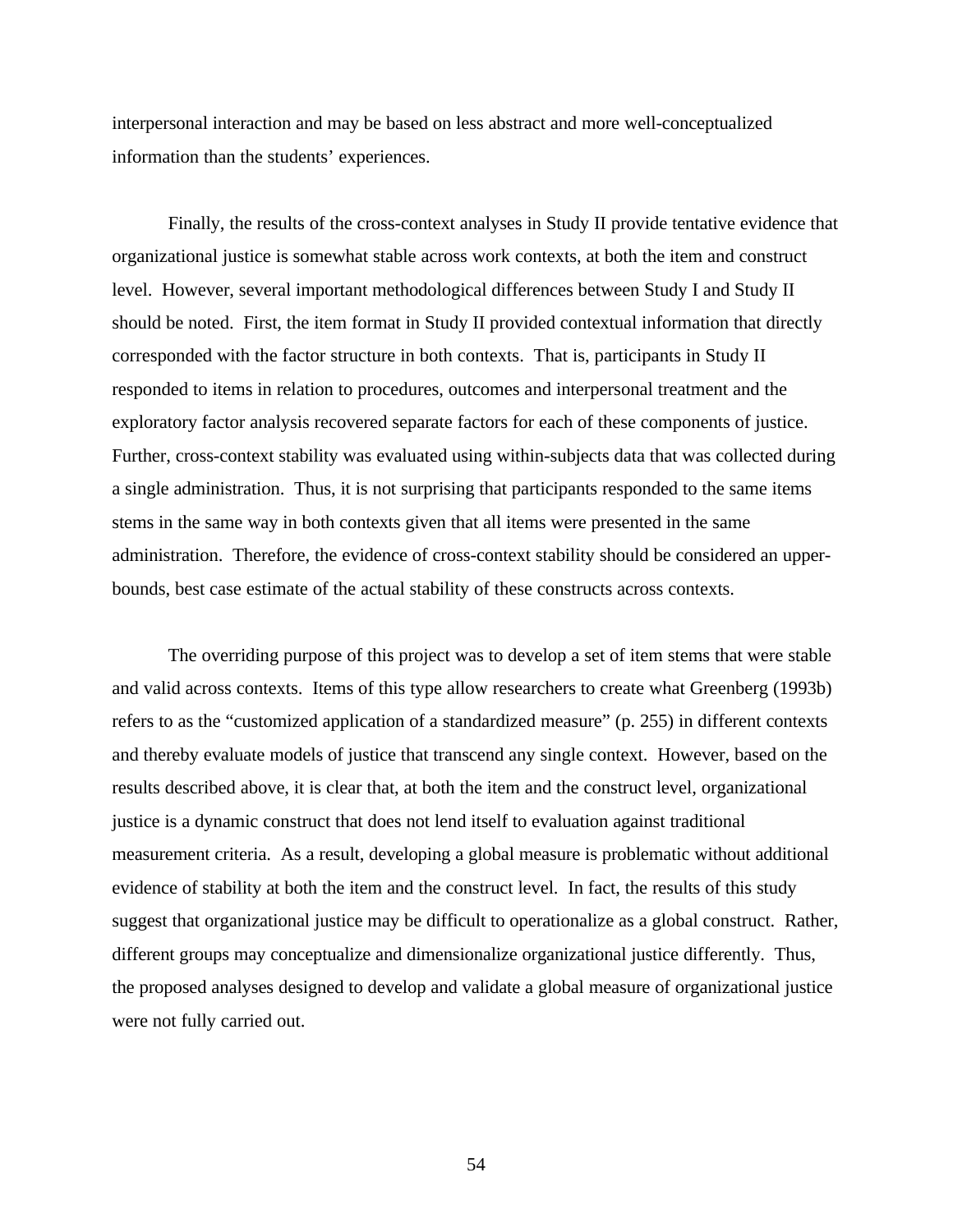Instead, a set of recommendations for researchers interested in measuring organizational justice is proposed based on the results of the current studies. First, it is clear that none of the currently-proposed theoretical models of organizational justice dimensionality can account for the exploratory structure described in Study I. However, the four-factor  $+$  J, the just-unjust  $+$  J or the exploratory (procedural justice, distributive justice, distributive injustice) models may be useful as a starting point for developing new measures of justice. However, the question remains about which of these three models best describes the dimensionality of organizational justice. Clearly, the current results can not definitively answer this question. Instead, future research addressing this questions could include a laboratory study in which participants complete a fourfactor in relation to justice and injustice and both toward a manager and an organization. Future research should investigate the extent to which the observed cross-loadings are present in other samples and contexts.

Importantly, however, the results of this study suggest that the dimensionality of organizational justice appears to be dependent on characteristics of the specific sample of respondents and the context provided by the items, so it is critically important for researchers to develop a clear understanding of the characteristics of both the sample and the work context in which their research is conducted. Study I identified two sources of potentially systematic variation in justice perceptions (i.e., job satisfaction, work experience). Researchers interested in measuring organizational justice should always measure these, and other potential moderators of justice dimensionality, so that their impact on perceptions of justice can be accurately modeled. Further, researchers should continue to develop a more thorough understanding of organizational justice's location in the nomological network so that these additional moderators can be discovered and controlled.

However, given the item- and construct-level instability of organizational justice demonstrated in Study I, developing items that generalize across subgroups may be difficult because item loadings appear to fluctuate greatly. The one exception to this robust finding is that the same items consistently loaded on the distributive injustice factor across all subgroups. Thus, it may be possible to develop generalizable items that address this component of justice.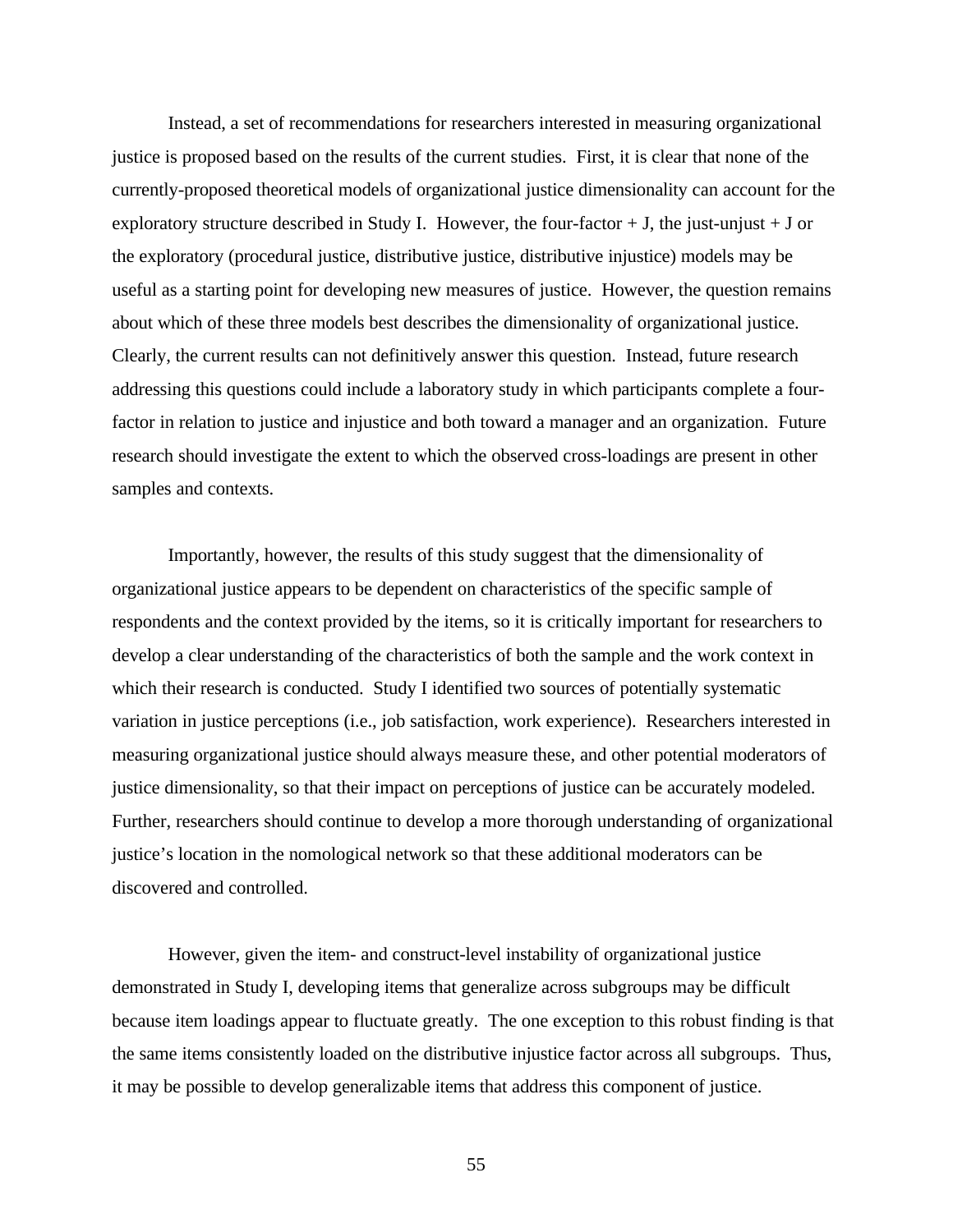However, future research should systematically examine the impact of contextual information on the stability of organizational justice dimensionality in a between-subjects design. Further, the presence of a distributive injustice factor should be evaluated on a set of more directly contrasting items.

In sum, researchers should be aware that the meaningful interpretation of organizational justice research is predicated on an extremely thorough understanding of the characteristics of both the sample and the context in which the research is carried out. However, barring evidence that a stable factor structure underlying perceptions of organizational justice can be uncovered using the strategies described above, the "customized application of a standardized measure" (Greenberg, 1993; p. 255) of organizational justice is difficult and may be misleading.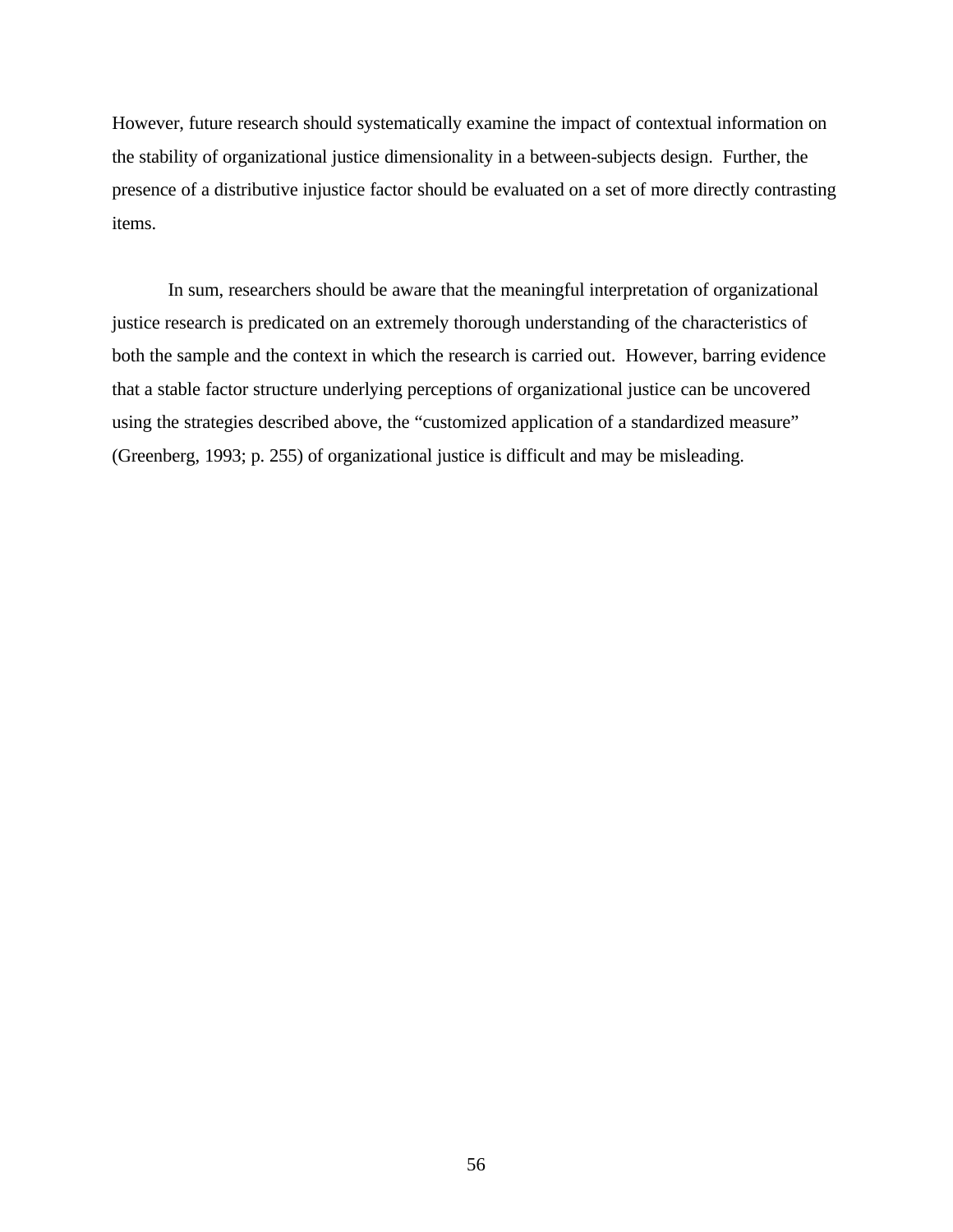# References

Adams, J.S. (1965). Inequity in social exchange. In L. Berkowitz (Ed.). Advances in experimental social psychology(Vol. 2, pp. 267-299). New York: Academic Press.

Akaike, H. (1973). Information theory and an extension of the maximum likelihood principle. In B.N. Petrov & F. Csaki (Eds.). Second International Symposium on Information Theory. Budapest: Akademiai Kiado.

Alexander & Ruderman, M. (1987). The role of procedural and distributive justice in organizational life. Social Justice Research, 1, 177-198.

Bies, R.J. & Moag, J.S. (1986). Interactional justice: Communication criteria of fairness. In R.J. Lewicki, B.H. Sheppard & B.H. Bazerman (Eds.). Research on negotiation in organizations (Vol. 1). Greenwich, CT: JAI Press.

Bentler, P.M. (1990). Comparative fit indices in structural models. Psychological Bulletin, 107, 238-246.

Bollen, K.A. (1989a). A new incremental fit index for general structural equation models. Sociological Methods and Research, 17, 303-316.

Bollen, K.A. (1989b). Structural equations with latent variables. New York: Wiley.

Bollen, K.A. & Long, J.S. (1993). Testing structural Equation Models. Thousand Oaks, CA: Sage.

Borman, W.C., Dorsey, D. & Ackerman, L. (1992). Time-spent responses as time allocation strategies: Relations with sales performance in a stockbroker sample. Personnel Psychology, 45, 763-777.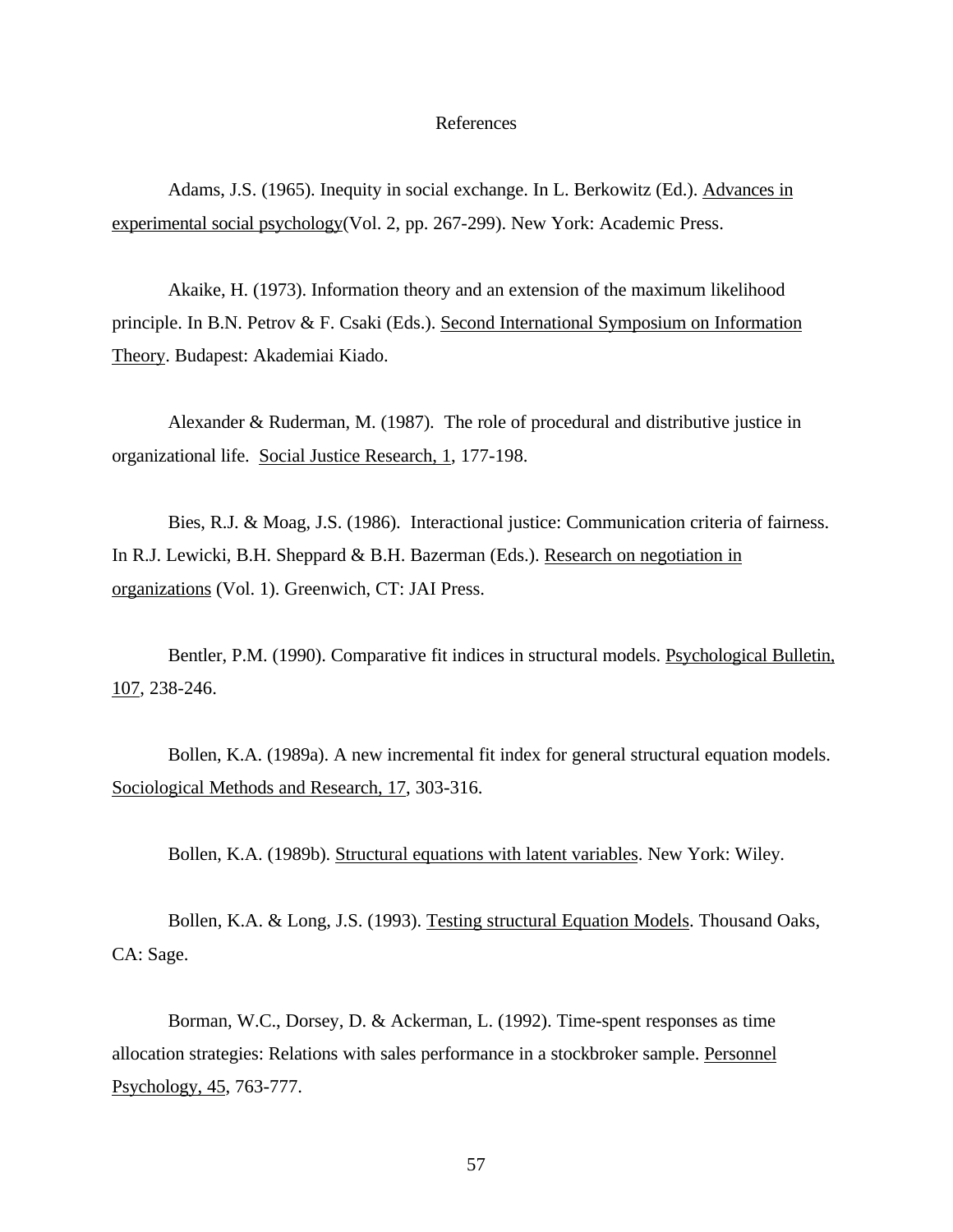Brockner, J. & Wiesenfeld, B.M. (1996). An integrative framework for explaining reactions to decisions: The interactive effects of outcomes and procedures. Psychological Bulletin, 120, 189-208.

Browne, M.W. & Cudeck, R. (1989). Single sample cross-validation indices for covariance structures. Multivariate Behavioral Research, 24, 445-455.

Browne, M.W. & Cudeck, R. (1993). Alternative ways of assessing model fit. In K.A. Bollen & J.S. Long (Eds.). Testing Structural Equation Models. Thousand Oaks, CA: Sage.

Cascio, W.F. (1991). Applied Psychology in Personnel Management (4 ed.). Engelwood Cliffs, NJ: Prentice Hall.

Ceci, S.J. (1996). On Intelligence. Cambridge, MA: Harvard University Press.

Cohen, J. (1994). The earth is round ( $p < .05$ ). American Psychologist, 49, 997-1003.

Comrey, A.L. & Lee, H.B. (1992). A First Course in Factor Analysis (2 ed.). Hillsdale, NJ: Lawrence Erlbaum Associates.

Cropanzano, R. & Greenberg, J. (1997). Progress in organizational justice: Tunneling through the maze. In C.L. Cooper & I.T. Robertson (Eds.). International Review of Industrial and Organizational Psychology (Vol. 12). New York: Wiley and Sons.

Dailey, R.C. & Kirk, D.J. (1992). Distributive and procedural justice as antecedents of job dissatisfaction and intent to turnover. Human Relations, 45, 305-317.

DeVellis, R.F. (1991). Scale Development: Theory and Applications.(Vol. 26. Applied Social Science Research Methods). Newbury Park, CA: Sage.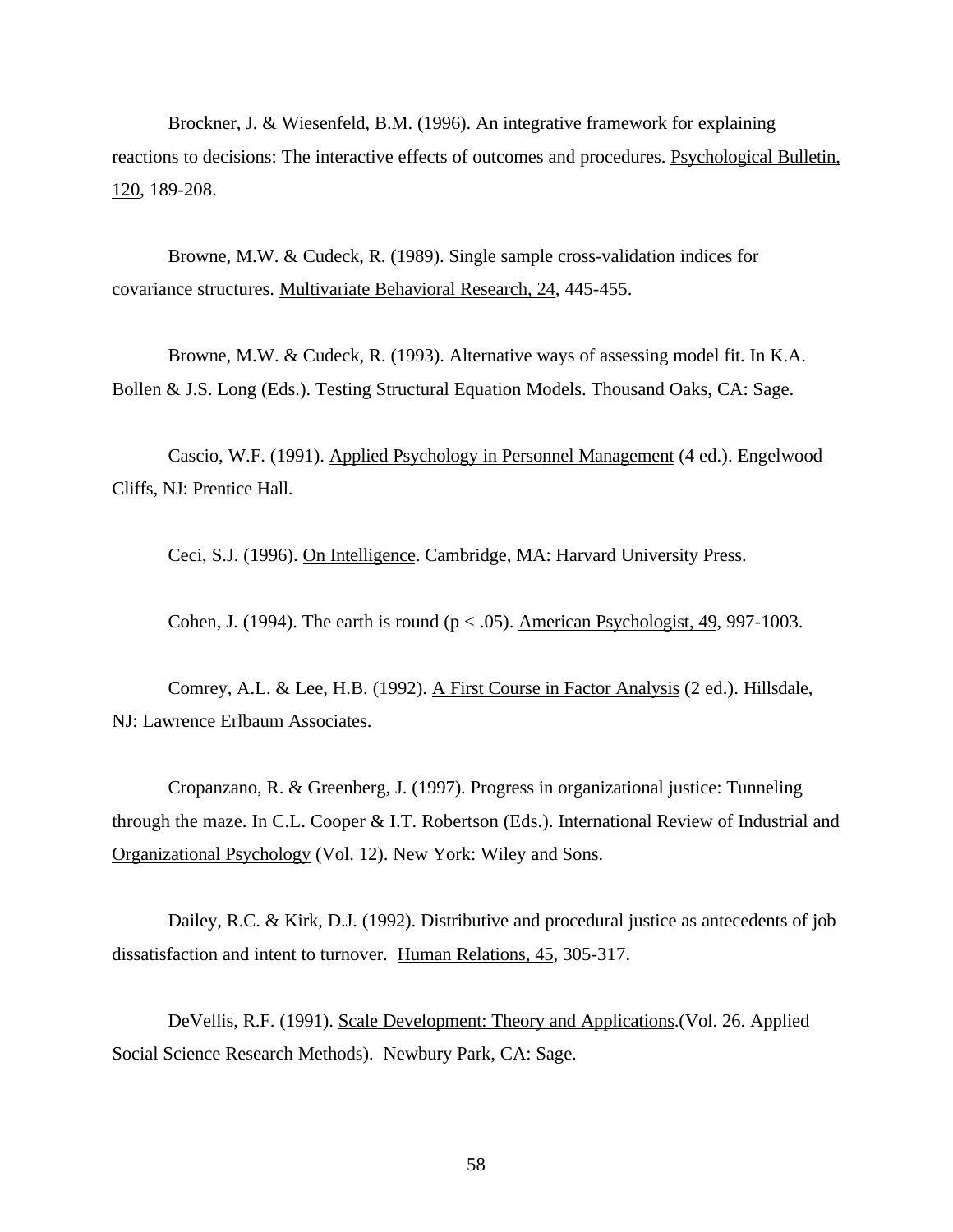Folger, R. (1986). Rethinking equity theory: A referent cognitions model. In H.W. Bierhoff, R.L. Cohen & J. Greenberg (Eds.). Justice in social relations (pp. 145-162). New York: Plenum.

Folger, R. & Konovsky, M. (1989). Effects of procedural and distributive justice on reactions to pay raise decisions. Academy of Management Journal, 32, 115-130.

Ghiselli, E.E. , Campbell, J.P. & Zedeck, S. (1981). Measurement Theory for the Behavioral Sciences. New York: W.H. Freeman & Company.

Gilliland, S.W. (1993). The perceived fairness of selection systems: An organizational justice perspective. Academy of Management Review, 18, 694-734.

Gilliland, S.W. (1994). Effects of procedural and distributive justice on reactions to a selection system. Journal of Applied Psychology, 79, 691-701.

Gilliland, S.W. & Honig, H. (1994). Development of the selection fairness survey. Poster presented at the annual meeting of the Society for Industrial and Organizational Psychology. Nashville, TN.

Gorsuch, R.L. (1983). Factor Analysis (2<sup>nd</sup> ed.). Hillsdale, NJ: Lawrence Erlbaum Associates.

Greenberg, J. (1986). Determinants of perceived fairness of performance evaluations. Journal of Applied Psychology, 71, 340-342.

Greenberg, J. (1987a). Reactions to procedural injustice in payment distributions: Do the means justify the ends? Journal of Applied Psychology, 72, 55-61.

Greenberg, J. (1987b). A taxonomy of organizational justice theories. Academy of Management Review, 12, 9-22.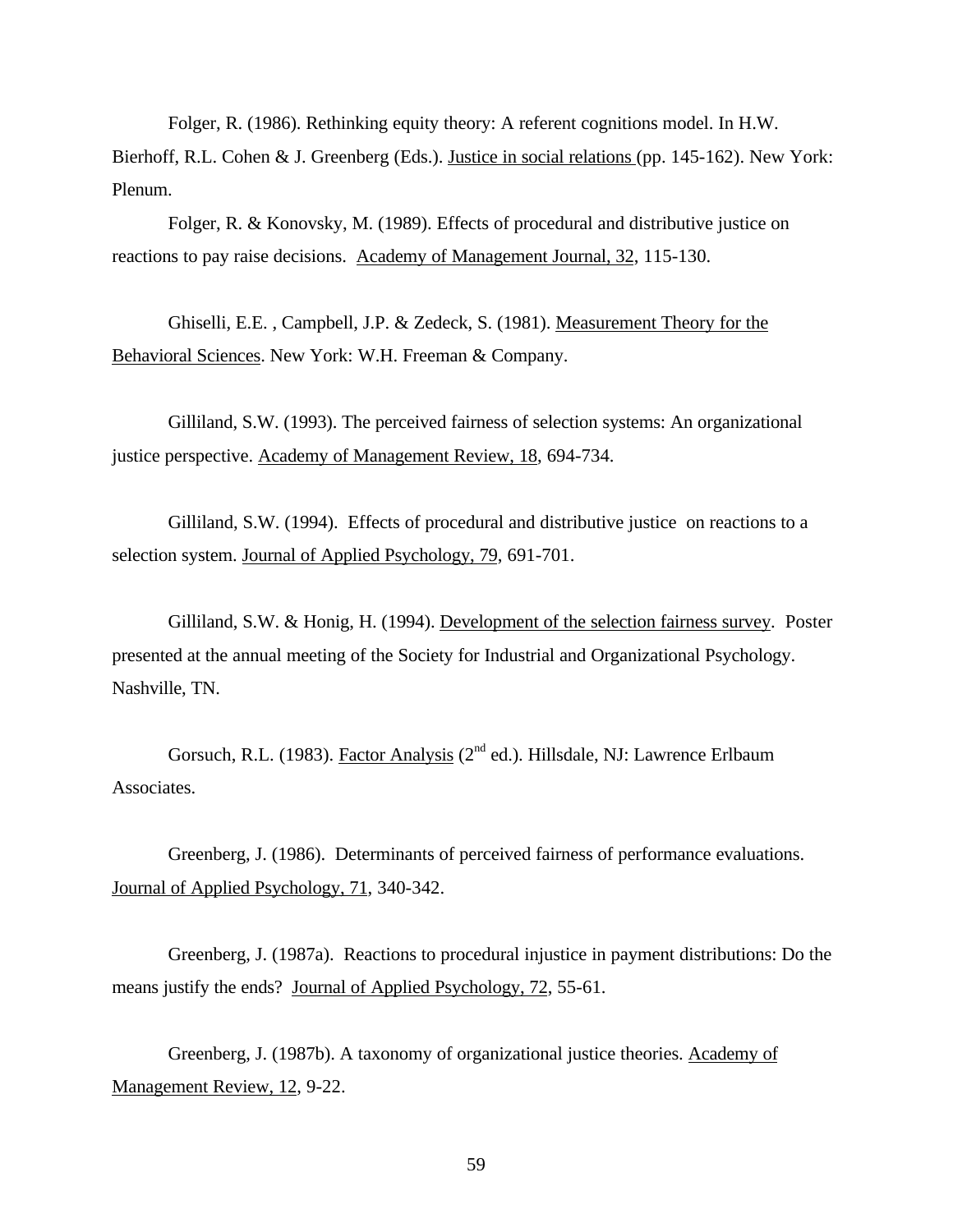Greenberg, J. (1988). Equity and workplace status: A field experiment. Journal of Applied Psychology, 73, 606-613.

Greenberg, J. (1989). Cognitive reevaluation of outcomes in response to underpayment inequity. Academy of Management Journal, 32, 174-184.

Greenberg, J. (1990a). Employee theft as a reaction to underpayment inequity: The hidden cost of pay cuts. Journal of Applied Psychology, 75, 561-568.

Greenberg, J. (1990b). Organizational justice: Yesterday, today and tomorrow. Journal of Management, 16, 399-432.

Greenberg, J. (1991). Using explanations to manage impressions of performance appraisal fairness. Employee Responsibilities and Rights Journal, 4, 51-60.

Greenberg, J. (1993a). Justice and organizational citizenship: A commentary on the state of the science. Employee Responsibilities and Rights Journal, 6, 249-256.

Greenberg, J. (1993b). The social side of fairness: Interpersonal and informational classes of organizational justice. In R. Cropanzano (Ed.). Justice in the workplace: Approaching fairness in human resource management. Hillsdale, NJ: Lawrence Erlbaum Associates.

Greenberg, J. (1996). The quest for justice on the job: Essays and experiments. Thousand Oaks, CA: Sage.

Greenberg, J. & Folger, R. (1983). Procedural justice, participation and the fair process effect in groups and organizations. In P.B. Paulus (Ed.), Basic Group Processes, 235-256. New York: Springer-Verlag.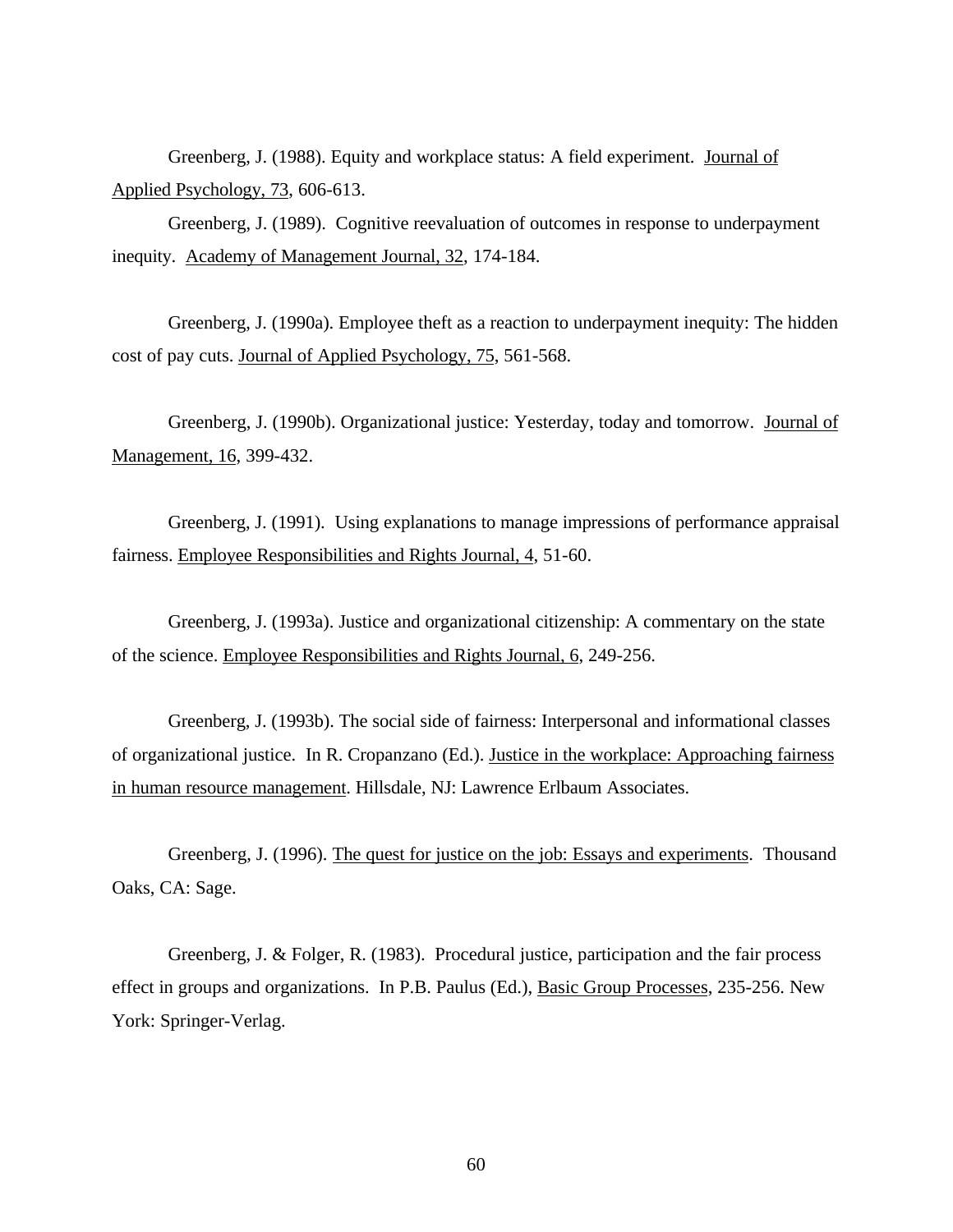Harman, H.H. (1976). Modern Factor Analysis ( $3<sup>rd</sup>$  ed.). Chicago: University of Chicago Press.

Harvey, R.J., Billings, R.S. & Nilan, K.J. (1985). Confirmatory factor analysis of the Job Diagnostic Survey: Good news and bad news. Journal of Applied Psychology, 70, 461-468.

Hauenstein, N.M.A., McGonigle, T. & Flinder, S. (1997). Meta-analysis of the relationship between procedural and distributive justice. Poster presented at the annual meeting of the Society for Industrial and Organizational Psychology. St. Louis, MO.

Hemmelgarn, A.L., James, L.R., Ladd, R.T. & Mitchell, T.R. (1995). Testing for crosssituational consistency: A confirmatory factor analytic approach. Journal of Management, 21, 121-139.

Herzberg, F. (1966) Work and the Nature of Man. Cleveland, OH: World Publishing.

Homans, G.C. (1961). Social behavior: Its elementary forms. New York: Harcourt, Brace & World.

Hoyle, R.H. & Panter, A.T. (1995). Writing about structural equation models. In R.H. Hoyle (Ed.). Structural equation modeling: Concepts, issues and applications. Thousand Oaks, CA: Sage.

Hu, L. & Bentler, P.M. (1995). Evaluating model fit. In R.H. Hoyle (Ed.). Structural Equation Modeling: Concepts, Issues and Applications. Thousand Oaks, CA: Sage.

Joreskog, K.G. (1969). A general approach to confirmatory maximum likelihood factor analysis. Psychometrika, 34, 183-202.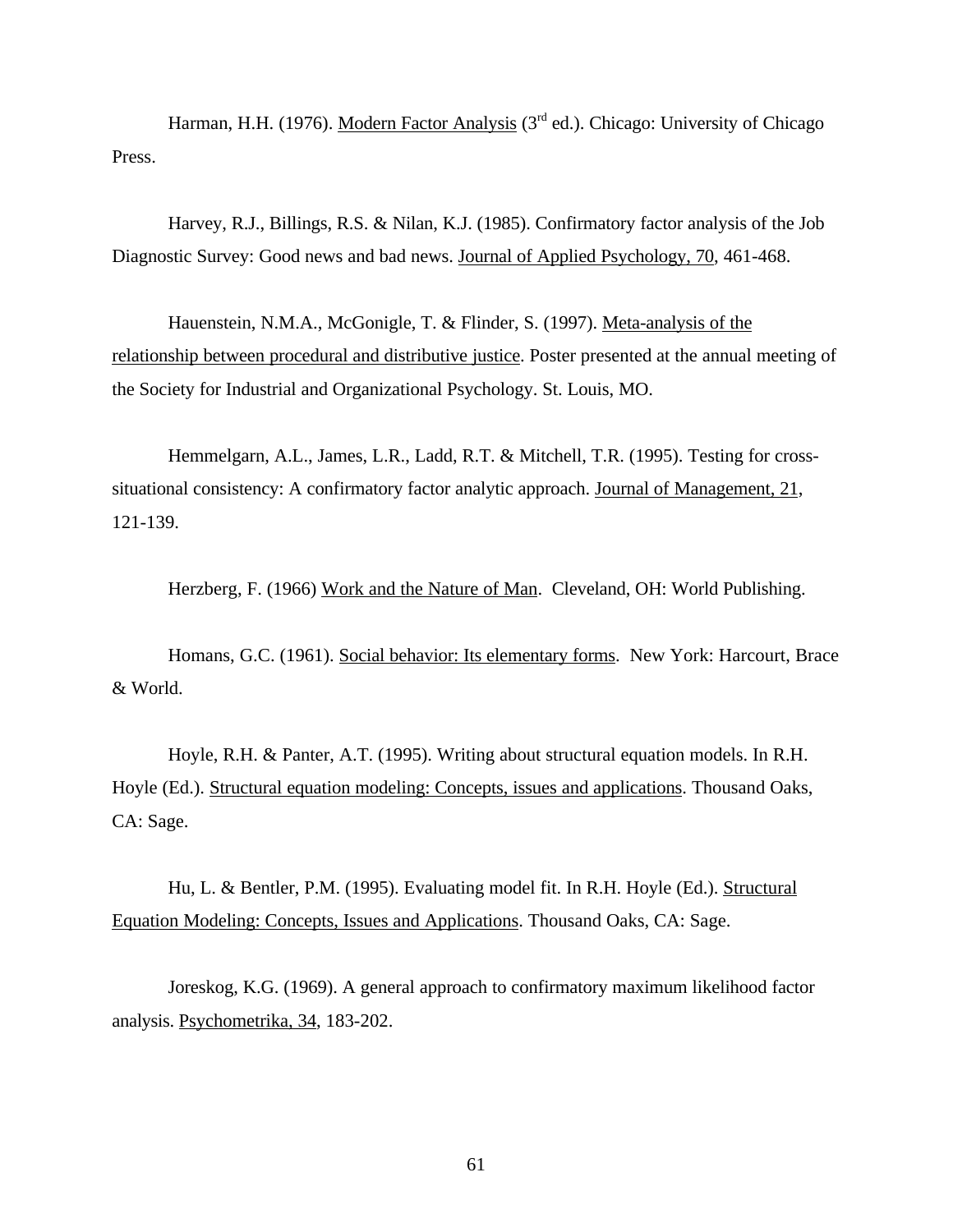Joreskog, K.G. & Sorbom, D. (1984). LISREL VI User's Guide (3<sup>rd</sup> ed.). Mooresville, IN: Scientific Software.

Joreskog, K.G. & Sorbom, D. (1989). LISREL 7: A guide to the program and applications. Chicago: SPSS, Inc..

Joreskog, K.G. & Sorbom, D. (1993a). PRELIS (Version 2.12A) [Computer software]. Chicago: Scientific Software International.

Joreskog, K.G. & Sorbom, D. (1993b). LISREL (Version 8.12A) [Computer software]. Chicago: Scientific Software International.

Kahneman, D. (1973). Attention and effort. Engelwood Cliffs, NJ: Prentice-Hall.

Karambayya, R. & Brett, J.M. (1989). Managerial third parties: Intervention strategies, process and consequences. In J. Folger & T. Jones (Eds.), New directions in mediation: Communication research and perspectives (pp. 175-192). Thousand Oaks, CA: Sage.

Konovsky, M.A. & Cropanzano, R. (1991). The perceived fairness of employee drug testing as a predictor of employee attitudes and job performance. Journal of Applied Psychology, 76, 689-707.

Lamon, S.J. (1997). Definition and measurement of affective variables: Theoretical and methodological considerations. Psychological Reports, 81, 864-866.

Lerner, M.J. (1965). Evaluation of performance as a function of performer's reward and attractiveness. Journal of Personality and Social Psychology, 1, 355-360.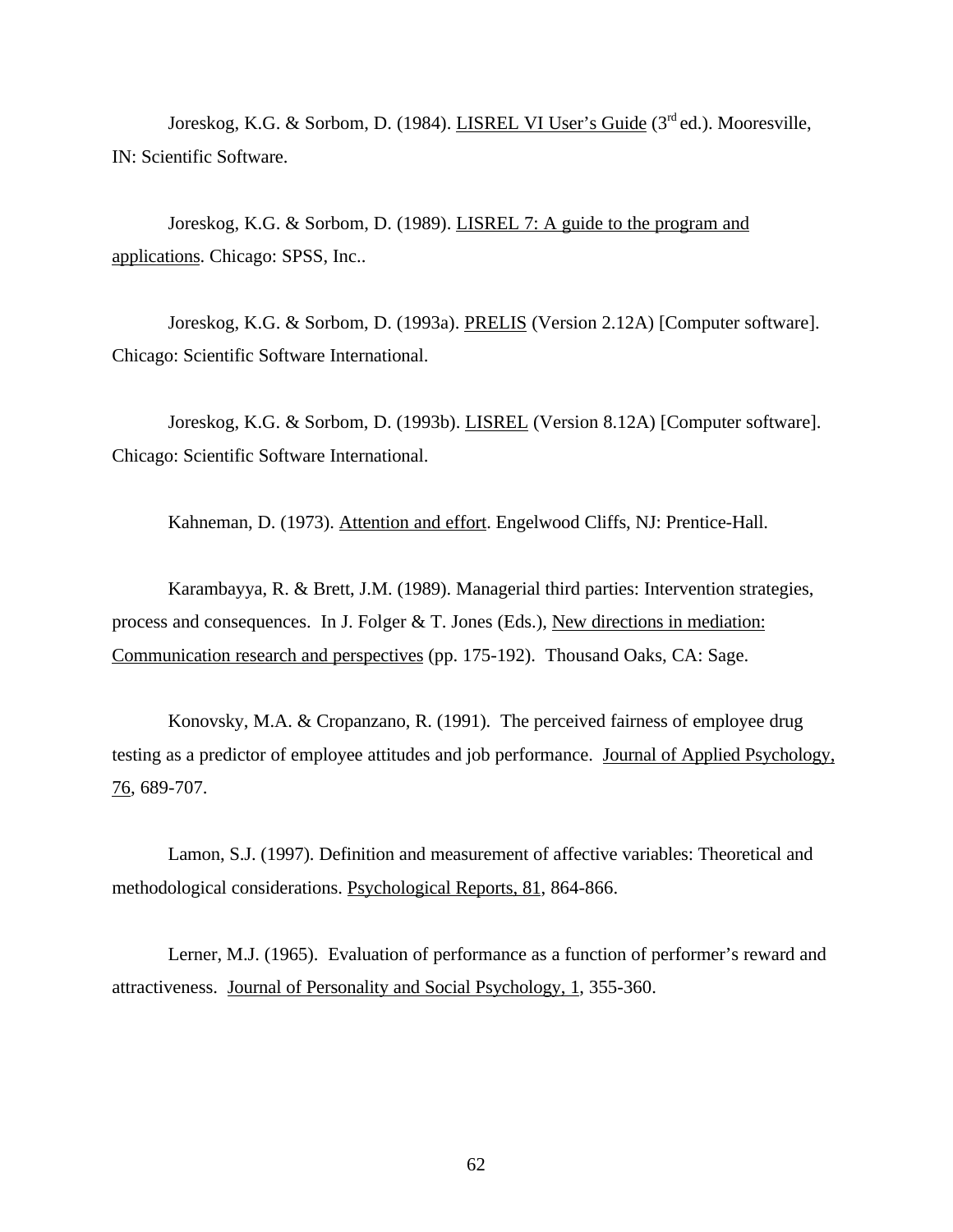Lerner, M.J. (1982). The justice motive in human relations and the economic model of man: A radical analysis of facts and fiction. In V. Derlega & J. Grezlak (Eds.), Cooperation and helping behavior: Theories and research (pp. 42-65). New York: Academic Press.

Leventhal, G.S. (1980). What should be done with equity theory? New approaches to the study of fairness in social relationships. In K. Gergen, M. Greenberg & R. Willis (Eds.). Social Exchange: Advances in Theory and Research. New York: Plenum.

Leventhal, G.S., Karuza, J. & Fry, W.R. (1980). Beyond fairness: A theory of allocation preference. In G. Mikula (Ed.). Justice and social interaction (pp. 167-218). New York: Springer-Verlag.

Lind, E.A. & Tyler, T.R. (1988). The social psychology of procedural justice. New York: Plenum.

Lindell, M.K., Clause, C.S., Brandt, C.J. & Landis, R.S. (1998). Relationship between organizational context and job analysis task ratings. Journal of Applied Psychology, 83, 769-776.

Lorenz, C. (1987). The structure of the spatial domain: An analysis of individual differences. Unpublished doctoral dissertation, Cornell University.

MacCallum, R.C., Widaman, K.F., Zhang, S. & Hong, S. (1999). Sample size in factor analysis. Psychological Methods, 4, 84-99.

Marsh, H.W. (1994). Confirmatory factor analysis models of factorial invariance: A multifaceted approach. Structural Equation Modeling, 1, 5-34.

Marsh, H.W., Anthill, J.K. & Cunningham, J.D. (1989). Masculinity, femininity and androgyny: Bipolar and independent constructs. Journal of Personality, 57, 625-663.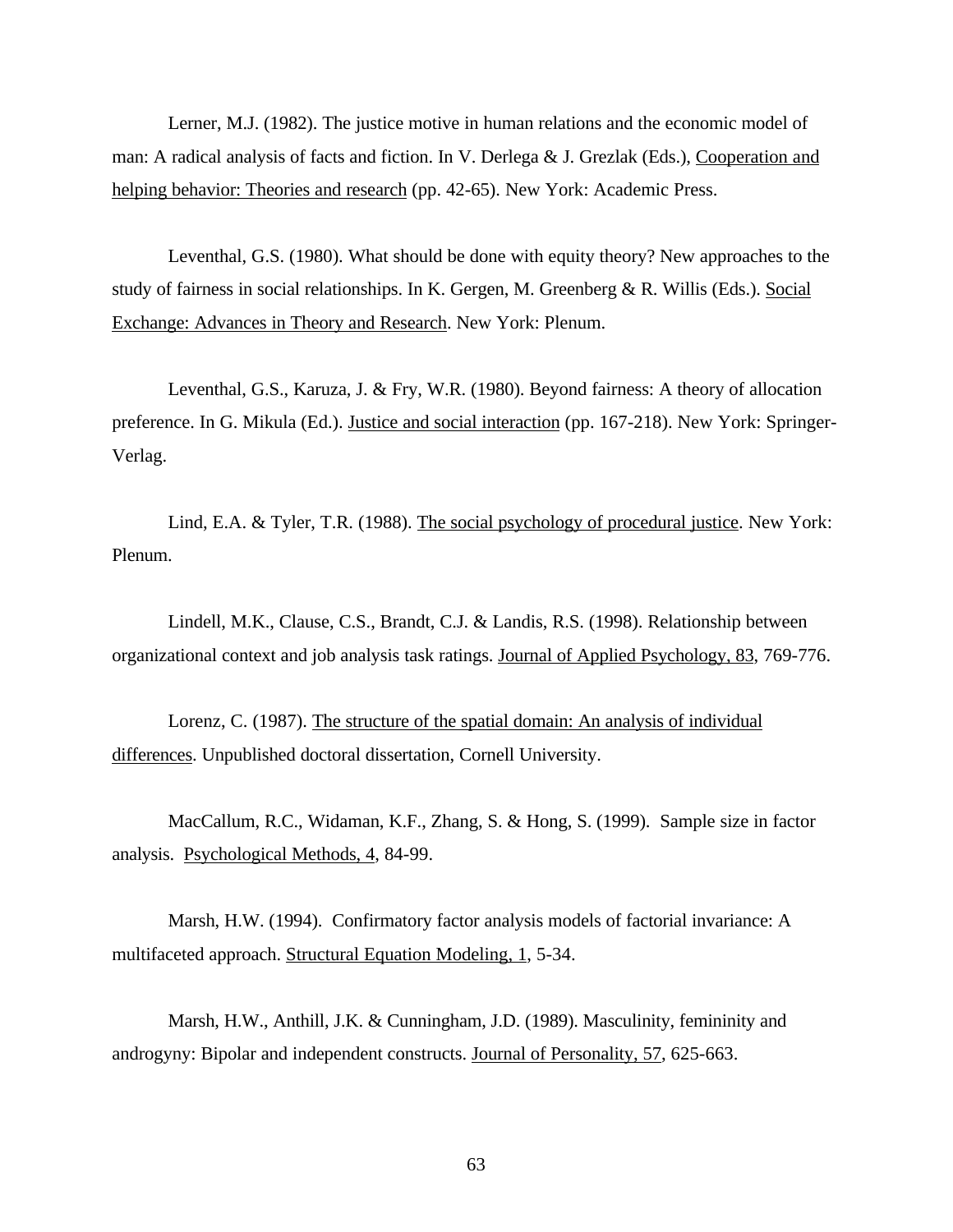Maslow, A.H. (1943). A theory of motivation. Psychological Review, 50, 370-396.

Mikula, G., Petrick, B. & Tanzer, N. (1990). What people regard as unjust: Types and structures of everyday experiences of injustice. European Journal of Social Psychology, 20, 133- 149.

Moorman, R.H. (1991). Relationship between organizational justice and organizational citizenship behaviors: Do fairness perceptions influence employee citizenship? Journal of Applied Psychology, 76, 845-855.

Niehoff, B.P. & Moorman, R.M. (1993). Justice as a mediator of the relationship between methods of monitoring and organizational citizenship behavior. Academy of Management Journal, 36, 527-566.

Quinn, R.P. & Staines, G.L. (1979). The 1977 Quality of Employment Survey. Ann Arbor, MI: Institute for Social Research, University of Michigan.

Rubin, Z. & Peplau, L.A. (1975). Who believes in a just world? Journal of Social Issues, 31, 65-89.

Scarlicki, D.P. & Folger, R. (1997). Retaliation in the workplace: The roles of distributive, procedural and interactional justice. Journal of Applied Psychology, 82, 434-443.

Schmitt, N. & Cohen, S.A. (1989). Internal analysis of task ratings by job incumbents. Journal of Applied Psychology, 74, 96-104.

Schwab, D. (1980). Construct validity in organizational behavior. In B. M. Staw and L.L. Cummings (Eds.), Research in Organizational Behavior (Vol. 2). Greenwich, CT: JAI Press.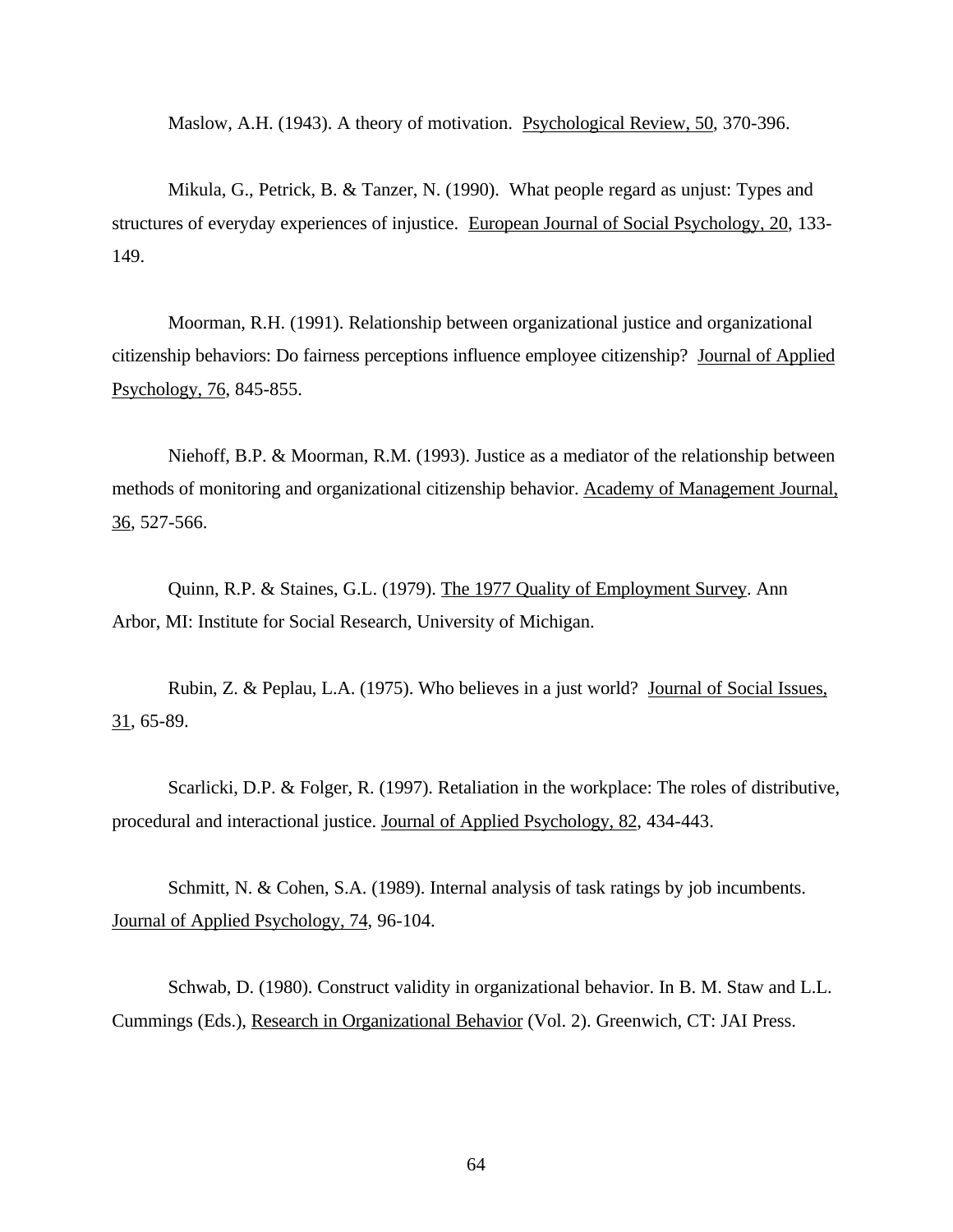Sheppard, B.H. & Lewicki, R.J. (1987). Toward general principles of managerial fairness. Social Justice Research, 1, 161-176.

Smither, J.W., Reilly, R.R., Milsap, R.E., Perlman, K. & Stoffey, R.W. (1993). Applicants' reactions to selection procedures. Personnel Psychology, 46, 49-75.

Steiger, J.H. (1990). Structural model evaluation and modification: An interval estimation approach. Multivariate Behavioral Research, 25, 173-180.

Stouffer, S.A., Suchman, E.A., DeVinney, L.C., Star, S.A. & Williams, R.M. (1949). The American soldier: Adjustment during Army life (Vol. 1). Princeton, NJ: Princeton University Press.

Sweeney, P.D. & McFarlin, D.B. (1993). Workers' evaluations of the "ends" and the "means": An examination of four models of distributive and procedural justice. Organizational Behavior and Human Decision Processes, 55, 23-40.

Tanaka, J.S. (1993). Multifaceted conceptions of fit in structural equation models. In K.A. Bollen & J.S. Long (Eds.). Testing Structural Equation Models. Thousand Oaks, CA: Sage.

Thibaut, J. & Walker, L. (1975). Procedural justice: A psychological analysis. Hillsdale, NJ: Erlbaum.

Thissen, D. (1991). MULTILOG: Multiple, categorical item analysis and test scoring using item response theory (Version 6.0). Chicago: Scientific Software.

Tryon, W.W. (1996). Instrument driven theory. Journal of Mind and Behavior, 17, 21-30.

Tyler, T.R. (1988). What is procedural justice? Law and Society Review, 22, 301-335.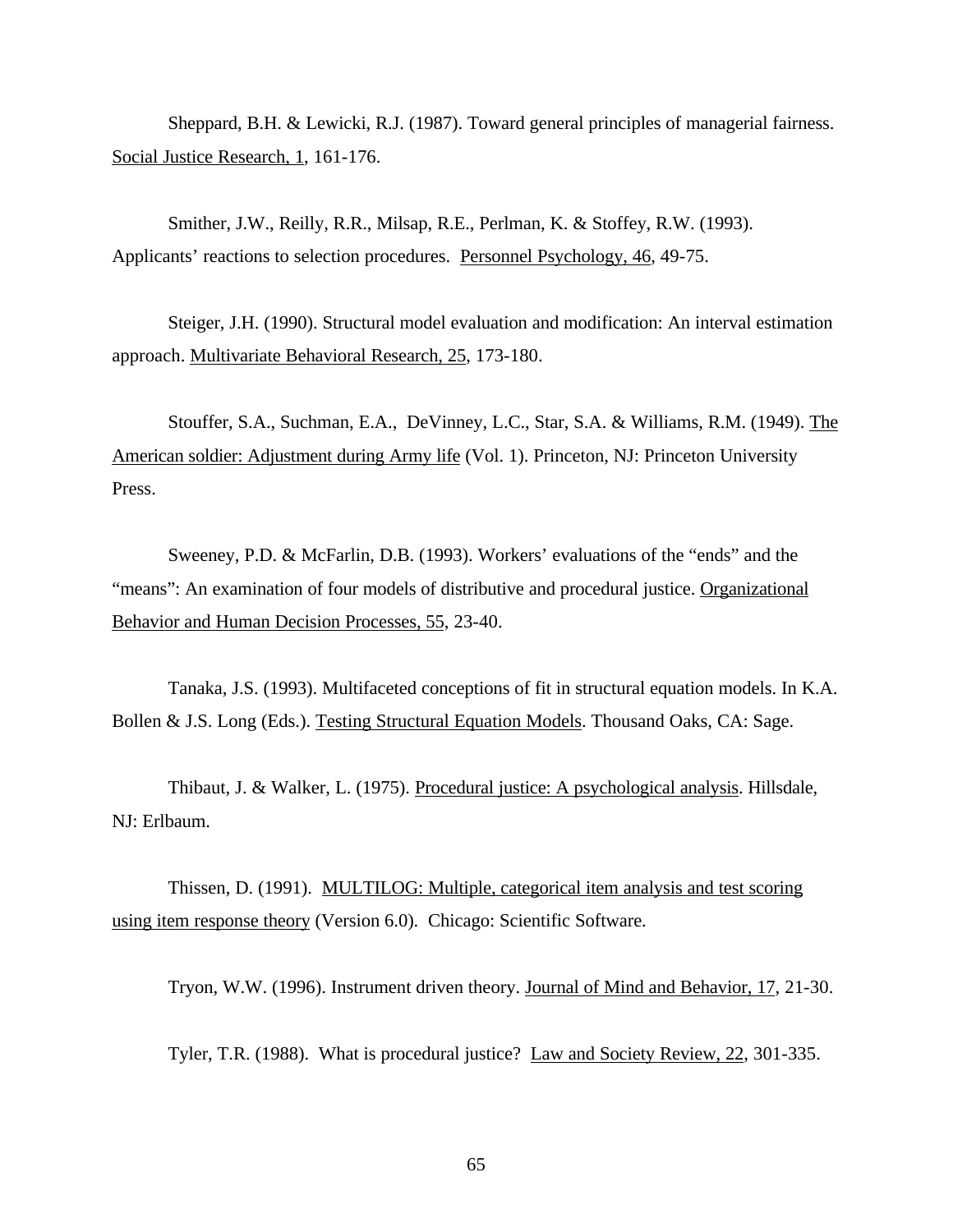Tyler, T.R. (1991). Using procedures to justify outcomes: Testing the viability of procedural justice strategy for managing conflict and allocating resources in work organizations. Basic and Applied Social Psychology, 12, 259-279.

Tyler, T. R. (1994). Psychological models of the justice motive: Antecedents of distributive and procedural justice. Journal of Personality and Social Psychology, 67, 850-863.

Tyler, T. & Caine, A. (1981). The role of distributive and procedural fairness in the endorsement of formal leaders. Journal of Personality and Social Psychology, 41, 643-665.

Van den Bos, K., Vermunt, R. & Wilke, H.A.M. (1997). Procedural and distributive justice: What is fair depends more on what comes first than on what comes next. Journal of Personality and Social Psychology, 72, 95-104.

Veres, J.G., Green, S.B. & Boyles, W.R. (1991). Racial differences on job analysis questionnaires: An empirical study. Public Personnel Management, 20, 135-144.

West, S.G., Finch, J.F. & Curran, P.J. (1995). Structural equation modeling with nonnormal variables: Problems and remedies. In R.H. Hoyle (Ed.). Structural Equation Modeling: Concepts, Issues and Applications. Thousand Oaks, CA: Sage.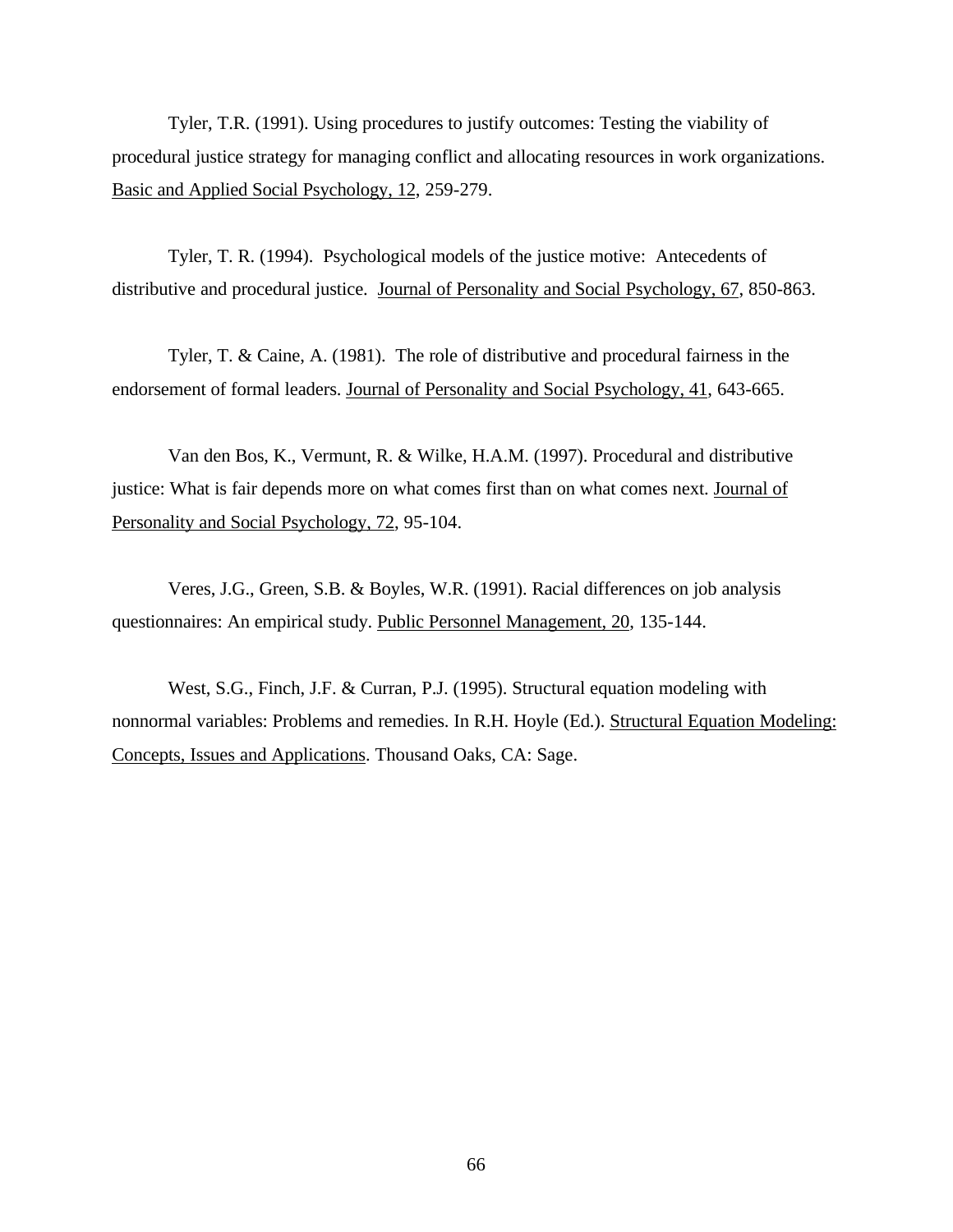Appendix A: Scale Used in Study I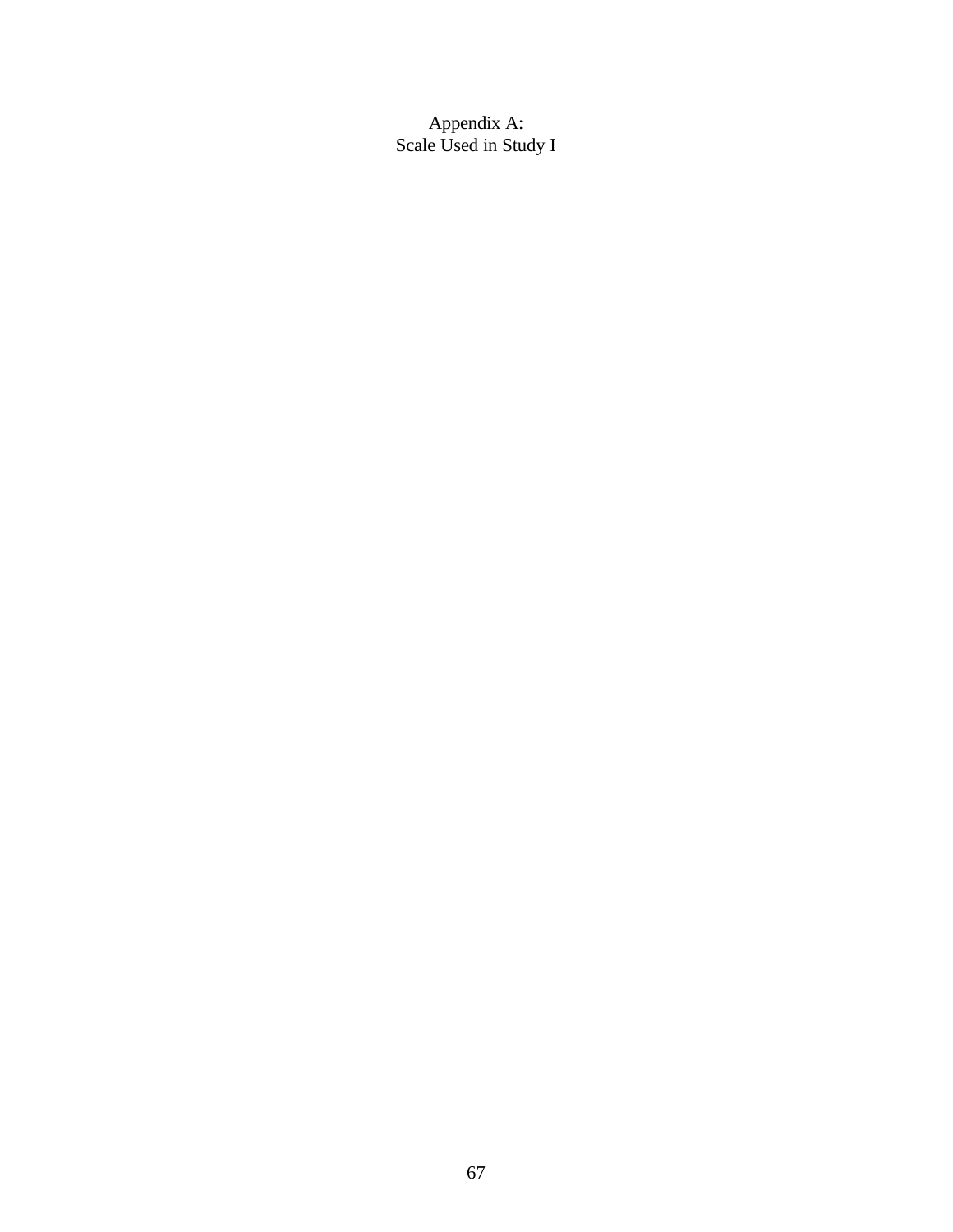## **Justice in the Workplace**

**The purpose of the following items is to examine employees' attitudes toward their experiences at work. Therefore, when completing the scale below, please think about a job you have held for at least 3 months during the last year. Answer all questions in reference to that job as accurately as possible. If a questions does not relate to your job experiences, please do not answer it.**

*Using the OPSCAN form provided, please use the following scale to rate the following questions:*

| $1 =$ strongly disagree | $3$ = neither agree nor disagree | $5 = strongly agree$ |
|-------------------------|----------------------------------|----------------------|
| $2 = disagree$          | $4 = agree$                      |                      |

- 1. My manager was consistent in applying company policies and procedures to all employees.
- 2. My manager seemed to have favorite employees.
- 3. My manager seemed to make rules and decisions that were in the best interest of the employees.
- 4. It was easy to get my manager to bend the rules.
- 5. My manager asked for employee input into new policies and procedures.
- 6. Changes were made to the company policies and procedures without discussing it with employees.
- 7. My manager was willing to discuss my work performance with me candidly.
- 8. My manager allowed us to appeal our performance evaluations.
- 9. My manager asked for our input on our performance evaluations.
- 10. My manager had adequate opportunity to judge my performance prior to evaluating it.
- 11. My manager answered my questions in a timely manner.
- 12. My manager encouraged us to ask questions if we did not understand something.
- 13. My manager did not always give us the full story about decisions he or she made.
- 14. We were asked our opinion about the effects of a change in policies and procedures.
- 15. My manager tended to blame his or her mistakes on others.
- 16. My manager seemed to assign employees to do his or her dirty work.
- 17. My manager punished employees who did not complete their work.
- 18. My manager rewarded employees who performed their jobs adequately.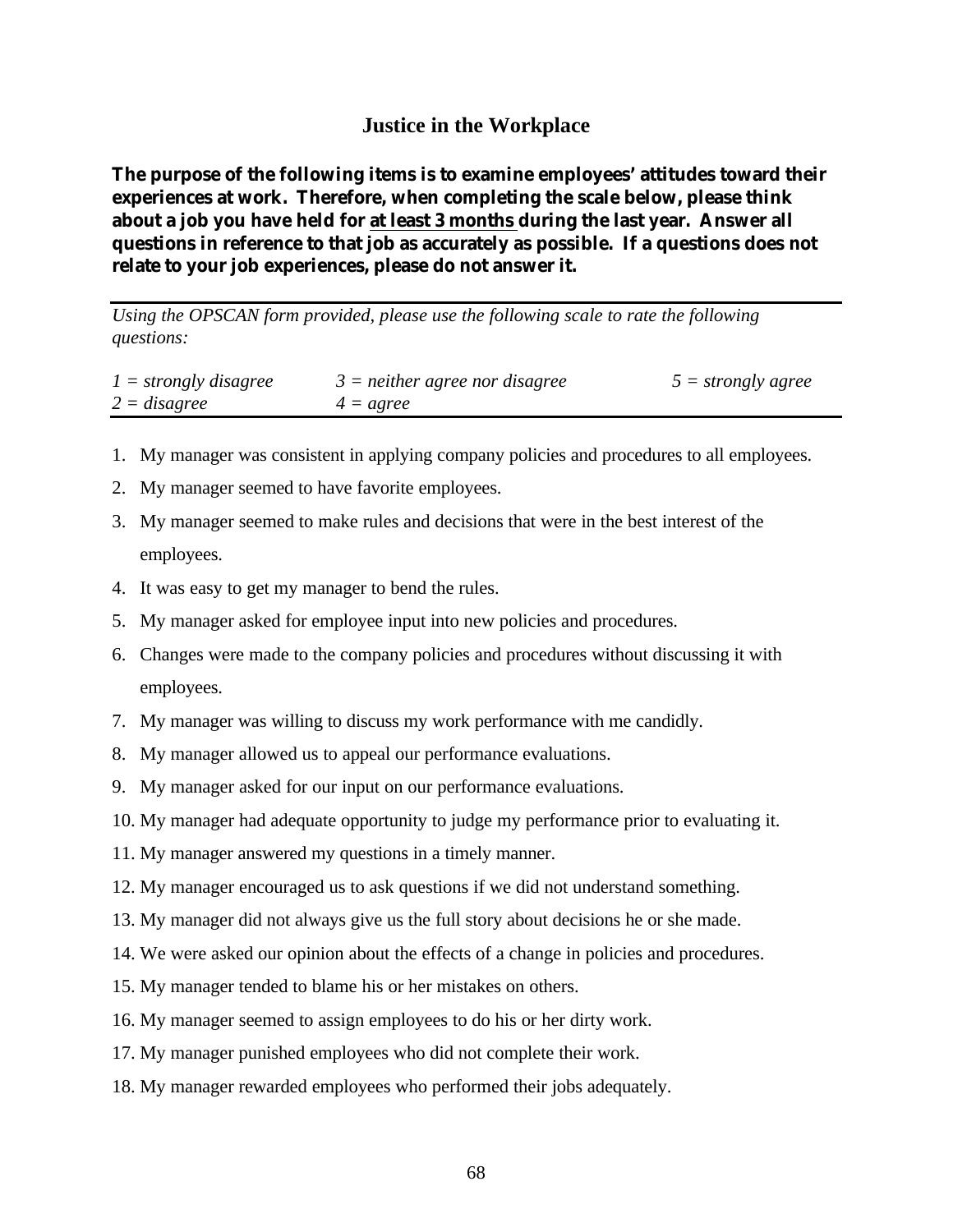- 19. My manager was consistent in applying company policies and procedures over time.
- 20. In making decisions, my manager behaved ethically.
- 21. My manager used consistent standards to evaluate employee performance.
- 22. When making decisions, my manager applied consistent standards across all employees.
- 23. I can see a relationship between how my performance is evaluated and performance on the job.
- 24. I feel that the decision making processes in this company minimized the favoritism that can sometimes be a problem in organizations.
- 25. I feel that my manager's decisions are sometimes influenced by personal biases.
- 26. When evaluating my performance, my manager appeared to be aware of factors beyond my control that influenced my performance.
- 27. Decision making procedures in this company are as fair as possible.
- 28. When I was applying for the job, the manager asked me irrelevant or inappropriate questions.
- 29. Procedures for evaluating me accurately got at what I can and can't do well.
- 30. Procedures for hiring me accurately got at what I do and don't know.
- 31. There seems to be a lot of bias and discrimination in this company.
- 32. In making decisions, my manager collected accurate and complete information.
- 33. This company seems to pay employees with little regard for how well they perform.
- 34. My manager consistently rewards high performers.
- 35. My manager consistently punishes poor performers.
- 36. My manager probably paid me more than I deserved.
- 37. The outcome of most decisions in this company seem to be fair.
- 38. Considering how hard I worked, I was rewarded fairly.
- 39. I received adequate recognition and rewards from my manager.
- 40. I was paid significantly less than other employees in similar job in this company.
- 41. I could probably have received a more appropriate salary at another company.
- 42. I could probably have received more appropriate assignments at another company.
- 43. My work assignments/workload seemed fair to me.
- 44. I'm sure that the decision to hire me was a fair one.
- 45. In general, I would have made the same decisions my manager made concerning me.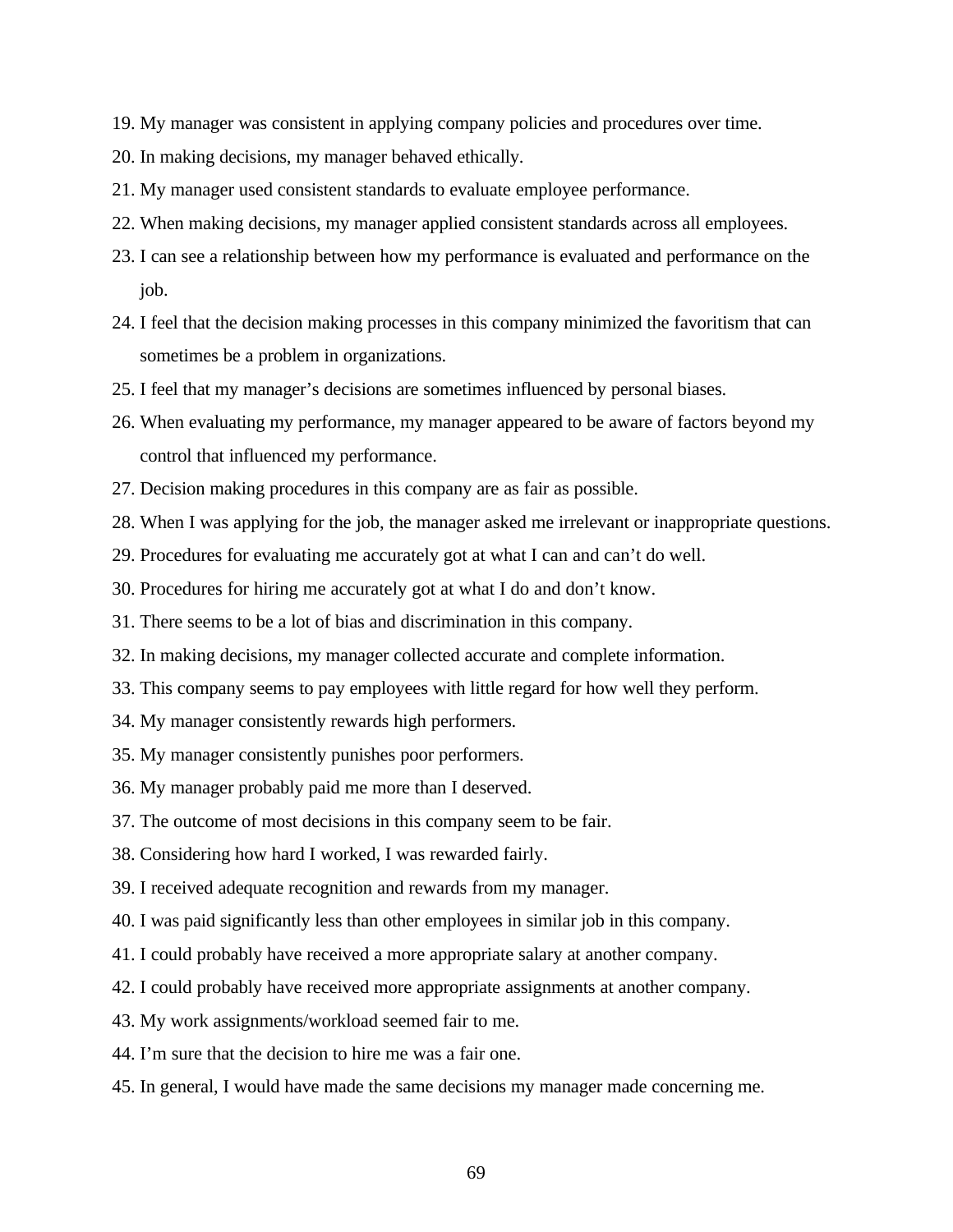- 46. Overall, the rewards I received at this company seemed fair.
- 47. People at this company get what they deserve.
- 48. Most of the decisions made at this company seem fair considering the circumstances.
- 49. Compared to my pay, my manager seemed to make too much money.
- 50. When I consider my responsibilities, I was not fairly rewarded.
- 51. When I consider the stress level at my job, I was not fairly rewarded.
- 52. When I consider my experience level, I was not fairly rewarded.
- 53. My manager took time to explain why decisions concerning me were made.
- 54. It seemed that my manager was sensitive to how decisions he or she made would affect me.
- 55. When informing me of decisions, my manager was always polite.
- 56. My manager never took time to apologize for decisions that negatively impacted me.
- 57. When decision were made concerning me, I often felt let down by my manager.
- 58. Any decisions made concerning me were explained very clearly by my manager.
- 59. The justifications for decisions made concerning me seemed adequate.
- 60. When my manager made decisions that negatively impacted me, he or she expressed regret.
- 61. It took a long time for my manager to let me know the outcome of decisions made about me.
- 62. When decisions were made that affected me, my manager was sensitive to my personal needs.
- 63. When decisions were made that affected me, my manager seemed to be aware of my rights as an employee.
- 64. My manager didn't seem to care how decisions he or she made affected me.
- 65. When I asked my manager about a decision he or she made that affected me, he or she was often evasive.
- 66. When explaining decisions that affected me, my manager treated me more as a friend than an employee.
- 67. My manager usually apologized when a decisions he or she made negatively affected me.
- 68. My manager told me how he or she made decisions that affected me.
- 69. I never had a clear understanding of how decisions that affected me were made.
- 70. I understood the process by which my manager made decisions.
- 71. I usually felt that my manager had ulterior motives for explaining decisions to me.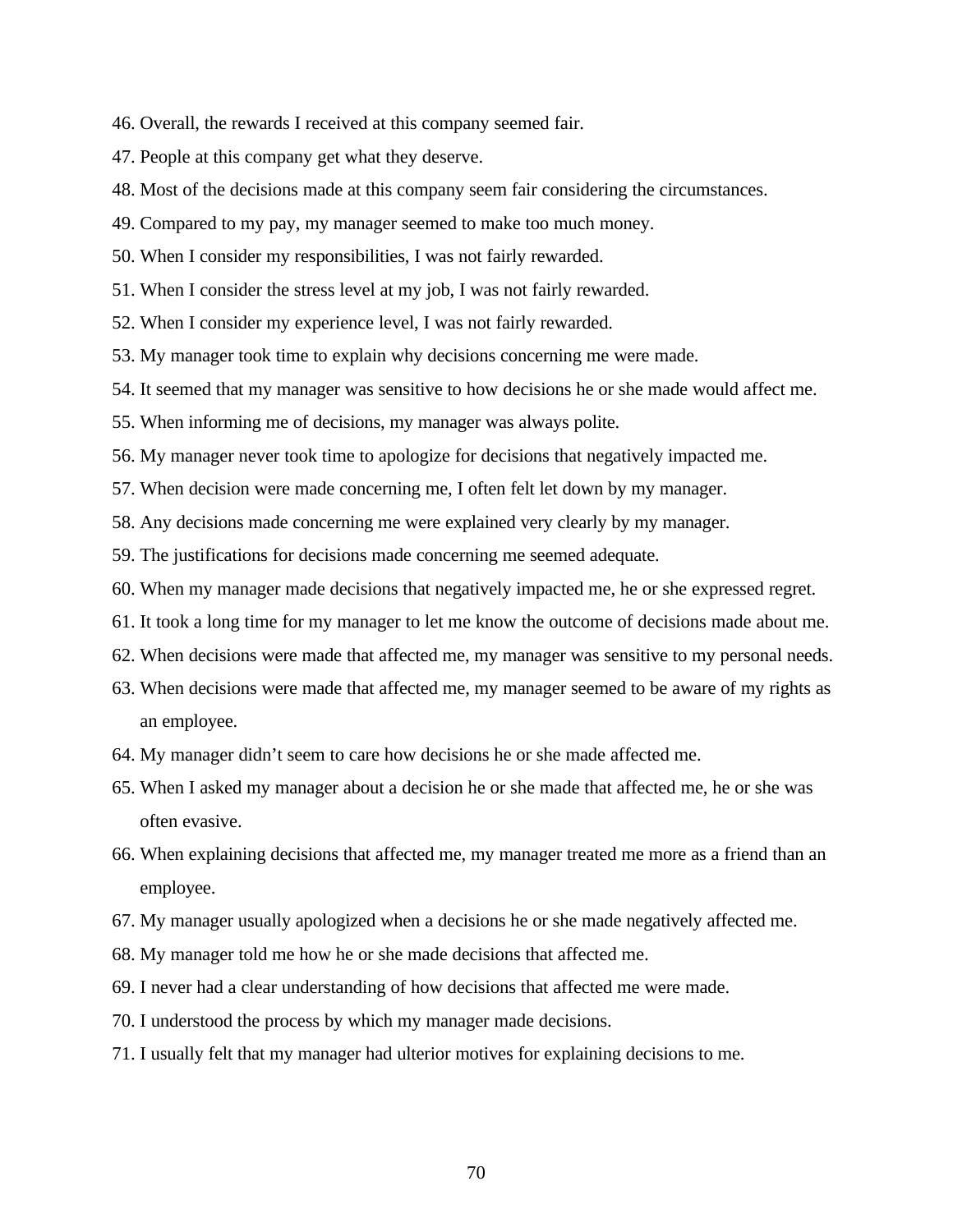- 72. The explanations my manager offered of how he or she made decisions that affected me usually made sense.
- 73. The way my manager made decisions often seemed arbitrary.
- 74. I usually understood my manager's motivation for making decisions that affected me.
- 75. My manager's explanations for how decisions were made usually seemed genuine.
- 76. The way my manager made decisions usually seemed reasonable.
- 77. Given the way decisions affected me, the explanations my manager gave for how the decisions were made were reasonable.
- 78. Given the constraints my manager was under when making a decision that affected me, the way he or she made the decision was fair.

Instructions: Using the scale below, please answer the following questions concerning the job you selected.

| $1 = \text{Very Likely}$ | $3$ = Neither Likely Nor Unlikely | $5 = \text{Very Unlike}$ |
|--------------------------|-----------------------------------|--------------------------|
| $2 =$ Somewhat Likely    | $4 =$ Somewhat Unlikely           |                          |

- 79. All in all, how likely are you to say you are satisfied with the outcomes (i.e., pay, promotion, new skills, etc.) you received in this job.?
- 80. If you were free to take any job you are qualified for, how likely would you be to choose one that would guarantee you similar outcomes (i.e., pay, promotion, new skills, etc.)?
- 81. Knowing what you know now about the outcome of the job (i.e., pay, promotion, new skills, etc.), if you had it to do over again how likely would you be to take the job again?
- 82. In general, how likely are you to say that the outcomes of the job (i.e., pay, promotion, new skills, etc.) measure up to the outcomes you expected when you decided to take it?
- 83. If a friend of yours told you he or she was interested in applying for a job there, based on the outcomes you received (i.e., pay, promotion, new skills, etc.), how likely would you be to recommend it?
- 84. All in all, how likely are you to say you are satisfied with the policies and procedures at your job?
- 85. If you were free to take any job you are qualified for, how likely would you be to choose one with similar policies and procedures?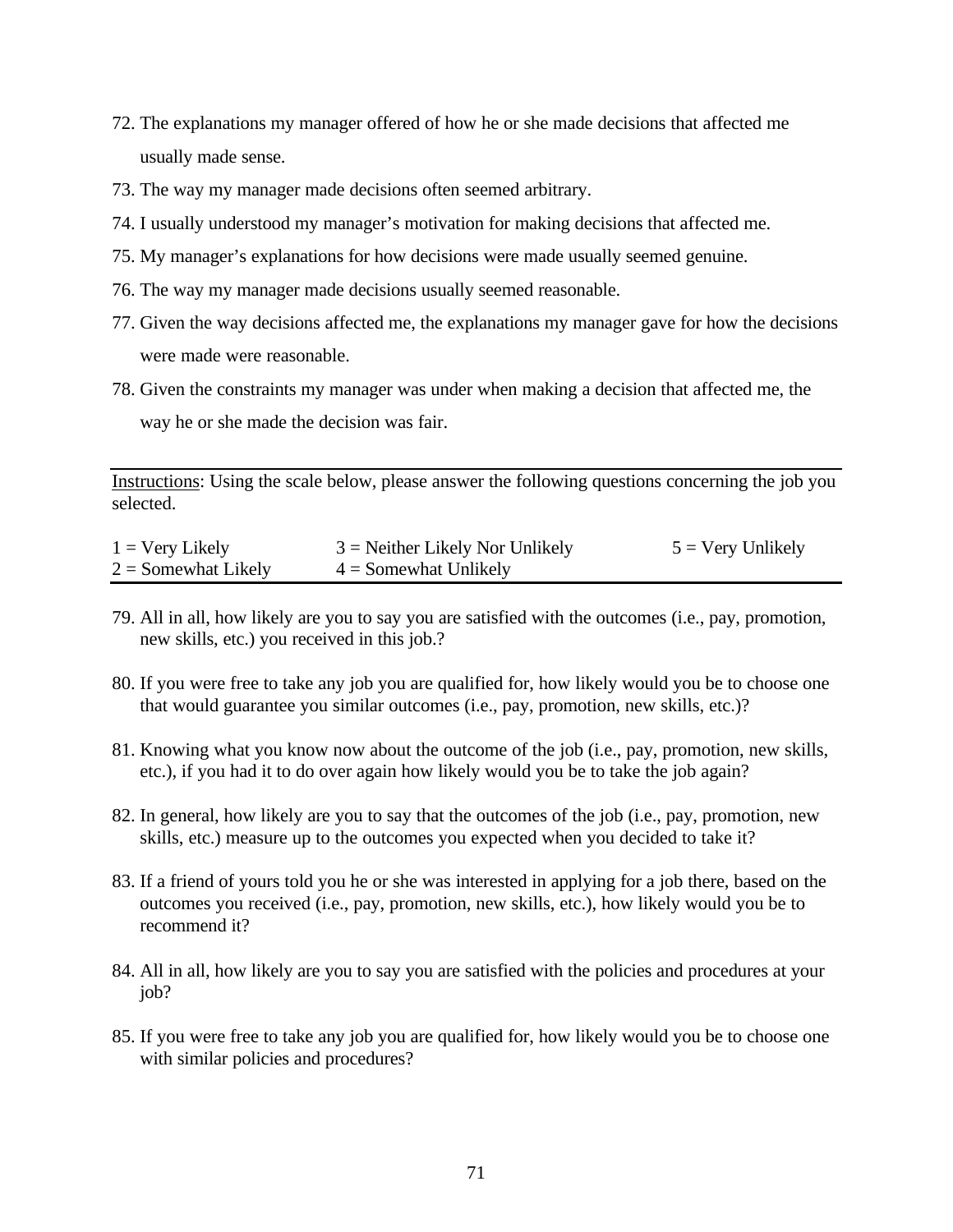- 86. Knowing what you know now about the policies and procedures used at your job, if you had it to do over again how likely would you be to take the job again?
- 87. In general, how likely are you to say that the policies and procedures at the job measure up to the procedures you expected when you decided to take it?
- 88. If a friend of yours told you he or she was interested in applying for a job there, based on the policies and procedures you experienced how likely would you be to recommend it?

| Finally, please provide the following information about yourself: |                 |                       |  |  |
|-------------------------------------------------------------------|-----------------|-----------------------|--|--|
| 89. Gender                                                        |                 |                       |  |  |
| $1 = female$                                                      | $2 = male$      |                       |  |  |
| 90. Age                                                           |                 |                       |  |  |
| $l = under 20$                                                    | $3 = 30-39$     | $5 = 50$ or over      |  |  |
| $2 = 20 - 29$                                                     | $4 = 40-49$     |                       |  |  |
| 91. Total Amount of Work Experience                               |                 |                       |  |  |
| $1 = less than 6 months$                                          | $3 = 1-2$ years | $5 = 6$ or more years |  |  |
| $2 = 6$ months-1 year                                             | $4=2-5$ years   |                       |  |  |
| 92. I am currently employed.                                      |                 |                       |  |  |
| $1. = yes$                                                        | $2 = no$        |                       |  |  |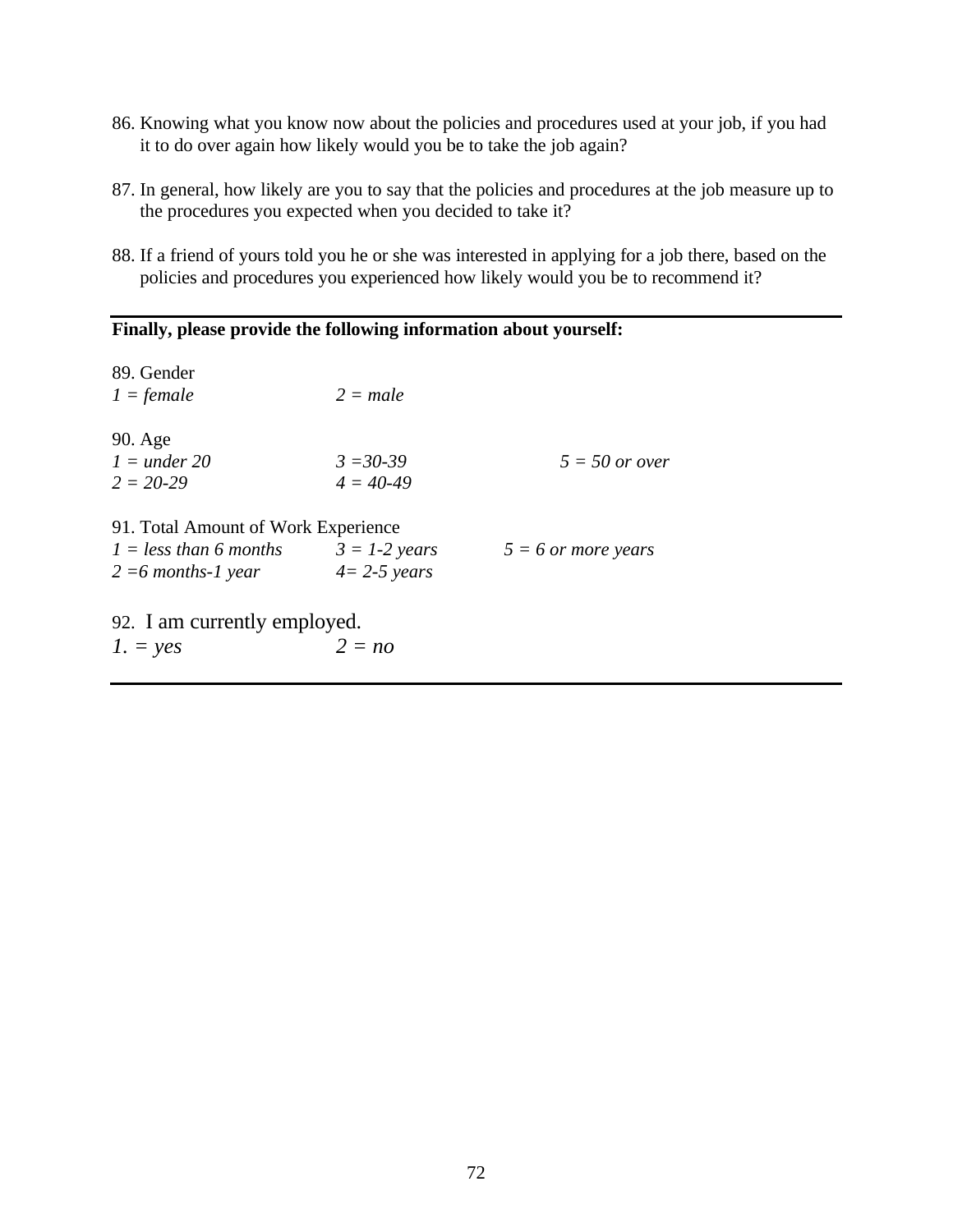Appendix B: Organizational Justice Item-Construct Linkage Task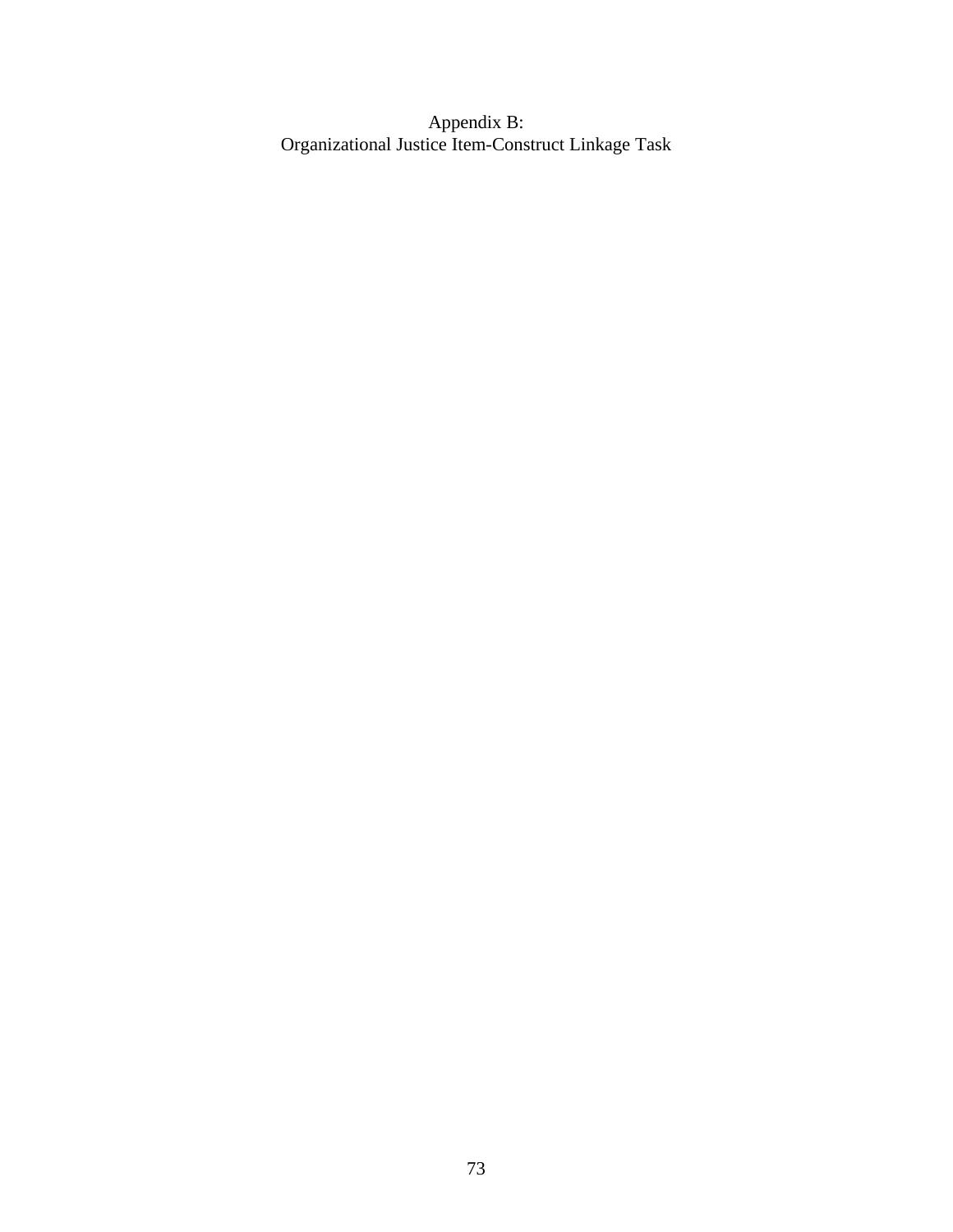# *Organizational Justice Item-Construct Linkage Task*

Instructions: The purpose of the following exercise is to link items to the various sub-constructs comprising organizational justice. In the current context, four sub-constructs are of interest:

- 1. **Systemic (Procedural) Justice** refers to the principles and rules followed in making a decision.
- 2. **Configural (Distributive) Justice** concerns the distributive rules (e.g., equity, equality , need) invoked when making an allocation decision.
- 3. **Informational Justice** the social component of procedural justice, most often manifest as information about the process by which a decision was made.
- 4. **Interpersonal Justice**  the social determinants of distributive justice, or the expression of concern for the effects that a decision may have on an individual (e.g., politeness, altruism, remorse).

Therefore, for each of the 47 items listed on the following page, please determine the sub-construct you think best describes the item and mark that in the "Category" column.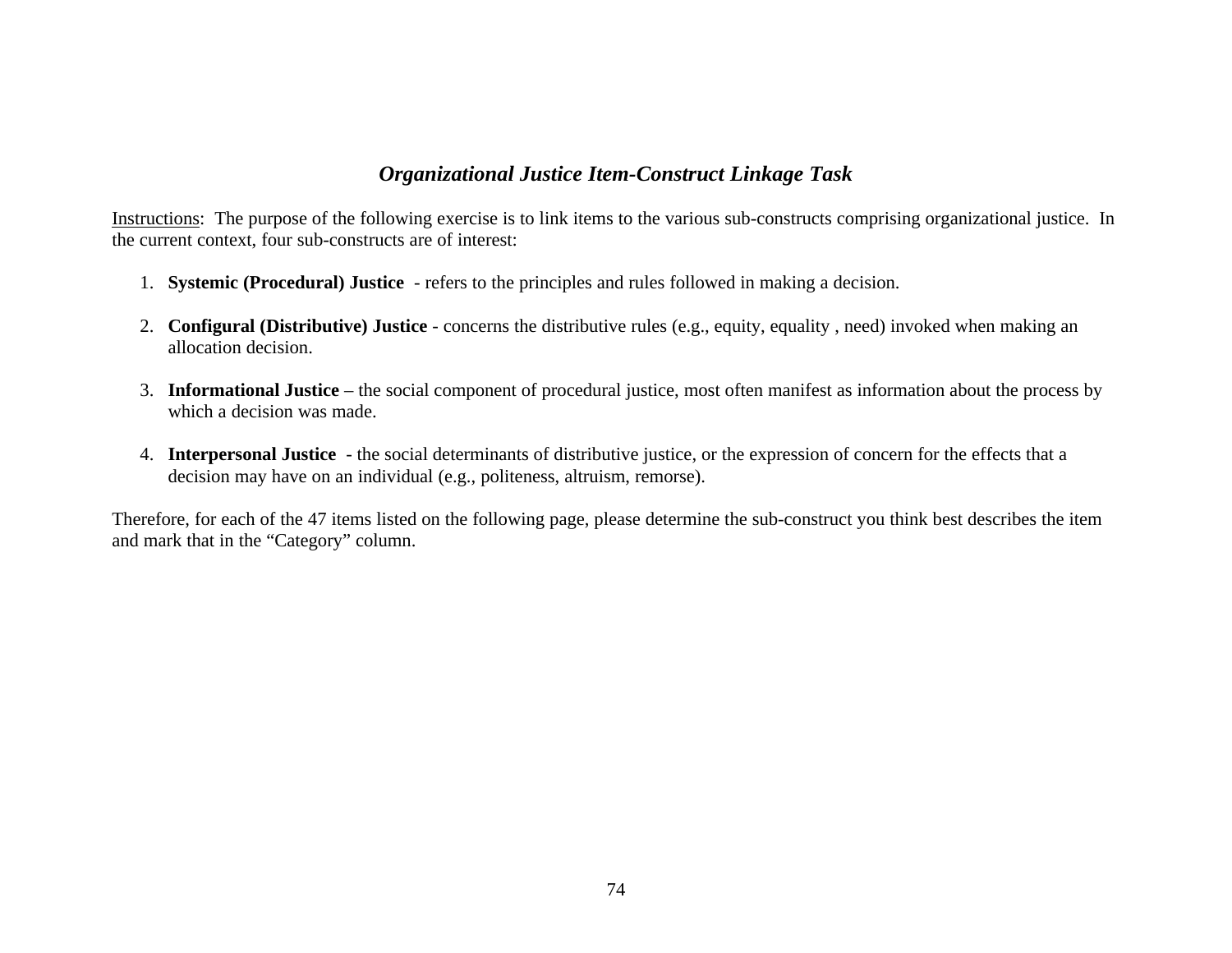| <b>Items Designed to Measure Organizational Justice</b> |                                                                                                |  |  |  |  |  |
|---------------------------------------------------------|------------------------------------------------------------------------------------------------|--|--|--|--|--|
|                                                         |                                                                                                |  |  |  |  |  |
| Category                                                | <b>Item</b>                                                                                    |  |  |  |  |  |
|                                                         |                                                                                                |  |  |  |  |  |
|                                                         | Any decisions made concerning me were explained very clearly by my manager.                    |  |  |  |  |  |
|                                                         | Considering how hard I worked, I was rewarded fairly.                                          |  |  |  |  |  |
|                                                         | Decision making procedures in this company are as fair as possible.                            |  |  |  |  |  |
|                                                         | I could probably have received a more appropriate salary at another company.                   |  |  |  |  |  |
|                                                         | I could probably have received more appropriate assignments at another company.                |  |  |  |  |  |
|                                                         | I received adequate recognition and rewards from my manager.                                   |  |  |  |  |  |
|                                                         | I understood the process by which my manager made decisions.                                   |  |  |  |  |  |
|                                                         | I was paid significantly less than other employees in similar job in this company.             |  |  |  |  |  |
|                                                         | In general, I would have made the same decisions my manager made concerning me.                |  |  |  |  |  |
|                                                         | In making decisions, my manager behaved ethically.                                             |  |  |  |  |  |
|                                                         | In making decisions, my manager collected accurate and complete information.                   |  |  |  |  |  |
|                                                         | It seemed that my manager was sensitive to how decisions he or she made would affect me.       |  |  |  |  |  |
|                                                         | It took a long time for my manager to let me know the outcome of decisions made about me.      |  |  |  |  |  |
|                                                         | It was easy to get my manager to bend the rules.                                               |  |  |  |  |  |
|                                                         | Most of the decisions made at this company seem fair considering the circumstances.            |  |  |  |  |  |
|                                                         | My manager answered my questions in a timely manner.                                           |  |  |  |  |  |
|                                                         | My manager asked for employee input into new policies and procedures.                          |  |  |  |  |  |
|                                                         | My manager consistently rewards high performers.                                               |  |  |  |  |  |
|                                                         | My manager had adequate opportunity to judge my performance prior to evaluating it.            |  |  |  |  |  |
|                                                         | My manager rewarded employees who performed their jobs adequately.                             |  |  |  |  |  |
|                                                         | My manager seemed to make rules and decisions that were in the best interest of the employees. |  |  |  |  |  |
|                                                         | My manager told me how he or she made decisions that affected me.                              |  |  |  |  |  |
|                                                         | My manager took time to explain why decisions concerning me were made.                         |  |  |  |  |  |
|                                                         | My manager used consistent standards to evaluate employee performance.                         |  |  |  |  |  |
|                                                         | My manager was consistent in applying company policies and procedures over time.               |  |  |  |  |  |
|                                                         | My manager was consistent in applying company policies and procedures to all employees.        |  |  |  |  |  |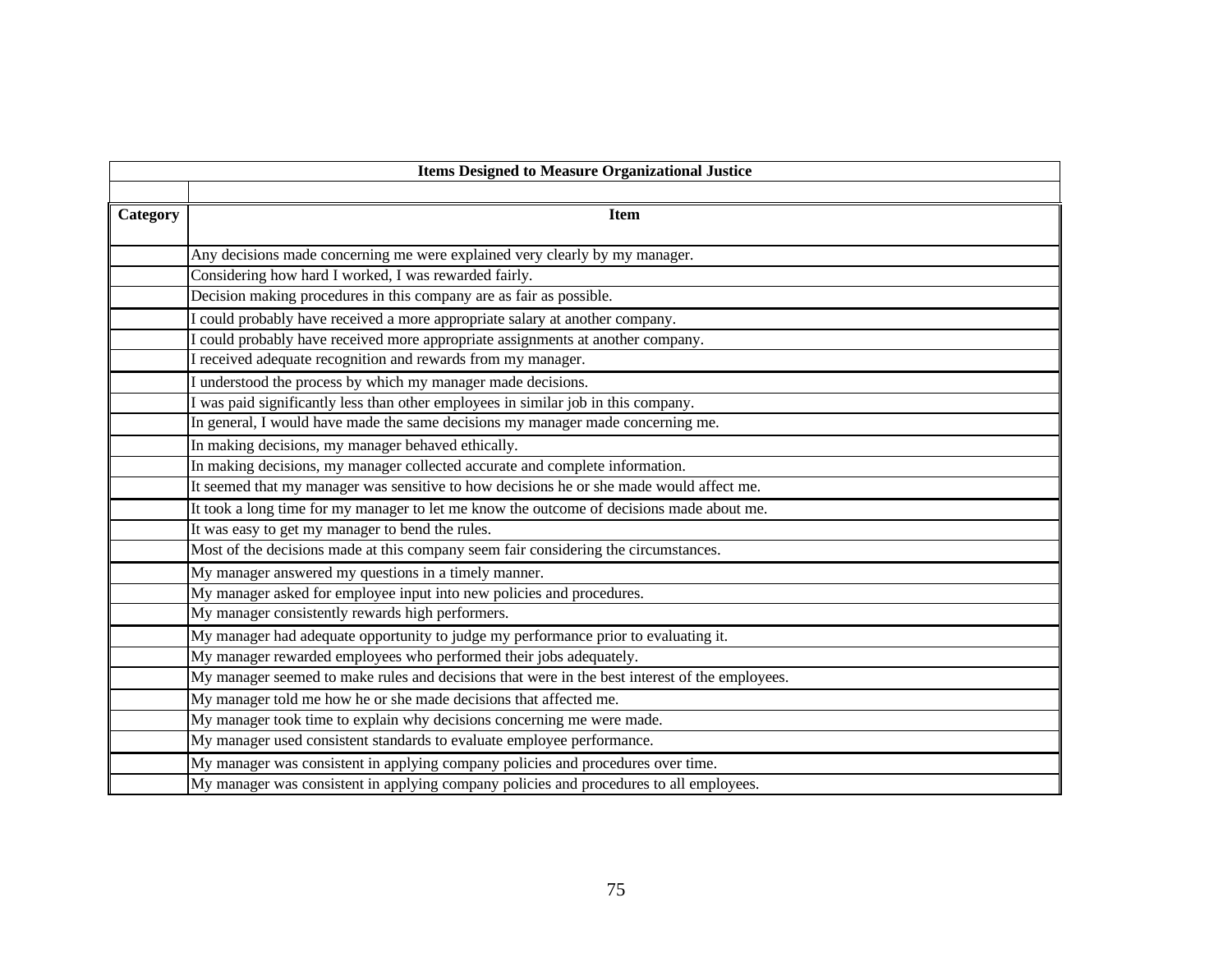| My manager's explanations for how decisions were made usually seemed genuine.                                                |
|------------------------------------------------------------------------------------------------------------------------------|
| My work assignments/workload seemed fair to me.                                                                              |
| Overall, the rewards I received at this company seemed fair.                                                                 |
| People at this company get what they deserve.                                                                                |
| Procedures for evaluating me accurately got at what I can and can't do well.                                                 |
| Procedures for hiring me accurately got at what I do and don't know.                                                         |
| The justifications for decisions made concerning me seemed adequate.                                                         |
| The outcome of most decisions in this company seem to be fair.                                                               |
| The way my manager made decisions usually seemed reasonable.                                                                 |
| There seems to be a lot of bias and discrimination in this company.                                                          |
| This company seems to pay employees with little regard for how well they perform.                                            |
| When decision were made concerning me, I often felt let down by my manager.                                                  |
| When decisions were made that affected me, my manager seemed to be aware of my rights as an employee.                        |
| When decisions were made that affected me, my manager was sensitive to my personal needs.                                    |
| When evaluating my performance, my manager appeared to be aware of factors beyond my control that influenced my performance. |
| When explaining decisions that affected me, my manager treated me more as a friend than an employee.                         |
| When I consider my experience level, I was not fairly rewarded.                                                              |
| When I consider my responsibilities, I was not fairly rewarded.                                                              |
| When informing me of decisions, my manager was always polite.                                                                |
| When making decisions, my manager applied consistent standards across all employees.                                         |
| When my manager made decisions that negatively impacted me, he or she expressed regret.                                      |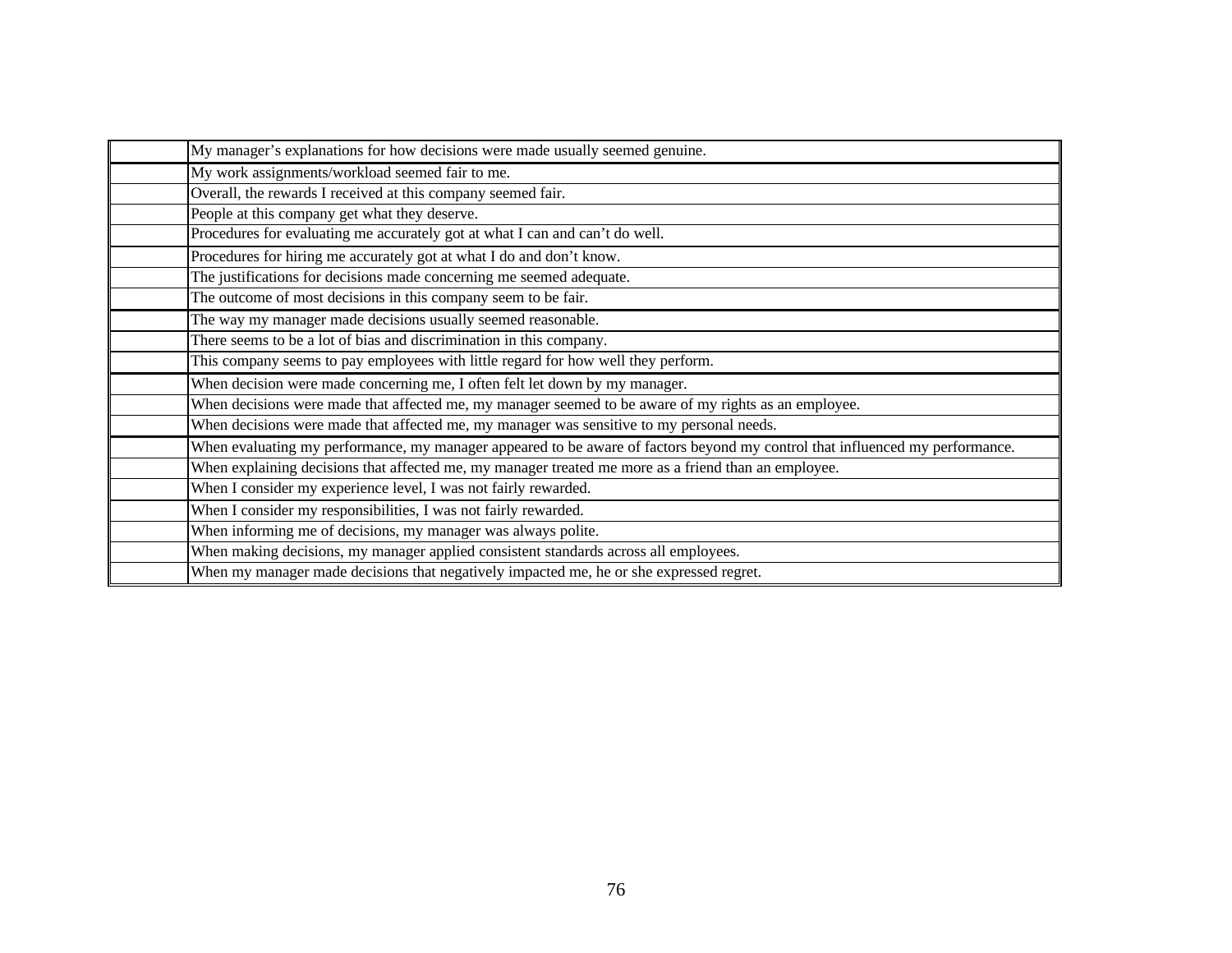Appendix C: Items Used in Cross-Context Analyses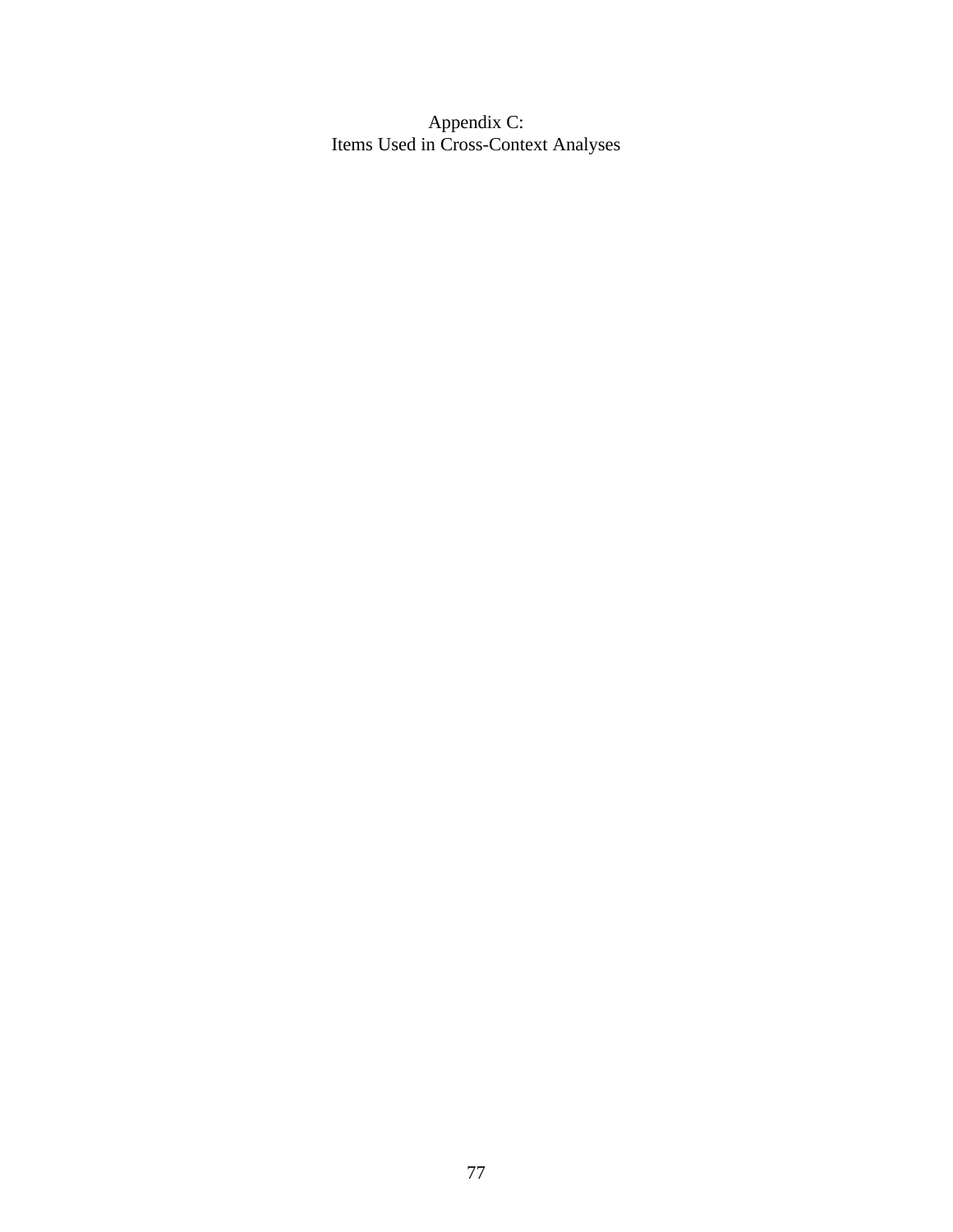## **Justice in the Workplace**

**The purpose of the following items is to examine your attitudes toward experiences at work. Specifically, the following items focus on your experiences with two aspects of your job: 1) the hiring process and 2) the performance appraisal process. Therefore, when completing the scale below, please think about one job you held (or currently hold) for at least 3 months. Answer all questions in reference to that job as accurately as possible.**

*Using the OPSCAN form provided, please use the following scale to rate the questions below:*

| $1 =$ strongly disagree | $3$ = neither agree nor disagree | $5 = strongly agree$ |
|-------------------------|----------------------------------|----------------------|
| $2 = disagree$          | $4 = agree$                      |                      |

*The procedures used to hire me for this job…*

| 1.  | were consistently applied to all applicants.                                        |
|-----|-------------------------------------------------------------------------------------|
| 2.  | were in the best interest of applicants.                                            |
| 3.  | were altered for my individual needs.                                               |
| 4.  | allowed me to have input into the application process.                              |
| 5.  | allowed the organization to adequately judge my performance prior to evaluating me. |
| 6.  | allowed my questions to be answered quickly and accurately.                         |
| 7.  | ensured that employment was offered to applicants who deserved it.                  |
| 8.  | were ethical.                                                                       |
| 9.  | were consistently applied to evaluating applicants' performance.                    |
| 10. | considered factors beyond my control that influenced my performance.                |
| 11. | were as fair as possible.                                                           |
| 12. | accurately got at what I can and can not do well.                                   |
| 13. | accurately got at what I do and do not know.                                        |
| 14. | allowed the organization to collect accurate and complete information about me.     |

15. were biased and discriminatory.

#### *The outcome of the hiring process…*

- 16. demonstrated that the organization hires applicants with little regard for how well they perform.
- 17. shows that the organization consistently hires high performers.
- 18. seems fair.
- 19. meant that I was paid significantly less than other employees with similar jobs in the organization.
- 20. meant that I could receive a more appropriate salary at another organization.
- 21. meant that I could receive more appropriate assignments at another organization.
- 22. allowed me to receive fair work assignments.
- 23. was the same one I would have made if I were the organization.
- 24. shows that people at this organization get what they deserve.
- 25. shows that most of the decisions made at this company are fair.
- 26. was not fair, considering my responsibilities.
- 27. was not fair, considering my experience level.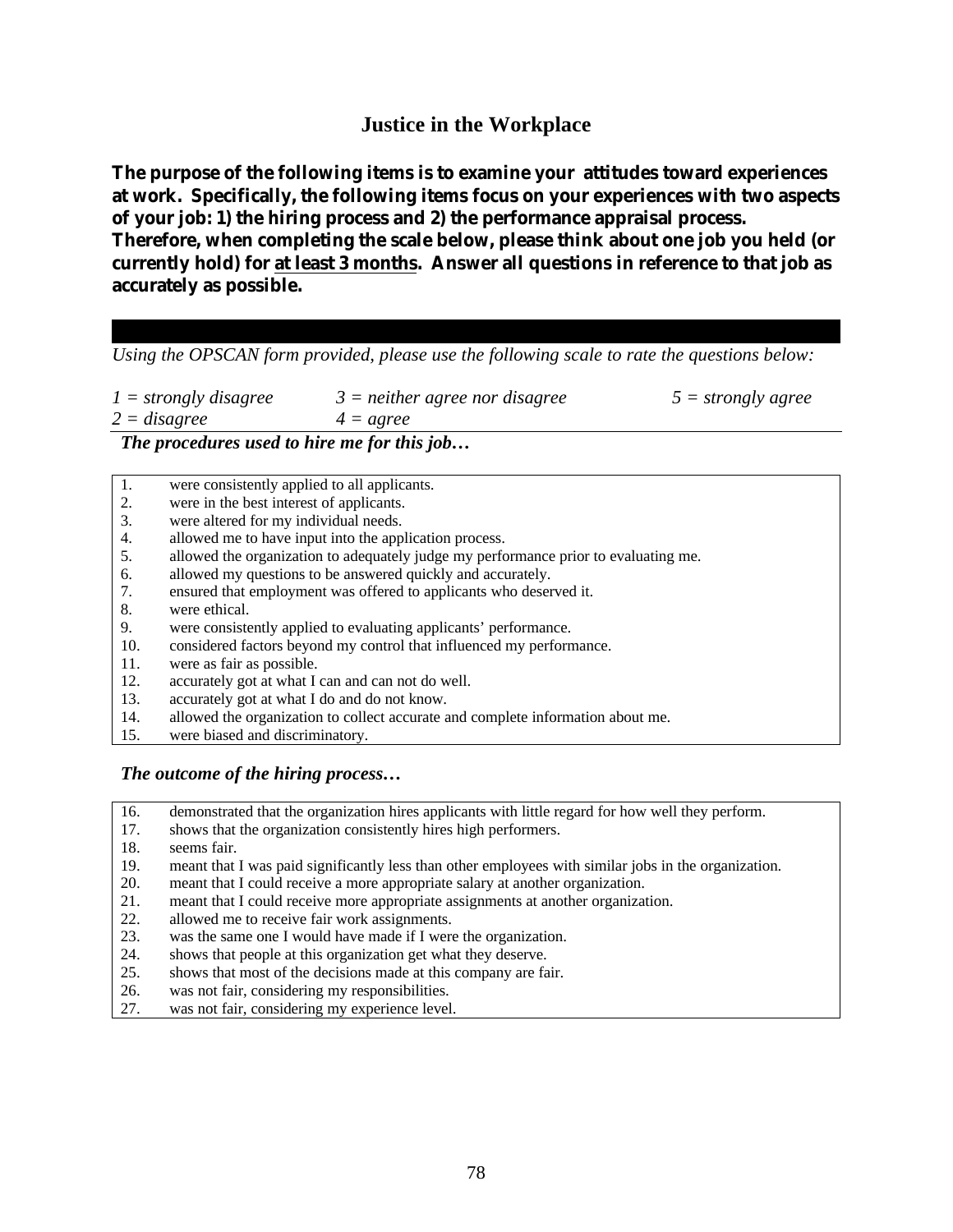#### *In explaining the outcome of the hiring decision to me, the recruiter…*

- 28. took the time to explain why decisions concerning me were made.<br>29. was sensitive to how decisions the organization made affected me.
- 29. was sensitive to how decisions the organization made affected me.<br>30. was always polite to me.
- was always polite to me.
- 31. frequently let me down.
- 32. was very clear.
- 33. provided me with adequate justifications for the decisions that were made.
- 34. expressed regret when decisions negatively affected me.
- 35. delayed giving me information.
- 36. was sensitive to my personal needs.
- 37. was aware of my rights as an applicant.
- 38. treated me more as a friend than as an applicant.<br>39 told me how decisions were made that affected n
- 39. told me how decisions were made that affected me.<br>40. helped me understand the process by which decision
- helped me understand the process by which decisions were made.
- 41. provided me with genuine explanations for how decisions were made.<br>42. made decisions in a reasonable way.
- made decisions in a reasonable way.

#### *The performance appraisals process at work…*

- 43. was consistently applied to all employees.<br>44. was in the best interest of all employees.
- was in the best interest of all employees.
- 45. were altered for my individual needs.
- 46. allowed me to have input into the appraisal process.
- 47. allowed the organization to adequately judge my performance prior to evaluating me.
- 48. allowed my questions to be answered quickly and accurately.
- 49. ensured that employees received accurate ratings.
- 50. was ethical.
- 51. was consistently applied to evaluating employees' performance.
- 52. considered factors beyond my control that influenced my performance.<br>53. was as fair as possible.
- was as fair as possible.
- 54. accurately got at what I can and can not do well.<br>55. accurately got at what I do and do not know.
- 55. accurately got at what I do and do not know.<br>56. allowed the organization to collect accurate a
- allowed the organization to collect accurate and complete information about me.
- 57. was biased and discriminatory.

#### *The outcome of the performance appraisal process…*

- 58. demonstrated that the organization rewards employees with little regard for how well they perform. 59. shows that the organization consistently rewards high performers.<br>60. seems fair.
- seems fair.
- 61. meant that I was paid significantly less than other employees with similar jobs in the organization.
- 62. meant that I could receive a more appropriate salary at another organization.
- 63. meant that I could receive more appropriate assignments at another organization.
- 64. allowed me to receive fair work assignments.
- 65. was the same one I would have made if I were the organization.
- 66. shows that people at this organization get what they deserve.
- 67. shows that most of the decisions made at this company are fair.
- 68. was not fair, considering my responsibilities.
- 69. was not fair, considering my experience level.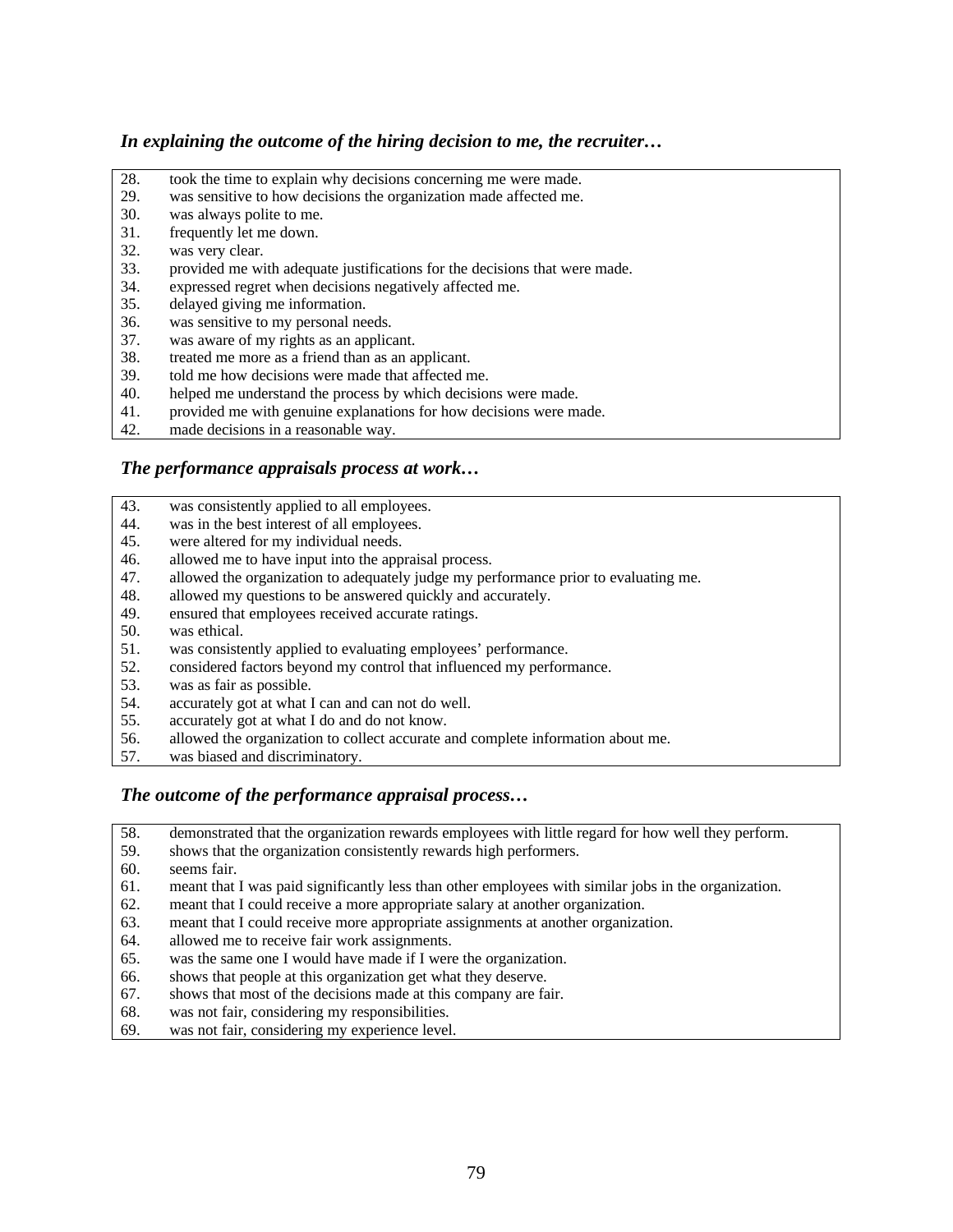#### *In explaining the outcome of the performance appraisal to me, my supervisor…*

- 70. took the time to explain why decisions concerning me were made.
- 71. was sensitive to how decisions the organization made affected me.<br>72. was always polite to me.
- was always polite to me.
- 73. frequently let me down.
- 74. was very clear.
- 75. provided me with adequate justifications for the decisions that were made.
- 76. expressed regret when decisions negatively affected me.
- 77. delayed giving me information.
- 78. was sensitive to my personal needs.
- 79. was aware of my rights as an employee.
- 80. treated me more as a friend than as an employee.<br>81. told me how decisions were made that affected m
- 81. told me how decisions were made that affected me.<br>82. helped me understand the process by which decision
- helped me understand the process by which decisions were made.
- 83. provided me with genuine explanations for how decisions were made.<br>84. made decisions in a reasonable way.
- made decisions in a reasonable way.

Instructions: Using the scale below, please answer the following questions concerning the job you selected.

| $1 = \text{Very Likely}$ | $3$ = Neither Likely Nor Unlikely                                                                            | $5 = \text{Very Unlike}$ |
|--------------------------|--------------------------------------------------------------------------------------------------------------|--------------------------|
| $2 =$ Somewhat Likely    | $4 =$ Somewhat Unlikely                                                                                      |                          |
| 85.                      | All in all, how likely are you to say you are satisfied with the outcomes (i.e., pay, promotion, new skills, |                          |

- etc.) you received in this job.?
- 86. If you were free to take any job you are qualified for, how likely would you be to choose one that would guarantee you similar outcomes (i.e., pay, promotion, new skills, etc.)?
- 87. Knowing what you know now about the outcome of the job (i.e., pay, promotion, new skills, etc.), if you had it to do over again how likely would you be to take the job again?
- 88. In general, how likely are you to say that the outcomes of the job (i.e., pay, promotion, new skills, etc.) measure up to the outcomes you expected when you decided to take it?
- 89. If a friend of yours told you he or she was interested in applying for a job there, based on the outcomes you received (i.e., pay, promotion, new skills, etc.), how likely would you be to recommend it?
- 90. All in all, how likely are you to say you are satisfied with the policies and procedures at your job?
- 91. If you were free to take any job you are qualified for, how likely would you be to choose one with similar policies and procedures?
- 92. Knowing what you know now about the policies and procedures used at your job, if you had it to do over again how likely would you be to take the job again?
- 93. In general, how likely are you to say that the policies and procedures at the job measure up to the procedures you expected when you decided to take it?
- 94. If a friend of yours told you he or she was interested in applying for a job there, based on the policies and procedures you experienced how likely would you be to recommend it?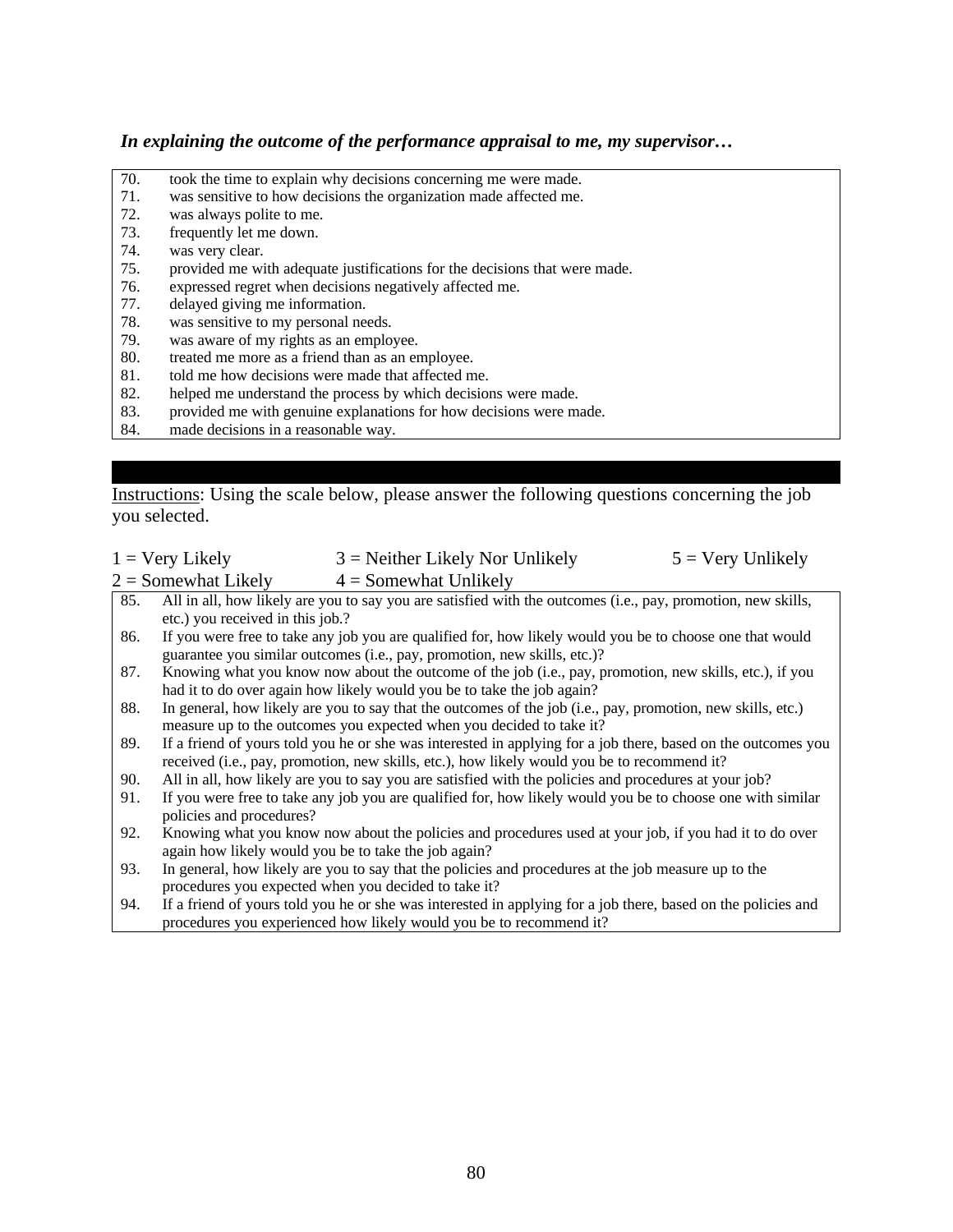Instructions: Using the scale below, indicate the extent to which your manager…

| $I =$ | not at all                                                                 |                         | $3 =$ to a moderate extent | $5 =$ to a great extent |  |
|-------|----------------------------------------------------------------------------|-------------------------|----------------------------|-------------------------|--|
|       | a slight extent                                                            | $4 =$ to a large extent |                            |                         |  |
|       |                                                                            |                         |                            |                         |  |
|       | 95.  was honest and ethical in dealing with me.                            |                         |                            |                         |  |
|       | 96.  gave me an opportunity to express my side.                            |                         |                            |                         |  |
|       | 97.  used consistent standards in evaluating my performance.               |                         |                            |                         |  |
|       | 98. considered my views regarding my performance.                          |                         |                            |                         |  |
|       | 99.  gave me feedback that helped me learn how well I was doing.           |                         |                            |                         |  |
|       | 100. was completely candid and frank with me.                              |                         |                            |                         |  |
|       | 101. showed a real interest in trying to be fair.                          |                         |                            |                         |  |
|       | 102.  became thoroughly familiar with my performance.                      |                         |                            |                         |  |
|       | 103.  took into account factors beyond my control.                         |                         |                            |                         |  |
|       | 104. got input from me before a recommendation.                            |                         |                            |                         |  |
|       | 105. made clear what was expected of me.                                   |                         |                            |                         |  |
|       | 106.  discussed plans or objectives to improve my performance.             |                         |                            |                         |  |
|       | 107.  obtained accurate information about my performance.                  |                         |                            |                         |  |
|       | 108.  found out how well I thought I was doing my job.                     |                         |                            |                         |  |
|       | 109. asked for my ideas on what I could do to improve company performance. |                         |                            |                         |  |
|       | 110.  frequently observed my performance.                                  |                         |                            |                         |  |
|       | 111.  behaved in a way I though was not appropriate.                       |                         |                            |                         |  |
|       | 112. allowed personal motives or biases to influence recommendations.      |                         |                            |                         |  |
|       | 113.  was influenced by things that should not have been considered.       |                         |                            |                         |  |

#### Instructions: Using the scale below, indicate how much of an opportunity existed for you to…

|                     | $1 =$ very little | $3 =$ some |  | $5 =$ very much |
|---------------------|-------------------|------------|--|-----------------|
| $2 =$ <i>little</i> |                   | $4 =$ much |  |                 |

|  | 114.  review, with my supervisor, objectives for improvement. |  |  |
|--|---------------------------------------------------------------|--|--|
|  |                                                               |  |  |

115. …with my supervisor, resolve difficulties about my duties and responsibilities.

116. …find out why I got the size of salary I did.

117. … make an appeal bout the size of my salary.

118. …express my feelings to my supervisor about salary decisions.

119. …discuss with my supervisor how my performance was evaluated.

120. …develop, with my supervisor, an action plan for future performance.

Instructions: Using the scale below, please answer the following questions concerning the job you selected.

| $1 =$ strongly disagree                            | $3$ = neither agree nor disagree | $5 =$ strongly agree |  |  |  |
|----------------------------------------------------|----------------------------------|----------------------|--|--|--|
| agree                                              | $4 = agree$                      |                      |  |  |  |
|                                                    |                                  |                      |  |  |  |
| 121. I consider the size of my salary to be fair.  |                                  |                      |  |  |  |
| 122. My salary gave me the full amount I deserved. |                                  |                      |  |  |  |

123. Compared to what I expected, the salary I received was fair.

124. The size of my salary was related to my job performance.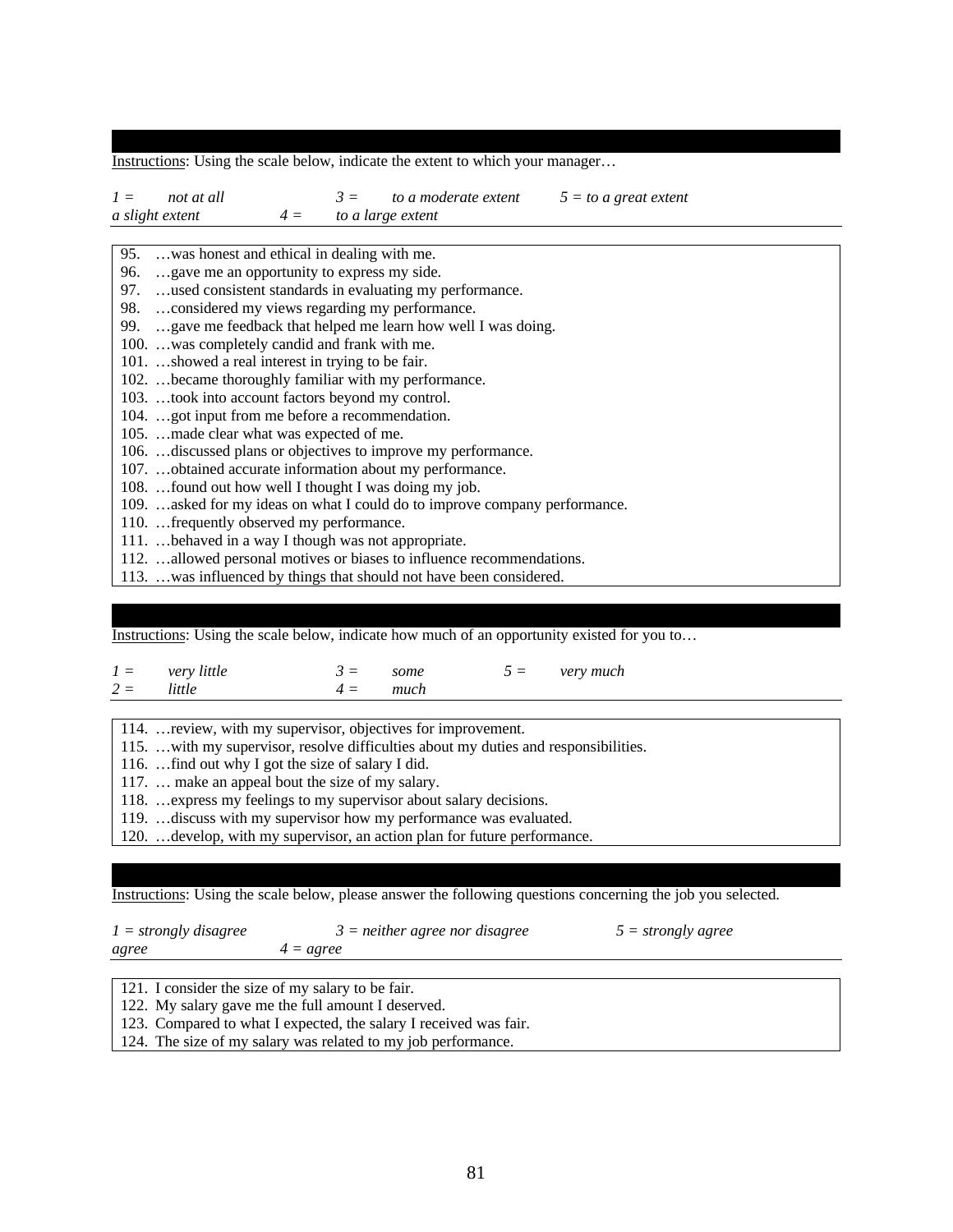Instructions: Using the scale below, please answer the following questions concerning the way you were you selected for this job.

| $1 = strongly disagree$ | $3$ = neither agree nor disagree | $5 =$ strongly agree |
|-------------------------|----------------------------------|----------------------|
| $2 = disagree$          | $4 = agree$                      |                      |

125. The type of questions asked during the selection process were directly related to the job.

- 126. The selection process was directly relevant to the job because it involved the same things that are required on the job.
- 127. The questions asked of me during the selection process were neither relevant nor important for the job.
- 128. The selection process got right down to what I could and could not do.
- 129. I was given adequate opportunity to demonstrate my skills and abilities.
- 130. I had control over the factors that influenced my performance during the selection process.
- 131. During the selection process, I never got the chance to prove myself.
- 132. I don't think that the selection procedures used can predict whether or not I will be successful on the job.
- 133. I can see a connection between the selection procedures and performance on the job.
- 134. I am satisfied with how I was informed of the hiring decision.
- 135. It took a long time to hear back from the company.
- 136. I received information on the hiring decision in a timely manner.
- 137. I was offered an explanation of the types of factors that affected the hiring decision.
- 138. I received an adequate explanation of how the selection tests would be scored.
- 139. I was told how selection test scores would be used to make a hiring decision.
- 140. I was given a reasonable explanation for why the specific selection procedures were used to hire people.
- 141. I feel the company lied about the selection process and the way they chose people for the job.
- 142. The company should have been more honest when telling me about the position and my chances of being hired.
- 143. I was treated honestly and openly during the selection process.
- 144. People were candid and frank with me during the selection process.
- 145. They were straightforward and sincere about the job and what it entailed.
- 146. I was treated with warmth, sincerity and thoughtfulness during the selection process.
- 147. During the selection process, I feel I was treated more like a number than a human being.
- 148. The selection process was like an interrogation the people were cold and rigid.
- 149. Lack of interactive or two-way communication was a problem during the selection process.
- 150. I am satisfied with the communication that occurred during the selection process.
- 151. I was not offered sufficient opportunity to ask questions.
- 152. In a way I was able to conduct my own interview, asking questions about the job and the company.
- 153. Some of the questions asked during the selection process were intrusive of my privacy.
- 154. I was asked questions that were inappropriate or discriminatory.
- 155. Personal motives or biases appeared to influence the selection process.
- 156. I think that my hiring decision was affected by special treatment offered to some people.
- 157. I think some people would distort their responses during the selection process to try to make themselves look better.
- 158. It would be easy for people to be dishonest when answering questions and make themselves look good.
- 159. I thought you could beat the tests if you were smart and gave the answers they were looking for.
- 160. It was obvious how you should respond to some of the questions if you wanted the job.
- 161. Given my ability and experience, I was not evaluated correctly by the selection process.
- 162. Given my past experience looking for a job, I feel I received an appropriate evaluation.
- 163. The outcome of the selection process was not a good reflection of my job capabilities.
- 164. The results of the selection process were consistent with how I view myself.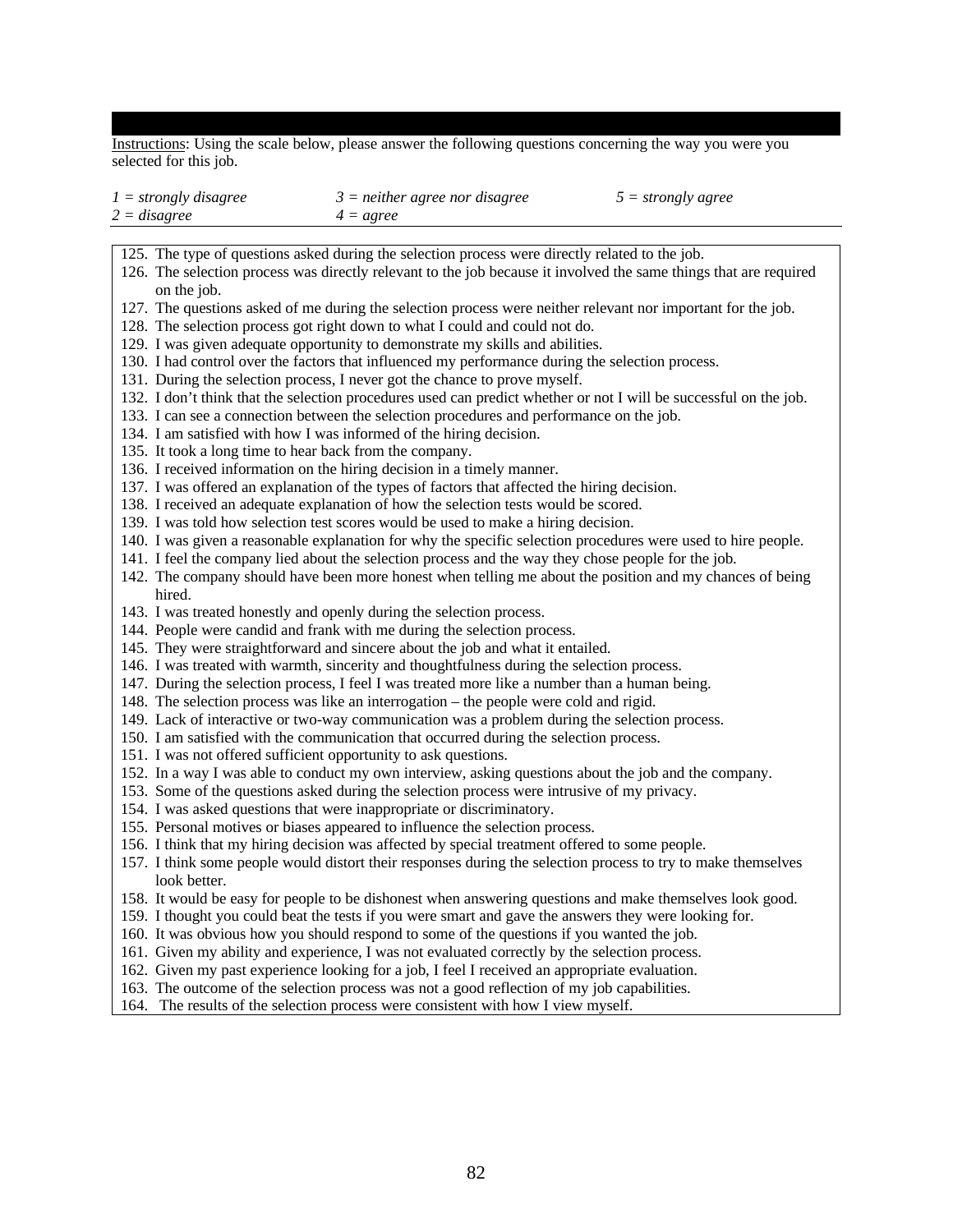Tables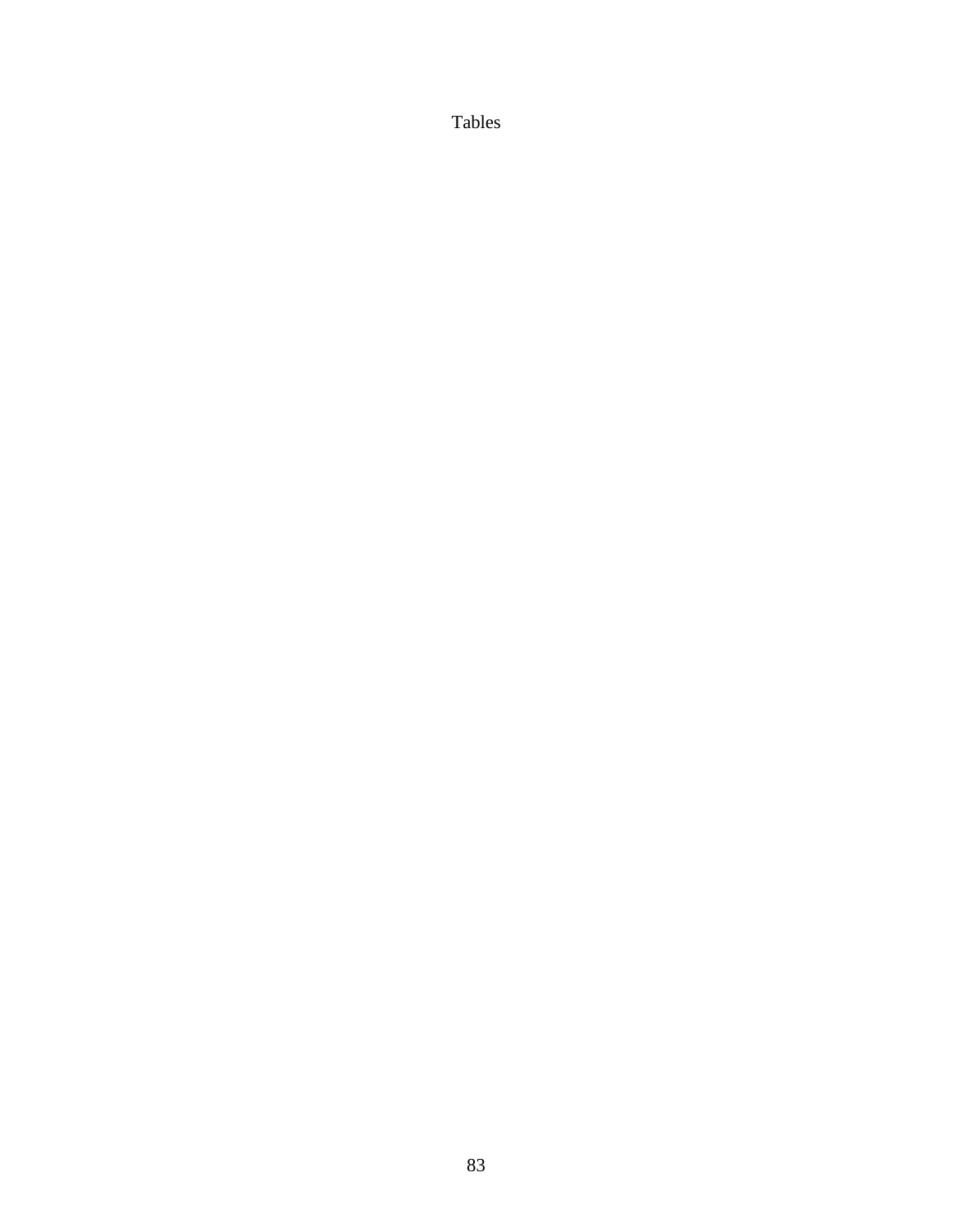Table 1: Greenberg's (1993b) Taxonomy of Organizational Justice Classes

|                          | Category of Justice      |                                     |  |  |
|--------------------------|--------------------------|-------------------------------------|--|--|
| <b>Focal Determinant</b> | Procedural               | Distributive                        |  |  |
| Structrual               |                          | Systemic Justice Configural Justice |  |  |
| Social                   | Informational<br>Justice | Interpersonal<br>Justice            |  |  |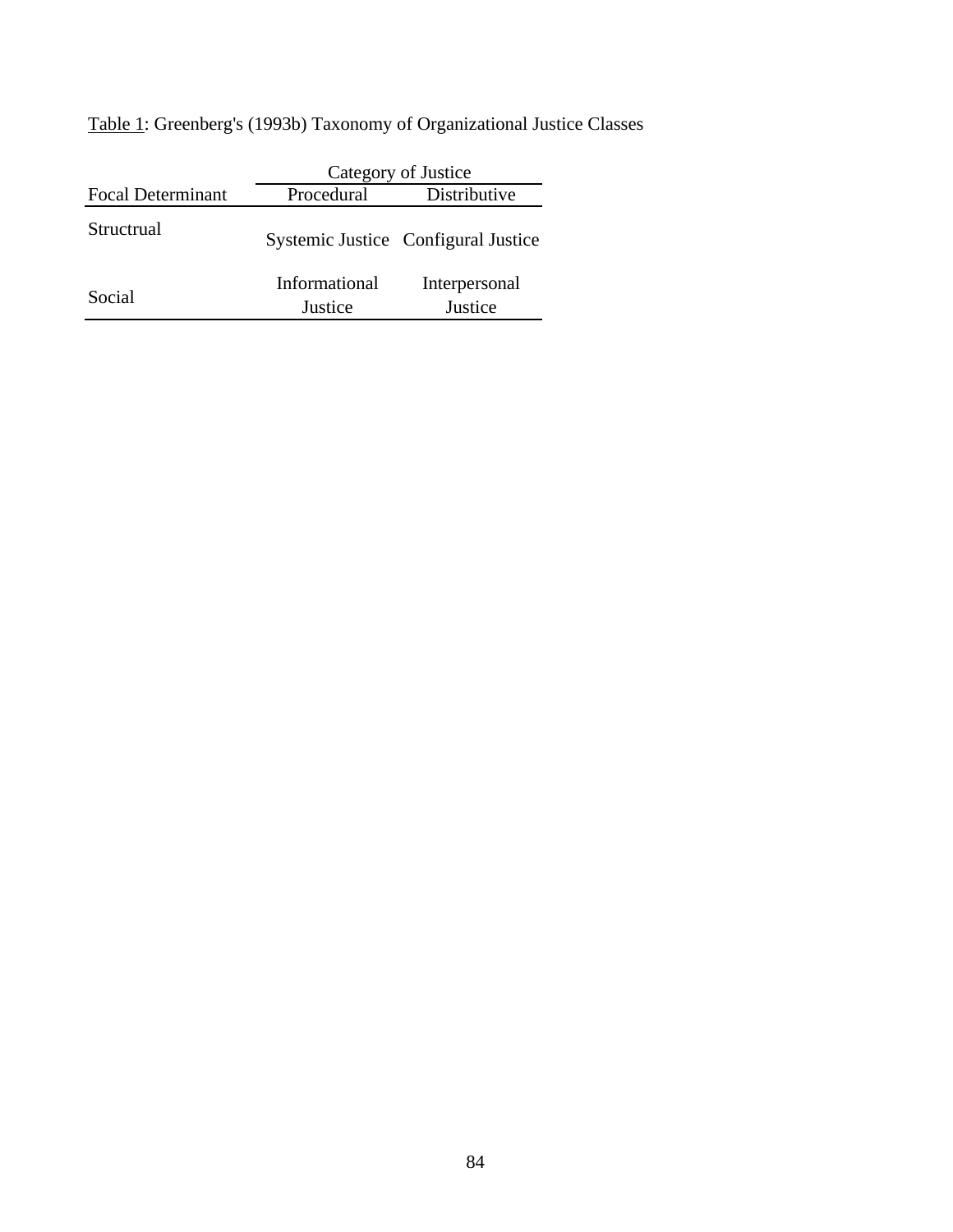Table 2: Demographic Information for Participants in Study 1

|         | Gender |               |       |
|---------|--------|---------------|-------|
|         | AIR    | Virginia Tech | Total |
| Female  | 42     | 96            | 138   |
| Male    | 66     | 44            | 110   |
| Missing |        |               |       |
| Total   | 109    | 140           | 249   |

|            | Age        |               |       |
|------------|------------|---------------|-------|
|            | <b>AIR</b> | Virginia Tech | Total |
| under 20   |            | 45            | 45    |
| $20 - 29$  | 36         | 59            | 95    |
| 30-39      | 34         | 36            | 70    |
| 40-49      | 15         |               | 15    |
| 50 or over | 24         |               | 24    |
| Total      | 109        | 140           | 249   |

| Total Work Experience |     |               |       |  |  |
|-----------------------|-----|---------------|-------|--|--|
|                       | AIR | Virginia Tech | Total |  |  |
| less than 6 months    |     | 32            | 32    |  |  |
| 6 months - 1 year     |     |               | 13    |  |  |
| 1-2 years             |     | 19            | 27    |  |  |
| 2-5 years             | 21  | 80            | 101   |  |  |
| 6 or more years       | 76  |               | 76    |  |  |
| Total                 | 109 | 140           | 249   |  |  |
|                       |     |               |       |  |  |

 $Total Work$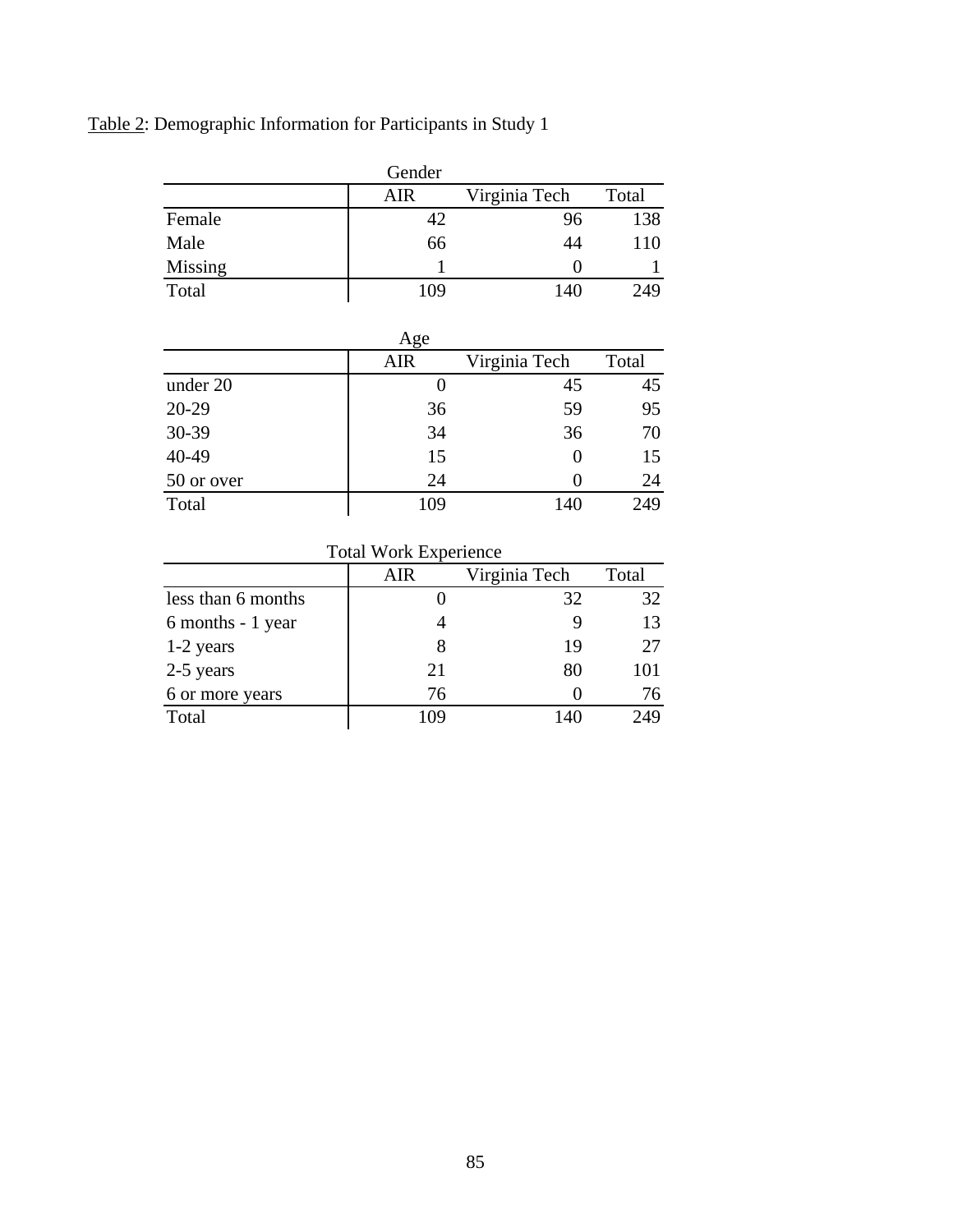Table 3: Items Selected for Examination in Study 1

| Item                                                                                                                     |
|--------------------------------------------------------------------------------------------------------------------------|
| 1 My manager was consistent in applying company policies and procedures to all employees.                                |
| 2 My manager seemed to have favorite employees.                                                                          |
| 3 My manager seemed to make rules and decisions that were in the best interest of the employees.                         |
| 4 It was easy to get my manager to bend the rules.                                                                       |
| 5 My manager asked for employee input into new policies and procedures.                                                  |
| 6 Changes were made to the company policies and procedures without discussing it with employees.                         |
| 7 My manager was willing to discuss my work performance with me candidly.                                                |
| 8 My manager allowed us to appeal our performance evaluations.                                                           |
| 9 My manager asked for our input on our performance evaluations.                                                         |
| 10 My manager had adequate opportunity to judge my performance prior to evaluating it.                                   |
| 11 My manager answered my questions in a timely manner.                                                                  |
| 12 My manager encouraged us to ask questions if we did not understand something.                                         |
| 13 My manager did not always give us the full story about decisions he or she made.                                      |
| 14 We were asked our opinion about the effects of a change in policies and procedures.                                   |
| 15 My manager tended to blame his or her mistakes on others.                                                             |
| 16 My manager seemed to assign employees to do his or her dirty work.                                                    |
| 17 My manager punished employees who did not complete their work.                                                        |
| 18 My manager rewarded employees who performed their jobs adequately.                                                    |
| 19 My manager was consistent in applying company policies and procedures over time.                                      |
| 20 In making decisions, my manager behaved ethically.                                                                    |
| 21 My manager used consistent standards to evaluate employee performance.                                                |
| 22 When making decisions, my manager applied consistent standards across all employees.                                  |
| 23 I can see a relationship between how my performance is evaluated and performance on the job.                          |
| 24 I feel that the decision making processes in this company minimized the favoritism that can sometimes be a problem in |
| organizations.                                                                                                           |
| 25 I feel that my manager's decisions are sometimes influenced by personal biases.                                       |
| 26 When evaluating my performance, my manager appeared to be aware of factors beyond my control that influenced my       |
| performance.                                                                                                             |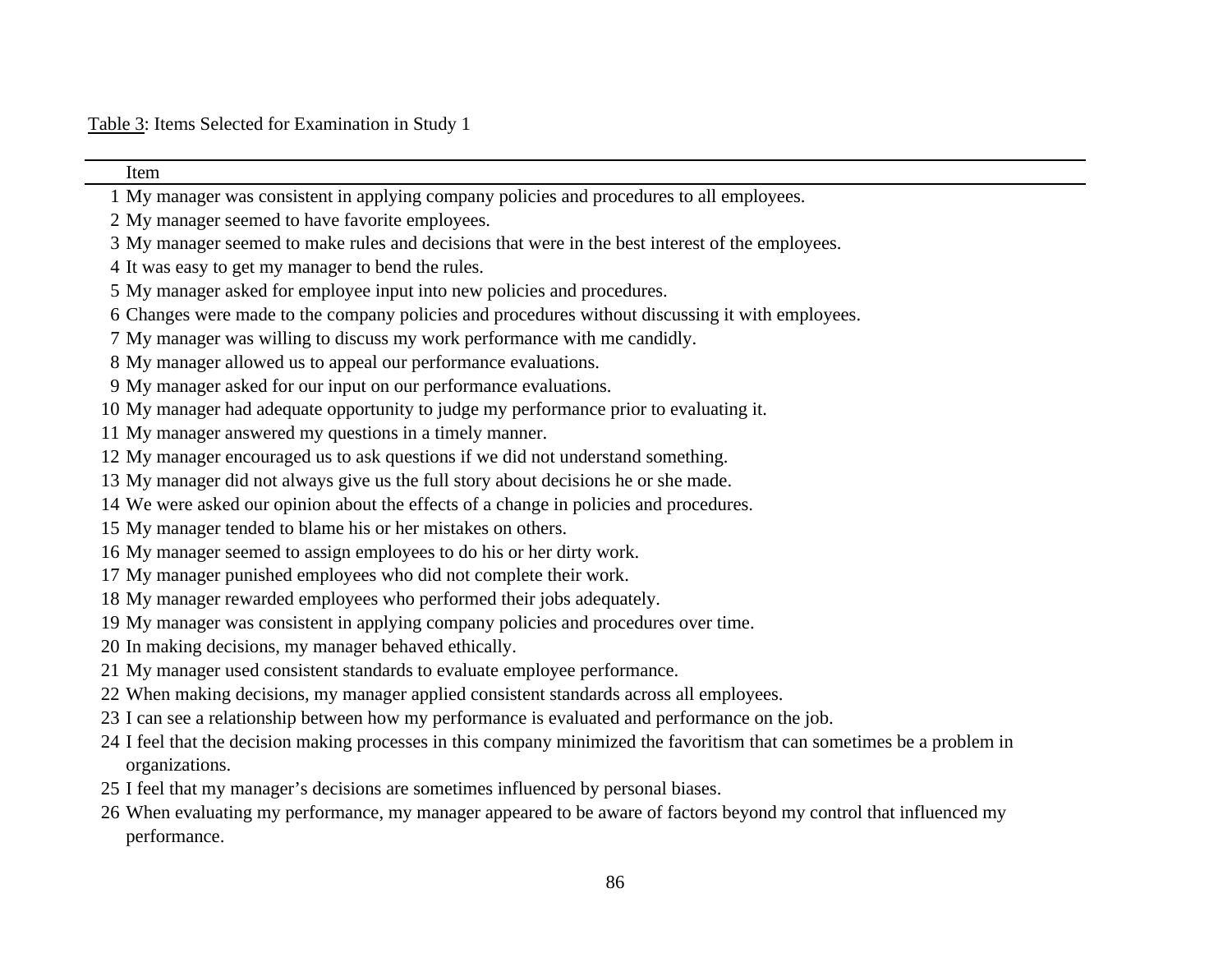#### Item

- Decision making procedures in this company are as fair as possible.
- When I was applying for the job, the manager asked me irrelevant or inappropriate questions.
- Procedures for evaluating me accurately got at what I can and can't do well.
- Procedures for hiring me accurately got at what I do and don't know.
- There seems to be a lot of bias and discrimination in this company.
- In making decisions, my manager collected accurate and complete information.
- This company seems to pay employees with little regard for how well they perform.
- My manager consistently rewards high performers.
- My manager consistently punishes poor performers.
- My manager probably paid me more than I deserved.
- The outcome of most decisions in this company seem to be fair.
- Considering how hard I worked, I was rewarded fairly.
- I received adequate recognition and rewards from my manager.
- I was paid significantly less than other employees in similar job in this company.
- I could probably have received a more appropriate salary at another company.
- I could probably have received more appropriate assignments at another company.
- My work assignments/workload seemed fair to me.
- I'm sure that the decision to hire me was a fair one.
- In general, I would have made the same decisions my manager made concerning me.
- Overall, the rewards I received at this company seemed fair.
- People at this company get what they deserve.
- Most of the decisions made at this company seem fair considering the circumstances.
- Compared to my pay, my manager seemed to make too much money.
- When I consider my responsibilities, I was not fairly rewarded.
- When I consider the stress level at my job, I was not fairly rewarded.
- When I consider my experience level, I was not fairly rewarded.
- My manager took time to explain why decisions concerning me were made.
- It seemed that my manager was sensitive to how decisions he or she made would affect me.
- When informing me of decisions, my manager was always polite.
- My manager never took time to apologize for decisions that negatively impacted me.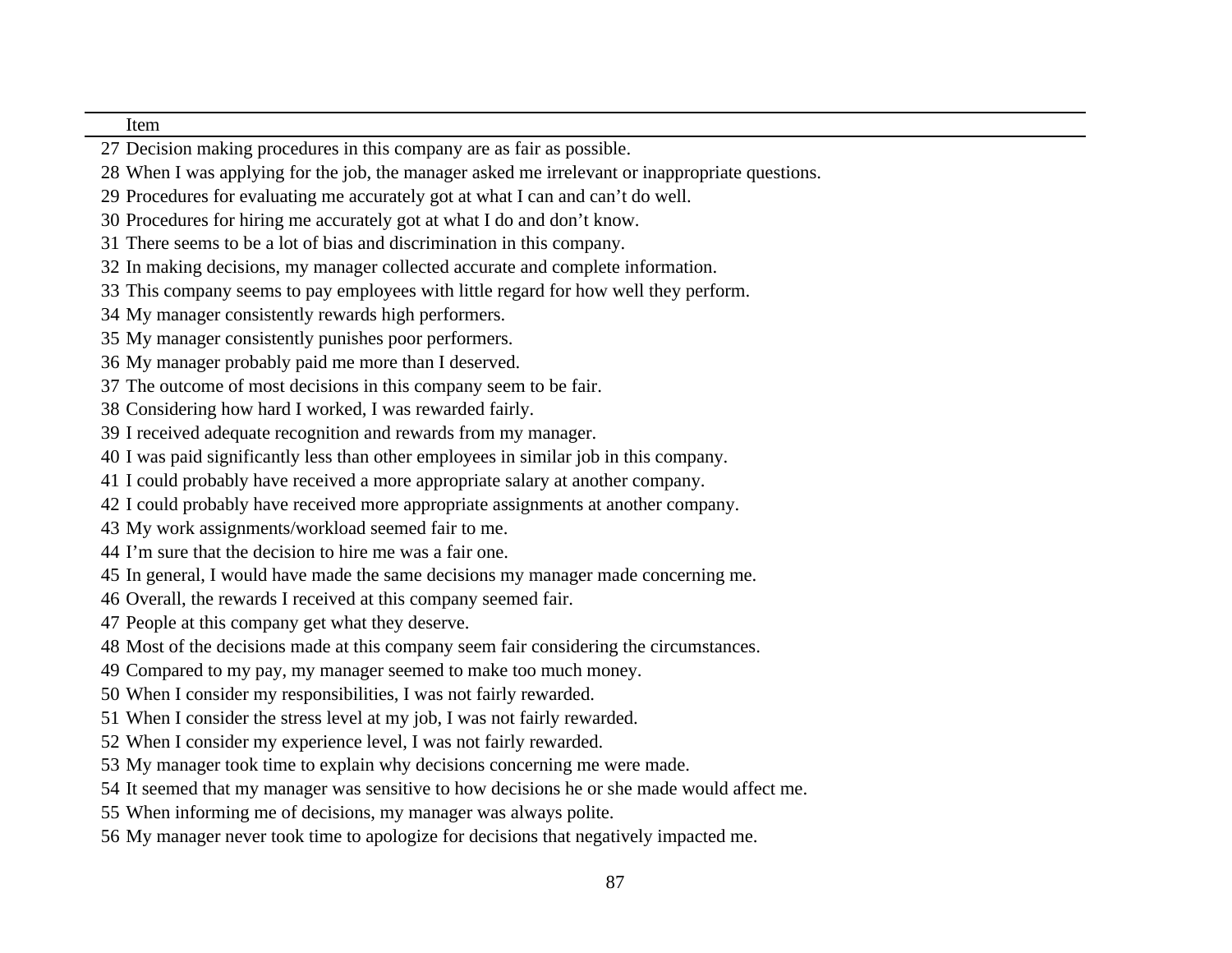#### Item

- When decision were made concerning me, I often felt let down by my manager.
- Any decisions made concerning me were explained very clearly by my manager.
- The justifications for decisions made concerning me seemed adequate.
- When my manager made decisions that negatively impacted me, he or she expressed regret.
- It took a long time for my manager to let me know the outcome of decisions made about me.
- When decisions were made that affected me, my manager was sensitive to my personal needs.
- When decisions were made that affected me, my manager seemed to be aware of my rights as an employee.
- My manager didn't seem to care how decisions he or she made affected me.
- When I asked my manager about a decision he or she made that affected me, he or she was often evasive.
- When explaining decisions that affected me, my manager treated me more as a friend than an employee.
- My manager usually apologized when a decisions he or she made negatively affected me.
- My manager told me how he or she made decisions that affected me.
- I never had a clear understanding of how decisions that affected me were made.
- I understood the process by which my manager made decisions.
- I usually felt that my manager had ulterior motives for explaining decisions to me.
- The explanations my manager offered of how he or she made decisions that affected me usually made sense.
- The way my manager made decisions often seemed arbitrary.
- I usually understood my manager's motivation for making decisions that affected me.
- My manager's explanations for how decisions were made usually seemed genuine.
- The way my manager made decisions usually seemed reasonable.
- Given the way decisions affected me, the explanations my manager gave for how the decisions were made were reasonable.
- Given the constraints my manager was under when making a decision that affected me, the way he or she made the decision was fair.

Note: All items were rated using the following scale (1 = strongly disagree, 2 = disagree, 3 = neither agree nor disagree, 4 = agree  $5 =$  strongly agree).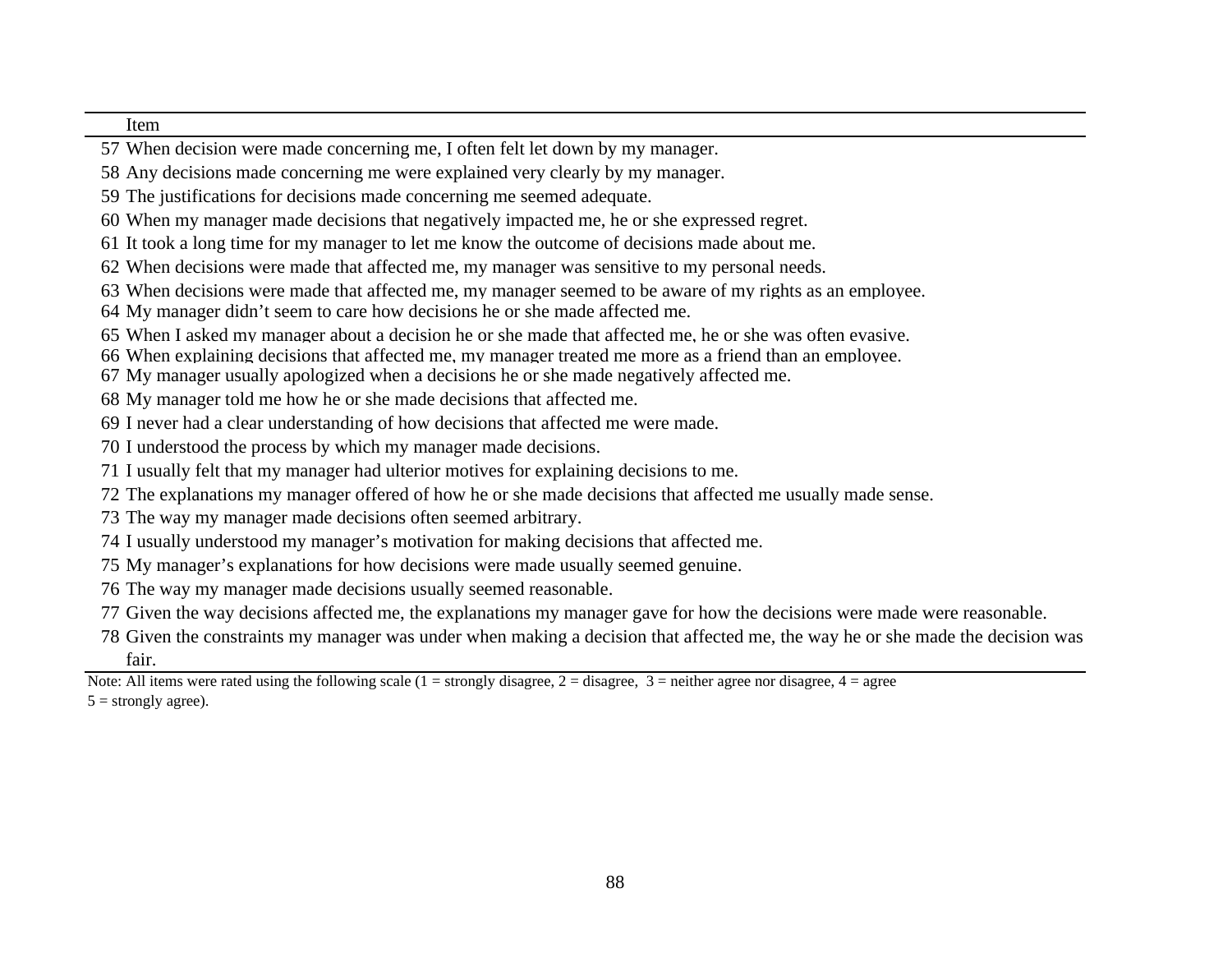Table 4: Items Included in Quinn and Staines (1977) Facet-Free Measure of Satisfaction

| Item                                                                                                                                                                                                           |
|----------------------------------------------------------------------------------------------------------------------------------------------------------------------------------------------------------------|
| 1 All in all, how likely are you to say you are satisfied with the outcomes (i.e., pay, promotion, new skills, etc.) you received in                                                                           |
| this job?                                                                                                                                                                                                      |
| 2 If you were free to take any job you are qualified for, how likely would you be to choose one that would guarantee you similar<br>outcomes (i.e., pay, promotion, new skills, etc.)?                         |
| 3 Knowing what you know now about the outcome of the job (i.e., pay, promotion, new skills, etc.), if you had it to do over<br>again how likely would you be to take the job again?                            |
| 4 In general, how likely are you to say that the outcomes of the job (i.e., pay, promotion, new skills, etc.) measure up to the<br>outcomes you expected when you decided to take it?                          |
| 5 If a friend of yours told you he or she was interested in applying for a job there, based on the outcomes you received (i.e., pay,<br>promotion, new skills, etc.), how likely would you be to recommend it? |
| 6 All in all, how likely are you to say you are satisfied with the policies and procedures at your job?                                                                                                        |
| 7 If you were free to take any job you are qualified for, how likely would you be to choose one with similar policies and<br>procedures?                                                                       |
| 8 Knowing what you know now about the policies and procedures used at your job, if you had it to do over again how likely<br>would you be to take the job again?                                               |
| 9 In general, how likely are you to say that the policies and procedures at the job measure up to the procedures you expected<br>when you decided to take it?                                                  |
| 10 If a friend of yours told you he or she was interested in applying for a job there, based on the policies and procedures you                                                                                |
| experienced how likely would you be to recommend it?                                                                                                                                                           |
| Note: All items were rated using the following scale ( $1 = \text{Very Likely}, 2 = \text{Somewhat Likely}, 3 = \text{Neither Likely Nor Unlikely},$                                                           |
| $4 =$ Somewhat Unlikely, $5 =$ Very Unlikely).                                                                                                                                                                 |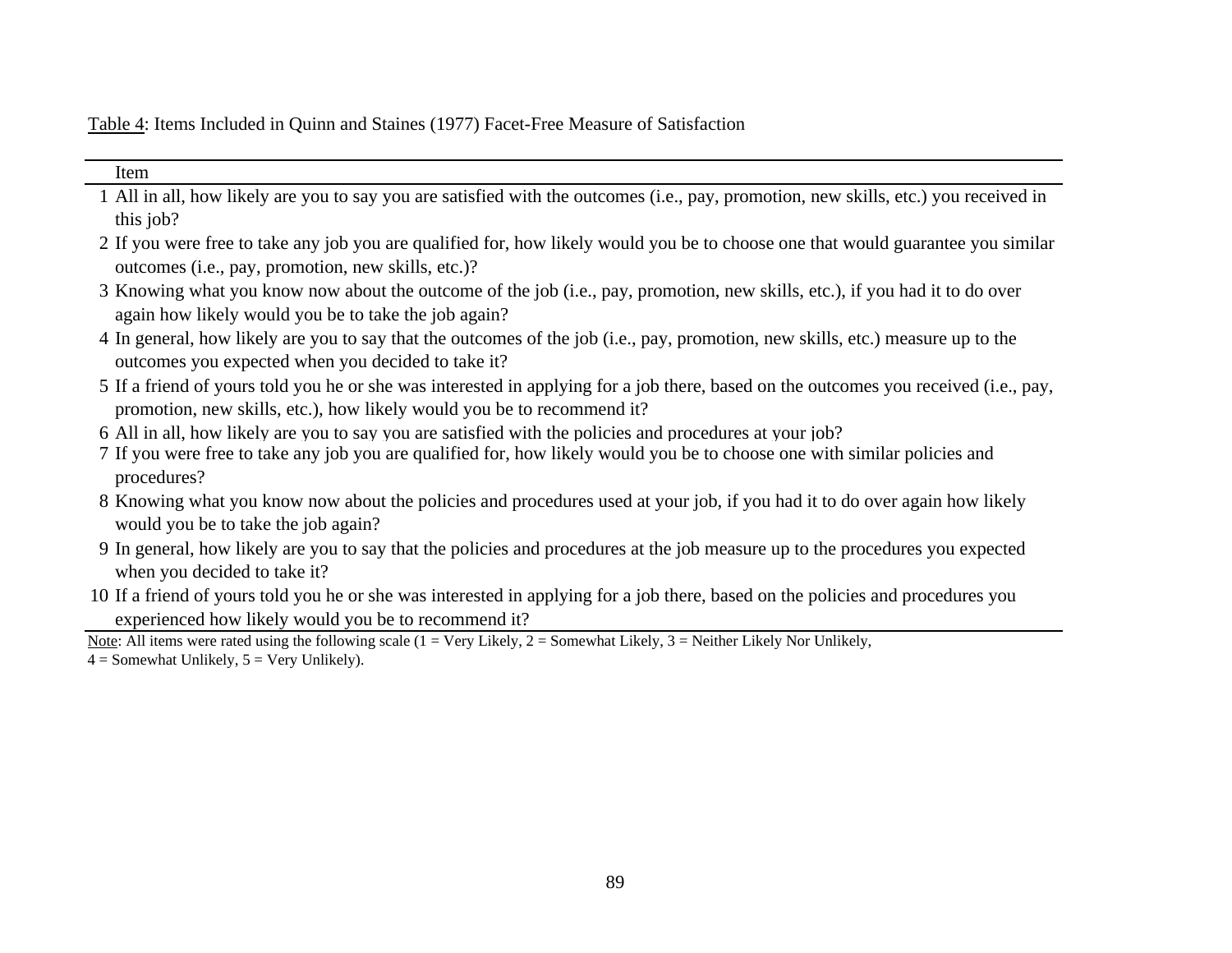Table 5: Item-to-Construct Links for Confirmatory Factor Analyses

| Item                                                                                                 | Construct  |
|------------------------------------------------------------------------------------------------------|------------|
| 1 My manager was consistent in applying company policies and procedures to all employees.            | Systemic   |
| 3 My manager seemed to make rules and decisions that were in the best interest of the employees.     | Systemic   |
| 5 My manager asked for employee input into new policies and procedures.                              | Systemic   |
| 6 Changes were made to the company policies and procedures without discussing it with employees.     | Systemic   |
| 10 My manager had adequate opportunity to judge my performance prior to evaluating it.               | Systemic   |
| 14 We were asked our opinion about the effects of a change in policies and procedures.               | Systemic   |
| 20 In making decisions, my manager behaved ethically.                                                | Systemic   |
| 21 My manager used consistent standards to evaluate employee performance.                            | Systemic   |
| 22 When making decisions, my manager applied consistent standards across all employees.              | Systemic   |
| 25 I feel that my manager's decisions are sometimes influenced by personal biases.                   | Systemic   |
| 26 When evaluating my performance, my manager appeared to be aware of factors beyond my control that | Systemic   |
| influenced my performance.                                                                           |            |
| 27 Decision making procedures in this company are as fair as possible.                               | Systemic   |
| 29 Procedures for evaluating me accurately got at what I can and can't do well.                      | Systemic   |
| 30 Procedures for hiring me accurately got at what I do and don't know.                              | Systemic   |
| 32 In making decisions, my manager collected accurate and complete information.                      | Systemic   |
| 33 This company seems to pay employees with little regard for how well they perform.                 | Configural |
| 34 My manager consistently rewards high performers.                                                  | Configural |
| 38 Considering how hard I worked, I was rewarded fairly.                                             | Configural |
| 39 I received adequate recognition and rewards from my manager.                                      | Configural |
| 41 I could probably have received a more appropriate salary at another company.                      | Configural |
| 42 I could probably have received more appropriate assignments at another company.                   | Configural |
| 43 My work assignments/workload seemed fair to me.                                                   | Configural |
| 45 In general, I would have made the same decisions my manager made concerning me.                   | Configural |
| 46 Overall, the rewards I received at this company seemed fair.                                      | Configural |
| 48 Most of the decisions made at this company seem fair considering the circumstances.               | Configural |
| 50 When I consider my responsibilities, I was not fairly rewarded.                                   | Configural |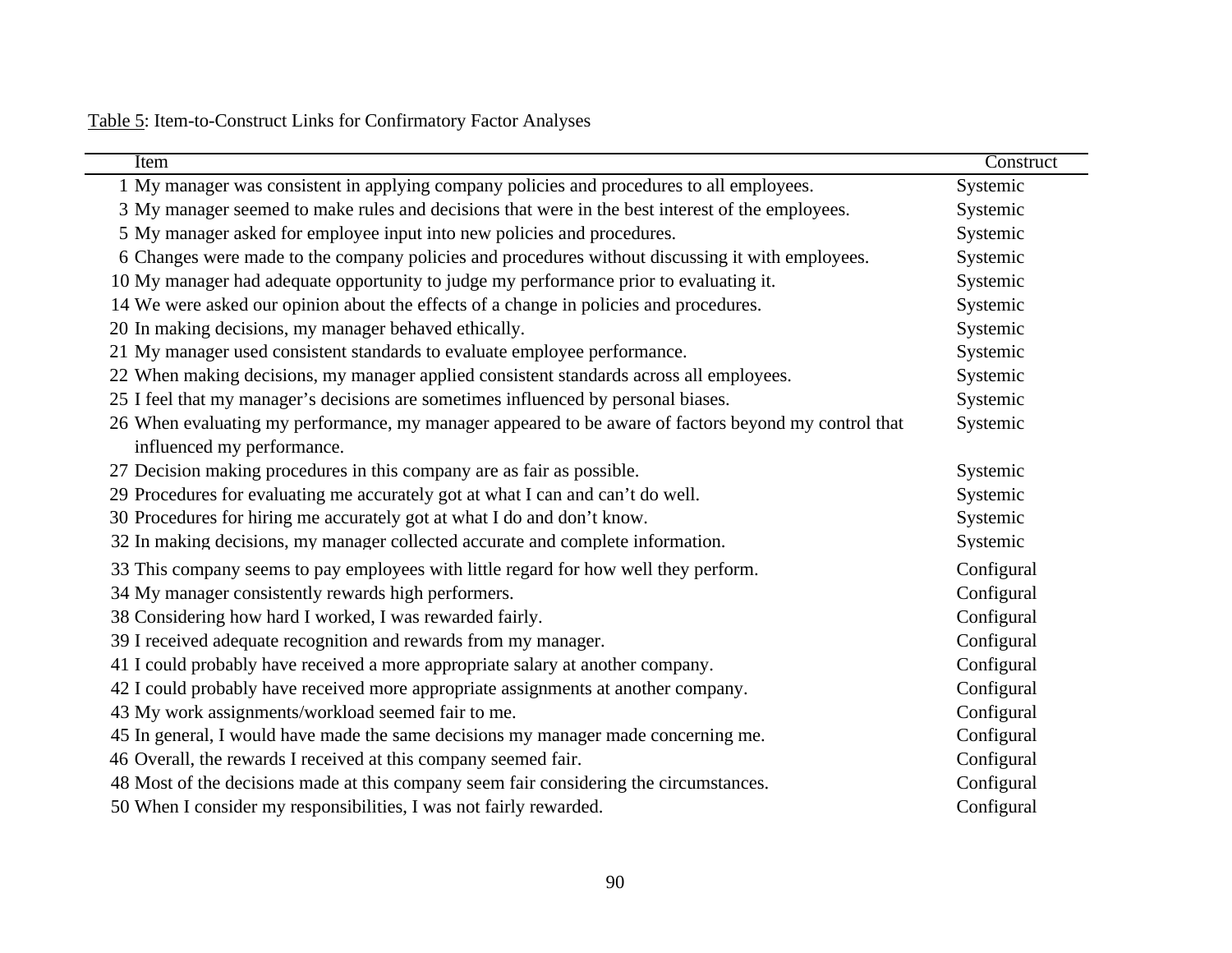| <b>Item</b>                                                                                             | Construct     |
|---------------------------------------------------------------------------------------------------------|---------------|
| 51 When I consider the stress level at my job, I was not fairly rewarded.                               | Configural    |
| 52 When I consider my experience level, I was not fairly rewarded.                                      | Configural    |
| 4 It was easy to get my manager to bend the rules.                                                      | Informational |
| 11 My manager answered my questions in a timely manner.                                                 | Informational |
| 13 My manager did not always give us the full story about decisions he or she made.                     | Informational |
| 18 My manager rewarded employees who performed their jobs adequately.                                   | Informational |
| 58 Any decisions made concerning me were explained very clearly by my manager.                          | Informational |
| 59 The justifications for decisions made concerning me seemed adequate.                                 | Informational |
| 68 My manager told me how he or she made decisions that affected me.                                    | Informational |
| 69 I never had a clear understanding of how decisions that affected me were made.                       | Informational |
| 70 I understood the process by which my manager made decisions.                                         | Informational |
| 2 My manager seemed to have favorite employees.                                                         | Interpersonal |
| 7 My manager was willing to discuss my work performance with me candidly.                               | Interpersonal |
| 53 My manager took time to explain why decisions concerning me were made.                               | Interpersonal |
| 54 It seemed that my manager was sensitive to how decisions he or she made would affect me.             | Interpersonal |
| 55 When informing me of decisions, my manager was always polite.                                        | Interpersonal |
| 60 When my manager made decisions that negatively impacted me, he or she expressed regret.              | Interpersonal |
| 62 When decisions were made that affected me, my manager was sensitive to my personal needs.            | Interpersonal |
| 66 When explaining decisions that affected me, my manager treated me more as a friend than an employee. | Interpersonal |
| 67 My manager usually apologized when a decisions he or she made negatively affected me.                | Interpersonal |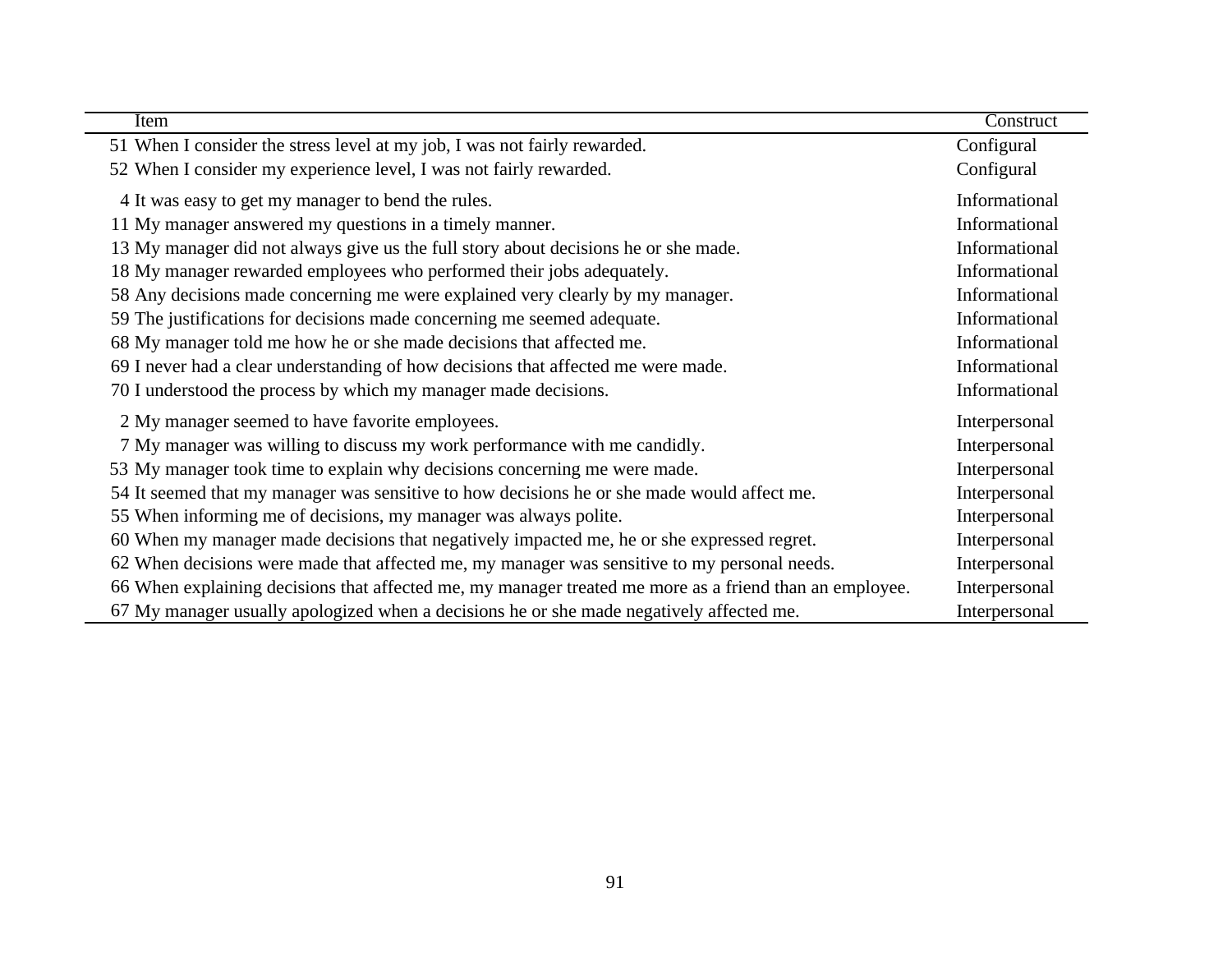# Table 6: Results of Study 1 Item Screening

| Item                                                                                             |     |                | N Min Max |      | SD Mean |
|--------------------------------------------------------------------------------------------------|-----|----------------|-----------|------|---------|
| 1 My manager was consistent in applying company policies and procedures to all employees.        | 235 | $\overline{1}$ | 5         | 1.18 | 2.94    |
| 2 My manager seemed to have favorite employees.                                                  | 236 | $\overline{1}$ | 5         | 1.14 | 2.89    |
| 3 My manager seemed to make rules and decisions that were in the best interest of the employees. | 245 | $\overline{1}$ | 5         | 1.05 | 2.99    |
| 4 It was easy to get my manager to bend the rules.                                               | 229 | $\overline{1}$ | 5         | 1.12 | 3.61    |
| 5 My manager asked for employee input into new policies and procedures.                          | 240 | $\overline{1}$ | 5         | 1.14 | 2.80    |
| 6 Changes were made to the company policies and procedures without discussing it with employees. | 228 | $\overline{1}$ | 5         | 1.15 | 3.21    |
| 7 My manager was willing to discuss my work performance with me candidly.                        | 248 | $\overline{1}$ | 5         | 1.06 | 3.31    |
| 8 My manager allowed us to appeal our performance evaluations.                                   | 212 | $\overline{1}$ | 5         | 1.08 | 2.66    |
| 9 My manager asked for our input on our performance evaluations.                                 | 221 | $\overline{1}$ | 5         | 1.31 | 3.03    |
| 10 My manager had adequate opportunity to judge my performance prior to evaluating it.           | 233 | $\overline{1}$ | 5         | 1.08 | 3.30    |
| 11 My manager answered my questions in a timely manner.                                          | 245 | $\overline{1}$ | 5         | 1.06 | 3.19    |
| 12 My manager encouraged us to ask questions if we did not understand something.                 | 246 | $\overline{1}$ | 5         | 0.97 | 3.32    |
| 13 My manager did not always give us the full story about decisions he or she made.              | 225 | $\overline{1}$ | 5         | 1.14 | 3.18    |
| 14 We were asked our opinion about the effects of a change in policies and procedures.           | 229 | $\overline{1}$ | 5         | 1.07 | 2.50    |
| 15 My manager tended to blame his or her mistakes on others.                                     | 207 | $\overline{1}$ | 5         | 1.15 | 3.92    |
| 16 My manager seemed to assign employees to do his or her dirty work.                            | 219 | $\overline{1}$ | 5         | 1.14 | 3.61    |
| 17 My manager punished employees who did not complete their work.                                | 220 | $\overline{1}$ | 4         | 0.89 | 2.25    |
| 18 My manager rewarded employees who performed their jobs adequately.                            | 241 | $\overline{1}$ | 5         | 1.07 | 2.98    |
| 19 My manager was consistent in applying company policies and procedures over time.              | 239 | $\overline{1}$ | 5         | 0.99 | 2.89    |
| 20 In making decisions, my manager behaved ethically.                                            | 245 | $\overline{1}$ | 5         | 1.04 | 3.16    |
| 21 My manager used consistent standards to evaluate employee performance.                        | 235 | $\overline{1}$ | 5         | 1.04 | 2.73    |
| 22 When making decisions, my manager applied consistent standards across all employees.          | 237 | $\overline{1}$ | 5         | 1.05 | 2.65    |
| 23 I can see a relationship between how my performance is evaluated and performance on the job.  | 232 | $\overline{1}$ | 5         | 0.98 | 3.06    |
| 24 I feel that the decision making processes in this company minimized the favoritism that can   | 231 | $\overline{1}$ | 5         | 0.95 | 2.27    |
| sometimes be a problem in organizations.                                                         |     |                |           |      |         |
| 25 I feel that my manager's decisions are sometimes influenced by personal biases.               | 236 | $\overline{1}$ | 5         | 1.15 | 3.04    |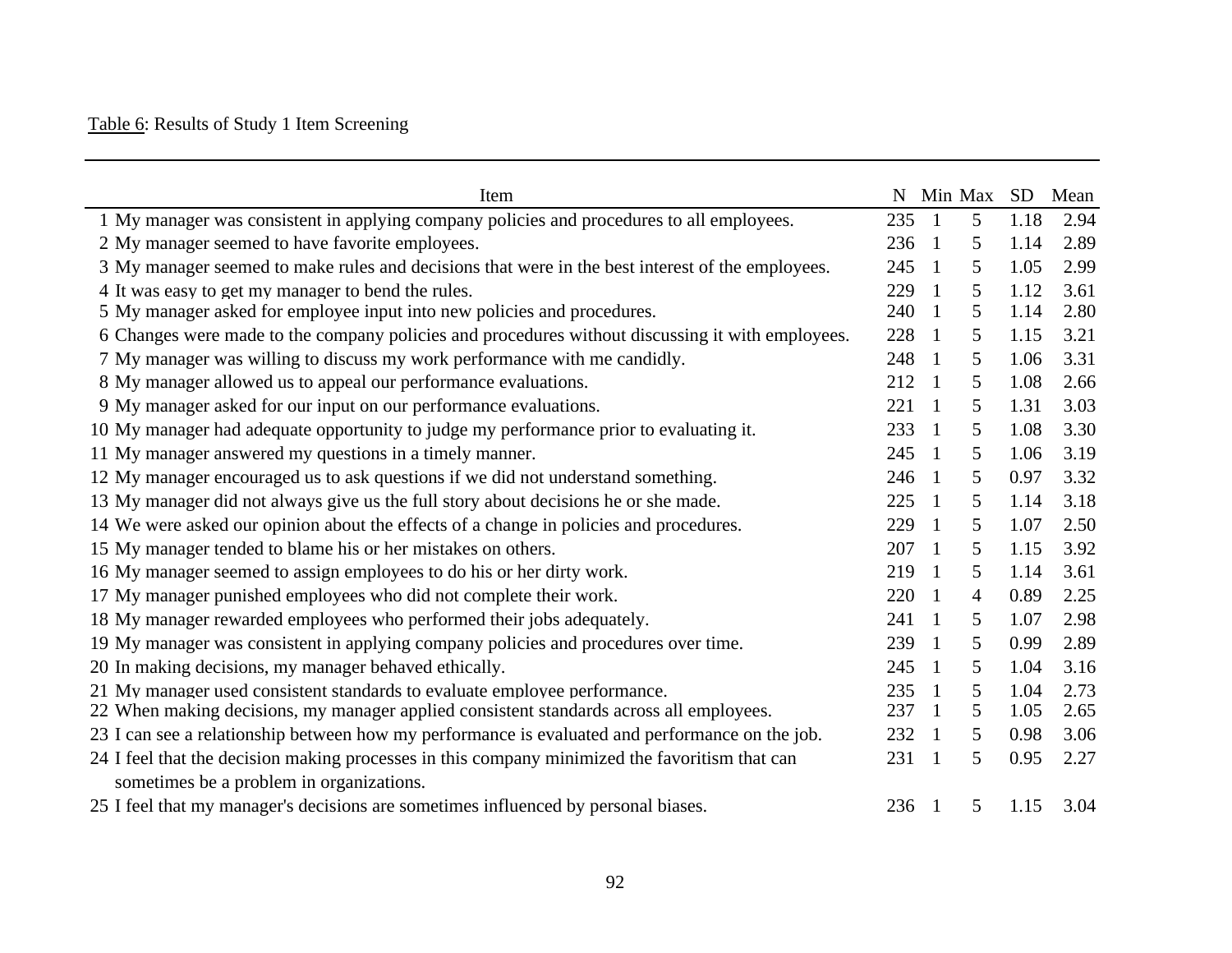| Item                                                                                            | N   |                | Min Max        | SD.  | Mean |
|-------------------------------------------------------------------------------------------------|-----|----------------|----------------|------|------|
| 26 When evaluating my performance, my manager appeared to be aware of factors beyond my control | 227 | $\mathbf{1}$   | $\overline{5}$ | 1.04 | 2.85 |
| that influenced my performance.                                                                 |     |                |                |      |      |
| 27 Decision making procedures in this company are as fair as possible.                          | 240 | $\mathbf{1}$   | 5              | 1.02 | 2.55 |
| 28 When I was applying for the job, the manager asked me irrelevant or inappropriate questions. | 186 | $\mathbf{1}$   | 5              | 0.87 | 1.65 |
| 29 Procedures for evaluating me accurately got at what I can and can't do well.                 | 229 | $\overline{1}$ | 5              | 1.03 | 2.66 |
| 30 Procedures for hiring me accurately got at what I do and don't know.                         | 232 | $\overline{1}$ | 5              | 1.09 | 2.62 |
| 31 There seems to be a lot of bias and discrimination in this company.                          | 213 | -1             | 5              | 1.12 | 3.87 |
| 32 In making decisions, my manager collected accurate and complete information.                 | 242 | -1             | 5              | 1.06 | 2.70 |
| 33 This company seems to pay employees with little regard for how well they perform.            | 231 | $\overline{1}$ | 5              | 1.18 | 3.23 |
| 34 My manager consistently rewards high performers.                                             | 240 | -1             | 5              | 1.05 | 2.65 |
| 35 My manager consistently punishes poor performers.                                            | 232 | $\mathbf{1}$   | $\overline{4}$ | 0.93 | 2.15 |
| 36 My manager probably paid me more than I deserved.                                            | 198 | $\overline{1}$ | 5              | 0.83 | 4.31 |
| 37 The outcome of most decisions in this company seem to be fair.                               | 244 | -1             | 5              | 0.97 | 2.83 |
| 38 Considering how hard I worked, I was rewarded fairly.                                        | 236 | $\overline{1}$ | 5              | 1.06 | 2.67 |
| 39 I received adequate recognition and rewards from my manager.                                 | 238 | $\overline{1}$ | 5              | 1.11 | 2.71 |
| 40 I was paid significantly less than other employees in similar job in this company.           | 203 | $\mathbf{1}$   | 5              | 1.14 | 3.84 |
| 41 I could probably have received a more appropriate salary at another company.                 | 227 | $\overline{1}$ | 5              | 1.19 | 3.33 |
| 42 I could probably have received more appropriate assignments at another company.              | 227 | -1             | 5              | 1.15 | 3.50 |
| 43 My work assignments/workload seemed fair to me.                                              | 244 | $\overline{1}$ | 5              | 1.02 | 3.05 |
| 44 I'm sure that the decision to hire me was a fair one.                                        | 245 | -1             | 5              | 0.87 | 3.39 |
| 45 In general, I would have made the same decisions my manager made concerning me.              | 237 | $\mathbf{1}$   | 5              | 1.07 | 2.87 |
| 46 Overall, the rewards I received at this company seemed fair.                                 | 242 | $\mathbf{1}$   | 5              | 1.08 | 2.80 |
| 47 People at this company get what they deserve.                                                | 237 | $\mathbf{1}$   | 5              | 0.96 | 2.38 |
| 48 Most of the decisions made at this company seem fair considering the circumstances.          | 242 | $\overline{1}$ | 5              | 1.01 | 2.73 |
| 49 Compared to my pay, my manager seemed to make too much money.                                | 219 | -1             | 5              | 1.09 | 3.59 |
| 50 When I consider my responsibilities, I was not fairly rewarded.                              | 234 | -1             | 5              | 1.15 | 3.64 |
| 51 When I consider the stress level at my job, I was not fairly rewarded.                       | 235 | $\overline{1}$ | 5              | 1.16 | 3.53 |
| 52 When I consider my experience level, I was not fairly rewarded.                              | 235 | -1             | 5              | 1.20 | 3.60 |
| 53 My manager took time to explain why decisions concerning me were made.                       | 237 | 1              | 5              | 1.05 | 2.65 |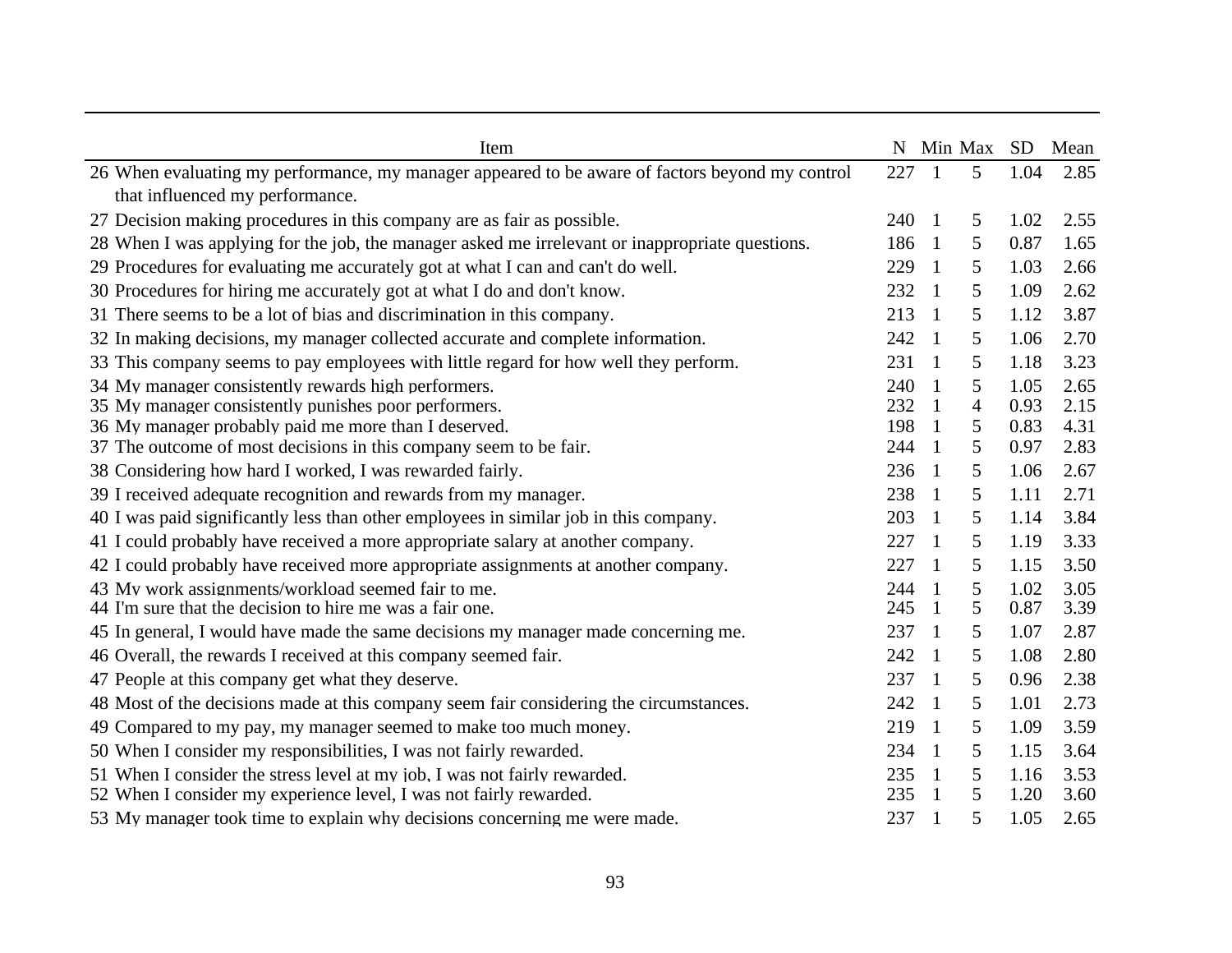| Item                                                                                                 |     |                | N Min Max | <b>SD</b> | Mean |
|------------------------------------------------------------------------------------------------------|-----|----------------|-----------|-----------|------|
| 54 It seemed that my manager was sensitive to how decisions he or she made would affect me.          | 234 | $\overline{1}$ | 5         | 1.15      | 2.77 |
| 55 When informing me of decisions, my manager was always polite.                                     | 241 | $\overline{1}$ | 5         | 1.12      | 3.19 |
| 56 My manager never took time to apologize for decisions that negatively impacted me.                | 221 | $\overline{1}$ | 5         | 1.16      | 3.59 |
| 57 When decision were made concerning me, I often felt let down by my manager.                       | 227 | $\overline{1}$ | 5         | 1.09      | 3.81 |
| 58 Any decisions made concerning me were explained very clearly by my manager.                       | 241 | -1             | 5         | 1.07      | 2.71 |
| 59 The justifications for decisions made concerning me seemed adequate.                              | 238 | $\overline{1}$ | 5         | 1.01      | 2.69 |
| 60 When my manager made decisions that negatively impacted me, he or she expressed regret.           | 230 | $\overline{1}$ | 5         | 1.05      | 2.46 |
| 61 It took a long time for my manager to let me know the outcome of decisions made about me.         | 226 | - 1            | 5         | 1.07      | 3.77 |
| 62 When decisions were made that affected me, my manager was sensitive to my personal needs.         | 230 | $\overline{1}$ | 5         | 1.06      | 2.87 |
| 63 When decisions were made that affected me, my manager seemed to be aware of my rights as an       | 232 | $\overline{1}$ | 5         | 0.99      | 3.00 |
| employee.                                                                                            |     |                |           |           |      |
| 64 My manager didn't seem to care how decisions he or she made affected me.                          | 213 | $\overline{1}$ | 5         | 1.12      | 3.92 |
| 65 When I asked my manager about a decision he or she made that affected me, he or she was often     | 212 | $\overline{1}$ | 5         | 1.07      | 3.85 |
| evasive.                                                                                             |     |                |           |           |      |
| 66 When explaining decisions that affected me, my manager treated me more as a friend than an        | 236 | $\overline{1}$ | 5         | 1.03      | 2.60 |
| employee.                                                                                            |     |                |           |           |      |
| 67 My manager usually apologized when a decisions he or she made negatively affected me.             | 226 | -1             | 5         | 1.01      | 2.52 |
| 68 My manager told me how he or she made decisions that affected me.                                 | 233 | $\overline{1}$ | 5         | 1.04      | 2.60 |
| 69 I never had a clear understanding of how decisions that affected me were made.                    | 231 | $\overline{1}$ | 5         | 1.07      | 3.71 |
| 70 I understood the process by which my manager made decisions.                                      | 241 | $\overline{1}$ | 5         | 1.05      | 2.59 |
| 71 I usually felt that my manager had ulterior motives for explaining decisions to me.               | 215 | $\overline{1}$ | 5         | 1.09      | 3.87 |
| 72 The explanations my manager offered of how he or she made decisions that affected me usually made | 239 | $\overline{1}$ | 5         | 0.92      | 2.95 |
| sense.                                                                                               |     |                |           |           |      |
| 73 The way my manager made decisions often seemed arbitrary.                                         | 233 | $\overline{1}$ | 5         | 1.05      | 3.73 |
| 74 I usually understood my manager's motivation for making decisions that affected me.               | 239 | $\overline{1}$ | 5         | 0.94      | 2.95 |
| 75 My manager's explanations for how decisions were made usually seemed genuine.                     | 240 | $\overline{1}$ | 5         | 0.98      | 3.00 |
| 76 The way my manager made decisions usually seemed reasonable.                                      | 240 | $\overline{1}$ | 5         | 0.97      | 2.93 |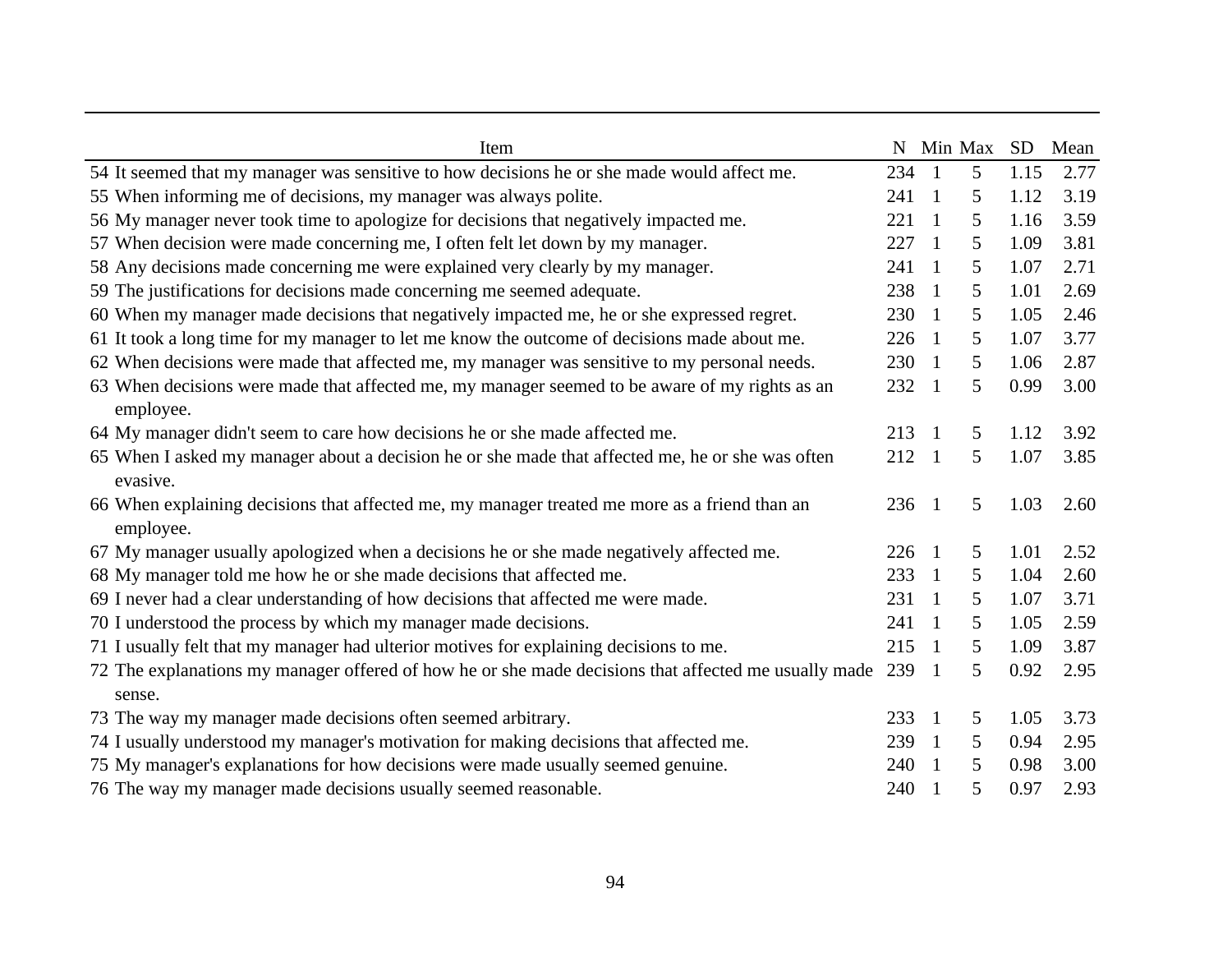| Item                                                                                                                             |  |  | N Min Max SD Mean |
|----------------------------------------------------------------------------------------------------------------------------------|--|--|-------------------|
| 77 Given the way decisions affected me, the explanations my manager gave for how the decisions were 236 1 5 0.95 2.90            |  |  |                   |
| made were reasonable.                                                                                                            |  |  |                   |
| 78 Given the constraints my manager was under when making a decision that affected me, the way he or 240 1 5 0.94 2.92           |  |  |                   |
| she made the decision was fair.                                                                                                  |  |  |                   |
| Note: $N =$ number of respondents, Min = minimum value selected for a given item, Max = maximum value selected for a given item, |  |  |                   |

SD = standard deviation.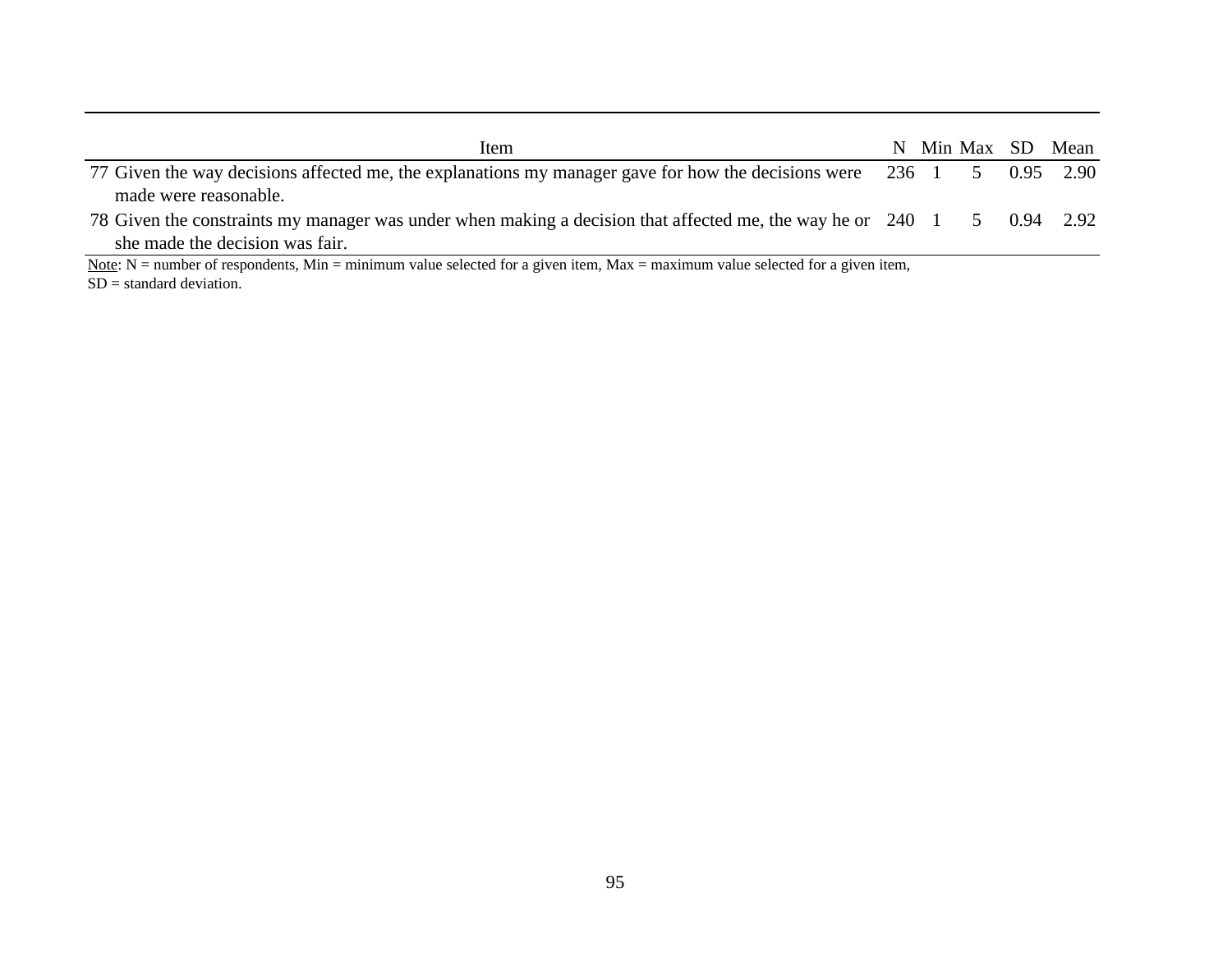Item

# My manager was consistent in applying company policies and procedures to all employees. My manager seemed to have favorite employees. My manager seemed to make rules and decisions that were in the best interest of the employees. It was easy to get my manager to bend the rules. My manager asked for employee input into new policies and procedures. Changes were made to the company policies and procedures without discussing it with employees. My manager was willing to discuss my work performance with me candidly. My manager had adequate opportunity to judge my performance prior to evaluating it. My manager answered my questions in a timely manner. My manager did not always give us the full story about decisions he or she made. We were asked our opinion about the effects of a change in policies and procedures. My manager rewarded employees who performed their jobs adequately. In making decisions, my manager behaved ethically. My manager used consistent standards to evaluate employee performance.

- When making decisions, my manager applied consistent standards across all employees.
- I feel that my manager's decisions are sometimes influenced by personal biases.
- When evaluating my performance, my manager appeared to be aware of factors beyond my control that influenced my performance.
- Decision making procedures in this company are as fair as possible.
- Procedures for evaluating me accurately got at what I can and can't do well.
- Procedures for hiring me accurately got at what I do and don't know.
- In making decisions, my manager collected accurate and complete information.
- This company seems to pay employees with little regard for how well they perform.
- My manager consistently rewards high performers.
- Considering how hard I worked, I was rewarded fairly.
- I received adequate recognition and rewards from my manager.
- I could probably have received a more appropriate salary at another company.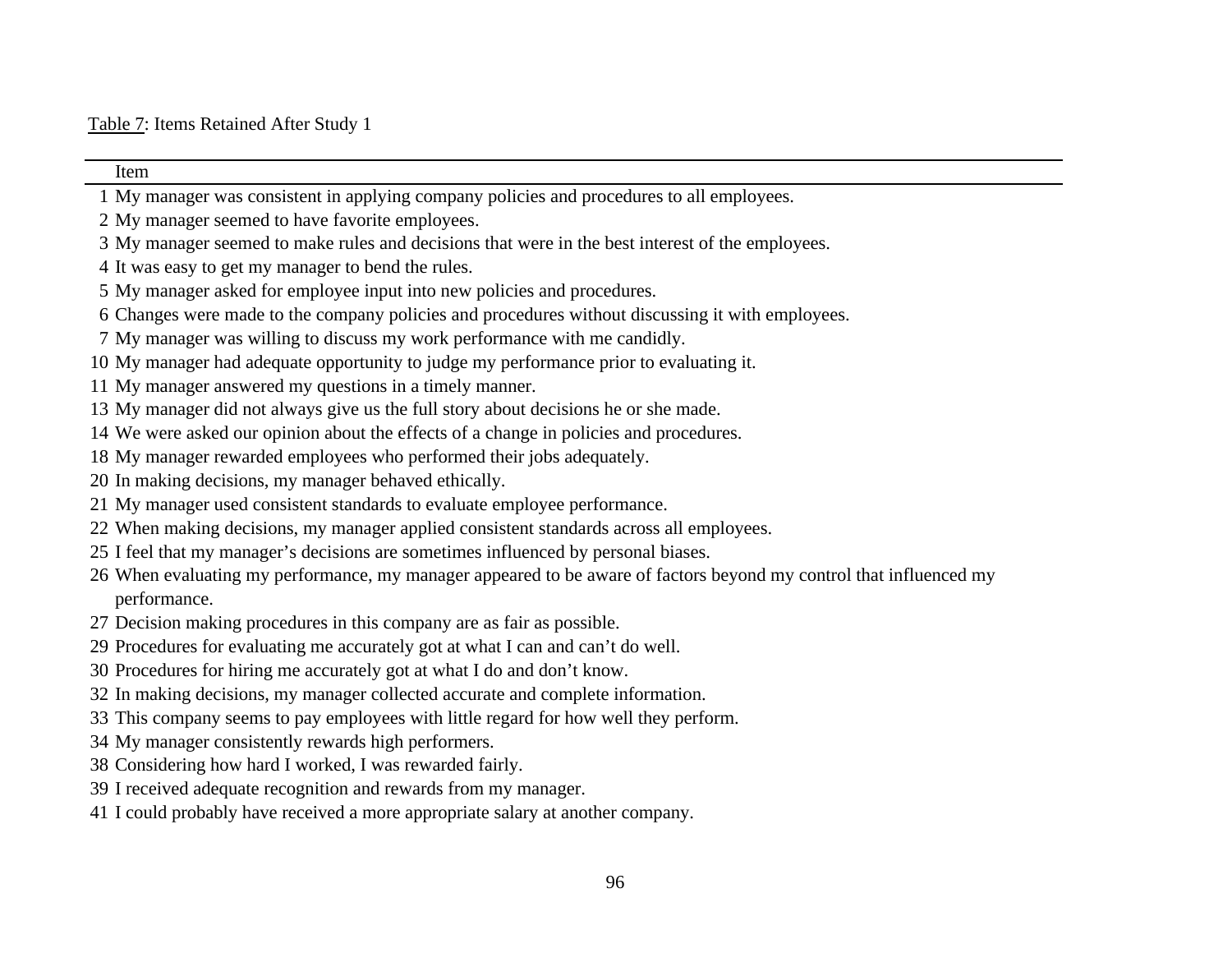Item

- I could probably have received more appropriate assignments at another company.
- My work assignments/workload seemed fair to me.
- In general, I would have made the same decisions my manager made concerning me.
- Overall, the rewards I received at this company seemed fair.
- Most of the decisions made at this company seem fair considering the circumstances.
- When I consider my responsibilities, I was not fairly rewarded.
- When I consider the stress level at my job, I was not fairly rewarded.
- When I consider my experience level, I was not fairly rewarded.
- My manager took time to explain why decisions concerning me were made.
- It seemed that my manager was sensitive to how decisions he or she made would affect me.
- When informing me of decisions, my manager was always polite.
- Any decisions made concerning me were explained very clearly by my manager.
- The justifications for decisions made concerning me seemed adequate.
- When my manager made decisions that negatively impacted me, he or she expressed regret.
- When decisions were made that affected me, my manager was sensitive to my personal needs.
- When explaining decisions that affected me, my manager treated me more as a friend than an employee.
- My manager usually apologized when a decisions he or she made negatively affected me.
- My manager told me how he or she made decisions that affected me.
- I never had a clear understanding of how decisions that affected me were made.
- I understood the process by which my manager made decisions.
- The way my manager made decisions often seemed arbitrary.
- I usually understood my manager's motivation for making decisions that affected me.
- Note: All items were rated using the following scale  $(1 = strongly disagree, 2 = disagree, 3 = neither agree nor disagree, 4 = agree$
- $5 =$  strongly agree).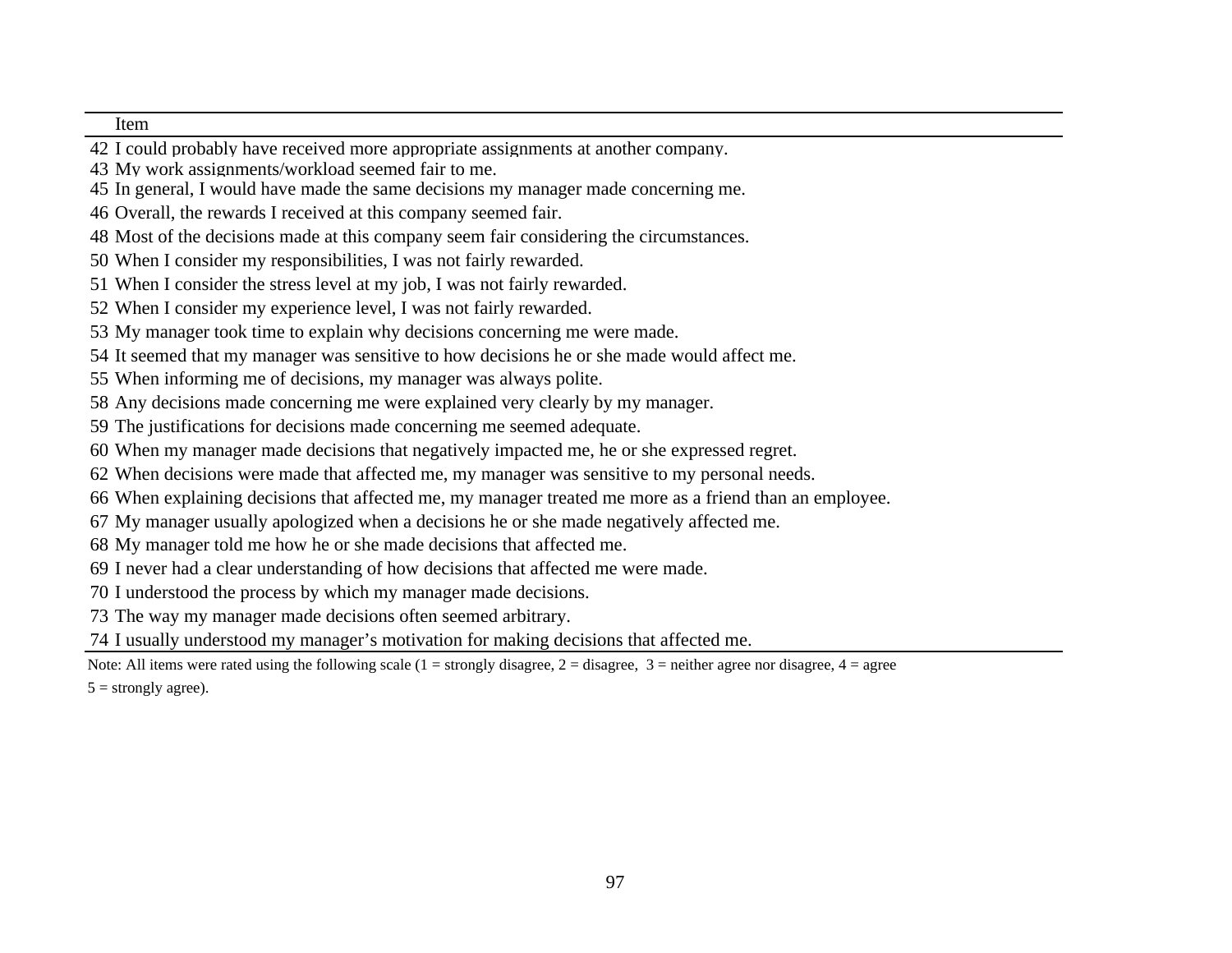| Model    | df   | $\gamma$ <sup>2</sup> | $\gamma$ 2/df | GFI   | AGFI  | IFI   | CFI   | <b>RMSEA</b> | <b>ECVI</b> | AIC          |
|----------|------|-----------------------|---------------|-------|-------|-------|-------|--------------|-------------|--------------|
| Null     | 1653 | 8787.44               | 5.32          | $- -$ | $- -$ | $- -$ | $- -$ | $- -$        | 42.20       | 8903.44      |
| 1-Factor | 1595 | 4334.86               | 2.72          | 0.46  | 0.42  | 0.62  | 0.62  | 0.090        |             | 21.64 456686 |
| 2-Factor | 1594 | 4268.95               | 2.68          | 0.47  | 0.43  | 0.63  | 0.63  | 0.089        | 21.34       | 4502.95      |
| 3-Factor | 1592 | 4007.76               | 2.52          | 0.49  | 0.45  | 0.66  | 0.66  | 0.085        | 20.12       | 4245.76      |
| 4-Factor | 1589 | 3991.41               | 2.51          | 0.49  | 0.45  | 0.67  | 0.66  | 0.085        | 20.07       | 4235.41      |

Table 8: Goodness-of-Fit of Four Models of Organizational Justice Using Individual Items

Note: GFI = Goodness of Fit Index (Joreskog & Sorbom, 1984), AGFI = Adjusted Goodness of Fit Index (Joreskog & Sorbom, 1984),

IFI = Incremental Fit Index (Bollen, 1989a), CFI = Comparative Fit Index (Bentler, 1990), RMSEA = Root Mean Square Error of Approximation (Steiger, 1990), ECVI = Expected Cross-Validation Index (Browne & Cudeck, 1989), AIC = Akaike Infromation

Criterion (Akaike, 1973). See Figures 1-4 for descriptions of each model.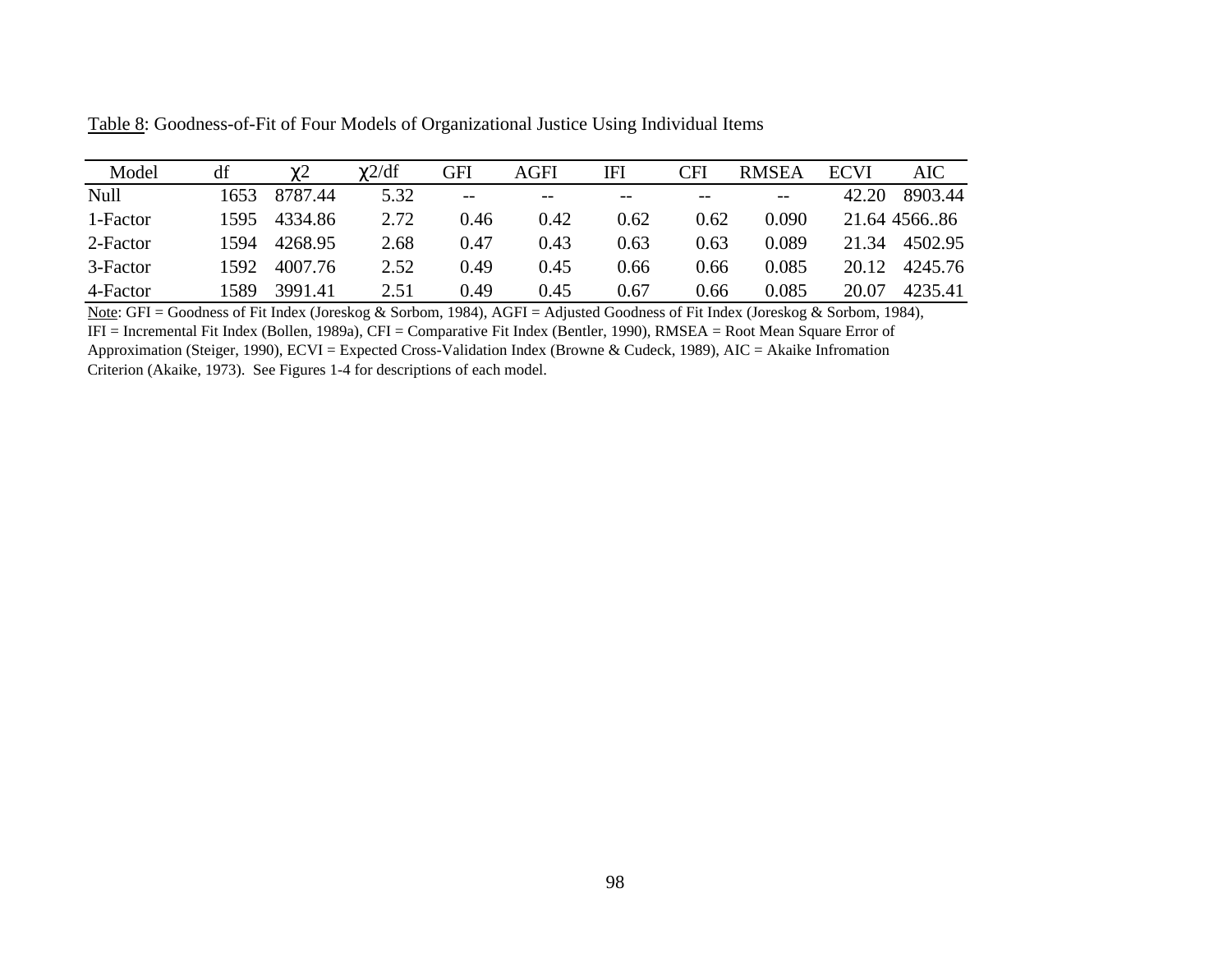# Table 9: Item-to-Parcel Links for Confirmatory Factor Analyses

|                                                                                                      | Item           |
|------------------------------------------------------------------------------------------------------|----------------|
| Item                                                                                                 | Parcel         |
| 1 My manager was consistent in applying company policies and procedures to all employees.            |                |
| 21 My manager used consistent standards to evaluate employee performance.                            |                |
| 22 When making decisions, my manager applied consistent standards across all employees.              |                |
| 3 My manager seemed to make rules and decisions that were in the best interest of the employees.     |                |
| 27 Decision making procedures in this company are as fair as possible.                               |                |
| 5 My manager asked for employee input into new policies and procedures.                              | 2              |
| 10 My manager had adequate opportunity to judge my performance prior to evaluating it.               | 2              |
| 20 In making decisions, my manager behaved ethically.                                                | $\overline{2}$ |
| 26 When evaluating my performance, my manager appeared to be aware of factors beyond my control that | $\overline{2}$ |
| influenced my performance.                                                                           |                |
| 29 Procedures for evaluating me accurately got at what I can and can't do well.                      | $\overline{2}$ |
| 6 Changes were made to the company policies and procedures without discussing it with employees.     | 3              |
| 14 We were asked our opinion about the effects of a change in policies and procedures.               | 3              |
| 25 I feel that my manager's decisions are sometimes influenced by personal biases.                   | 3              |
| 30 Procedures for hiring me accurately got at what I do and don't know.                              | 3              |
| 32 In making decisions, my manager collected accurate and complete information.                      | 3              |
| 33 This company seems to pay employees with little regard for how well they perform.                 | 4              |
| 50 When I consider my responsibilities, I was not fairly rewarded.                                   | 4              |
| 41 I could probably have received a more appropriate salary at another company.                      | 4              |
| 52 When I consider my experience level, I was not fairly rewarded.                                   | 4              |
| 51 When I consider the stress level at my job, I was not fairly rewarded.                            | 4              |
| 42 I could probably have received more appropriate assignments at another company.                   | 4              |
| 34 My manager consistently rewards high performers.                                                  | 5              |
| 39 I received adequate recognition and rewards from my manager.                                      | 5              |
| 38 Considering how hard I worked, I was rewarded fairly.                                             | 5              |
| 46 Overall, the rewards I received at this company seemed fair.                                      | 5              |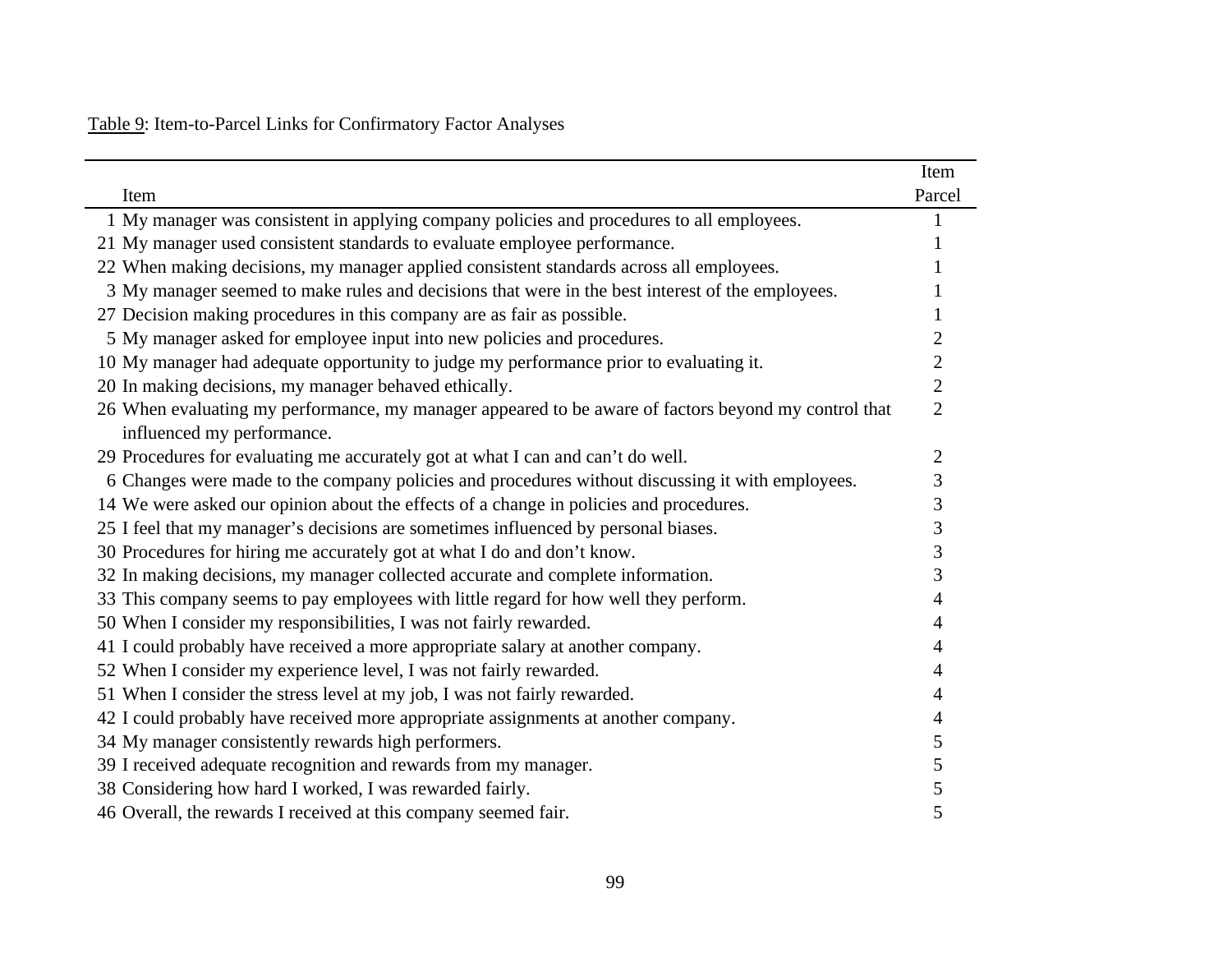|                                                                                               | Item   |
|-----------------------------------------------------------------------------------------------|--------|
| Item                                                                                          | Parcel |
| 43 My work assignments/workload seemed fair to me.                                            | 6      |
| 45 In general, I would have made the same decisions my manager made concerning me.            | 6      |
| 48 Most of the decisions made at this company seem fair considering the circumstances.        | 6      |
| 4 It was easy to get my manager to bend the rules.                                            |        |
| 13 My manager did not always give us the full story about decisions he or she made.           |        |
| 69 I never had a clear understanding of how decisions that affected me were made.             |        |
| 11 My manager answered my questions in a timely manner.                                       | 8      |
| 18 My manager rewarded employees who performed their jobs adequately.                         | 8      |
| 58 Any decisions made concerning me were explained very clearly by my manager.                | 8      |
| 59 The justifications for decisions made concerning me seemed adequate.                       | 9      |
| 68 My manager told me how he or she made decisions that affected me.                          |        |
| 70 I understood the process by which my manager made decisions.                               | 9      |
| 53 My manager took time to explain why decisions concerning me were made.                     | 10     |
| 7 My manager was willing to discuss my work performance with me candidly.                     | 10     |
| 54 It seemed that my manager was sensitive to how decisions he or she made would affect me.   | 11     |
| 60 When my manager made decisions that negatively impacted me, he or she expressed regret.    | 11     |
| 67 My manager usually apologized when a decisions he or she made negatively affected me.      | 11     |
| 55 When informing me of decisions, my manager was always polite.                              | 12     |
| 62 When decisions were made that affected me, my manager was sensitive to my personal needs.  | 12     |
| 66 When explaining decisions that affected me, my manager treated me more as a friend than an | 12     |

Note: Parcels 1-3 indicate Interpersonal Justice, parcels 4-6 indicate Informational Justice, parcels 7-9 indicate Configural Justice and parcels 10-12 indicate Systemic Justice.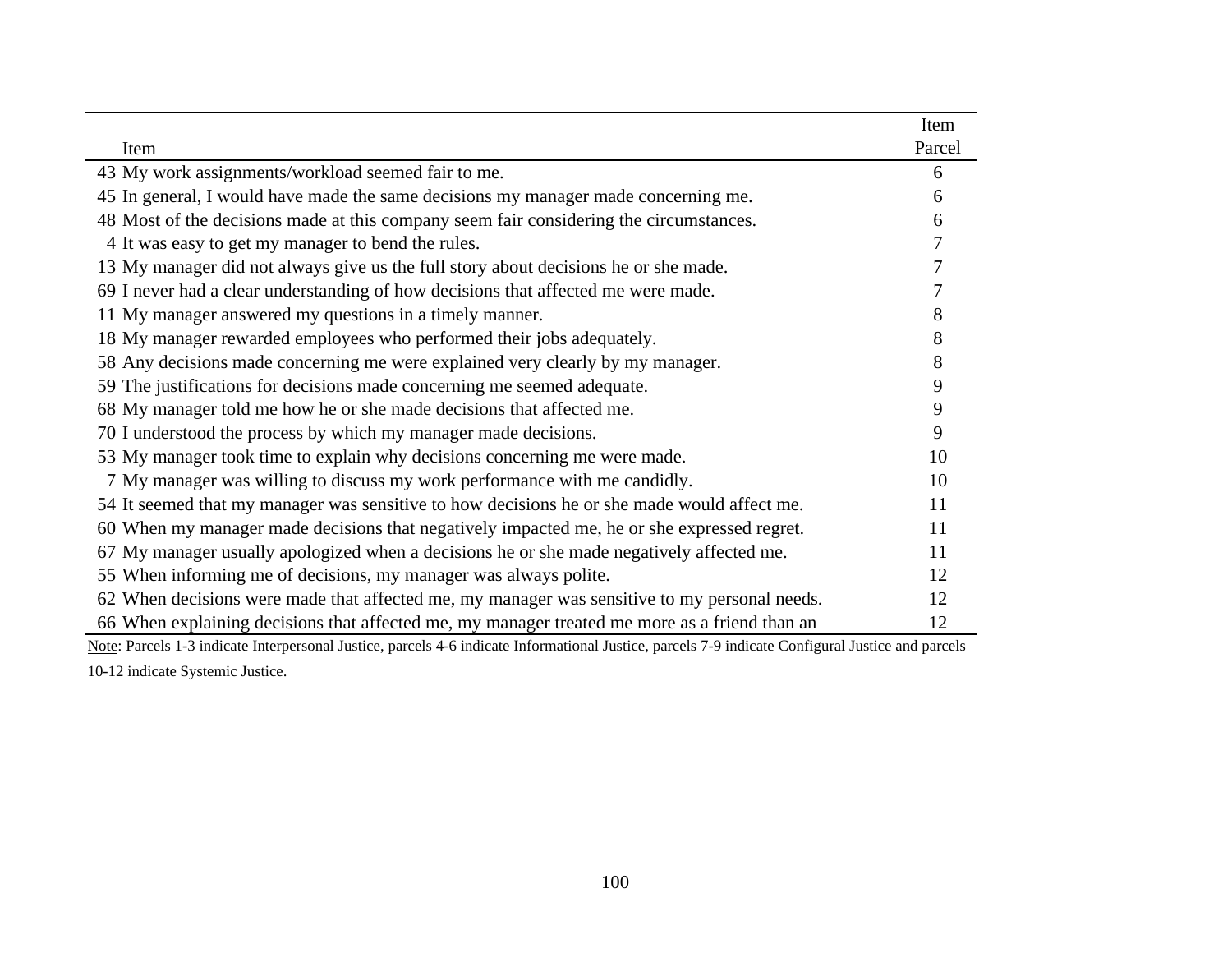| Univariate Normality |                    |          |  |  |  |  |  |  |  |
|----------------------|--------------------|----------|--|--|--|--|--|--|--|
| Item                 |                    |          |  |  |  |  |  |  |  |
| <b>Bundle</b>        | <b>Skewness</b>    | Kurtosis |  |  |  |  |  |  |  |
| $\mathbf{1}$         | 0.01               | $-0.70$  |  |  |  |  |  |  |  |
| $\overline{2}$       | 0.20               | $-0.63$  |  |  |  |  |  |  |  |
| 3                    | 0.16               | -0.51    |  |  |  |  |  |  |  |
| $\overline{4}$       | $-0.11$            | $-0.80$  |  |  |  |  |  |  |  |
| 5                    | $-0.04$            | $-0.70$  |  |  |  |  |  |  |  |
| 6                    | $-0.09$            | $-0.28$  |  |  |  |  |  |  |  |
| 7                    | $-0.27$            | $-0.52$  |  |  |  |  |  |  |  |
| 8                    | $-0.12$            | $-0.37$  |  |  |  |  |  |  |  |
| 9                    | $-0.02$            | $-0.61$  |  |  |  |  |  |  |  |
| 10                   | $-0.07$            | $-0.53$  |  |  |  |  |  |  |  |
| 11                   | 0.08               | $-0.81$  |  |  |  |  |  |  |  |
| 12<br>0<br>$N_{0}$   | $-0.21$<br>$+ - -$ | $-0.60$  |  |  |  |  |  |  |  |

Table 10: Examination of Univariate Normality for Item Parcels

Note: See Table 7 for item-toparcel linkages.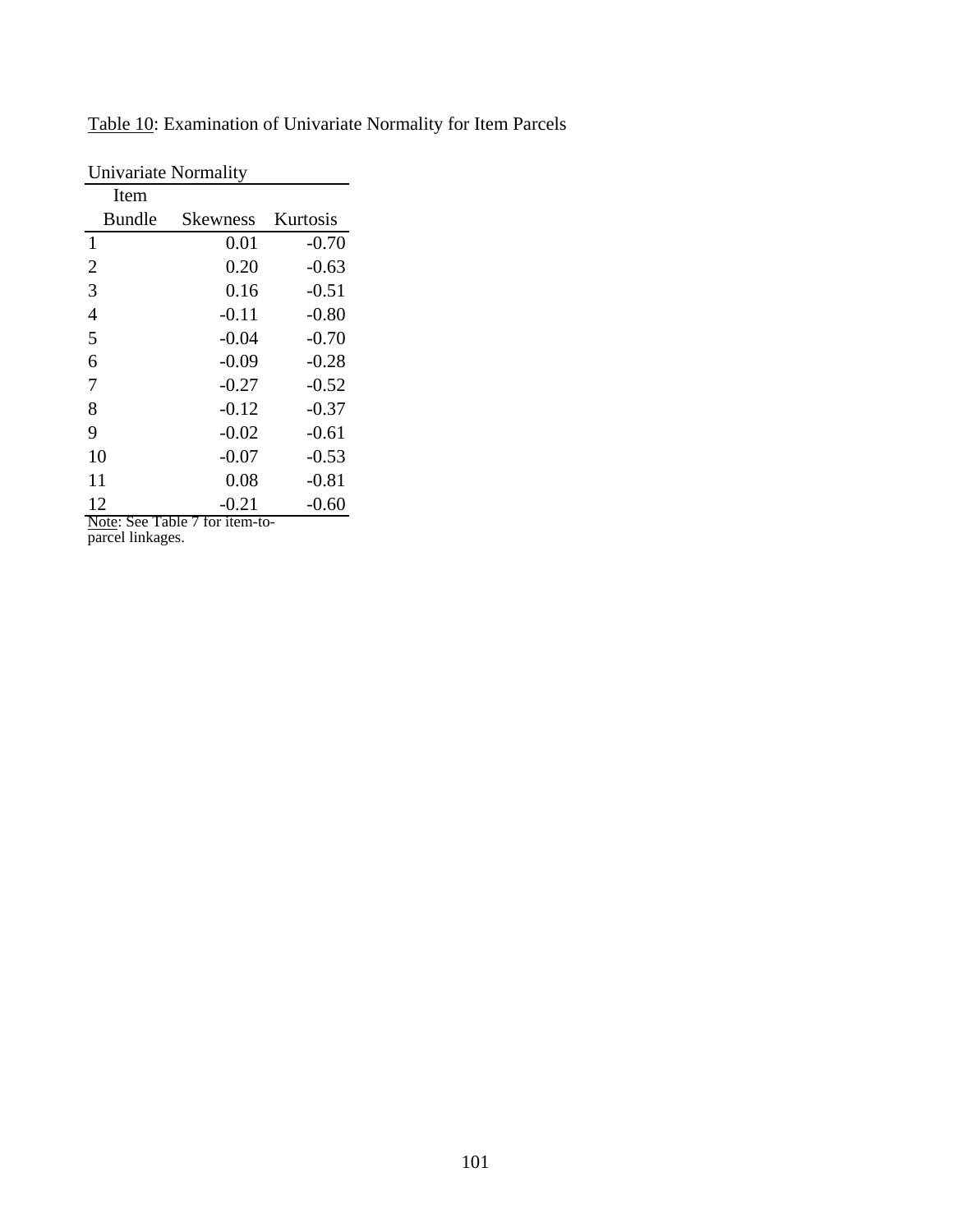Table 11: Item Parcel Intercorrelations

| Parcel         | Mean | <b>SD</b> |       | $\overline{2}$    | 3     | 4                 |       | 6     |        | 8                 | 9     | 10    | 11    | 12 |
|----------------|------|-----------|-------|-------------------|-------|-------------------|-------|-------|--------|-------------------|-------|-------|-------|----|
|                | 3.62 | 0.83      | $--$  |                   |       |                   |       |       |        |                   |       |       |       |    |
| $\overline{2}$ | 2.87 | 0.82      | 0.664 | $\qquad \qquad -$ |       |                   |       |       |        |                   |       |       |       |    |
| 3 <sub>l</sub> | 3.28 | 0.72      | 0.600 | 0.537             |       |                   |       |       |        |                   |       |       |       |    |
| 4              | 3.16 | 0.76      | 0.066 | $-0.142$          | 0.186 | $\qquad \qquad -$ |       |       |        |                   |       |       |       |    |
| 5 <sub>l</sub> | 3.00 | 0.77      | 0.626 | 0.627             | 0.460 | 0.107             | --    |       |        |                   |       |       |       |    |
| 6              | 2.94 | 0.78      | 0.634 | 0.593             | 0.423 | 0.082             | 0.725 | $- -$ |        |                   |       |       |       |    |
| 71             | 3.62 | 0.88      | 0.206 | $-0.066$          | 0.328 | 0.595             | 0.038 | 0.056 | $-\,-$ |                   |       |       |       |    |
| 8              | 2.87 | 0.78      | 0.728 | 0.708             | 0.448 | 0.024             | 0.724 | 0.656 | 0.069  | $\qquad \qquad -$ |       |       |       |    |
| 9              | 2.89 | 0.70      | 0.637 | 0.703             | 0.492 | 0.011             | 0.631 | 0.691 | 0.151  | 0.738             | $-$   |       |       |    |
| 10             | 2.73 | 0.81      | 0.593 | 0.682             | 0.441 | $-0.019$          | 0.641 | 0.566 | 0.134  | 0.722             | 0.707 | $- -$ |       |    |
| 11             | 3.02 | 0.80      | 0.567 | 0.677             | 0.376 | $-0.073$          | 0.535 | 0.606 | 0.010  | 0.670             | 0.719 | 0.656 |       |    |
| 12             | 2.92 | 0.70      | 0.569 | 0.658             | 0.337 | $-0.026$          | 0.506 | 0.579 | 0.035  | 0.617             | 0.613 | 0.586 | 0.775 |    |

Note: Parcels 1-3 indicate Systemic Justice, parcels 4-6 indicate Configural Justice, parcels 7-9 indicate Informational Justice and parcels 10-12 indicate Interpersonal Justice.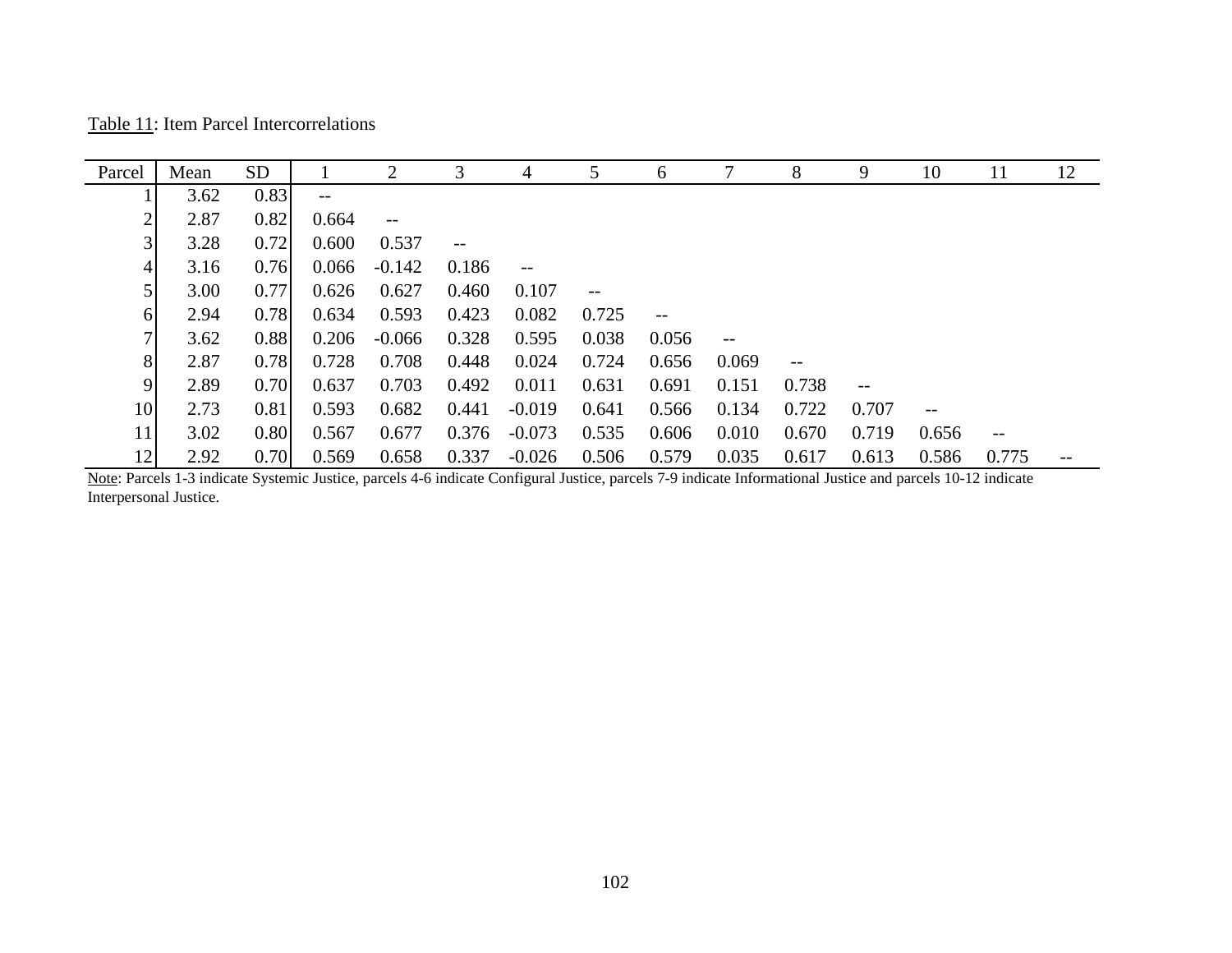| Model             | df | $\chi$ <sup>2</sup> | $\chi$ 2/df | <b>GFI</b>        | <b>AGFI</b> | IFI  | <b>CFI</b> | <b>RMSEA</b> | <b>ECVI</b> | <b>AIC</b> |
|-------------------|----|---------------------|-------------|-------------------|-------------|------|------------|--------------|-------------|------------|
| Null              | 66 | 2013.76             | 30.51       | $\qquad \qquad -$ | --          | --   | --         | $- -$        | 8.25        | 2037.76    |
| 1-Factor          | 55 | 603.21              | 10.97       | 0.74              | 0.63        | 0.72 | 0.72       | 0.200        | 2.63        | 649.21     |
| 2-Factor          | 54 | 601.05              | 11.13       | 0.74              | 0.62        | 0.72 | 0.72       | 0.200        | 2.63        | 649.05     |
| $2-Factor + J$    | 41 | 372.20              | 9.08        | 0.79              | 0.61        | 0.83 | 0.83       | 0.180        | 1.83        | 451.20     |
| 3-Factor          | 52 | 552.22              | 10.62       | 0.76              | 0.63        | 0.74 | 0.74       | 0.200        | 2.45        | 605.22     |
| $3-Factor + J$    | 38 | 213.65              | 5.62        | 0.87              | 0.74        | 0.91 | 0.91       | 0.140        | 1.19        | 293.65     |
| 4-Factor          | 49 | 522.96              | 10.67       | 0.76              | 0.62        | 0.76 | 0.76       | 0.200        | 2.35        | 580.96     |
| $4-Factor + J$    | 33 | 95.23               | 2.89        | 0.94              | 0.87        | 0.97 | 0.97       | 0.087        | 0.75        | 185.23     |
| Just-Injust       | 54 | 357.74              | 6.62        | 0.82              | 0.74        | 0.86 | 0.86       | 0.160        | 1.75        | 405.74     |
| Just-Injust + $J$ | 41 | 183.85              | 4.48        | 0.89              | 0.79        | 0.93 | 0.93       | 0.120        | 1.12        | 259.85     |

Table 12: Goodness-of-Fit of Four Models of Organizational Justice Using Item Parcels

Note: GFI = Goodness of Fit Index (Joreskog & Sorbom, 1984), AGFI = Adjusted Goodness of Fit Index (Joreskog & Sorbom, 1984), IFI = Incremental Fit Index (Bollen, 1989a), CFI = Comparative Fit Index (Bentler, 1990), RMSEA = Root Mean Square Error of Approximation (Steiger, 1990), ECVI = Expected Cross-Validation Index (Browne & Cudeck, 1989), AIC = Akaike Infromation Criterion (Akaike, 1973). J = general = justice factor. See Figures 1-4 for descriptions of each model.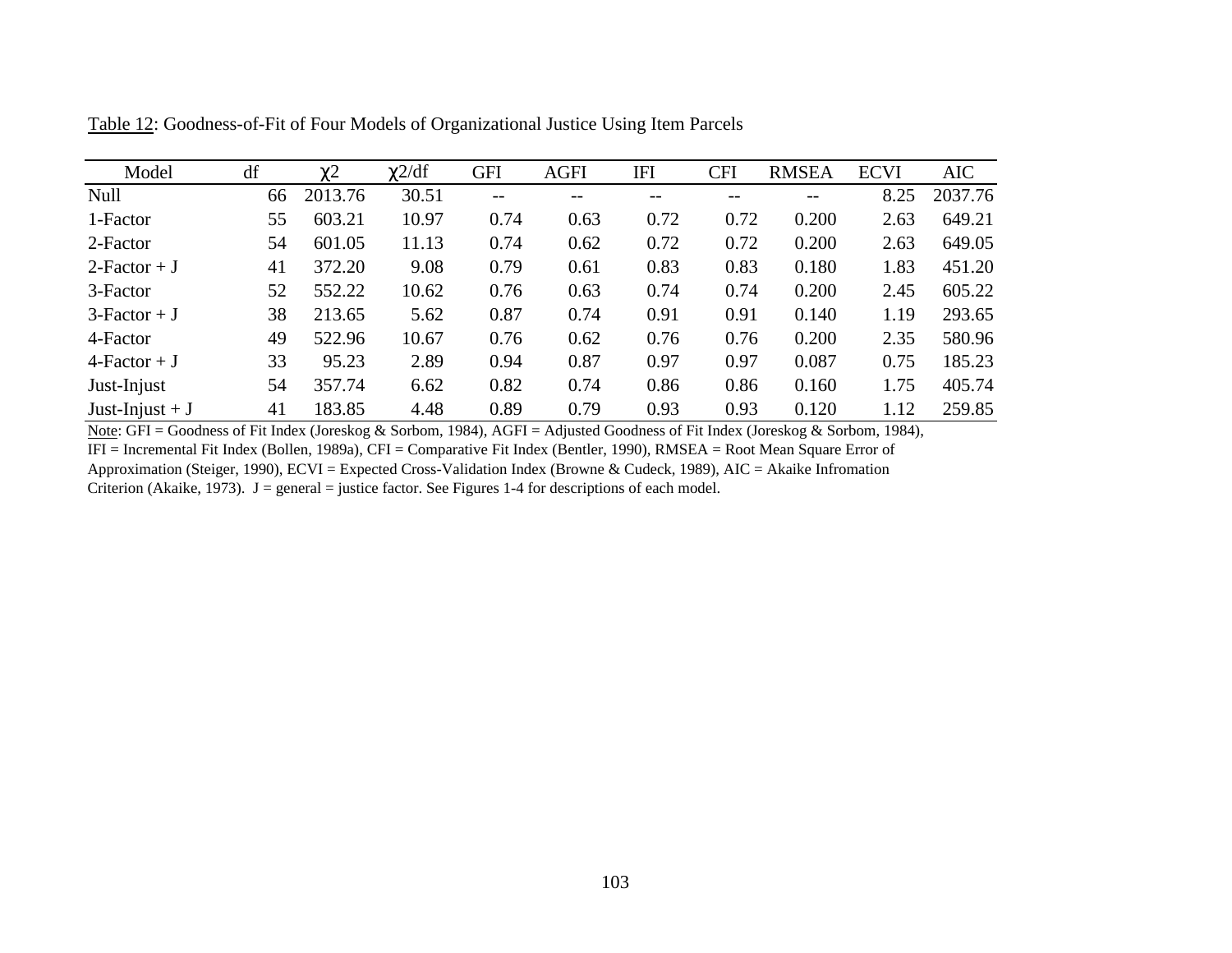|                |       | <b>Initial Eigenvalues</b> |              |  |  |  |  |  |
|----------------|-------|----------------------------|--------------|--|--|--|--|--|
| Factor         | Total | % Variance                 | Cumulative % |  |  |  |  |  |
| $\mathbf{1}$   | 16.42 | 34.94                      | 34.94        |  |  |  |  |  |
| $\overline{2}$ | 5.29  | 11.25                      | 46.19        |  |  |  |  |  |
| 3              | 2.46  | 5.22                       | 51.42        |  |  |  |  |  |
| $\overline{4}$ | 2.18  | 4.64                       | 56.06        |  |  |  |  |  |
| 5              | 1.55  | 3.29                       | 59.35        |  |  |  |  |  |
| 6              | 1.48  | 3.16                       | 62.51        |  |  |  |  |  |
| 7              | 1.36  | 2.89                       | 65.40        |  |  |  |  |  |
| 8              | 1.19  | 2.53                       | 67.93        |  |  |  |  |  |
| 9              | 1.12  | 2.38                       | 70.31        |  |  |  |  |  |
| 10             | 1.01  | 2.14                       | 72.45        |  |  |  |  |  |
| 11             | 0.86  | 1.83                       | 74.28        |  |  |  |  |  |
| 12             | 0.82  | 1.74                       | 76.02        |  |  |  |  |  |
| 13             | 0.77  | 1.64                       | 77.66        |  |  |  |  |  |
| 14             | 0.70  | 1.48                       | 79.14        |  |  |  |  |  |
| 15             | 0.66  | 1.40                       | 80.54        |  |  |  |  |  |
| 16             | 0.63  | 1.34                       | 81.88        |  |  |  |  |  |
| 17             | 0.59  | 1.25                       | 83.13        |  |  |  |  |  |
| 18             | 0.55  | 1.18                       | 84.31        |  |  |  |  |  |
| 19             | 0.52  | 1.10                       | 85.40        |  |  |  |  |  |
| 20             | 0.49  | 1.05                       | 86.45        |  |  |  |  |  |

Table 13: Eigenvalues for Initial Exploratory Factor Analysis Results

Note: Analyses conducted using ML extraction and direct oblimin rotation. Remaining factors accounted for less than 1% of total variance.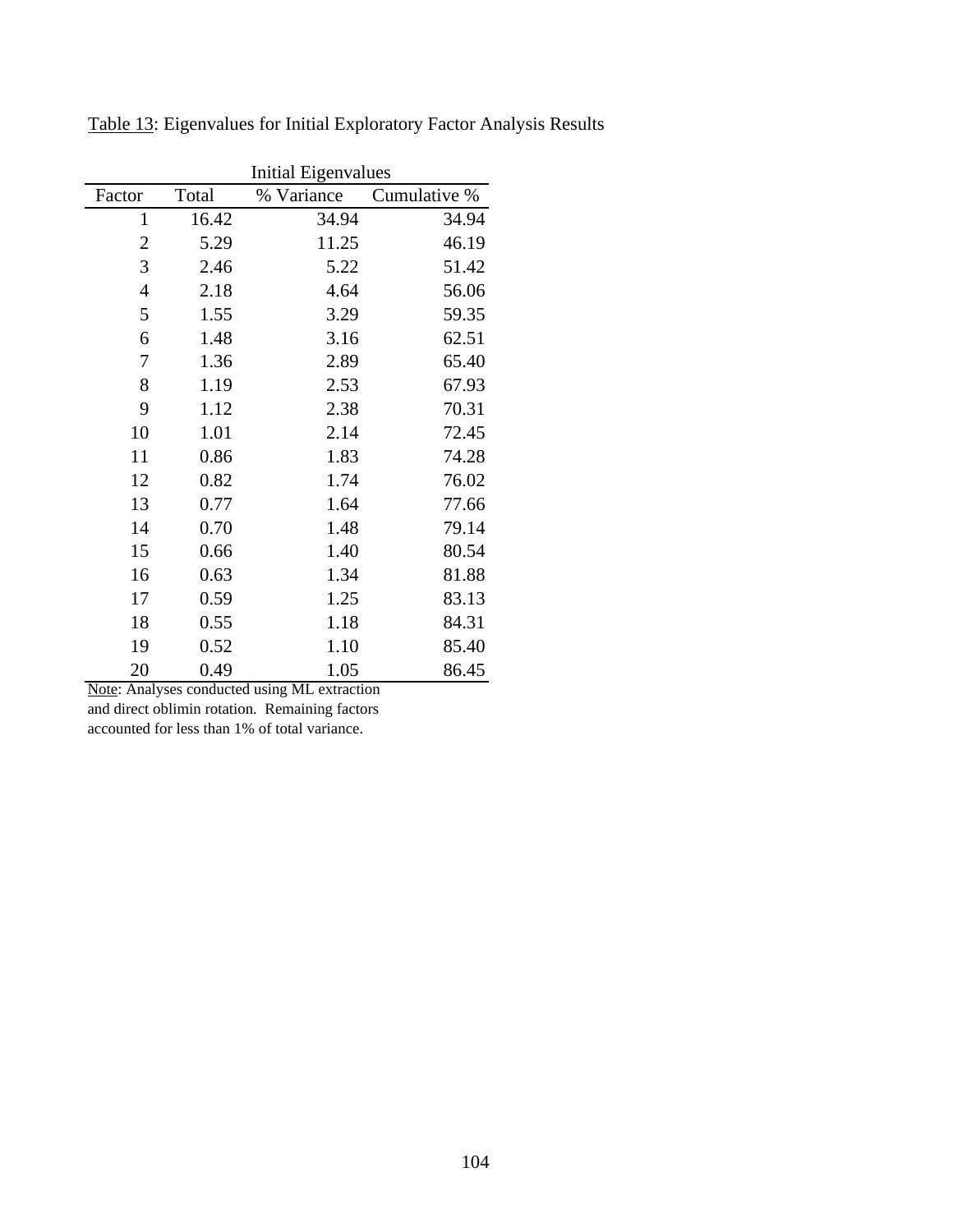# Table 14: Results of Initial Exploratory Factor Analysis

|                                                           |         |                |         |         |                |         | Factor |         |         |      |  |
|-----------------------------------------------------------|---------|----------------|---------|---------|----------------|---------|--------|---------|---------|------|--|
| Item                                                      |         | $\overline{2}$ | 3       | 4       | 5 <sup>5</sup> | 6       | $\tau$ | 8       | 9       | 10   |  |
| 70. I understood the process by which my manager made     |         |                |         |         |                |         |        |         |         |      |  |
| decisions.                                                | 0.56    |                |         |         | $-0.15$        | $-0.36$ | 0.16   |         |         |      |  |
| 76. The way my manager made decisions usually seemed      |         |                |         |         |                |         |        |         |         |      |  |
| reasonable.                                               | 0.43    |                | 0.13    | $-0.35$ |                | $-0.12$ | 0.14   |         |         | 0.12 |  |
| 75. My manager's explanations for how decisions were      |         |                |         |         |                |         |        |         |         |      |  |
| made usually seemed genuine.                              | 0.41    |                | 0.14    | $-0.29$ | $-0.17$        | $-0.13$ |        |         | $-0.17$ | 0.15 |  |
| 32. In making decisions, my manager collected accurate    |         |                |         |         |                |         |        |         |         |      |  |
| and complete information.                                 | 0.36    |                | 0.11    | $-0.30$ |                |         | 0.28   |         | 0.11    | 0.12 |  |
| 54. It seemed that my manager was sensitive to how        |         |                |         |         |                |         |        |         |         |      |  |
| decisions he or she made would affect me.                 | 0.32    |                |         |         |                | $-0.30$ | 0.18   | 0.21    |         | 0.25 |  |
| 26. When evaluating my performance, my manager            |         |                |         |         |                |         |        |         |         |      |  |
| appeared to be aware of factors beyond my control that    |         |                |         |         |                |         |        |         |         |      |  |
| influenced my performance.                                | 0.28    | 0.17           | 0.19    | $-0.18$ |                |         |        | 0.16    |         | 0.16 |  |
| 42. I could probably have received more appropriate       |         |                |         |         |                |         |        |         |         |      |  |
| assignments at another company.                           |         | 0.76           |         | $-0.12$ |                |         |        |         |         |      |  |
| 50. When I consider my responsibilities, I was not fairly |         |                |         |         |                |         |        |         |         |      |  |
| rewarded.                                                 | 0.12    | 0.75           | $-0.13$ |         |                |         |        | $-0.12$ |         |      |  |
| 52. When I consider my experience level, I was not fairly |         |                |         |         |                |         |        |         |         |      |  |
| rewarded.                                                 |         | 0.72           | $-0.20$ |         |                | $-0.15$ |        |         |         |      |  |
| 61. It took a long time for my manager to let me know     |         |                |         |         |                |         |        |         |         |      |  |
| the outcome of decisions made about me.                   | $-0.19$ | 0.72           | 0.17    | 0.15    |                | 0.20    | 0.12   | 0.12    |         |      |  |
| 40. I was paid significantly less than other employees in |         |                |         |         |                |         |        |         |         |      |  |
| similar job in this company.                              |         | 0.68           | $-0.13$ |         |                | $-0.17$ |        |         |         |      |  |
| 57. When decision were made concerning me, I often felt   |         |                |         |         |                |         |        |         |         |      |  |
| let down by my manager.                                   | $-0.11$ | 0.66           |         |         | $-0.23$        | 0.13    |        | $-0.17$ |         |      |  |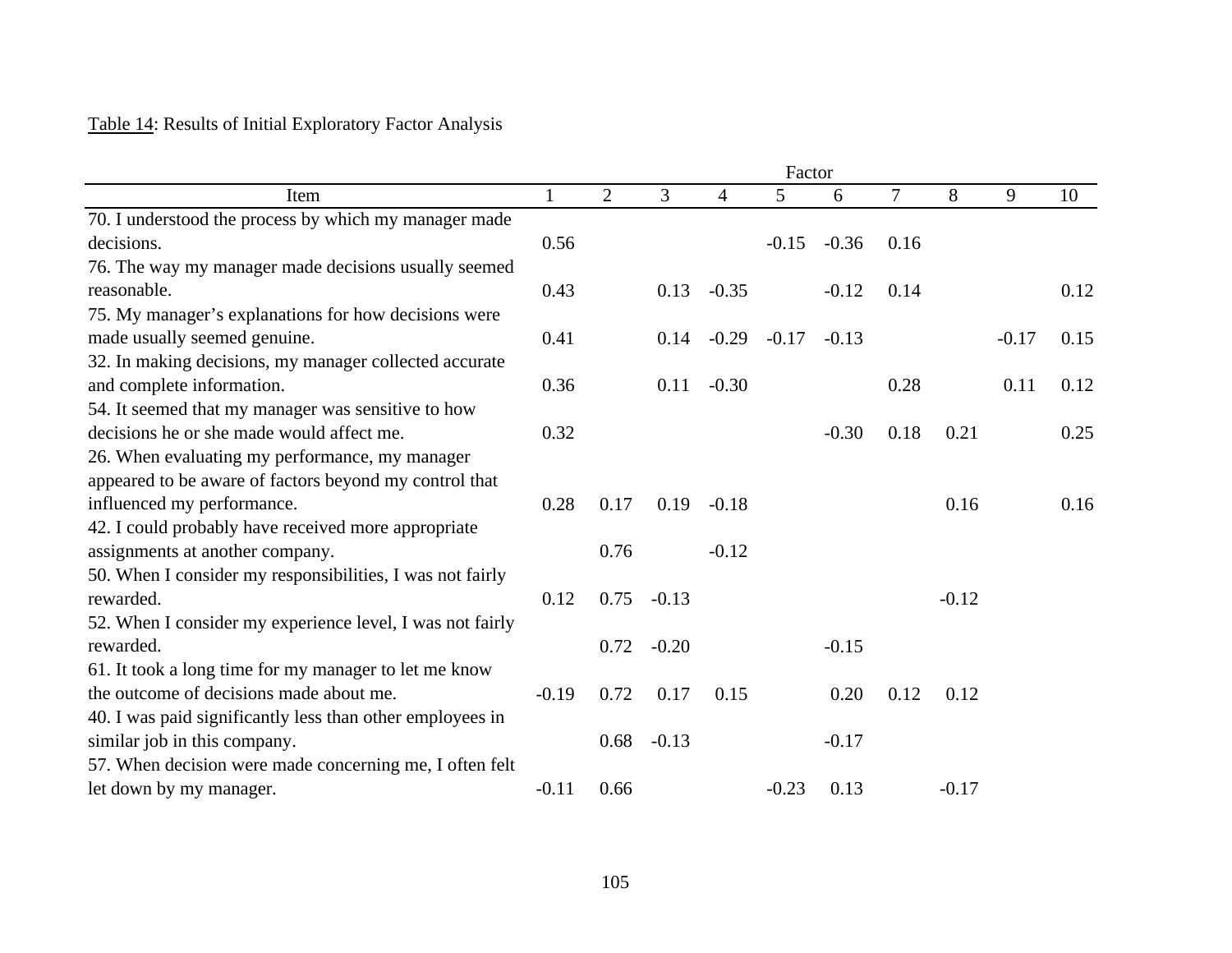| Item                                                      | $\mathbf{1}$ | $\overline{2}$ | 3       | 4       | 5       | 6       | $\overline{7}$ | 8       | 9       | 10      |
|-----------------------------------------------------------|--------------|----------------|---------|---------|---------|---------|----------------|---------|---------|---------|
| 31. There seems to be a lot of bias and discrimination in |              |                |         |         |         |         |                |         |         |         |
| this company.                                             | 0.11         | 0.63           |         |         | $-0.40$ |         | $-0.25$        | 0.13    | $-0.23$ |         |
| 33. This company seems to pay employees with little       |              |                |         |         |         |         |                |         |         |         |
| regard for how well they perform.                         | 0.11         | 0.59           |         |         | 0.16    | $-0.10$ |                |         |         |         |
| 41. I could probably have received a more appropriate     |              |                |         |         |         |         |                |         |         |         |
| salary at another company.                                | 0.14         | 0.54           | $-0.31$ |         |         | 0.13    |                |         | 0.50    | $-0.16$ |
| 4. It was easy to get my manager to bend the rules.       |              | 0.39           |         | 0.23    | $-0.17$ | 0.21    |                | 0.29    |         |         |
| 38. Considering how hard I worked, I was rewarded         |              |                |         |         |         |         |                |         |         |         |
| fairly.                                                   |              |                | 0.79    |         |         |         |                |         | 0.21    |         |
| 46. Overall, the rewards I received at this company       |              |                |         |         |         |         |                |         |         |         |
| seemed fair.                                              | 0.14         |                | 0.58    | $-0.11$ | $-0.11$ |         | 0.30           |         |         |         |
| 39. I received adequate recognition and rewards from my   |              |                |         |         |         |         |                |         |         |         |
| manager.                                                  | 0.11         | $-0.12$        | 0.32    | $-0.13$ | $-0.23$ |         | 0.12           |         | 0.13    |         |
| 19. My manager was consistent in applying company         |              |                |         |         |         |         |                |         |         |         |
| policies and procedures over time.                        |              |                |         | $-0.82$ |         |         |                |         |         |         |
| 21. My manager used consistent standards to evaluate      |              |                |         |         |         |         |                |         |         |         |
| employee performance.                                     |              |                |         | $-0.75$ | $-0.11$ |         |                |         | 0.16    |         |
| 1. My manager was consistent in applying company          |              |                |         |         |         |         |                |         |         |         |
| policies and procedures to all employees.                 | 0.12         | 0.14           | 0.15    | $-0.74$ |         |         |                |         |         |         |
| 22. When making decisions, my manager applied             |              |                |         |         |         |         |                |         |         |         |
| consistent standards across all employees.                |              |                |         | $-0.70$ |         |         | 0.14           | 0.12    |         |         |
| 11. My manager answered my questions in a timely          |              |                |         |         |         |         |                |         |         |         |
| manner.                                                   |              | 0.10           |         | $-0.48$ |         | $-0.26$ |                | $-0.13$ |         | 0.28    |
| 20. In making decisions, my manager behaved ethically.    | 0.36         |                |         | $-0.47$ | $-0.11$ |         | 0.19           |         | $-0.11$ | 0.13    |
| 18. My manager rewarded employees who performed           |              |                |         |         |         |         |                |         |         |         |
| their jobs adequately.                                    |              |                |         | $-0.23$ | $-0.65$ |         | 0.10           |         | 0.25    | 0.11    |
| 34. My manager consistently rewards high performers.      | 0.12         |                | 0.21    | $-0.12$ | $-0.57$ |         |                |         | 0.17    |         |
| 43. My work assignments/workload seemed fair to me.       |              |                |         |         | $-0.40$ |         |                | 0.28    |         |         |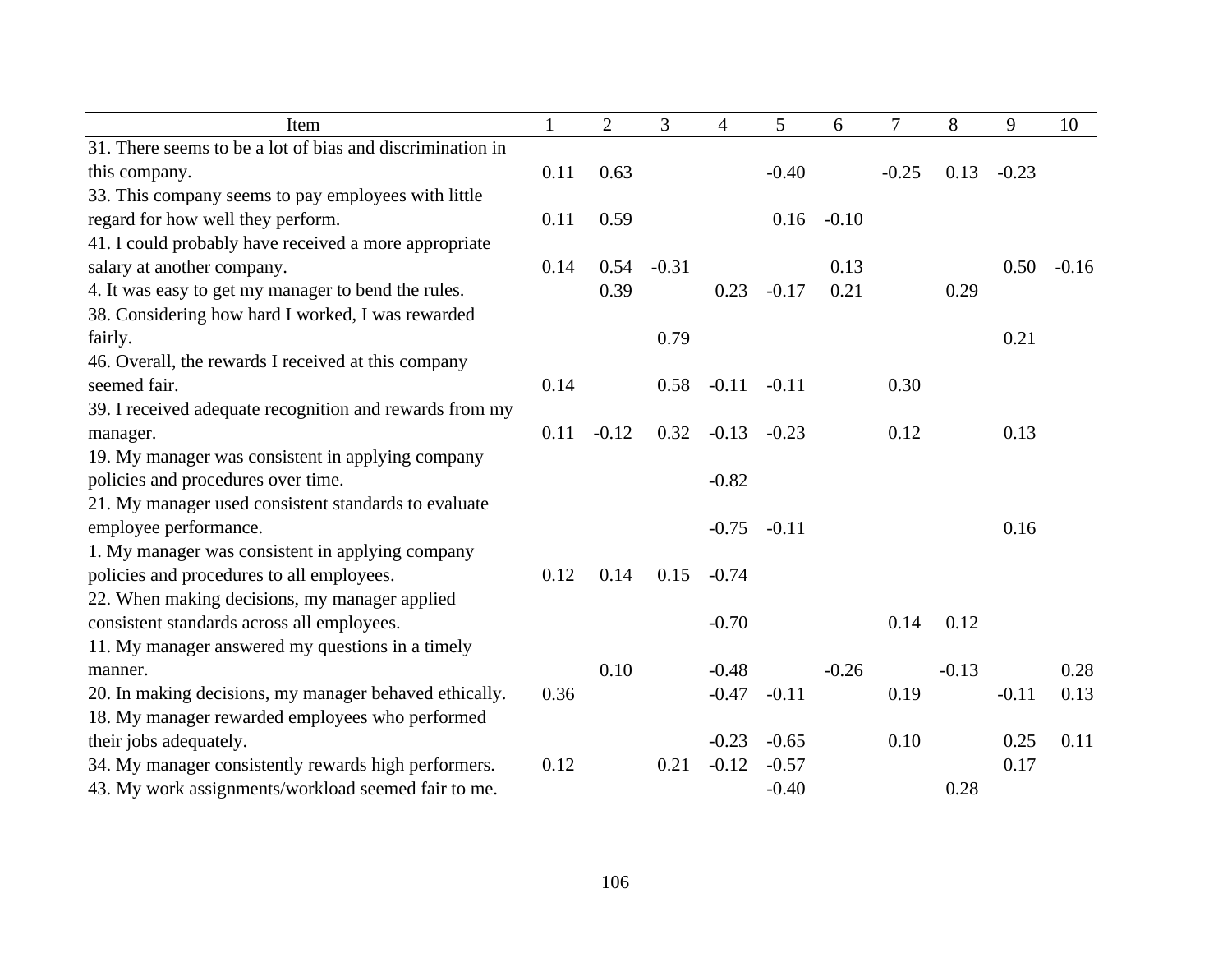| Item                                                     | $\mathbf{1}$ | $\overline{2}$ | 3       | $\overline{4}$ | 5       | 6       | $\overline{7}$ | 8    | 9    | 10      |
|----------------------------------------------------------|--------------|----------------|---------|----------------|---------|---------|----------------|------|------|---------|
| 53. My manager took time to explain why decisions        |              |                |         |                |         |         |                |      |      |         |
| concerning me were made.                                 | 0.13         | 0.13           |         |                |         | $-0.77$ |                |      |      |         |
| 68. My manager told me how he or she made decisions      |              |                |         |                |         |         |                |      |      |         |
| that affected me.                                        |              |                | $-0.12$ |                | $-0.36$ | $-0.61$ | 0.12           | 0.16 |      | 0.16    |
| 58. Any decisions made concerning me were explained      |              |                |         |                |         |         |                |      |      |         |
| very clearly by my manager.                              |              |                |         | $-0.42$        |         | $-0.44$ |                | 0.30 |      |         |
| 59. The justifications for decisions made concerning me  |              |                |         |                |         |         |                |      |      |         |
| seemed adequate.                                         | $-0.16$      | $-0.17$        |         | $-0.24$        |         | $-0.32$ | 0.18           | 0.29 | 0.16 |         |
| 27. Decision making procedures in this company are as    |              |                |         |                |         |         |                |      |      |         |
| fair as possible.                                        | $-0.15$      |                |         | $-0.31$        |         |         | 0.74           |      | 0.10 | $-0.15$ |
| 37. The outcome of most decisions in this company seem   |              |                |         |                |         |         |                |      |      |         |
| to be fair.                                              |              | 0.11           | 0.14    |                |         |         | 0.72           |      |      | 0.18    |
| 48. Most of the decisions made at this company seem fair |              |                |         |                |         |         |                |      |      |         |
| considering the circumstances.                           | 0.20         |                | 0.12    |                |         |         | 0.70           | 0.20 |      | $-0.14$ |
| 47. People at this company get what they deserve.        | 0.11         | $-0.11$        | 0.30    |                | $-0.11$ | $-0.15$ | 0.50           |      |      |         |
| 5. My manager asked for employee input into new          |              |                |         |                |         |         |                |      |      |         |
| policies and procedures.                                 | 0.20         |                | $-0.24$ |                | $-0.13$ |         | 0.37           |      | 0.15 | 0.24    |
| 62. When decisions were made that affected me, my        |              |                |         |                |         |         |                |      |      |         |
| manager was sensitive to my personal needs.              | 0.16         |                |         | $-0.25$        |         | $-0.10$ | 0.12           | 0.45 |      | 0.30    |
| 60. When my manager made decisions that negatively       |              |                |         |                |         |         |                |      |      |         |
| impacted me, he or she expressed regret.                 |              |                |         | $-0.16$        |         | $-0.34$ |                | 0.43 |      | 0.34    |
| 63. When decisions were made that affected me, my        |              |                |         |                |         |         |                |      |      |         |
| manager seemed to be aware of my rights as an            |              |                |         |                |         |         |                |      |      |         |
| employee.                                                | 0.13         | $-0.17$        | 0.15    | $-0.25$        | $-0.17$ | 0.13    | 0.14           | 0.36 |      |         |
| 45. In general, I would have made the same decisions my  |              |                |         |                |         |         |                |      |      |         |
| manager made concerning me.                              |              | $-0.18$        | 0.24    |                | $-0.12$ |         | 0.26           | 0.33 |      | 0.15    |
| 30. Procedures for hiring me accurately got at what I do |              |                |         |                |         |         |                |      |      |         |
| and don't know.                                          |              |                | 0.14    |                |         |         |                |      | 0.54 |         |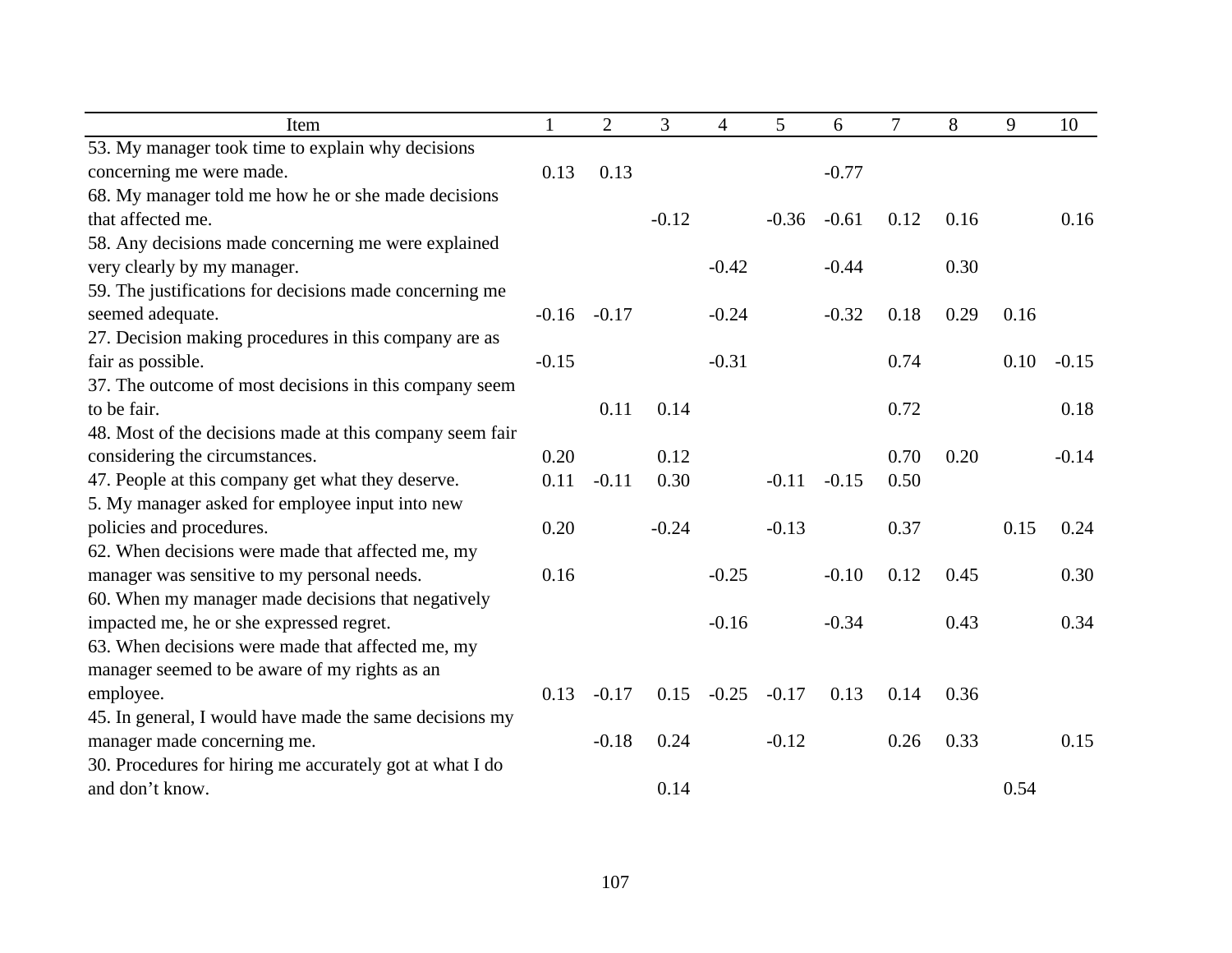| 0.26 |
|------|
|      |
| 0.74 |
|      |
| 0.49 |
|      |
| 0.39 |
|      |
| 0.39 |
|      |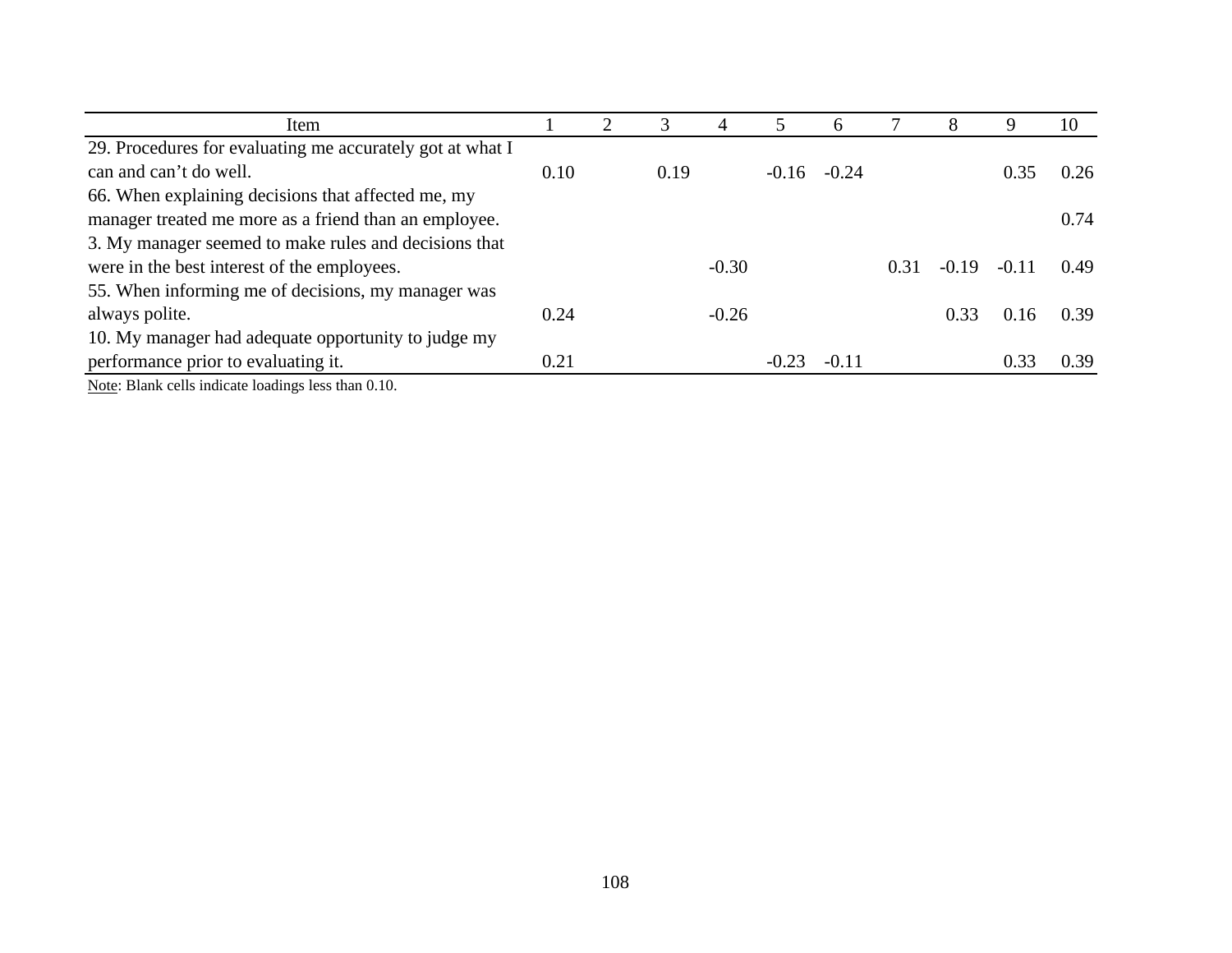Table 15: Items Loading Weakly on All Factors

| Item                                                                                                            |
|-----------------------------------------------------------------------------------------------------------------|
| 26 When evaluating my performance, my manager appeared to be aware of factors beyond my control that influenced |
| my performance.                                                                                                 |
| 39 I received adequate recognition and rewards from my manager.                                                 |
| 45 In general, I would have made the same decisions my manager made concerning me.                              |
| 54 It seemed that my manager was sensitive to how decisions he or she made would affect me.                     |

59 The justifications for decisions made concerning me seemed adequate.

Note: Listed items loaded < .35 on all factors in exploratory results.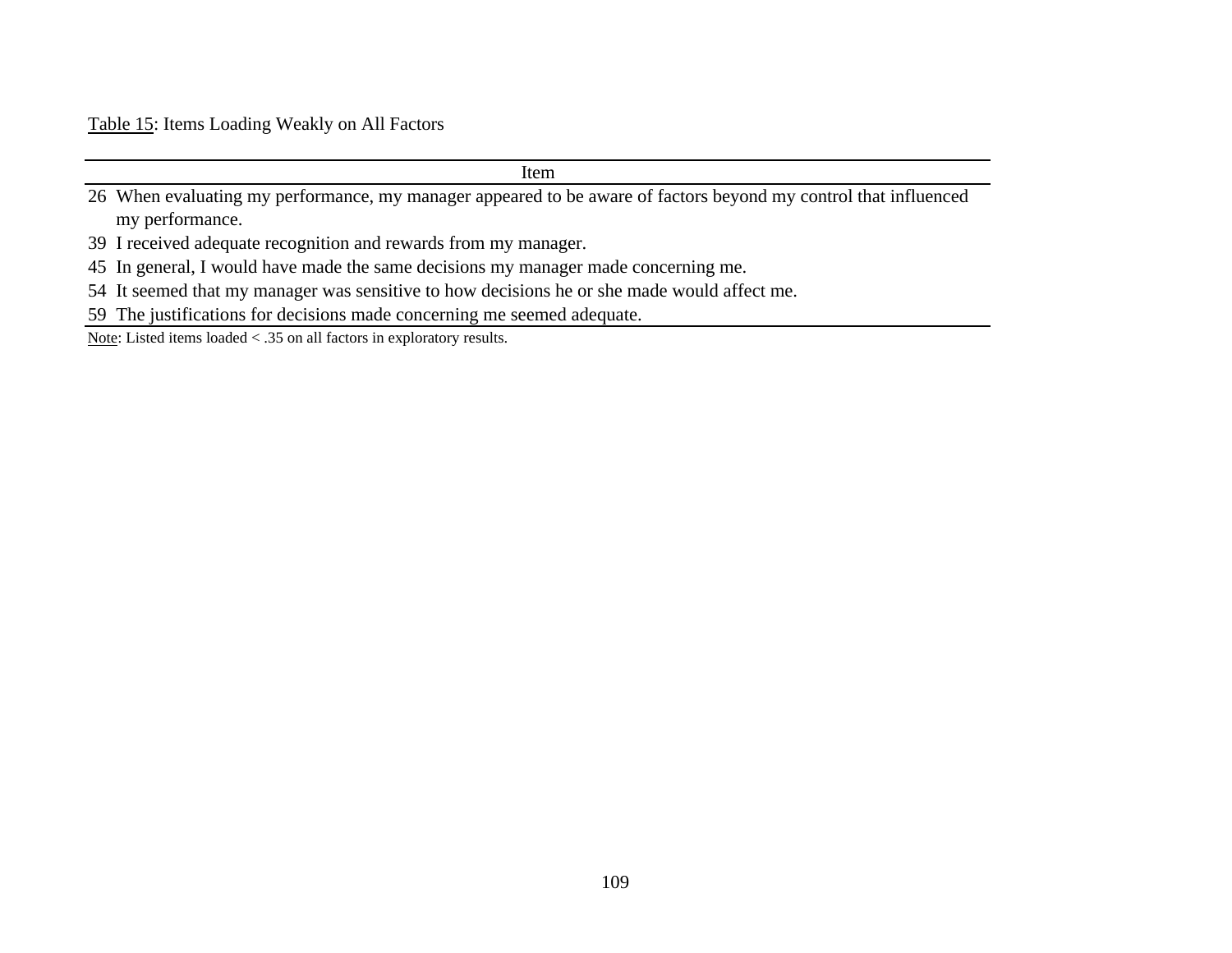|                |       | <b>Initial Eigenvalues</b> |              |  |  |  |  |  |
|----------------|-------|----------------------------|--------------|--|--|--|--|--|
| Factor         | Total | % Variance                 | Cumulative % |  |  |  |  |  |
| $\mathbf{1}$   | 14.55 | 34.64                      | 34.64        |  |  |  |  |  |
| $\overline{c}$ | 5.19  | 12.35                      | 46.99        |  |  |  |  |  |
| 3              | 2.26  | 5.37                       | 52.36        |  |  |  |  |  |
| $\overline{4}$ | 2.02  | 4.81                       | 57.17        |  |  |  |  |  |
| 5              | 1.44  | 3.43                       | 60.61        |  |  |  |  |  |
| 6              | 1.37  | 3.25                       | 63.86        |  |  |  |  |  |
| 7              | 1.31  | 3.13                       | 66.99        |  |  |  |  |  |
| 8              | 1.07  | 2.56                       | 69.55        |  |  |  |  |  |
| 9              | 1.01  | 2.41                       | 71.96        |  |  |  |  |  |
| 10             | 0.85  | 2.03                       | 73.99        |  |  |  |  |  |
| 11             | 0.77  | 1.83                       | 75.82        |  |  |  |  |  |
| 12             | 0.72  | 1.72                       | 77.54        |  |  |  |  |  |
| 13             | 0.71  | 1.69                       | 79.24        |  |  |  |  |  |
| 14             | 0.64  | 1.53                       | 80.76        |  |  |  |  |  |
| 15             | 0.59  | 1.41                       | 82.17        |  |  |  |  |  |
| 16             | 0.55  | 1.32                       | 83.49        |  |  |  |  |  |
| 17             | 0.53  | 1.26                       | 84.75        |  |  |  |  |  |
| 18             | 0.50  | 1.20                       | 85.95        |  |  |  |  |  |
| 19             | 0.49  | 1.16                       | 87.11        |  |  |  |  |  |
| 20             | 0.45  | 1.08                       | 88.19        |  |  |  |  |  |
| 21             | 0.43  | 1.03                       | 89.22        |  |  |  |  |  |

Table 16: Eigenvalues for Revised Exploratory Factor Analysis Results

Note: Analyses conducted using ML extraction and direct oblimin rotation. Remaining factors

accounted for less than 1% of total variance.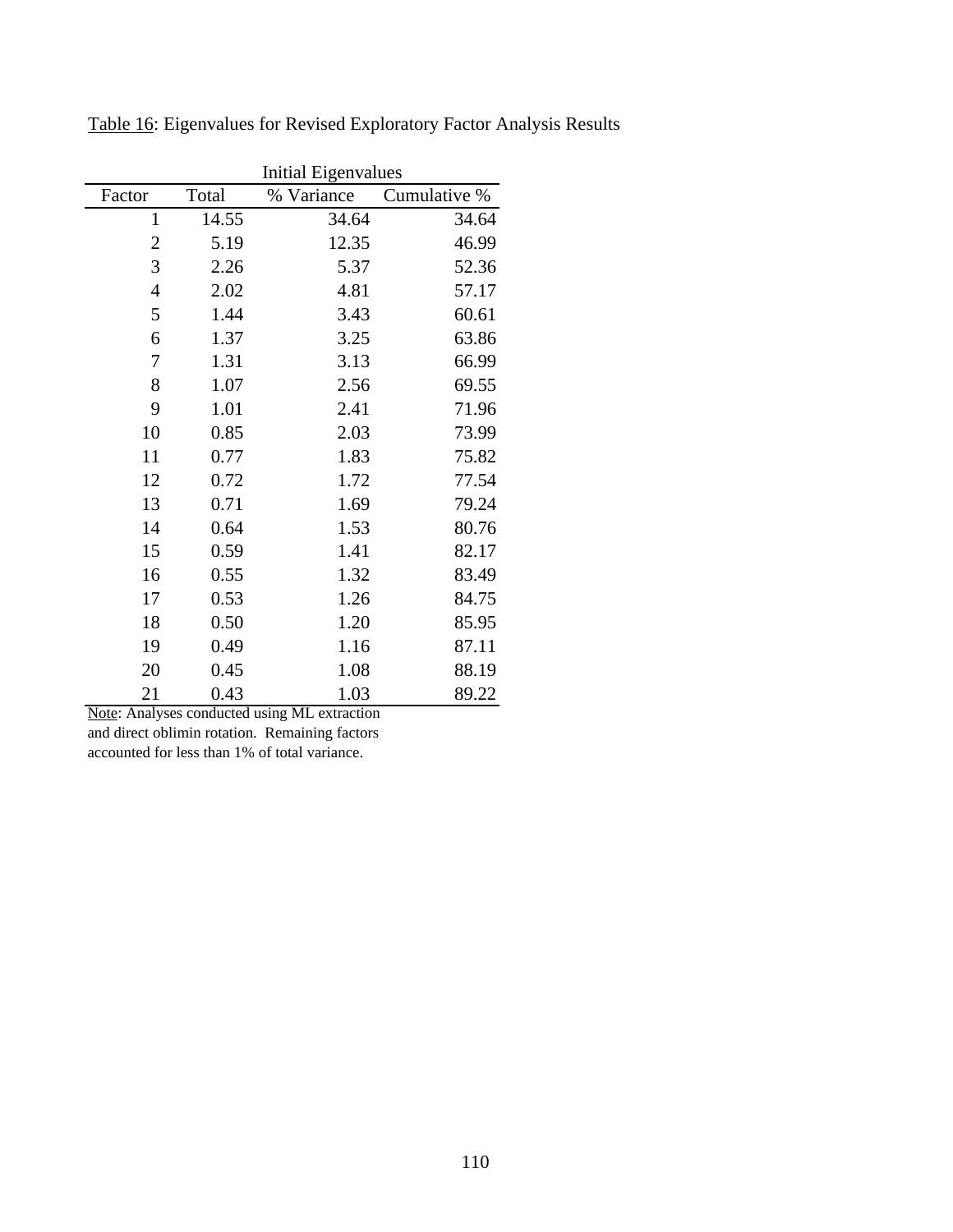# Table 17: Results of Revised Exploratory Factor Analysis

|                                                                                                             | Factor |                |       |  |  |  |
|-------------------------------------------------------------------------------------------------------------|--------|----------------|-------|--|--|--|
| Item                                                                                                        | 1      | $\overline{2}$ | 3     |  |  |  |
| 62 When decisions were made that affected me, my manager was sensitive to my personal needs.                | 0.776  |                |       |  |  |  |
| 76 The way my manager made decisions usually seemed reasonable.                                             | 0.775  |                |       |  |  |  |
| 58 Any decisions made concerning me were explained very clearly by my manager.                              | 0.763  |                |       |  |  |  |
| 75 My manager's explanations for how decisions were made usually seemed genuine.                            | 0.762  |                |       |  |  |  |
| 60 When my manager made decisions that negatively impacted me, he or she expressed regret.                  | 0.759  |                |       |  |  |  |
| 19 My manager was consistent in applying company policies and procedures over time.                         | 0.756  |                |       |  |  |  |
| 68 My manager told me how he or she made decisions that affected me.                                        | 0.738  |                |       |  |  |  |
| 55 When informing me of decisions, my manager was always polite.                                            | 0.728  |                |       |  |  |  |
| 20 In making decisions, my manager behaved ethically.                                                       | 0.722  |                |       |  |  |  |
| 11 My manager answered my questions in a timely manner.                                                     | 0.707  |                |       |  |  |  |
| 70 I understood the process by which my manager made decisions.                                             | 0.686  |                |       |  |  |  |
| 1 My manager was consistent in applying company policies and procedures to all employees.                   | 0.682  |                |       |  |  |  |
| 22 When making decisions, my manager applied consistent standards across all employees.                     | 0.645  |                |       |  |  |  |
| 3 My manager seemed to make rules and decisions that were in the best interest of the employees.            | 0.620  |                |       |  |  |  |
| 32 In making decisions, my manager collected accurate and complete information.                             | 0.608  |                |       |  |  |  |
| 21 My manager used consistent standards to evaluate employee performance.                                   | 0.606  |                |       |  |  |  |
| 53 My manager took time to explain why decisions concerning me were made.                                   | 0.590  |                |       |  |  |  |
| 10 My manager had adequate opportunity to judge my performance prior to evaluating it.                      | 0.567  |                |       |  |  |  |
| 18 My manager rewarded employees who performed their jobs adequately.                                       | 0.475  |                | 0.379 |  |  |  |
| 5 My manager asked for employee input into new policies and procedures.                                     | 0.474  |                |       |  |  |  |
| 29 Procedures for evaluating me accurately got at what I can and can't do well.                             | 0.473  |                |       |  |  |  |
| 63 When decisions were made that affected me, my manager seemed to be aware of my rights as an<br>employee. | 0.440  |                | 0.357 |  |  |  |
| 66 When explaining decisions that affected me, my manager treated me more as a friend than an               | 0.425  |                |       |  |  |  |
| 43 My work assignments/workload seemed fair to me.                                                          | 0.322  |                |       |  |  |  |
| 52 When I consider my experience level, I was not fairly rewarded.                                          |        | 0.771          |       |  |  |  |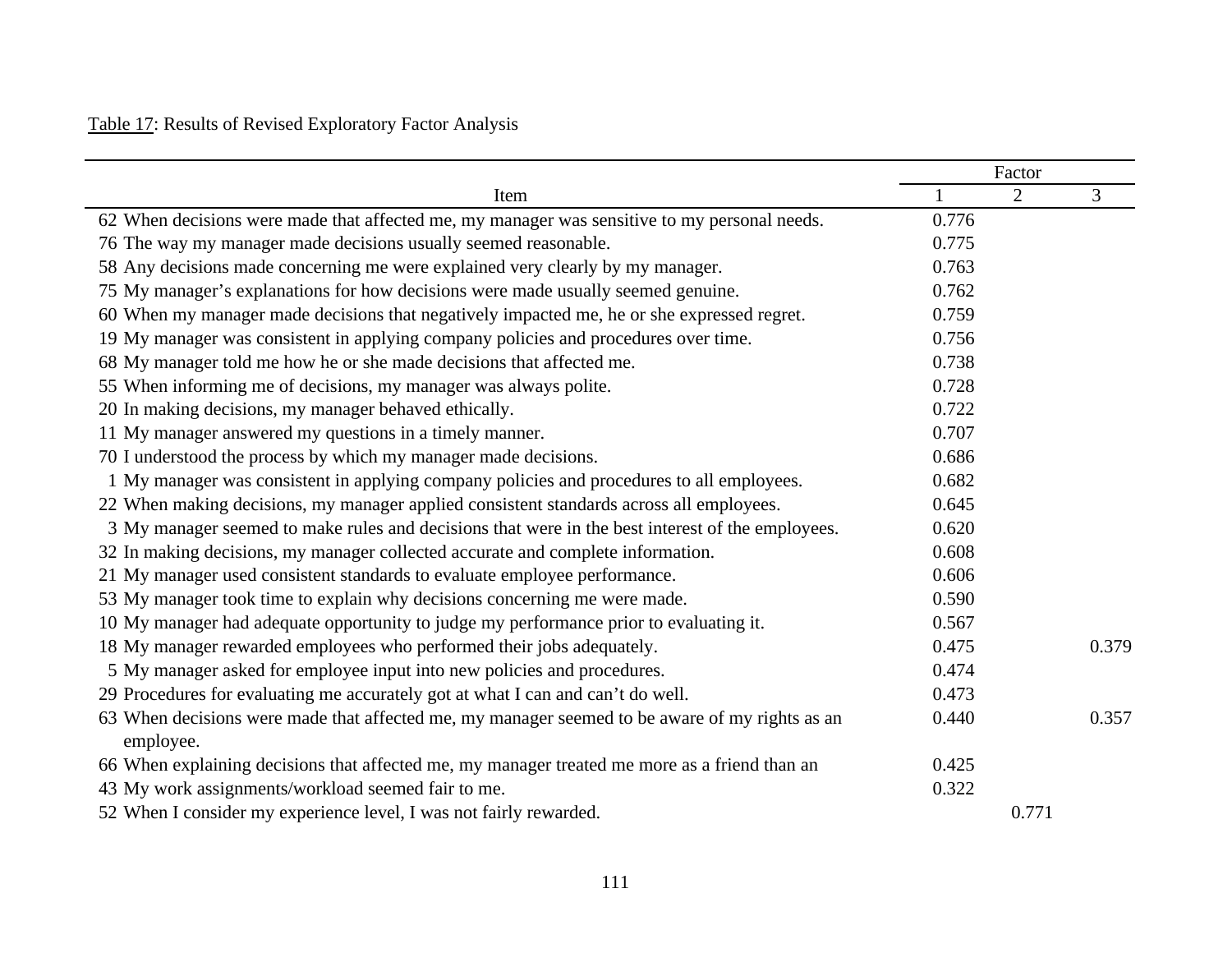| 50 When I consider my responsibilities, I was not fairly rewarded.                           |          | 0.758 |       |
|----------------------------------------------------------------------------------------------|----------|-------|-------|
| 42 I could probably have received more appropriate assignments at another company.           |          | 0.708 |       |
| 40 I was paid significantly less than other employees in similar job in this company.        |          | 0.695 |       |
| 57 When decisions were made concerning me, I often felt let down by my manager.              |          | 0.679 |       |
| 41 I could probably have received a more appropriate salary at another company.              |          | 0.676 |       |
| 61 It took a long time for my manager to let me know the outcome of decisions made about me. | $-0.314$ | 0.663 |       |
| 31 There seems to be a lot of bias and discrimination in this company.                       |          | 0.635 |       |
| 33 This company seems to pay employees with little regard for how well they perform.         |          | 0.573 |       |
| 4 It was easy to get my manager to bend the rules.                                           |          | 0.453 |       |
| 38 Considering how hard I worked, I was rewarded fairly.                                     |          |       | 0.743 |
| 46 Overall, the rewards I received at this company seemed fair.                              |          |       | 0.731 |
| 47 People at this company get what they deserve.                                             |          |       | 0.623 |
| 37 The outcome of most decisions in this company seem to be fair.                            |          |       | 0.568 |
| 27 Decision making procedures in this company are as fair as possible.                       |          |       | 0.541 |
| 48 Most of the decisions made at this company seem fair considering the circumstances.       |          |       | 0.540 |
| 34 My manager consistently rewards high performers.                                          |          |       | 0.491 |
| 30 Procedures for hiring me accurately got at what I do and don't know.                      |          |       | 0.314 |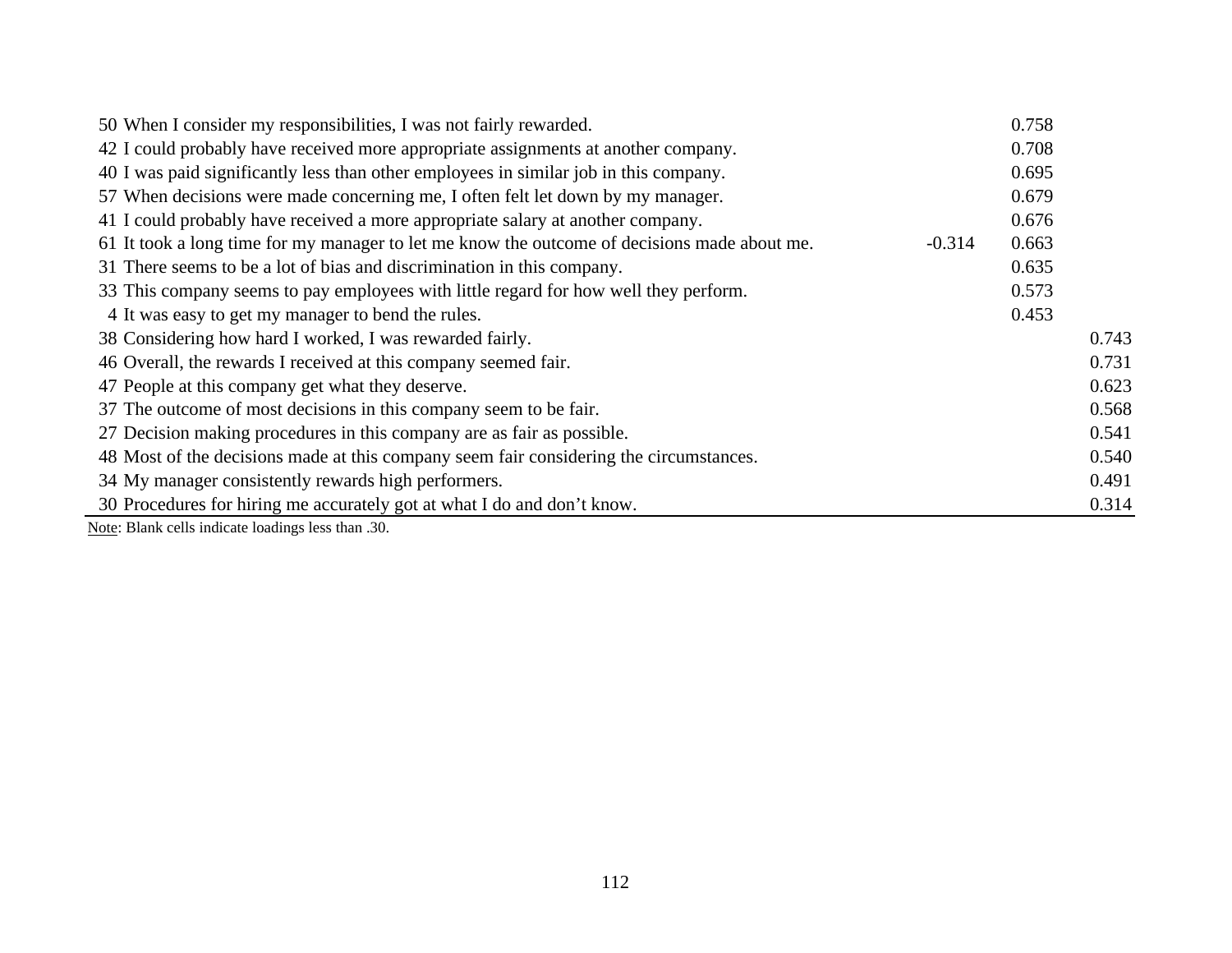Table 18: Factor Intercorrelations for Three-Factor Solution

| Factor                   |         |       |  |
|--------------------------|---------|-------|--|
| 1 Procedural Justice     | 1.00    |       |  |
| 2 Distributive Injustice | $-0.01$ | 1.00  |  |
| 3 Overall Justice        | 0.51    | -0.04 |  |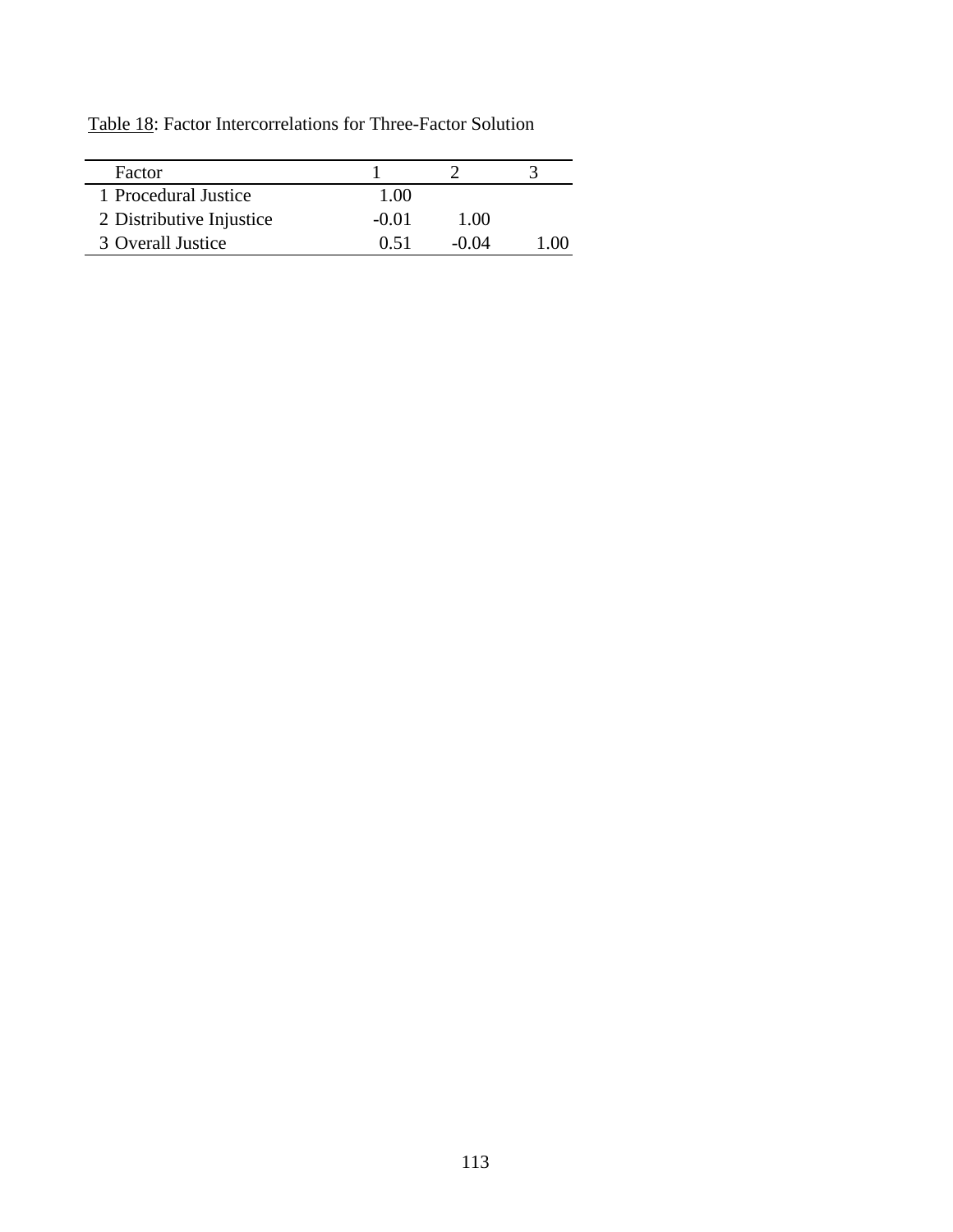## Table 19: Item Loadings for High Satisfaction Respondents

|                                                                                                   |       | Factor         |       |
|---------------------------------------------------------------------------------------------------|-------|----------------|-------|
| Item                                                                                              |       | $\overline{2}$ | 3     |
| 75. My manager's explanations for how decisions were made usually seemed genuine.                 | 0.842 |                |       |
| 58. Any decisions made concerning me were explained very clearly by my manager.                   | 0.791 |                |       |
| 76. The way my manager made decisions usually seemed reasonable.                                  | 0.783 |                |       |
| 1. My manager was consistent in applying company policies and procedures to all employees.        | 0.775 |                |       |
| 19. My manager was consistent in applying company policies and procedures over time.              | 0.761 |                |       |
| 60. When my manager made decisions that negatively impacted me, he or she expressed regret.       | 0.755 |                |       |
| 68. My manager told me how he or she made decisions that affected me.                             | 0.736 |                |       |
| 62. When decisions were made that affected me, my manager was sensitive to my personal needs.     | 0.736 |                |       |
| 20. In making decisions, my manager behaved ethically.                                            | 0.716 |                |       |
| 70. I understood the process by which my manager made decisions.                                  | 0.703 |                |       |
| 22. When making decisions, my manager applied consistent standards across all employees.          | 0.697 |                |       |
| 11. My manager answered my questions in a timely manner.                                          | 0.685 |                |       |
| 55. When informing me of decisions, my manager was always polite.                                 | 0.681 |                |       |
| 21. My manager used consistent standards to evaluate employee performance.                        | 0.665 |                |       |
| 10. My manager had adequate opportunity to judge my performance prior to evaluating it.           | 0.614 |                |       |
| 32. In making decisions, my manager collected accurate and complete information.                  | 0.614 |                |       |
| 3. My manager seemed to make rules and decisions that were in the best interest of the employees. | 0.612 |                |       |
| 53. My manager took time to explain why decisions concerning me were made.                        | 0.587 |                |       |
| 18. My manager rewarded employees who performed their jobs adequately.                            | 0.573 |                |       |
| 29. Procedures for evaluating me accurately got at what I can and can't do well.                  | 0.532 |                |       |
| 63. When decisions were made that affected me, my manager seemed to be aware of my rights as an   |       |                |       |
| employee.                                                                                         | 0.475 |                | 0.338 |
| 66. When explaining decisions that affected me, my manager treated me more as a friend than an    |       |                |       |
| employee.                                                                                         | 0.408 |                |       |
| 43. My work assignments/workload seemed fair to me.                                               | 0.373 |                |       |
| 5. My manager asked for employee input into new policies and procedures.                          | 0.368 |                |       |
| 52. When I consider my experience level, I was not fairly rewarded.                               |       | 0.828          |       |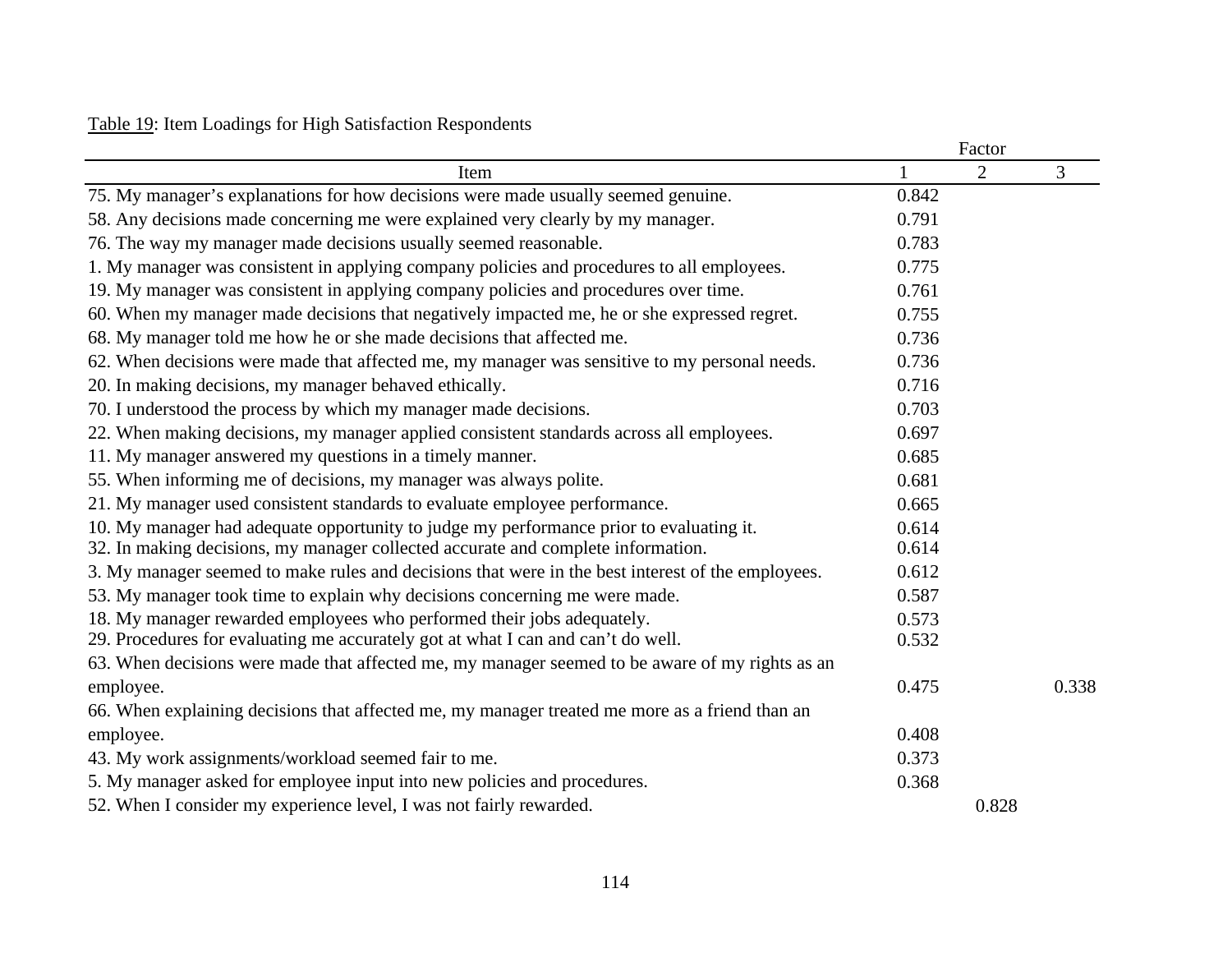| 40. I was paid significantly less than other employees in similar job in this company.        |       | 0.654 |       |
|-----------------------------------------------------------------------------------------------|-------|-------|-------|
| 50. When I consider my responsibilities, I was not fairly rewarded.                           |       | 0.632 |       |
| 41. I could probably have received a more appropriate salary at another company.              |       | 0.599 |       |
| 33. This company seems to pay employees with little regard for how well they perform.         |       | 0.542 |       |
| 61. It took a long time for my manager to let me know the outcome of decisions made about me. | 0.352 | 0.525 |       |
| 57. When decision were made concerning me, I often felt let down by my manager.               |       | 0.505 |       |
| 42. I could probably have received more appropriate assignments at another company.           |       | 0.488 |       |
| 31. There seems to be a lot of bias and discrimination in this company.                       |       | 0.459 |       |
| 4. It was easy to get my manager to bend the rules.                                           |       | 0.366 |       |
| 37. The outcome of most decisions in this company seem to be fair.                            |       |       | 0.717 |
| 27. Decision making procedures in this company are as fair as possible.                       |       |       | 0.639 |
| 47. People at this company get what they deserve.                                             |       |       | 0.638 |
| 46. Overall, the rewards I received at this company seemed fair.                              |       |       | 0.623 |
| 48. Most of the decisions made at this company seem fair considering the circumstances.       |       |       | 0.608 |
| 38. Considering how hard I worked, I was rewarded fairly.                                     |       |       | 0.546 |
| 34. My manager consistently rewards high performers.                                          | 0.314 |       | 0.327 |
| 30. Procedures for hiring me accurately got at what I do and don't know.                      |       |       |       |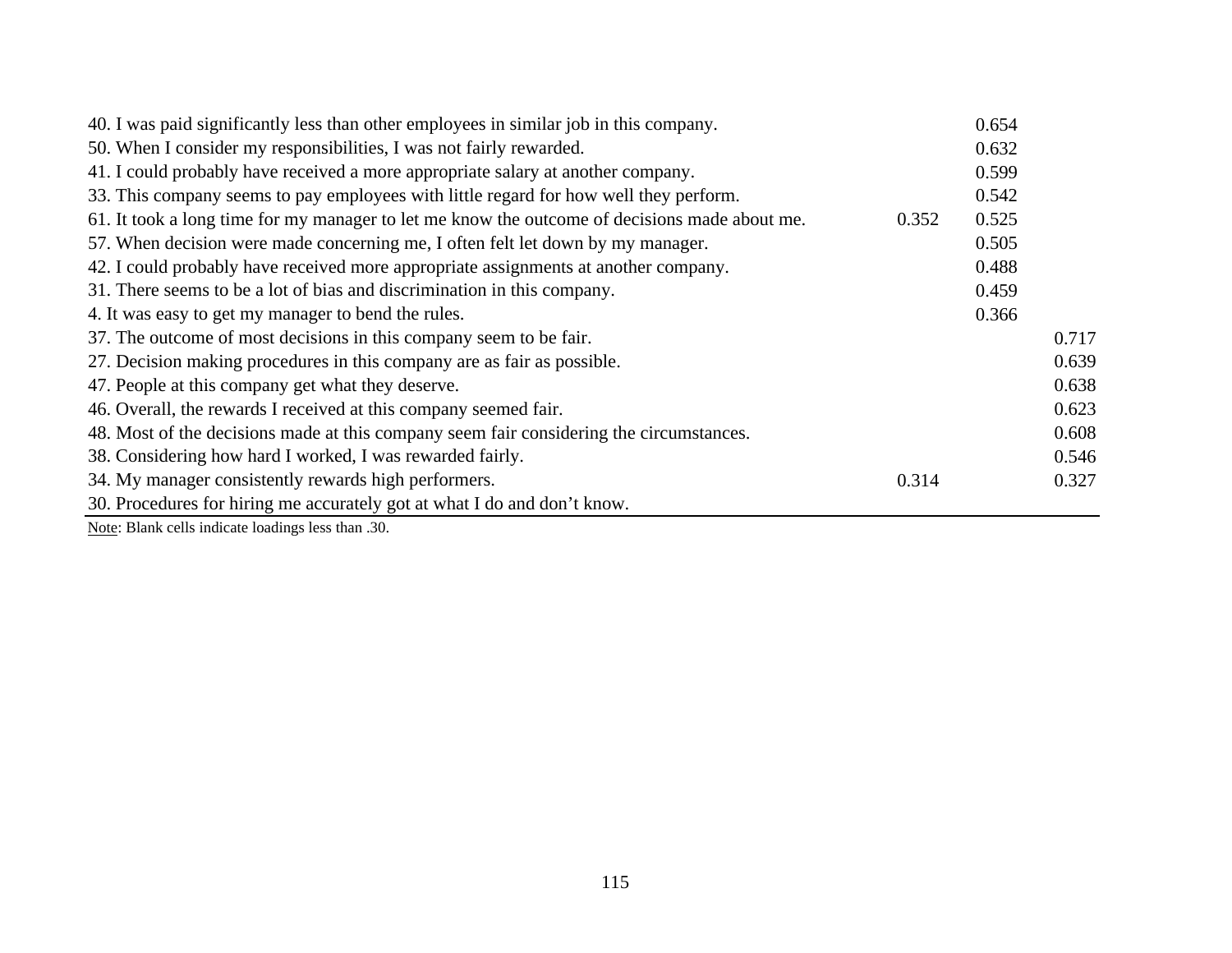## Table 20: Item Loadings for Low Satisfaction Respondents

|                                                                                                   |       | Factor |          |
|---------------------------------------------------------------------------------------------------|-------|--------|----------|
| Item                                                                                              |       | 2      | 3        |
| 22. When making decisions, my manager applied consistent standards across all employees.          | 0.845 |        |          |
| 32. In making decisions, my manager collected accurate and complete information.                  | 0.804 |        |          |
| 21. My manager used consistent standards to evaluate employee performance.                        | 0.789 |        |          |
| 27. Decision making procedures in this company are as fair as possible.                           | 0.788 |        |          |
| 46. Overall, the rewards I received at this company seemed fair.                                  | 0.773 |        |          |
| 48. Most of the decisions made at this company seem fair considering the circumstances.           | 0.772 |        |          |
| 38. Considering how hard I worked, I was rewarded fairly.                                         | 0.761 |        |          |
| 47. People at this company get what they deserve.                                                 | 0.756 |        |          |
| 20. In making decisions, my manager behaved ethically.                                            | 0.755 |        |          |
| 19. My manager was consistent in applying company policies and procedures over time.              | 0.736 |        |          |
| 37. The outcome of most decisions in this company seem to be fair.                                | 0.710 |        |          |
| 58. Any decisions made concerning me were explained very clearly by my manager.                   | 0.707 |        |          |
| 76. The way my manager made decisions usually seemed reasonable.                                  | 0.704 |        | $-0.347$ |
| 18. My manager rewarded employees who performed their jobs adequately.                            | 0.674 |        |          |
| 75. My manager's explanations for how decisions were made usually seemed genuine.                 | 0.673 |        |          |
| 34. My manager consistently rewards high performers.                                              | 0.667 |        |          |
| 1. My manager was consistent in applying company policies and procedures to all employees.        | 0.661 |        | 0.330    |
| 11. My manager answered my questions in a timely manner.                                          | 0.652 |        |          |
| 68. My manager told me how he or she made decisions that affected me.                             | 0.650 |        |          |
| 70. I understood the process by which my manager made decisions.                                  | 0.641 |        |          |
| 53. My manager took time to explain why decisions concerning me were made.                        | 0.639 |        |          |
| 63. When decisions were made that affected me, my manager seemed to be aware of my rights as an   |       |        |          |
| employee.                                                                                         | 0.612 |        | $-0.335$ |
| 3. My manager seemed to make rules and decisions that were in the best interest of the employees. | 0.612 |        |          |
| 29. Procedures for evaluating me accurately got at what I can and can't do well.                  | 0.570 |        |          |
| 60. When my manager made decisions that negatively impacted me, he or she expressed regret.       | 0.549 |        | $-0.302$ |
| 5. My manager asked for employee input into new policies and procedures.                          | 0.534 |        |          |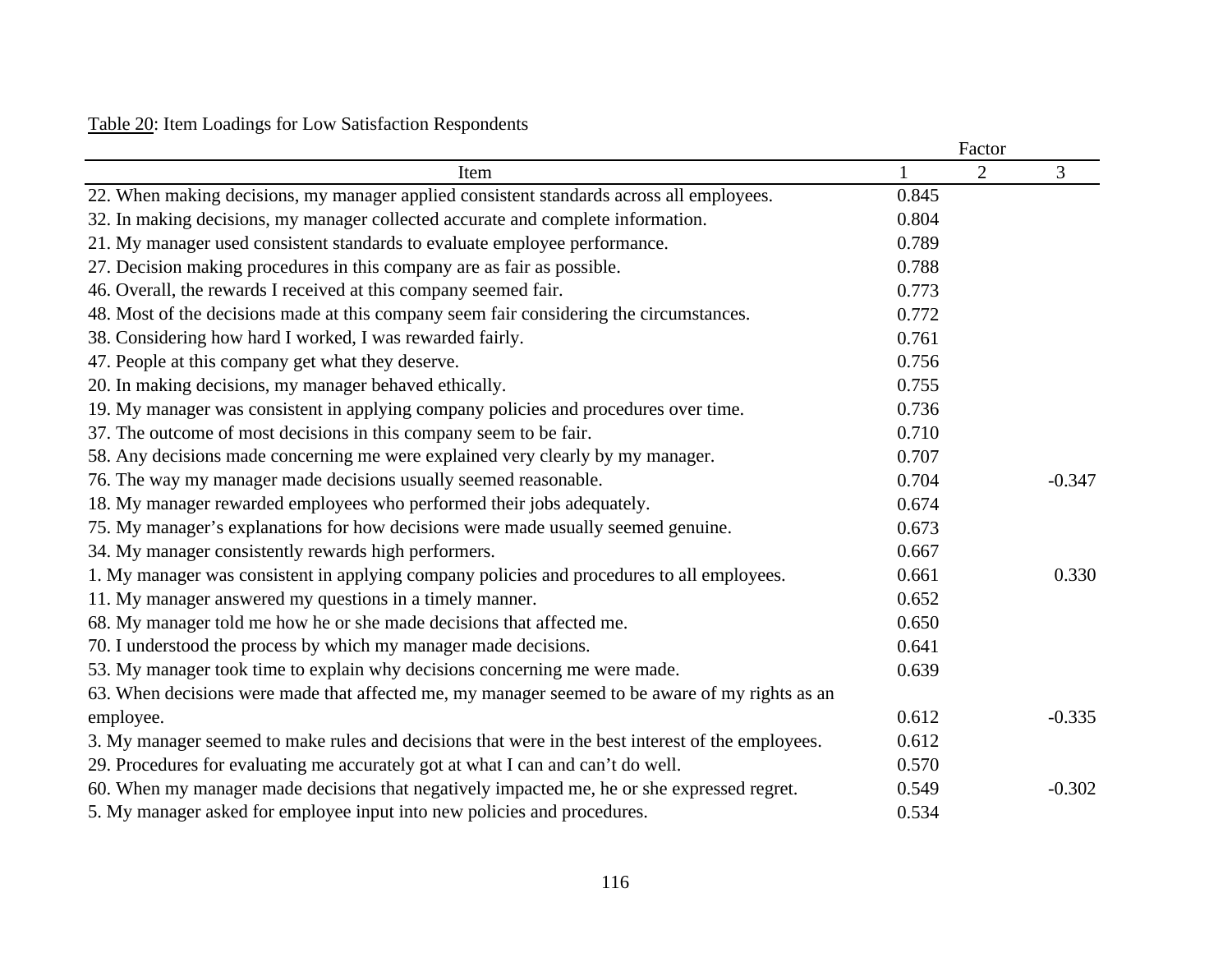| 43. My work assignments/workload seemed fair to me.                                            | 0.477 |       | $-0.467$ |
|------------------------------------------------------------------------------------------------|-------|-------|----------|
| 30. Procedures for hiring me accurately got at what I do and don't know.                       | 0.463 |       |          |
| 55. When informing me of decisions, my manager was always polite.                              | 0.448 |       |          |
| 10. My manager had adequate opportunity to judge my performance prior to evaluating it.        | 0.414 |       |          |
| 42. I could probably have received more appropriate assignments at another company.            |       | 0.797 |          |
| 41. I could probably have received a more appropriate salary at another company.               |       | 0.764 |          |
| 50. When I consider my responsibilities, I was not fairly rewarded.                            |       | 0.620 |          |
| 40. I was paid significantly less than other employees in similar job in this company.         |       | 0.564 |          |
| 52. When I consider my experience level, I was not fairly rewarded.                            |       | 0.458 |          |
| 57. When decision were made concerning me, I often felt let down by my manager.                |       | 0.449 |          |
| 33. This company seems to pay employees with little regard for how well they perform.          |       | 0.388 |          |
| 4. It was easy to get my manager to bend the rules.                                            |       |       |          |
| 62. When decisions were made that affected me, my manager was sensitive to my personal needs.  | 0.505 |       | $-0.631$ |
| 61. It took a long time for my manager to let me know the outcome of decisions made about me.  |       | 0.330 | 0.382    |
| 66. When explaining decisions that affected me, my manager treated me more as a friend than an |       |       |          |
| employee.                                                                                      |       |       | $-0.365$ |
| 31. There seems to be a lot of bias and discrimination in this company.                        |       |       |          |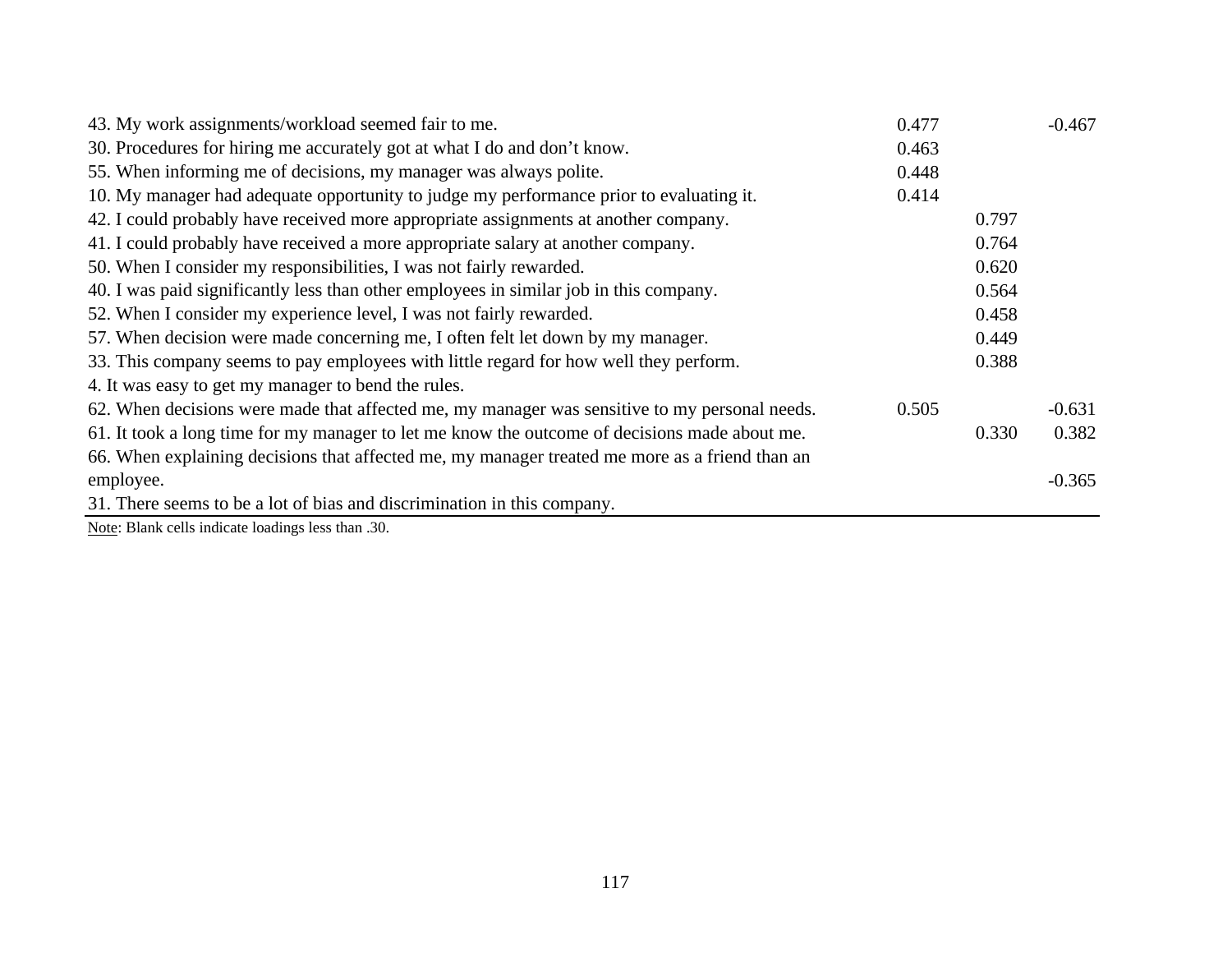## Table 21: Item Loadings for Organizational Sample

|                                                                                                   |       | Factor |       |  |
|---------------------------------------------------------------------------------------------------|-------|--------|-------|--|
| Item                                                                                              | 1     | 2      | 3     |  |
| 19. My manager was consistent in applying company policies and procedures over time.              | 0.854 |        |       |  |
| 1. My manager was consistent in applying company policies and procedures to all employees.        | 0.843 |        |       |  |
| 76. The way my manager made decisions usually seemed reasonable.                                  | 0.836 |        |       |  |
| 22. When making decisions, my manager applied consistent standards across all employees.          | 0.797 |        |       |  |
| 58. Any decisions made concerning me were explained very clearly by my manager.                   |       |        |       |  |
| 75. My manager's explanations for how decisions were made usually seemed genuine.                 | 0.742 |        |       |  |
| 70. I understood the process by which my manager made decisions.                                  | 0.721 |        |       |  |
| 20. In making decisions, my manager behaved ethically.                                            | 0.717 |        |       |  |
| 32. In making decisions, my manager collected accurate and complete information.                  | 0.712 |        |       |  |
| 21. My manager used consistent standards to evaluate employee performance.                        | 0.709 |        |       |  |
| 11. My manager answered my questions in a timely manner.                                          | 0.707 |        |       |  |
| 62. When decisions were made that affected me, my manager was sensitive to my personal needs.     | 0.692 |        |       |  |
| 55. When informing me of decisions, my manager was always polite.                                 | 0.670 |        |       |  |
| 60. When my manager made decisions that negatively impacted me, he or she expressed regret.       | 0.654 |        | 0.435 |  |
| 68. My manager told me how he or she made decisions that affected me.                             | 0.614 |        | 0.389 |  |
| 3. My manager seemed to make rules and decisions that were in the best interest of the employees. | 0.607 |        |       |  |
| 53. My manager took time to explain why decisions concerning me were made.                        | 0.555 |        |       |  |
| 57. When decision were made concerning me, I often felt let down by my manager.                   | 0.464 |        |       |  |
| 61. It took a long time for my manager to let me know the outcome of decisions made about me.     | 0.461 |        |       |  |
| 5. My manager asked for employee input into new policies and procedures.                          | 0.455 |        |       |  |
| 63. When decisions were made that affected me, my manager seemed to be aware of my rights as an   |       |        |       |  |
| employee.                                                                                         | 0.454 | 0.416  |       |  |
| 4. It was easy to get my manager to bend the rules.                                               | 0.377 |        |       |  |
| 29. Procedures for evaluating me accurately got at what I can and can't do well.                  | 0.374 |        |       |  |
| 52. When I consider my experience level, I was not fairly rewarded.                               |       | 0.718  |       |  |
| 50. When I consider my responsibilities, I was not fairly rewarded.                               |       | 0.710  |       |  |
| 40. I was paid significantly less than other employees in similar job in this company.            |       | 0.649  |       |  |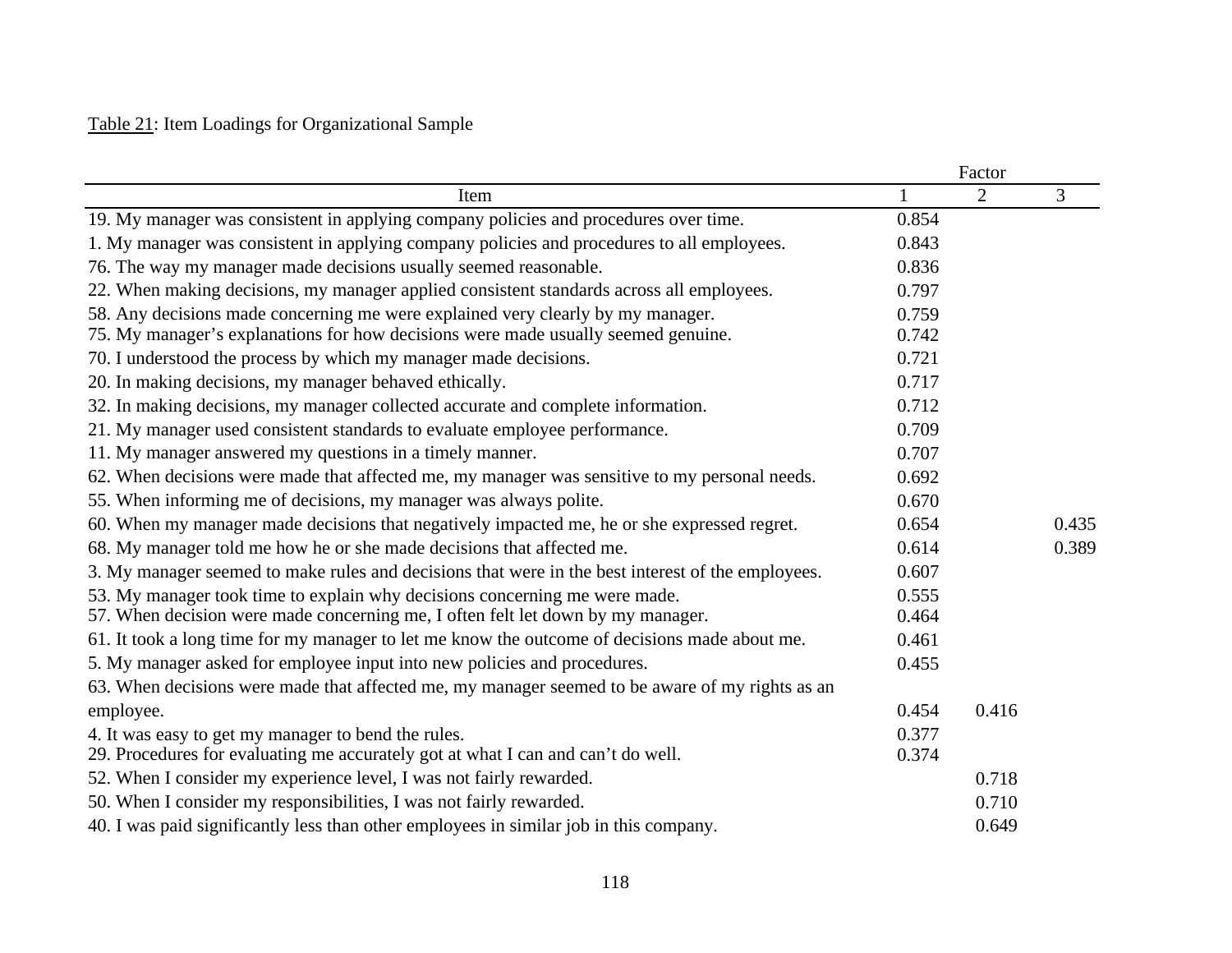| 38. Considering how hard I worked, I was rewarded fairly.                                      |       | 0.581 |          |
|------------------------------------------------------------------------------------------------|-------|-------|----------|
| 46. Overall, the rewards I received at this company seemed fair.                               | 0.302 | 0.566 |          |
| 42. I could probably have received more appropriate assignments at another company.            |       | 0.555 |          |
| 41. I could probably have received a more appropriate salary at another company.               |       | 0.499 |          |
| 33. This company seems to pay employees with little regard for how well they perform.          |       | 0.488 |          |
| 47. People at this company get what they deserve.                                              | 0.310 | 0.479 |          |
| 31. There seems to be a lot of bias and discrimination in this company.                        |       | 0.476 |          |
| 34. My manager consistently rewards high performers.                                           |       | 0.462 |          |
| 37. The outcome of most decisions in this company seem to be fair.                             |       | 0.451 | $-0.301$ |
| 43. My work assignments/workload seemed fair to me.                                            |       | 0.403 | 0.391    |
| 18. My manager rewarded employees who performed their jobs adequately.                         | 0.371 | 0.378 |          |
| 48. Most of the decisions made at this company seem fair considering the circumstances.        | 0.303 | 0.354 |          |
| 30. Procedures for hiring me accurately got at what I do and don't know.                       |       | 0.315 |          |
| 27. Decision making procedures in this company are as fair as possible.                        | 0.381 | 0.401 | $-0.487$ |
| 66. When explaining decisions that affected me, my manager treated me more as a friend than an |       |       |          |
| employee.                                                                                      |       |       | 0.441    |
| 10. My manager had adequate opportunity to judge my performance prior to evaluating it.        | 0.352 |       | 0.384    |
| $\mathbf{v}$ and $\mathbf{v}$ and $\mathbf{v}$ and $\mathbf{v}$ and $\mathbf{v}$               |       |       |          |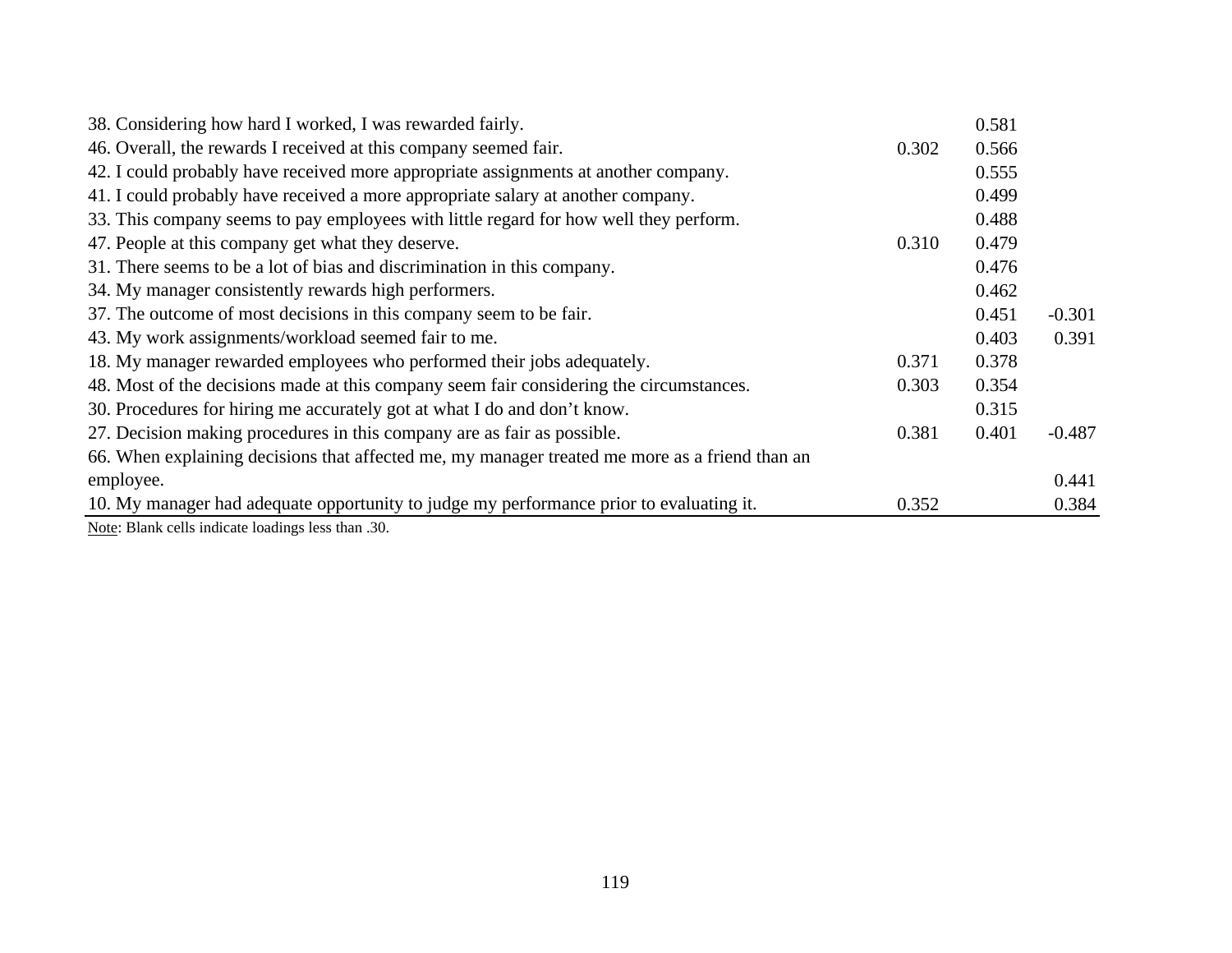## Table 22: Item Loadings for Student Sample

|                                                                                                 |       | Factor |       |
|-------------------------------------------------------------------------------------------------|-------|--------|-------|
| Item                                                                                            | 1     | 2      | 3     |
| 62. When decisions were made that affected me, my manager was sensitive to my personal needs.   | 0.981 |        |       |
| 76. The way my manager made decisions usually seemed reasonable.                                | 0.720 |        |       |
| 75. My manager's explanations for how decisions were made usually seemed genuine.               |       |        |       |
| 66. When explaining decisions that affected me, my manager treated me more as a friend than an  |       |        |       |
| employee.                                                                                       | 0.660 |        |       |
| 70. I understood the process by which my manager made decisions.                                | 0.600 |        |       |
| 60. When my manager made decisions that negatively impacted me, he or she expressed regret.     | 0.580 |        |       |
| 63. When decisions were made that affected me, my manager seemed to be aware of my rights as an |       |        |       |
| employee.                                                                                       | 0.568 |        |       |
| 55. When informing me of decisions, my manager was always polite.                               | 0.556 |        |       |
| 68. My manager told me how he or she made decisions that affected me.                           | 0.519 |        |       |
| 58. Any decisions made concerning me were explained very clearly by my manager.                 | 0.463 |        | 0.444 |
| 53. My manager took time to explain why decisions concerning me were made.                      | 0.458 |        | 0.328 |
| 43. My work assignments/workload seemed fair to me.                                             | 0.452 |        |       |
| 10. My manager had adequate opportunity to judge my performance prior to evaluating it.         | 0.385 |        |       |
| 34. My manager consistently rewards high performers.                                            | 0.346 |        |       |
| 5. My manager asked for employee input into new policies and procedures.                        |       |        |       |
| 42. I could probably have received more appropriate assignments at another company.             |       | 0.827  |       |
| 41. I could probably have received a more appropriate salary at another company.                |       | 0.825  |       |
| 50. When I consider my responsibilities, I was not fairly rewarded.                             |       | 0.532  |       |
| 40. I was paid significantly less than other employees in similar job in this company.          |       | 0.437  |       |
| 52. When I consider my experience level, I was not fairly rewarded.                             |       | 0.384  |       |
| 57. When decision were made concerning me, I often felt let down by my manager.                 |       | 0.380  |       |
| 33. This company seems to pay employees with little regard for how well they perform.           |       | 0.354  |       |
| 61. It took a long time for my manager to let me know the outcome of decisions made about me.   |       | 0.305  |       |
| 4. It was easy to get my manager to bend the rules.                                             |       |        |       |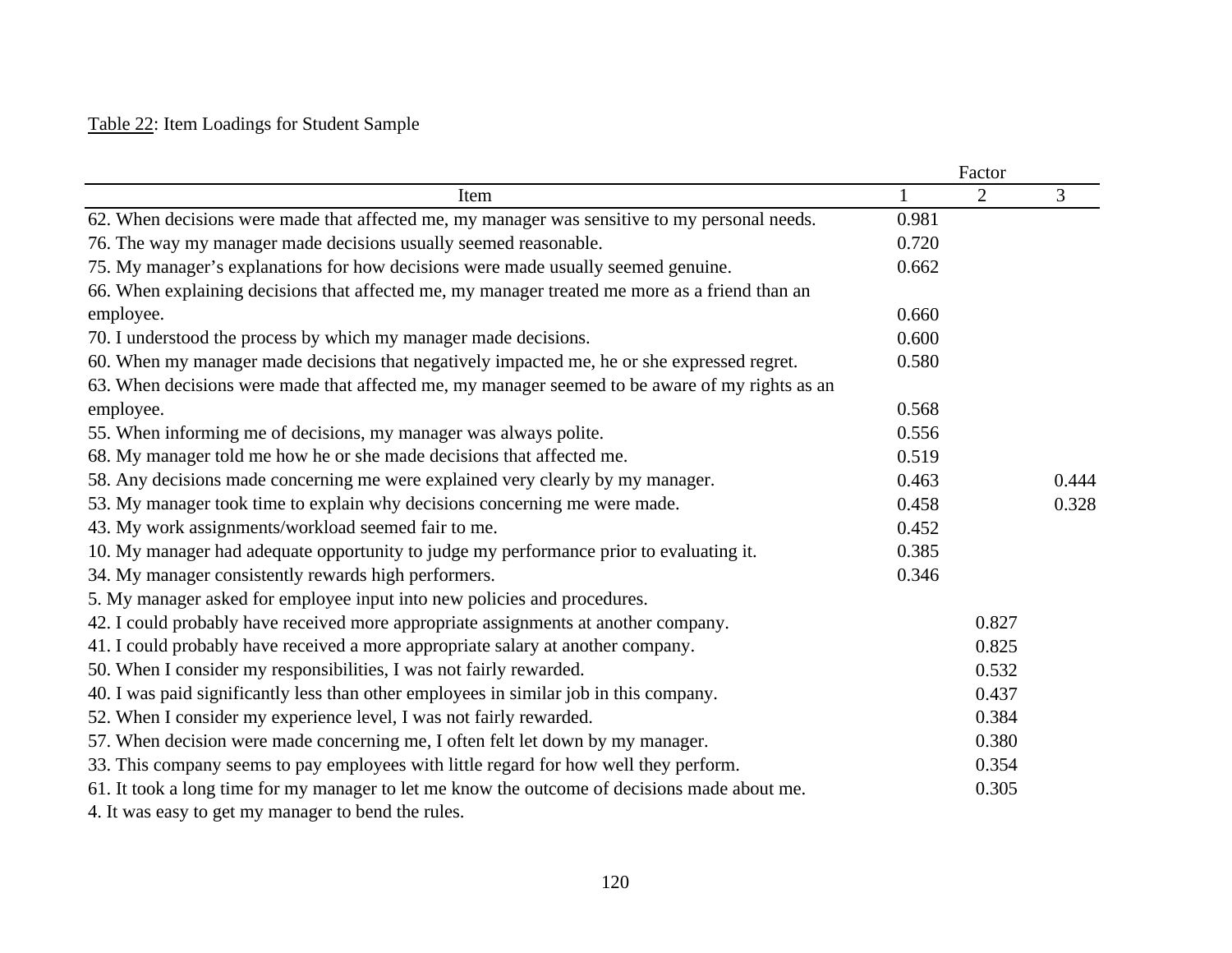| 19. My manager was consistent in applying company policies and procedures over time.              |       | 0.773 |
|---------------------------------------------------------------------------------------------------|-------|-------|
| 27. Decision making procedures in this company are as fair as possible.                           |       | 0.766 |
| 1. My manager was consistent in applying company policies and procedures to all employees.        |       | 0.704 |
| 22. When making decisions, my manager applied consistent standards across all employees.          |       | 0.661 |
| 32. In making decisions, my manager collected accurate and complete information.                  |       | 0.625 |
| 47. People at this company get what they deserve.                                                 |       | 0.614 |
| 48. Most of the decisions made at this company seem fair considering the circumstances.           |       | 0.607 |
| 38. Considering how hard I worked, I was rewarded fairly.                                         |       | 0.530 |
| 20. In making decisions, my manager behaved ethically.                                            |       | 0.529 |
| 21. My manager used consistent standards to evaluate employee performance.                        |       | 0.528 |
| 37. The outcome of most decisions in this company seem to be fair.                                | 0.369 | 0.474 |
| 46. Overall, the rewards I received at this company seemed fair.                                  | 0.374 | 0.443 |
| 3. My manager seemed to make rules and decisions that were in the best interest of the employees. |       | 0.439 |
| 11. My manager answered my questions in a timely manner.                                          | 0.378 | 0.382 |
| 18. My manager rewarded employees who performed their jobs adequately.                            |       | 0.382 |
| 29. Procedures for evaluating me accurately got at what I can and can't do well.                  |       |       |
| 31. There seems to be a lot of bias and discrimination in this company.                           |       |       |
| 30. Procedures for hiring me accurately got at what I do and don't know.                          |       |       |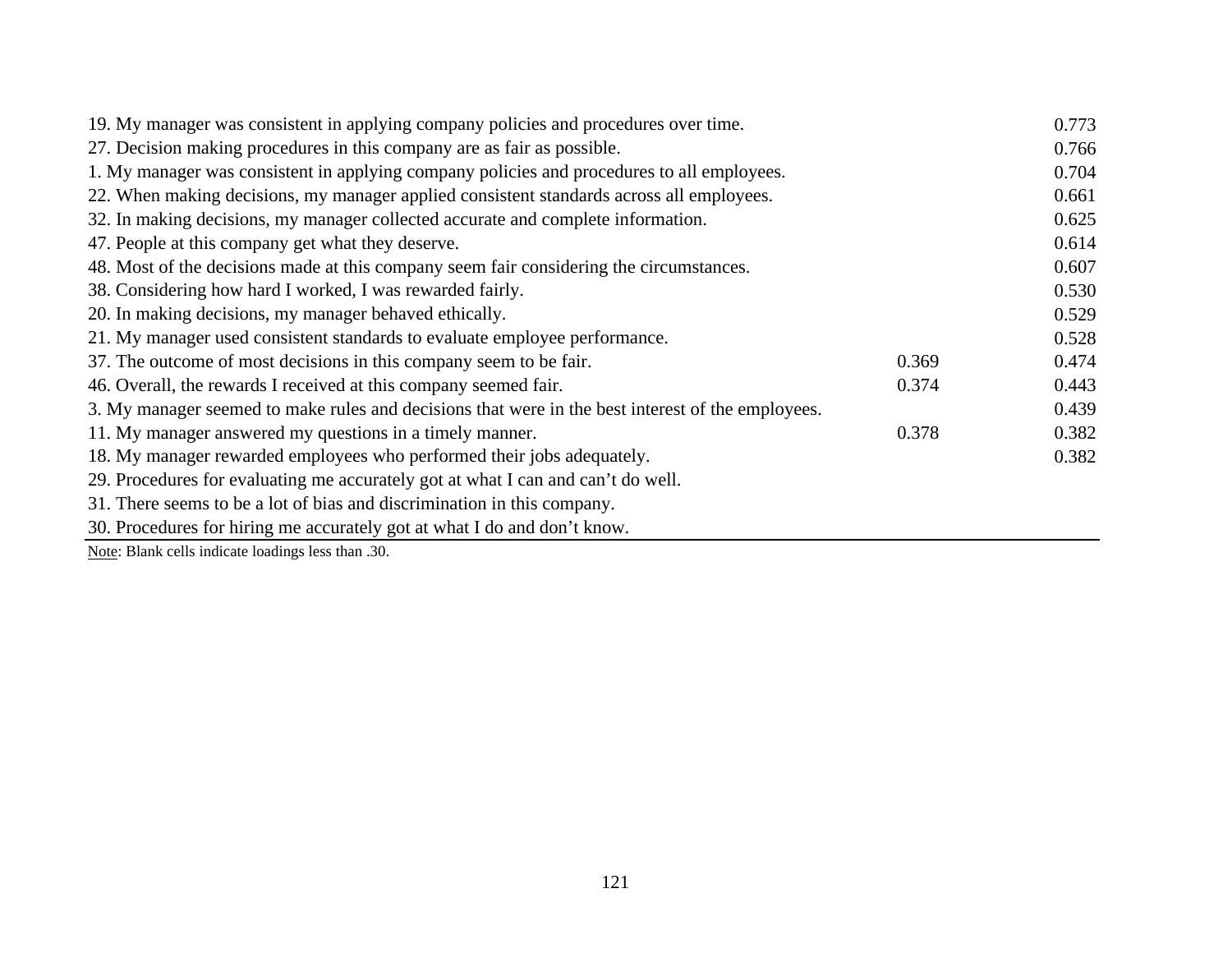Factor IfJ DI DJ IfJ 1.00 DI 0.03 1.00 DJ 0.38 0.00 1.00 High Satisfaction Subgroup

Table 23: Factor Intercorrelations for Each Subgroup

|        | Low Satisfaction Subgroup |      |  |
|--------|---------------------------|------|--|
| Factor | G1                        |      |  |
| GJ     | 1.00                      |      |  |
| DI     | $-0.04$                   | 1.00 |  |
|        | $-0.20$                   | 0.02 |  |

| <b>Organizational Sample</b> |       |      |      |
|------------------------------|-------|------|------|
| Factor                       | [f]   |      | In I |
| IfI                          | 1.00  |      |      |
| DI                           | 0.45  | 1.00 |      |
| In I                         | N U U | በ በ4 |      |

| <b>Student Sample</b> |         |      |  |
|-----------------------|---------|------|--|
| Factor                | If.I    |      |  |
| IfJ                   | 1.00    |      |  |
| DI                    | $-0.10$ | 1.00 |  |
| ופ                    | 0.52    | 0.10 |  |

Note: IfJ = Informational Justice, DI = Distributive Injustice

DJ = Distributive Justice, GJ = General Justice

 $II = International\ Injustice, InJ = Interpersonal\ Justice.$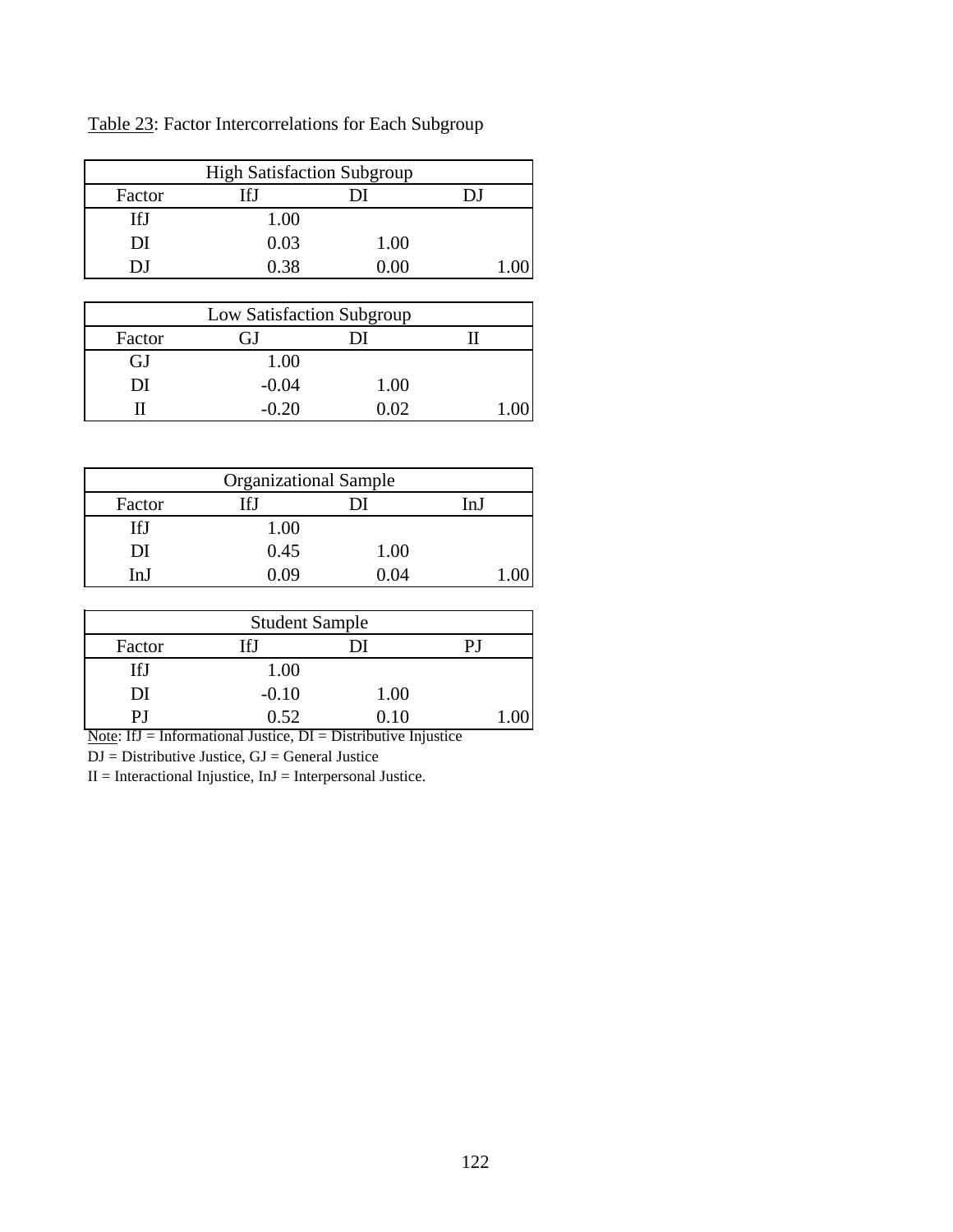| <b>High Satisfaction Subgroup</b> |                             |          |  |  |
|-----------------------------------|-----------------------------|----------|--|--|
| Factor                            | <b>Factor Rank</b>          | Variance |  |  |
| <b>Informational Justice</b>      |                             | 32.6%    |  |  |
| Distributive Justice              | 3                           | 6.4%     |  |  |
| Distributive Injustice            | $\mathcal{D}_{\mathcal{L}}$ | 9.9%     |  |  |
| <b>Interactional Justice</b>      |                             |          |  |  |
| Interactional Injustice           |                             |          |  |  |
| Total                             |                             |          |  |  |

Table 24: Percentage of Variance Accounted for by Factors in Ea

| Low Satisfaction Subgroup    |                             |       |  |  |
|------------------------------|-----------------------------|-------|--|--|
| Factor                       | Factor Rank % Variance      |       |  |  |
| <b>General Justice</b>       |                             | 36.0% |  |  |
| Distributive Justice         |                             |       |  |  |
| Distributive Injustice       | $\mathcal{D}_{\mathcal{L}}$ | 8.4%  |  |  |
| <b>Interactional Justice</b> |                             |       |  |  |
| Interactional Injustice      | 3                           | 5.4%  |  |  |
| Total                        |                             | 49.8% |  |  |

| <b>Organizational Sample</b> |                             |       |  |  |  |  |
|------------------------------|-----------------------------|-------|--|--|--|--|
| Factor                       | Factor Rank % Variance      |       |  |  |  |  |
| <b>Informational Justice</b> |                             | 38.1% |  |  |  |  |
| Distributive Justice         |                             |       |  |  |  |  |
| Distributive Injustice       | $\mathcal{D}_{\mathcal{L}}$ | 7.7%  |  |  |  |  |
| <b>Interpersonal Justice</b> | 3                           | 6.7%  |  |  |  |  |
| Interactional Injustice      |                             |       |  |  |  |  |
| Total                        |                             | 52.5% |  |  |  |  |

| <b>Student Sample</b>        |                       |            |  |  |  |  |  |
|------------------------------|-----------------------|------------|--|--|--|--|--|
| Factor                       | <b>Factor Rank</b>    | % Variance |  |  |  |  |  |
| <b>Procedural Justice</b>    | 3                     | $4.4\%$    |  |  |  |  |  |
| Distributive Justice         |                       |            |  |  |  |  |  |
| Distributive Injustice       | $\mathcal{D}_{\cdot}$ | 8.1%       |  |  |  |  |  |
| <b>Informational Justice</b> |                       | 37.1%      |  |  |  |  |  |
| Interactional Injustice      |                       |            |  |  |  |  |  |
| Total                        |                       |            |  |  |  |  |  |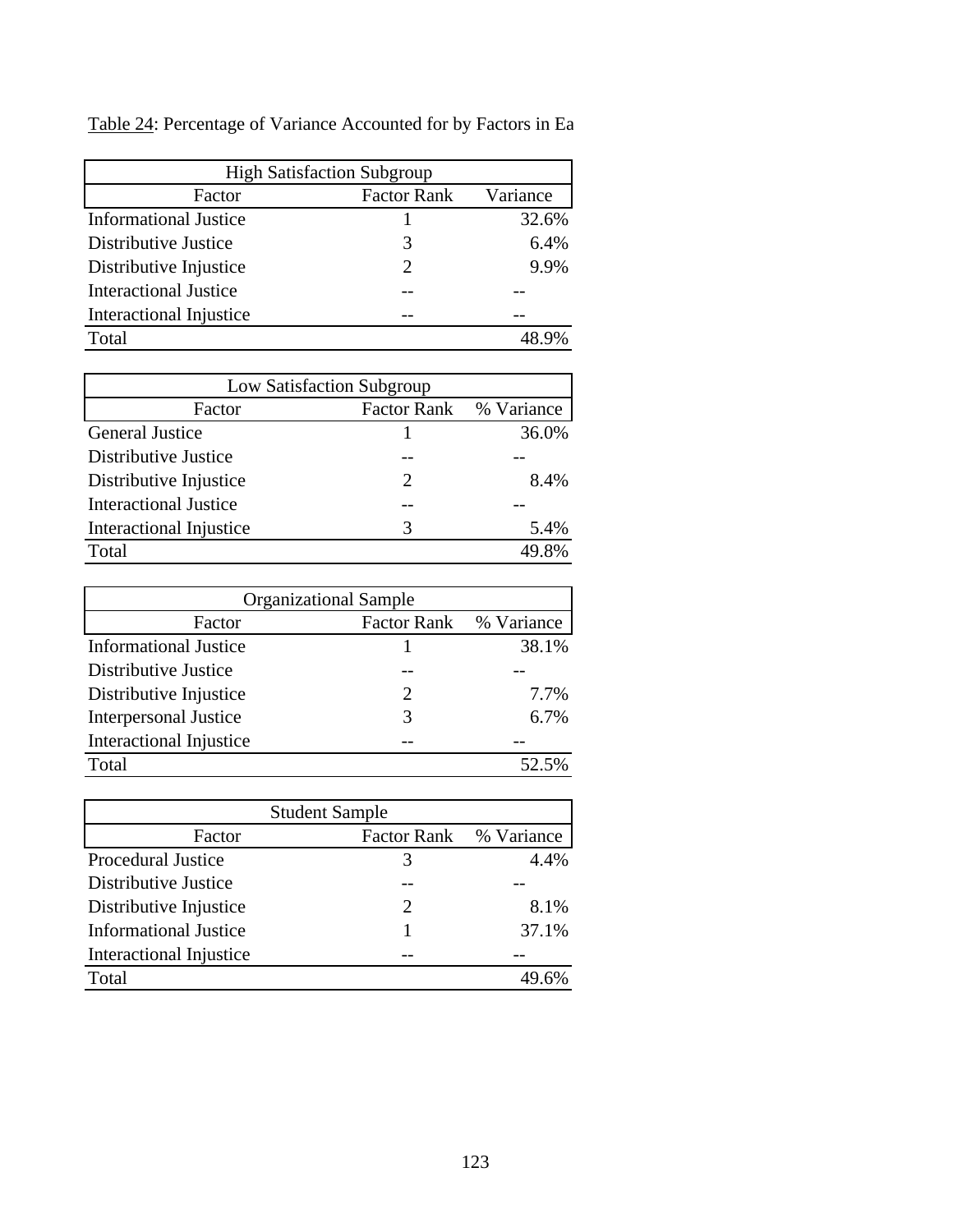Table 25: Cross-Validation of Exploratory Factor Structure from High Satisfaction Subgroup on Low Satisfaction Subgroup

| Model     | df  | $\sim$<br>$\sim$ | $\chi$ 2/df | GFI  | AGFI  | ΙFΙ   | CFI   | <b>RMSEA</b>             | <b>ECVI</b> | AIC    |
|-----------|-----|------------------|-------------|------|-------|-------|-------|--------------------------|-------------|--------|
| Null      |     | 18.07            |             | $--$ | $- -$ | $- -$ | $- -$ | $\overline{\phantom{m}}$ | 1.43        | 154.07 |
| Satisfied | 135 | 445.43           | 3.30        | 0.69 | 0.61  | ).68  | ).68  | 0.15                     |             | 517.43 |

Note: GFI = Goodness of Fit Index (Joreskog & Sorbom, 1984), AGFI = Adjusted Goodness of Fit Index (Joreskog & Sorbom, 1984), IFI = Incremental Fit Index (Bollen, 1989a), CFI = Comparative Fit Index (Bentler, 1990), RMSEA = Root Mean Square Error of Approximation (Steiger, 1990), ECVI = Expected Cross-Validation Index (Browne & Cudeck, 1989), AIC =

Akaike Infromation Criterion (Akaike, 1973). See Figure 10 for a description of the model.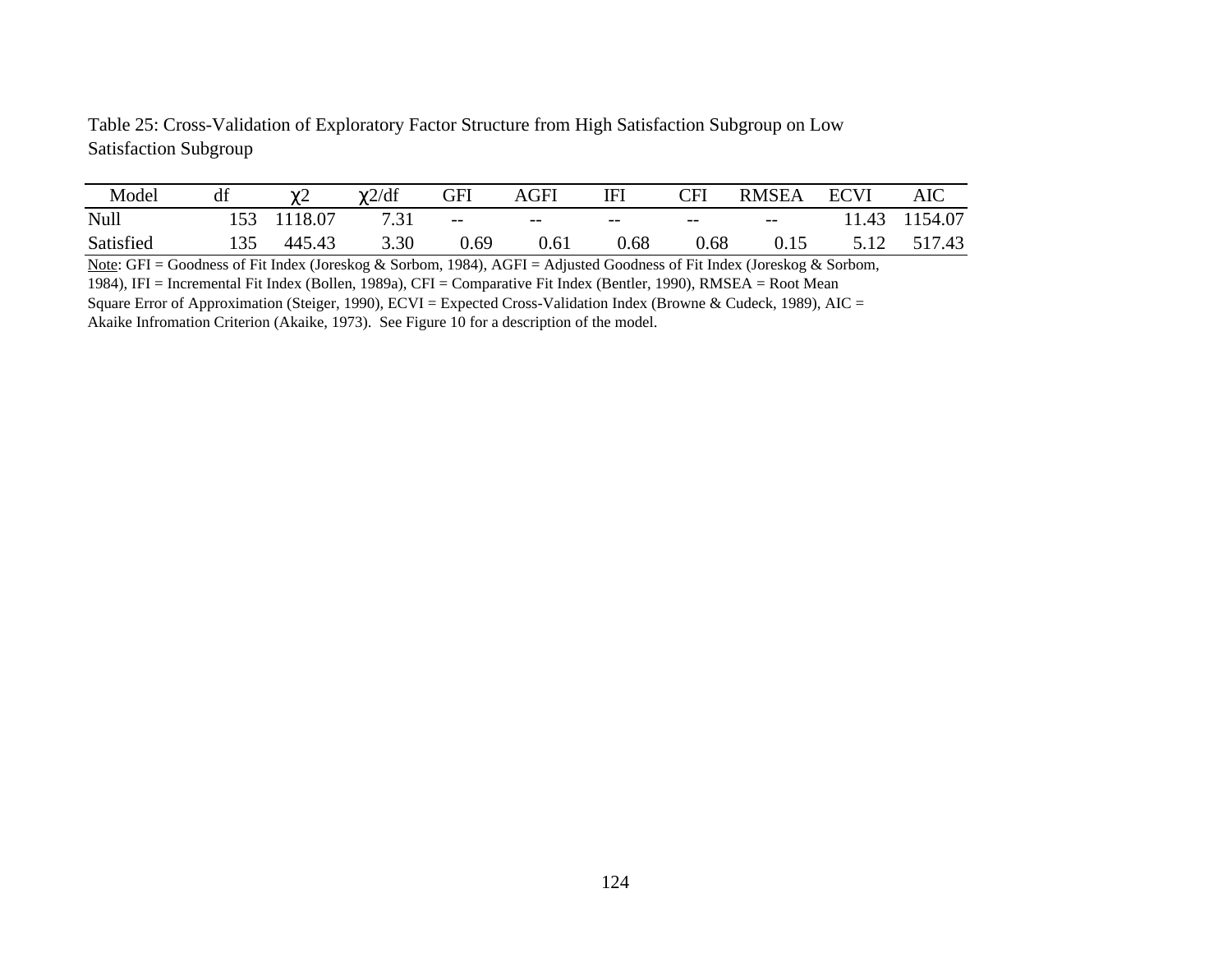Table 26: Cross-Validation of Exploratory Factor Structure from Low Satisfaction Subgroup on High Satisfaction Subgroup

| Model       | df | <u>_</u> | $\chi$ 2/df | GFI    | <b>AGFI</b> | ΙFΙ   | <b>CFI</b> | <b>RMSEA</b> | <b>ECVI</b> | AIC     |
|-------------|----|----------|-------------|--------|-------------|-------|------------|--------------|-------------|---------|
| Null        |    | 1013.26  | 6.62        | $-\,-$ | $- -$       | $- -$ | $- -$      | $- -$        | 8.60        | 1049.26 |
| Unsatisfied |    | 420.14   |             | ).74   | 0.67        | ).68  | 0.67       | 0.13         | 1.03<br>4   | 492.14  |

Note: GFI = Goodness of Fit Index (Joreskog & Sorbom, 1984), AGFI = Adjusted Goodness of Fit Index (Joreskog & Sorbom, 1984), IFI = Incremental Fit Index (Bollen, 1989a), CFI = Comparative Fit Index (Bentler, 1990), RMSEA = Root Mean Square Error of Approximation (Steiger, 1990), ECVI = Expected Cross-Validation Index (Browne & Cudeck, 1989), AIC =

Akaike Infromation Criterion (Akaike, 1973). See Figure 11 for a description of the model.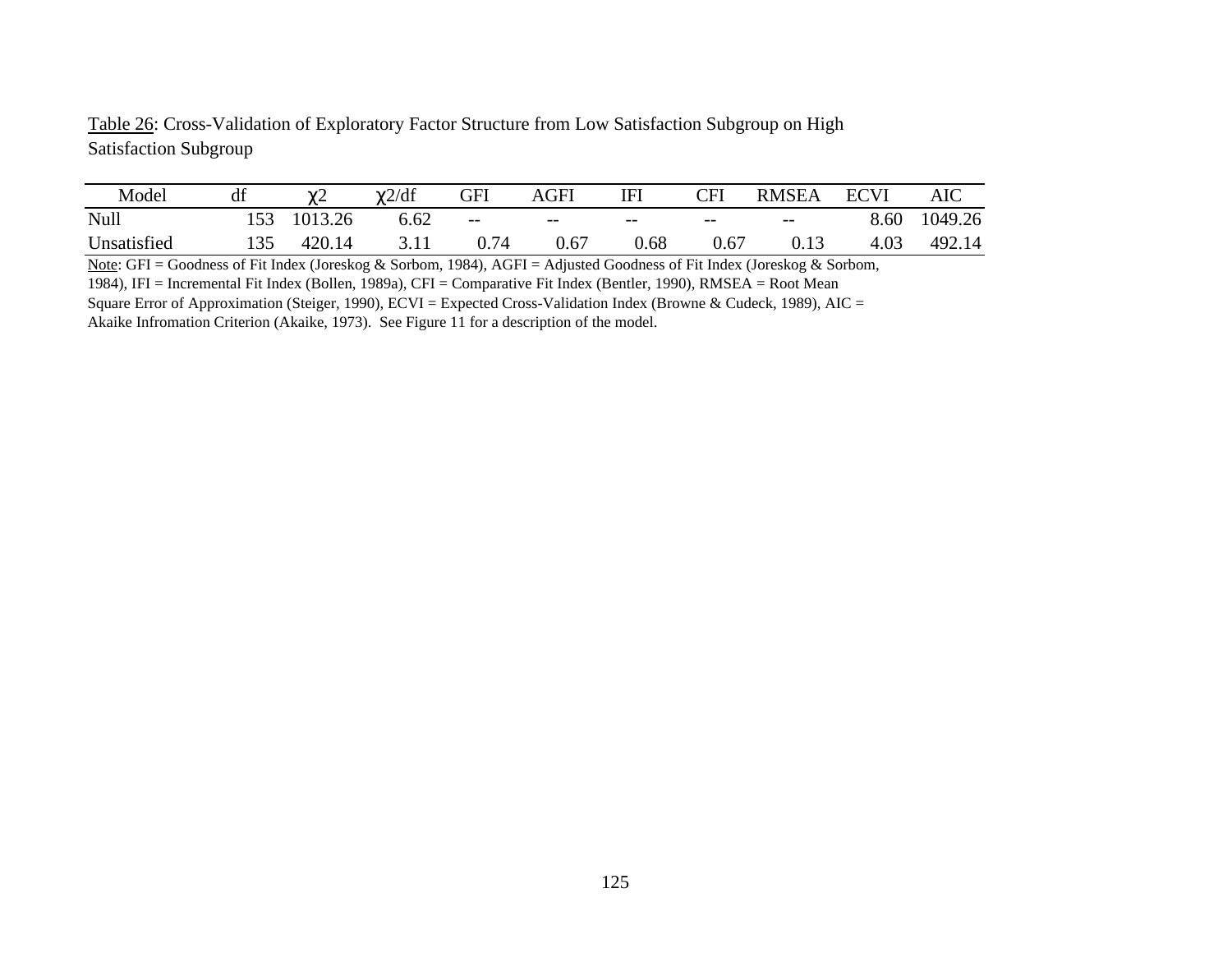| Model          | di |        | $\chi$ 2/df | GFI  | AGFI | <b>IFI</b> | CFI               | <b>RMSEA</b> | <b>ECVI</b> | AIC    |
|----------------|----|--------|-------------|------|------|------------|-------------------|--------------|-------------|--------|
| Null           |    | 826.78 | 5.40        | $--$ | $--$ | $- -$      | $\qquad \qquad -$ | $--$         | 8.30        | 862.78 |
| Organizational |    | 398.58 | 2.95        | 0.72 | 0.64 | 0.62       | 0.61              | 0.14         |             | 470.58 |

Table 27: Cross-Validation of Exploratory Factor Structure from Organizational Sample on Student Sample

Note: GFI = Goodness of Fit Index (Joreskog & Sorbom, 1984), AGFI = Adjusted Goodness of Fit Index (Joreskog & Sorbom,

1984), IFI = Incremental Fit Index (Bollen, 1989a), CFI = Comparative Fit Index (Bentler, 1990), RMSEA = Root Mean

Square Error of Approximation (Steiger, 1990), ECVI = Expected Cross-Validation Index (Browne & Cudeck, 1989), AIC = Akaike Infromation Criterion (Akaike, 1973). See Figure 12 for a description of the model.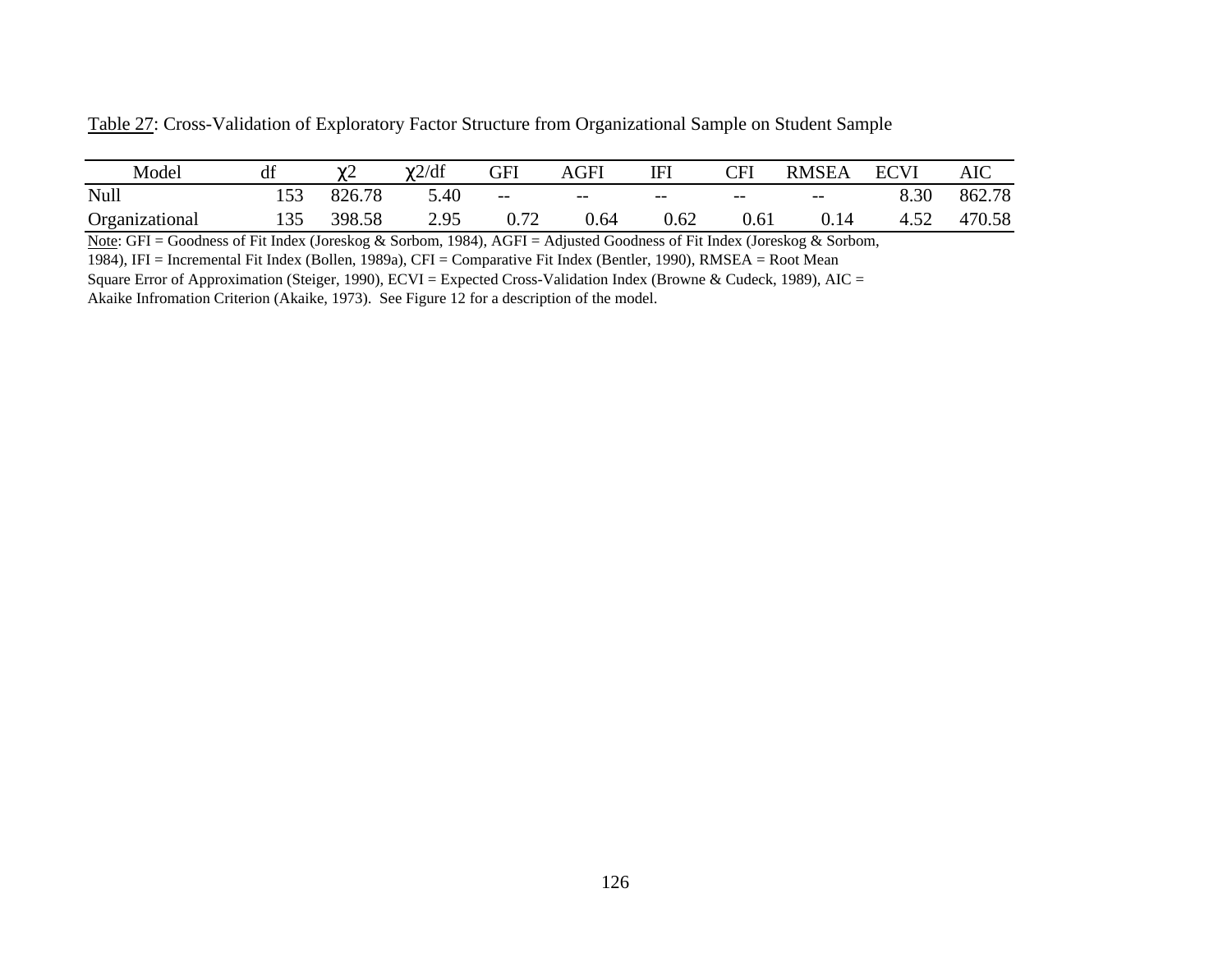| Model   | df  | $\chi$ 2 | $\gamma$ 2/df | <b>GFI</b> | <b>AGFI</b> | IFI   | <b>CFI</b> | <b>RMSEA</b> | ECVI  | <b>AIC</b> |
|---------|-----|----------|---------------|------------|-------------|-------|------------|--------------|-------|------------|
| Null    | 153 | 1025.89  | 6.71          | $--$       | $--$        | $- -$ | $- -$      | $---$        | 10.11 | 1061.89    |
| Student | 135 | 381.41   | 2.83          | 0.73       | 0.66        | 0.72  | 0.72       | 0.13         | 4.32  | 453.41     |

Table 28: Cross-Validation of Exploratory Factor Structure from Student Sample on Organizational Sample

Note: GFI = Goodness of Fit Index (Joreskog & Sorbom, 1984), AGFI = Adjusted Goodness of Fit Index (Joreskog & Sorbom, 1984), IFI = Incremental Fit Index (Bollen, 1989a), CFI = Comparative Fit Index (Bentler, 1990), RMSEA = Root Mean Square Error of Approximation (Steiger, 1990), ECVI = Expected Cross-Validation Index (Browne & Cudeck, 1989), AIC =

Akaike Infromation Criterion (Akaike, 1973). See Figure 13 for a description of the model.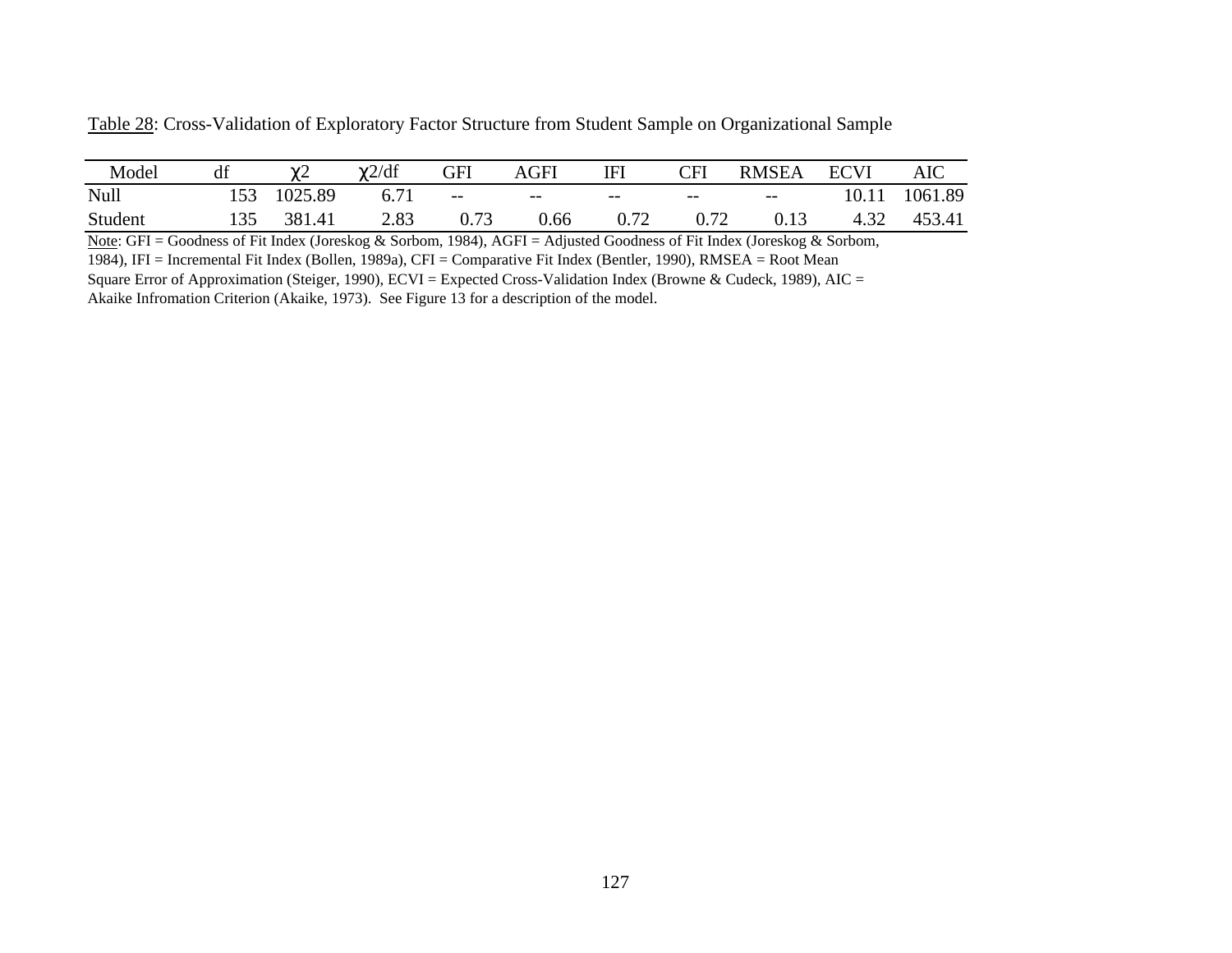| Gender     |     |
|------------|-----|
| Female     | 182 |
| Male       | 138 |
| Missing    | 7   |
| Total      | 327 |
|            |     |
| Age        |     |
| 18         | 45  |
| 19         | 153 |
| 20         | 48  |
| 21         | 38  |
| 22         | 22  |
| 23         | 3   |
| 24 or Over | 3   |
| Missing    | 15  |
| Total      | 327 |
|            |     |

Table 29: Demographic Information for Participants in Study 2

| <b>Total Work Experience</b> |     |  |  |  |  |
|------------------------------|-----|--|--|--|--|
| less than 6 months           | 65  |  |  |  |  |
| 6 months - 1 year            | 52  |  |  |  |  |
| $1-2$ years                  | 42  |  |  |  |  |
| 2-3 years                    | 70  |  |  |  |  |
| 3 or more years              | 85  |  |  |  |  |
| Missing                      | 13  |  |  |  |  |
| Total                        | 327 |  |  |  |  |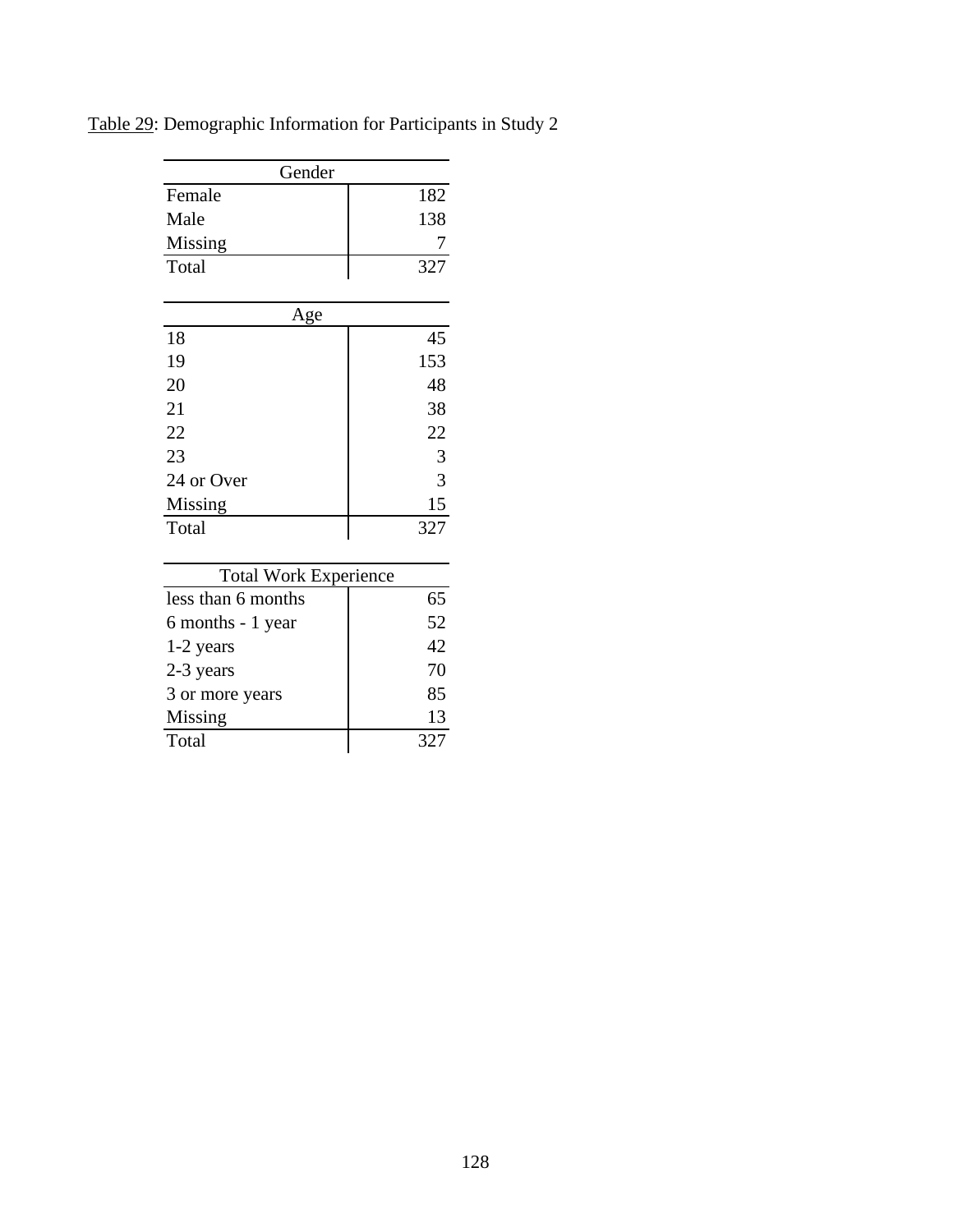## Table 30: Item Loadings for Selection Context

|                                                                                                                                                        |          | Factor |       |
|--------------------------------------------------------------------------------------------------------------------------------------------------------|----------|--------|-------|
| Item                                                                                                                                                   |          | 2      | 3     |
| 1 The procedures used to hire me for this job were consistently applied to all applicants.                                                             | 0.661    |        |       |
| 9 The procedures used to hire me for this job were consistently applied to evaluating applicants'                                                      | 0.651    |        |       |
| performance.                                                                                                                                           |          |        |       |
| 2 The procedures used to hire me for this job were in the best interest of applicants.                                                                 | 0.633    |        |       |
| 11 The procedures used to hire me for this job were as fair as possible.                                                                               | 0.628    |        |       |
| 7 The procedures used to hire me for this job ensured that employment was offered to applicants<br>who deserved it.                                    | 0.599    |        |       |
| 14 The procedures used to hire me for this job allowed the organization to collect accurate and                                                        | 0.559    |        |       |
| complete information about me.                                                                                                                         |          |        |       |
| 18 The outcome of the hiring process seems fair.                                                                                                       | 0.550    |        |       |
| 15 The procedures used to hire me for this job were biased and discriminatory.                                                                         | 0.450    |        | 0.306 |
| 8 The procedures used to hire me for this job were ethical.                                                                                            | 0.445    |        |       |
| 16 The outcome of the hiring process demonstrated that the organization hires applicants with little<br>regard for how well they perform.              | 0.435    |        |       |
| 5 The procedures used to hire me for this job allowed the organization to adequately judge my<br>performance prior to evaluating me.                   | 0.419    |        |       |
| 17 The outcome of the hiring process shows that the organization consistently hires high performers.                                                   | 0.376    |        |       |
| 3 The procedures used to hire me for this job were altered for my individual needs.                                                                    | $-0.341$ |        |       |
| 13 The procedures used to hire me for this job accurately got at what I do and do not know.                                                            | 0.328    |        |       |
| 40 In explaining the outcome of the hiring decision to me, the recruiter helped me understand the<br>process by which decisions were made.             |          | 0.808  |       |
| 41 In explaining the outcome of the hiring decision to me, the recruiter provided me with genuine<br>explanations for how decisions were made.         |          | 0.759  |       |
| 39 In explaining the outcome of the hiring decision to me, the recruiter told me how decisions were<br>made that affected me.                          |          | 0.758  |       |
| 33 In explaining the outcome of the hiring decision to me, the recruiter provided me with adequate<br>justifications for the decisions that were made. |          | 0.638  |       |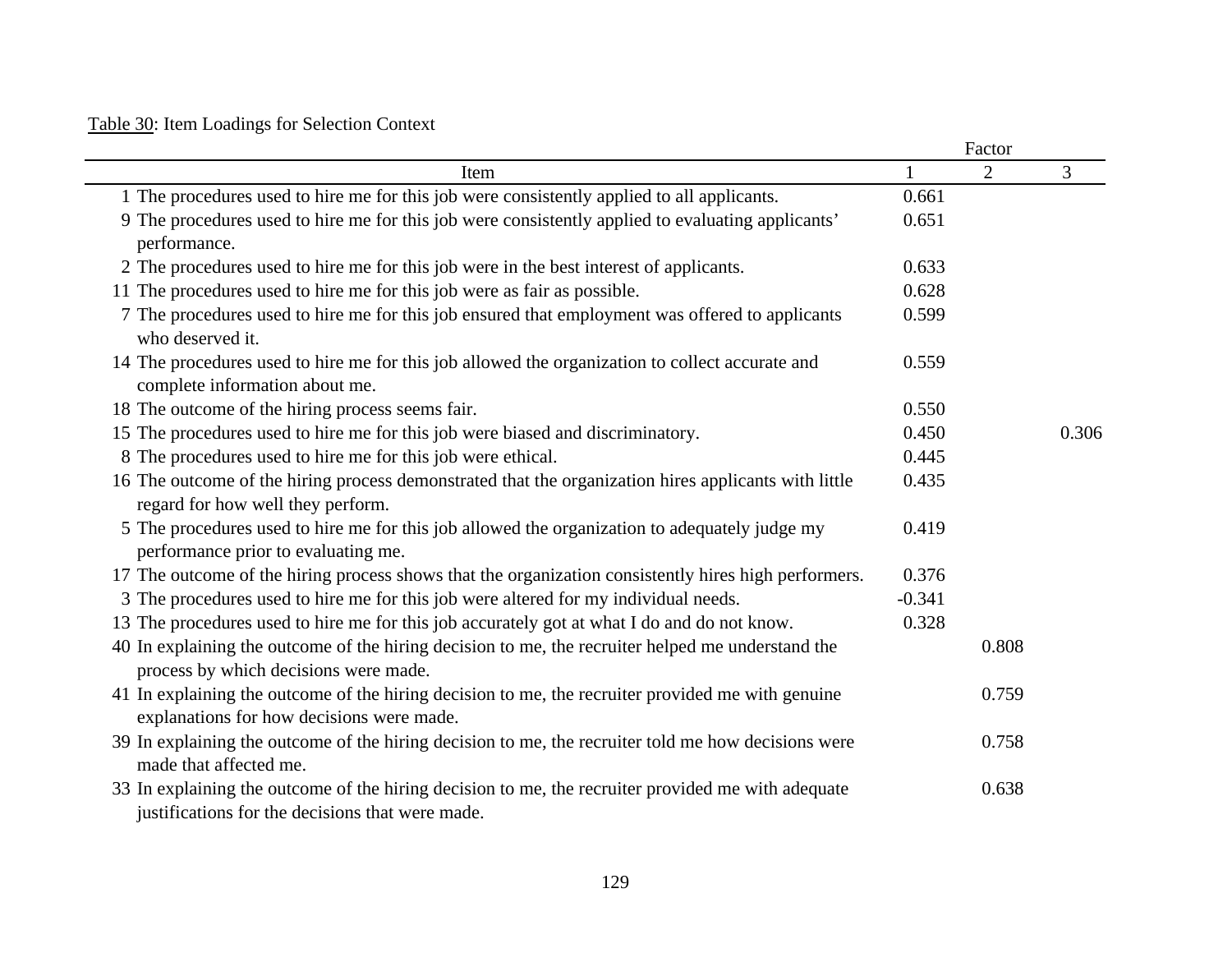| 28 In explaining the outcome of the hiring decision to me, the recruiter took the time to explain why<br>decisions concerning me were made.  |       | 0.621 |       |
|----------------------------------------------------------------------------------------------------------------------------------------------|-------|-------|-------|
| 29 In explaining the outcome of the hiring decision to me, the recruiter was sensitive to how                                                |       | 0.563 |       |
| decisions the organization made affected me.                                                                                                 |       |       |       |
| 36 In explaining the outcome of the hiring decision to me, the recruiter was sensitive to my personal<br>needs.                              |       | 0.484 |       |
| 38 In explaining the outcome of the hiring decision to me, the recruiter treated me more as a friend<br>than as an applicant.                |       | 0.470 |       |
| 42 In explaining the outcome of the hiring decision to me, the recruiter made decisions in a<br>reasonable way.                              |       | 0.454 |       |
| 32 In explaining the outcome of the hiring decision to me, the recruiter was very clear.                                                     |       | 0.414 |       |
| 34 In explaining the outcome of the hiring decision to me, the recruiter expressed regret when                                               |       | 0.360 |       |
| decisions negatively affected me.                                                                                                            |       |       |       |
| 37 In explaining the outcome of the hiring decision to me, the recruiter was aware of my rights as an<br>applicant.                          |       | 0.352 |       |
| 26 The outcome of the hiring process was not fair, considering my responsibilities.                                                          |       |       | 0.837 |
| 27 The outcome of the hiring process was not fair, considering my experience level.                                                          |       |       | 0.823 |
| 21 The outcome of the hiring process meant that I could receive more appropriate assignments at                                              |       |       | 0.466 |
| another organization.                                                                                                                        |       |       |       |
| 19 The outcome of the hiring process meant that I was paid significantly less than other employees<br>with similar jobs in the organization. |       |       | 0.455 |
| 20 The outcome of the hiring process meant that I could receive a more appropriate salary at another<br>organization.                        |       |       | 0.401 |
| 35 In explaining the outcome of the hiring decision to me, the recruiter delayed giving me                                                   |       |       | 0.372 |
| 25 The outcome of the hiring process shows that most of the decisions made at this company are                                               | 0.341 |       | 0.367 |
| 30 In explaining the outcome of the hiring decision to me, the recruiter was always polite to me.                                            |       |       | 0.353 |
| 31 In explaining the outcome of the hiring decision to me, the recruiter frequently let me down.                                             |       |       | 0.343 |
| 22 The outcome of the hiring process allowed me to receive fair work assignments.                                                            |       |       | 0.339 |
| $11 \cdot 1'$ , $1 \cdot 1'$ , $1 \cdot 1$ , $1 \cdot 0.20$                                                                                  |       |       |       |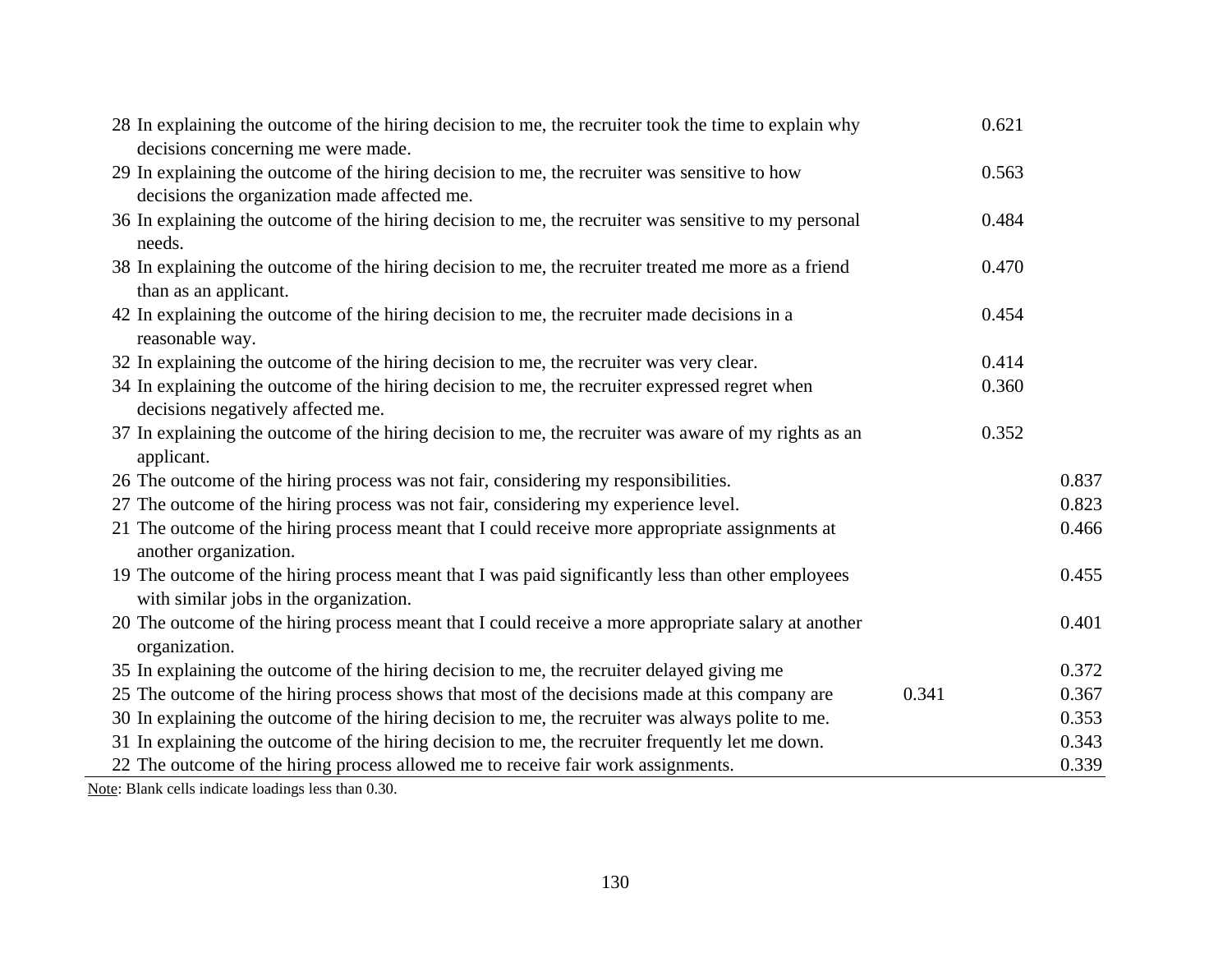## Table 31: Item Loadings for Performance Appraisal Context

|                                                                                                                                      |       | Factor |       |
|--------------------------------------------------------------------------------------------------------------------------------------|-------|--------|-------|
| Item                                                                                                                                 |       | 2      | 3     |
| 60 The outcome of the performance appraisal process seems fair.                                                                      | 0.759 |        |       |
| 44 The performance appraisals process at work was in the best interest of all employees.                                             | 0.730 |        |       |
| 49 The performance appraisals process at work ensured that employees received accurate ratings.                                      | 0.718 |        |       |
| 56 The performance appraisals process at work allowed the organization to collect accurate and<br>complete information about me.     | 0.710 |        |       |
| 43 The performance appraisals process at work was consistently applied to all employees.                                             | 0.693 |        |       |
| 54 The performance appraisals process at work accurately got at what I can and can not do well.                                      | 0.669 |        |       |
| 67 The outcome of the performance appraisal process shows that most of the decisions made at this<br>company are fair.               | 0.653 |        |       |
| 53 The performance appraisals process at work was as fair as possible.                                                               | 0.651 |        |       |
| 65 The outcome of the performance appraisal process was the same one I would have made if I were<br>the organization.                | 0.642 |        |       |
| 55 The performance appraisals process at work accurately got at what I do and do not know.                                           | 0.622 |        |       |
| 66 The outcome of the performance appraisal process shows that people at this organization get what<br>they deserve.                 | 0.551 |        |       |
| 48 The performance appraisals process at work allowed my questions to be answered quickly and<br>accurately.                         | 0.550 |        |       |
| 47 The performance appraisals process at work allowed the organization to adequately judge my<br>performance prior to evaluating me. | 0.497 |        |       |
| 46 The performance appraisals process at work allowed me to have input into the appraisal process.                                   | 0.497 |        |       |
| 64 The outcome of the performance appraisal process allowed me to receive fair work assignments.                                     | 0.496 |        |       |
| 57 The performance appraisals process at work was biased and discriminatory.                                                         | 0.490 |        | 0.356 |
| 51 The performance appraisals process at work was consistently applied to evaluating employees'<br>performance.                      | 0.486 |        |       |
| 59 The outcome of the performance appraisal process shows that the organization consistently<br>rewards high performers.             | 0.485 |        |       |
| 50 The performance appraisals process at work was ethical.                                                                           | 0.474 |        |       |
|                                                                                                                                      |       |        |       |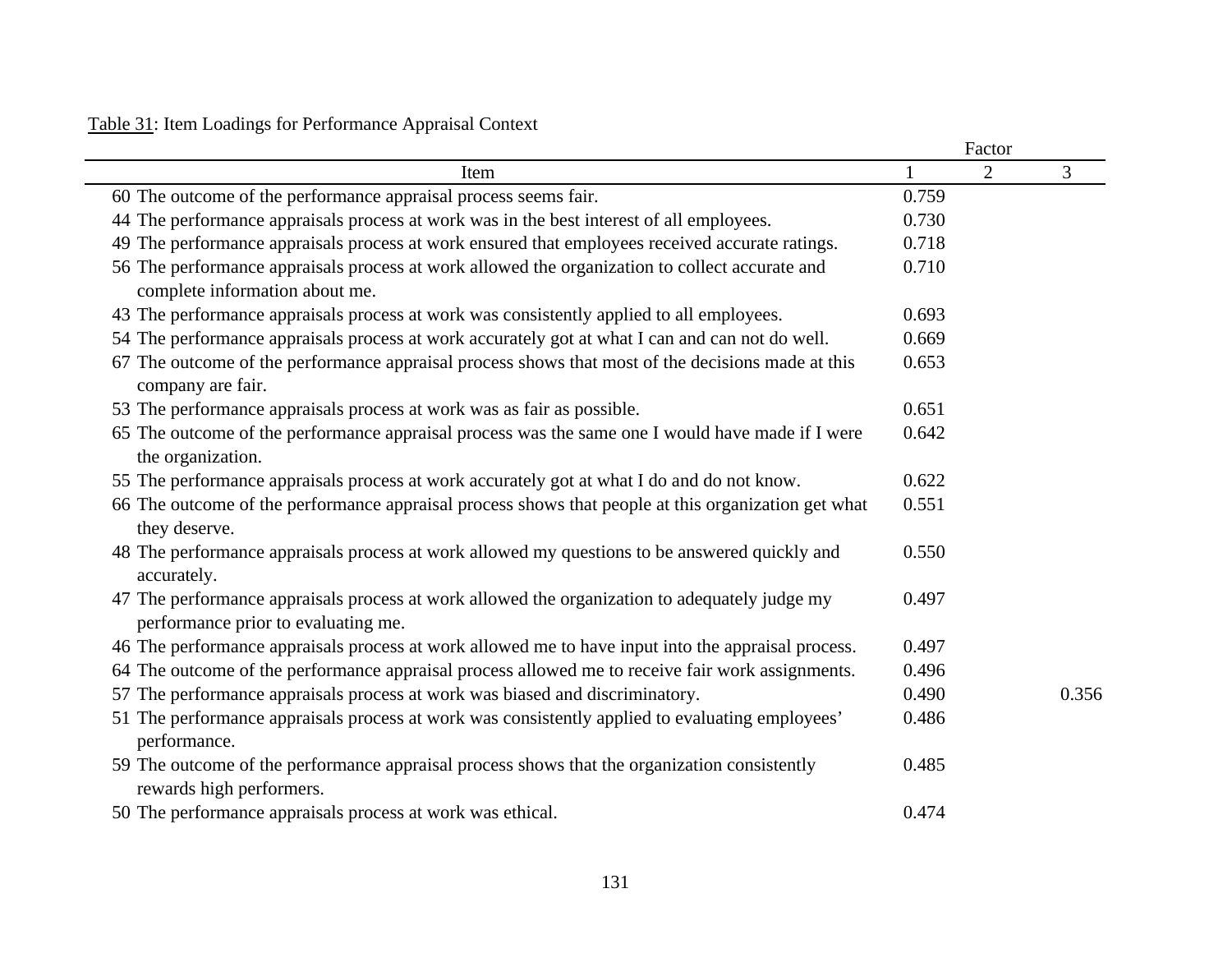| 82 In explaining the outcome of the performance appraisal to me, my supervisor helped me                                                                     |       | 0.943 |       |
|--------------------------------------------------------------------------------------------------------------------------------------------------------------|-------|-------|-------|
| understand the process by which decisions were made.                                                                                                         |       |       |       |
| 81 In explaining the outcome of the performance appraisal to me, my supervisor told me how                                                                   |       | 0.910 |       |
| decisions were made that affected me.                                                                                                                        |       |       |       |
| 83 In explaining the outcome of the performance appraisal to me, my supervisor provided me with                                                              |       | 0.885 |       |
| genuine explanations for how decisions were made.<br>75 In explaining the outcome of the performance appraisal to me, my supervisor provided me with         |       | 0.775 |       |
| adequate instifications for the decisions that were made.<br>70 In explaining the outcome of the performance appraisal to me, my supervisor took the time to |       | 0.687 |       |
| explain why decisions concerning me were made.                                                                                                               |       |       |       |
| 71 In explaining the outcome of the performance appraisal to me, my supervisor was sensitive to                                                              |       | 0.626 |       |
| how decisions the organization made affected me.<br>78 In explaining the outcome of the performance appraisal to me, my supervisor was sensitive to my       |       | 0.537 |       |
| personal needs.                                                                                                                                              |       |       |       |
| 80 In explaining the outcome of the performance appraisal to me, my supervisor treated me more as                                                            |       | 0.507 |       |
| a friend than as an employee.                                                                                                                                |       |       |       |
| 76 In explaining the outcome of the performance appraisal to me, my supervisor expressed regret                                                              |       | 0.496 |       |
| when decisions negatively affected me.                                                                                                                       |       |       |       |
| 74 In explaining the outcome of the performance appraisal to me, my supervisor was very clear.                                                               |       | 0.419 |       |
| 84 In explaining the outcome of the performance appraisal to me, my supervisor made decisions in a<br>reasonable way.                                        | 0.348 | 0.417 |       |
| 79 In explaining the outcome of the performance appraisal to me, my supervisor was aware of my<br>rights as an employee.                                     |       | 0.361 |       |
| 72 In explaining the outcome of the performance appraisal to me, my supervisor was always polite to                                                          |       | 0.344 |       |
| me.                                                                                                                                                          |       |       |       |
| 68 The outcome of the performance appraisal process was not fair, considering my responsibilities.                                                           |       |       | 0.540 |
| 62 The outcome of the performance appraisal process meant that I could receive a more appropriate                                                            |       |       | 0.526 |
| salary at another organization.                                                                                                                              |       |       |       |
| 61 The outcome of the performance appraisal process meant that I was paid significantly less than                                                            |       |       | 0.525 |
| other employees with similar jobs in the organization.                                                                                                       |       |       |       |
| 69 The outcome of the performance appraisal process was not fair, considering my experience level.                                                           | 0.351 |       | 0.525 |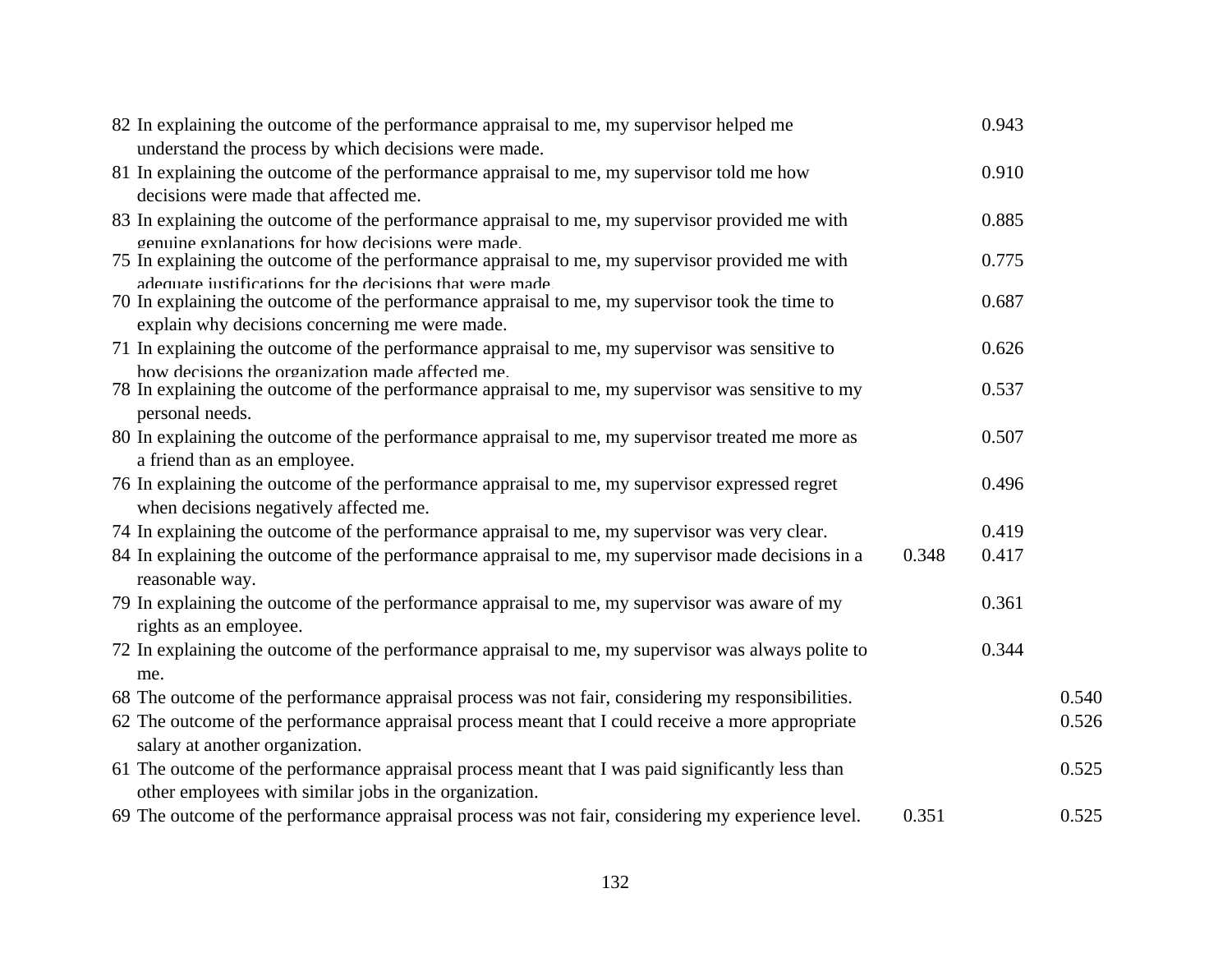| 63 The outcome of the performance appraisal process meant that I could receive more appropriate    | 0.515    |
|----------------------------------------------------------------------------------------------------|----------|
| assignments at another organization.                                                               |          |
| 58 The outcome of the performance appraisal process demonstrated that the organization rewards     | 0.366    |
| employees with little regard for how well they perform.                                            |          |
| 73 In explaining the outcome of the performance appraisal to me, my supervisor frequently let me   | 0.341    |
| down.                                                                                              |          |
| 52 The performance appraisals process at work considered factors beyond my control that influenced | $-0.303$ |
| my performance.                                                                                    |          |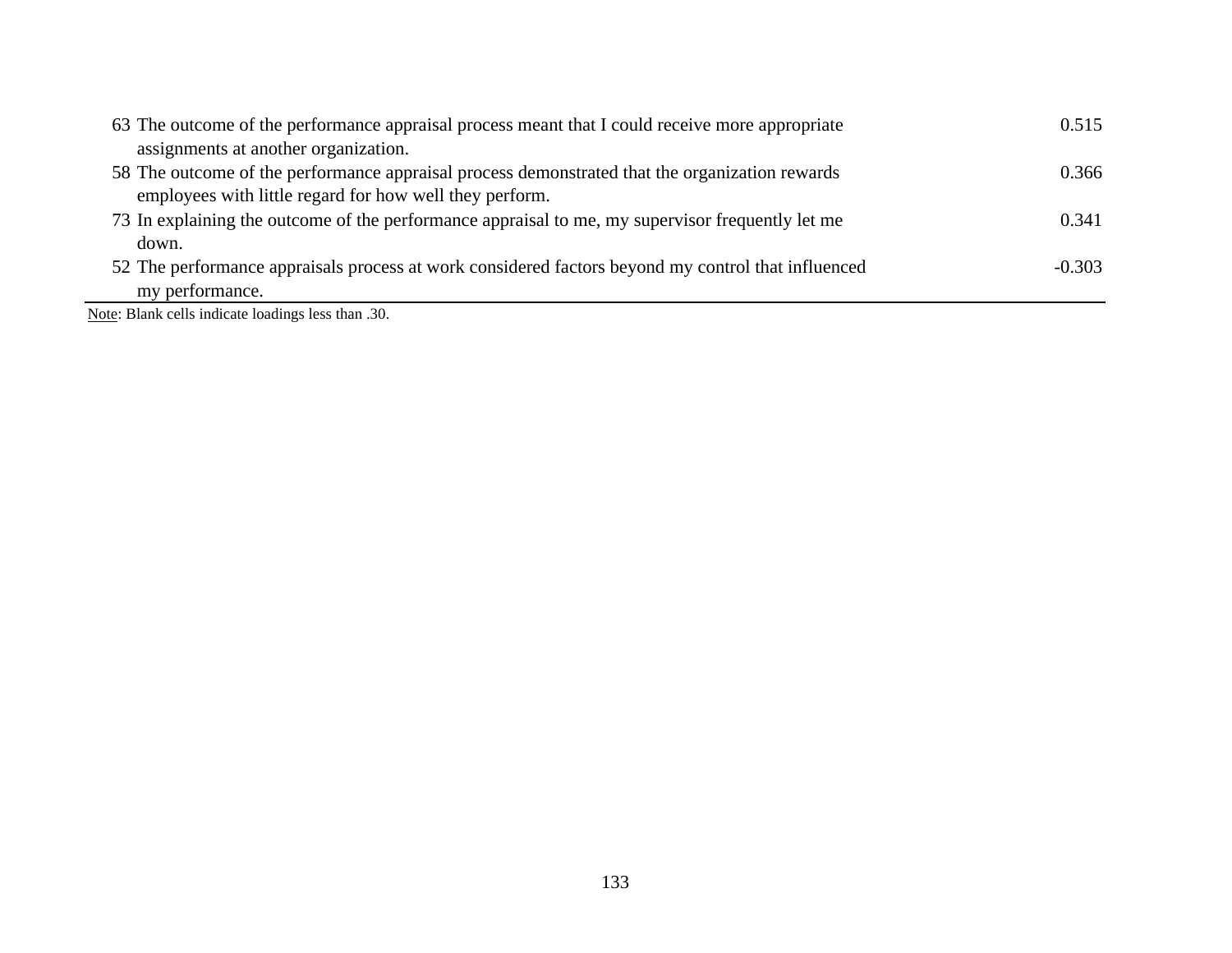Table 32: Factor Intercorrelations for Work Context

| <b>Selection Context</b> |                  |              |    |  |  |  |  |
|--------------------------|------------------|--------------|----|--|--|--|--|
| Factor                   | РJ               | Н            | DJ |  |  |  |  |
| P.J                      |                  |              |    |  |  |  |  |
| H                        | 0.505            |              |    |  |  |  |  |
| DJ                       | 0.363            | 0.131        |    |  |  |  |  |
|                          |                  |              |    |  |  |  |  |
| $\sim$<br>T.             | $\blacktriangle$ | $\sim$<br>п. |    |  |  |  |  |

| Performance Appriasal Context                                 |       |       |  |  |  |  |  |
|---------------------------------------------------------------|-------|-------|--|--|--|--|--|
| Factor                                                        | ΡI    | DJ.   |  |  |  |  |  |
| РJ                                                            |       |       |  |  |  |  |  |
| ш                                                             | 0.664 |       |  |  |  |  |  |
| DJ                                                            | 0.266 | 0.177 |  |  |  |  |  |
| $N_{\text{obs}}$ , $DI = Dr_{\text{ecoodure}}I$ , Instigantle |       |       |  |  |  |  |  |

Note:  $PI = Precedural Justice,  $IJ =$$ Interactional Justice, DJ = Distributive Justice.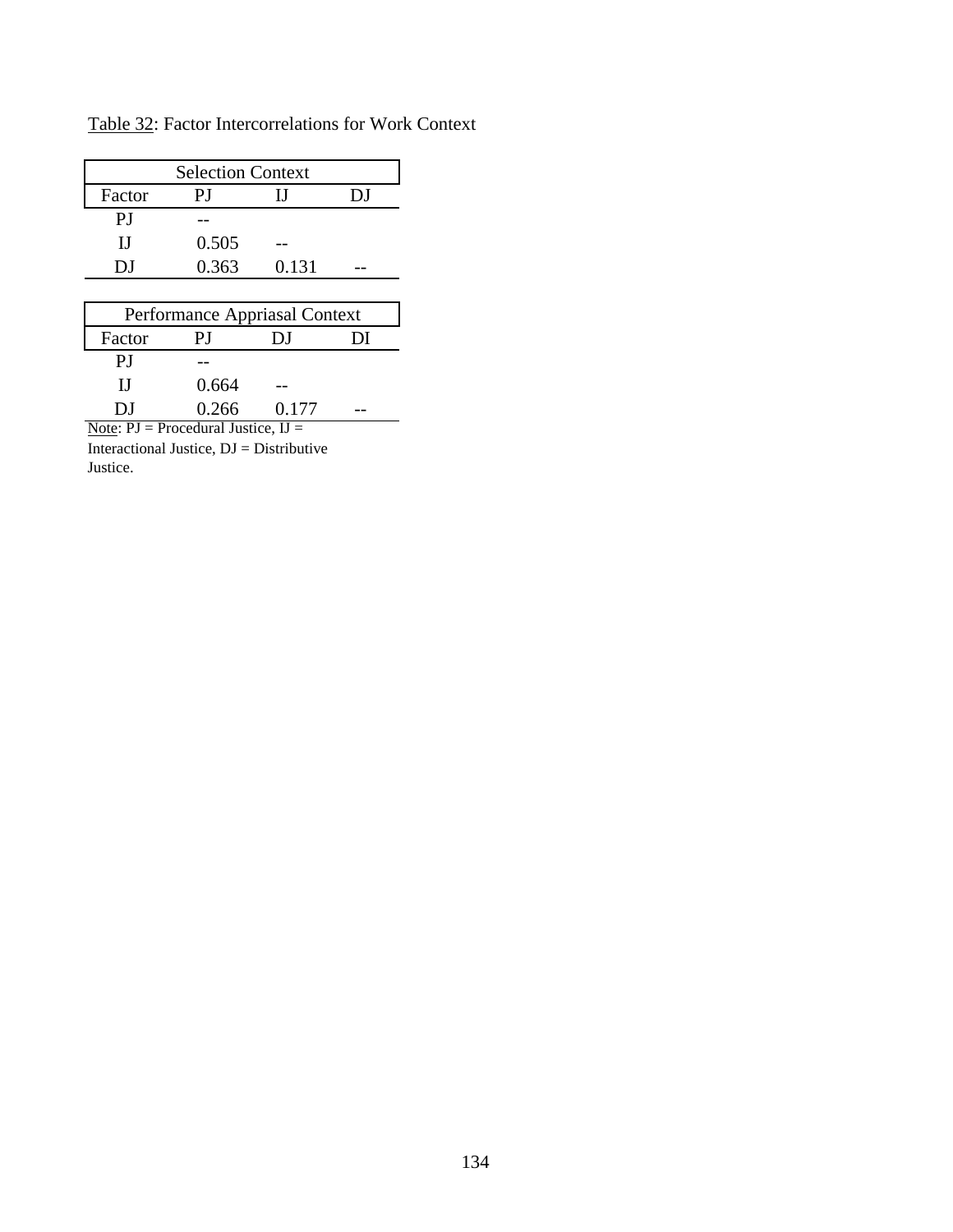| Table 33: Percentage of Variance Accounted for by Factors in |  |
|--------------------------------------------------------------|--|
|--------------------------------------------------------------|--|

| <b>Selection Context</b>     |                    |          |  |  |  |  |  |
|------------------------------|--------------------|----------|--|--|--|--|--|
| Factor                       | <b>Factor Rank</b> | Variance |  |  |  |  |  |
| <b>Procedural Justice</b>    |                    | 25.5%    |  |  |  |  |  |
| <b>Interactional Justice</b> |                    | 8.1%     |  |  |  |  |  |
| Distributive Justice         |                    | $6.1\%$  |  |  |  |  |  |
| Total                        |                    | 39.7%    |  |  |  |  |  |

| Performance Appraisal Context |                        |       |  |  |  |  |  |
|-------------------------------|------------------------|-------|--|--|--|--|--|
| Factor                        | Factor Rank % Variance |       |  |  |  |  |  |
| Procedural Justice            |                        | 35.1% |  |  |  |  |  |
| <b>Interactional Justice</b>  |                        | 7.0%  |  |  |  |  |  |
| Distributive Justice          |                        | 5.2%  |  |  |  |  |  |
| Total                         |                        | 47 3% |  |  |  |  |  |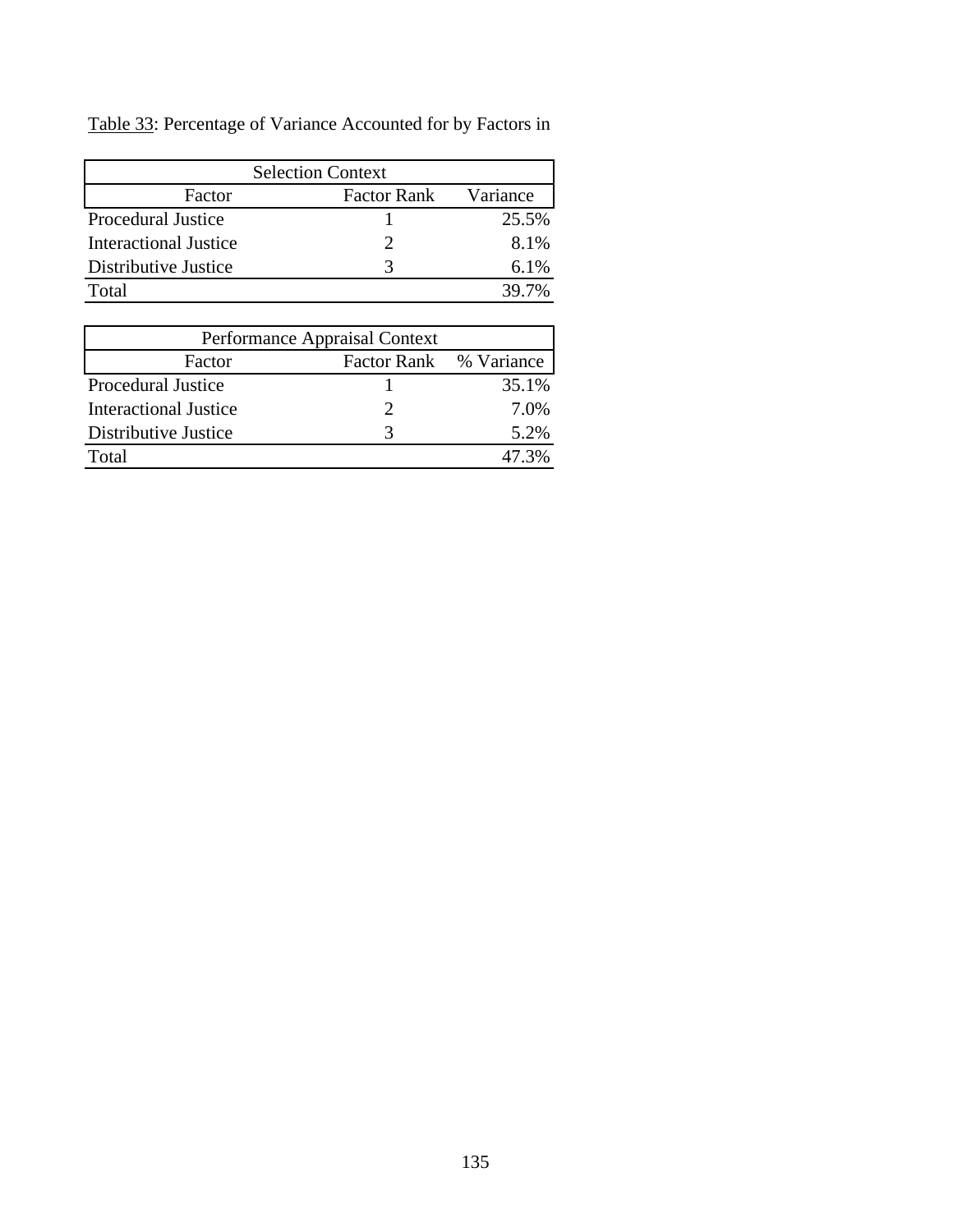Table 34: Cross-Validation of Exploratory Factor Structure from Selection Context on Performance Appraisal Context Items

| Model     | df  | $\mathcal{N}$<br>∼∼ | $\chi$ 2/df | GFI   | <b>AGFI</b> | TET   | $\mathbb C\mathrm{FI}$ | <b>RMSEA</b> | <b>ECVI</b> | AIC     |
|-----------|-----|---------------------|-------------|-------|-------------|-------|------------------------|--------------|-------------|---------|
| Null      | 153 | 3396.7              | 22.20       | $- -$ | $- -$       | $- -$ | $- -$                  | $- -$        | 10.32       | 3432.70 |
| Selection | 135 | 530.55              | 3.93        | 1.92  | 0.89        | 0.91  | ).89                   | $0.08\,$     | 1.,         | 805.75  |

Note: GFI = Goodness of Fit Index (Joreskog & Sorbom, 1984), AGFI = Adjusted Goodness of Fit Index (Joreskog & Sorbom, 1984), IFI = Incremental Fit Index (Bollen, 1989a), CFI = Comparative Fit Index (Bentler, 1990), RMSEA = Root Mean Square Error of Approximation (Steiger, 1990), ECVI = Expected Cross-Validation Index (Browne & Cudeck, 1989), AIC = Akaike Infromation Criterion (Akaike, 1973). See Figure 16 for a description of the model.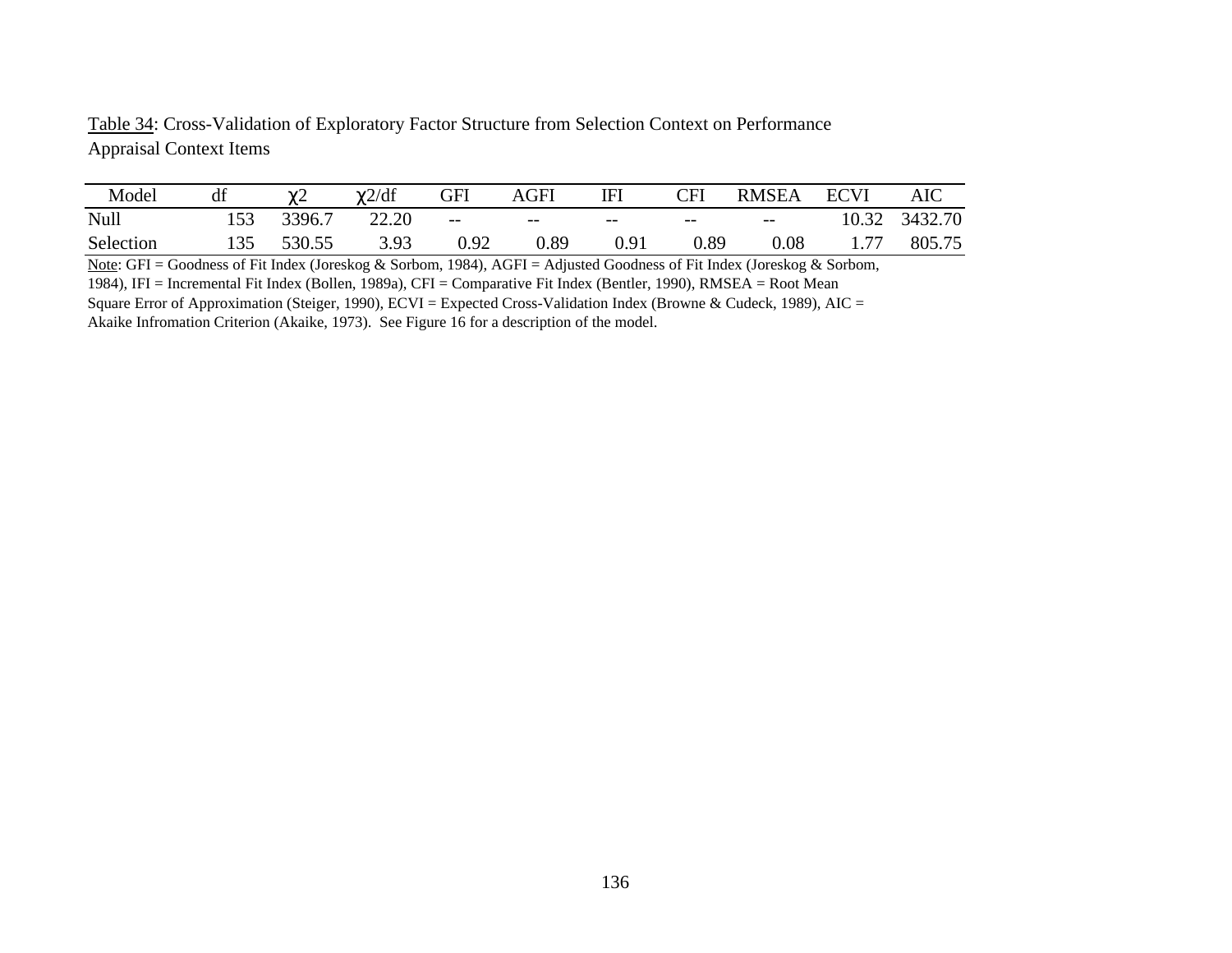Table 35: Cross-Validation of Exploratory Factor Structure from Performance Appraisal Context on Selection Context Items

| Model | df |         | $\chi$ 2/df | GFI  | AGFI  | IFI   | $\mathbb{C}\mathrm{FI}$ | <b>RMSEA</b> | <b>ECVI</b> | <b>AIC</b> |
|-------|----|---------|-------------|------|-------|-------|-------------------------|--------------|-------------|------------|
| Null  |    | 2476.31 | 16.19       | $--$ | $- -$ | $- -$ | $- -$                   | $--$         | 9.27        | 2512.31    |
| PA    |    | 417.15  | 3.09        | 0.95 | 0.93  | 0.91  | 90.ر                    | 0.07         | 1.24        | 593.50     |

Note: GFI = Goodness of Fit Index (Joreskog & Sorbom, 1984), AGFI = Adjusted Goodness of Fit Index (Joreskog & Sorbom, 1984), IFI = Incremental Fit Index (Bollen, 1989a), CFI = Comparative Fit Index (Bentler, 1990), RMSEA = Root Mean Square Error of Approximation (Steiger, 1990), ECVI = Expected Cross-Validation Index (Browne & Cudeck, 1989), AIC = Akaike Infromation Criterion (Akaike, 1973). See Figure 17 for a description of the model.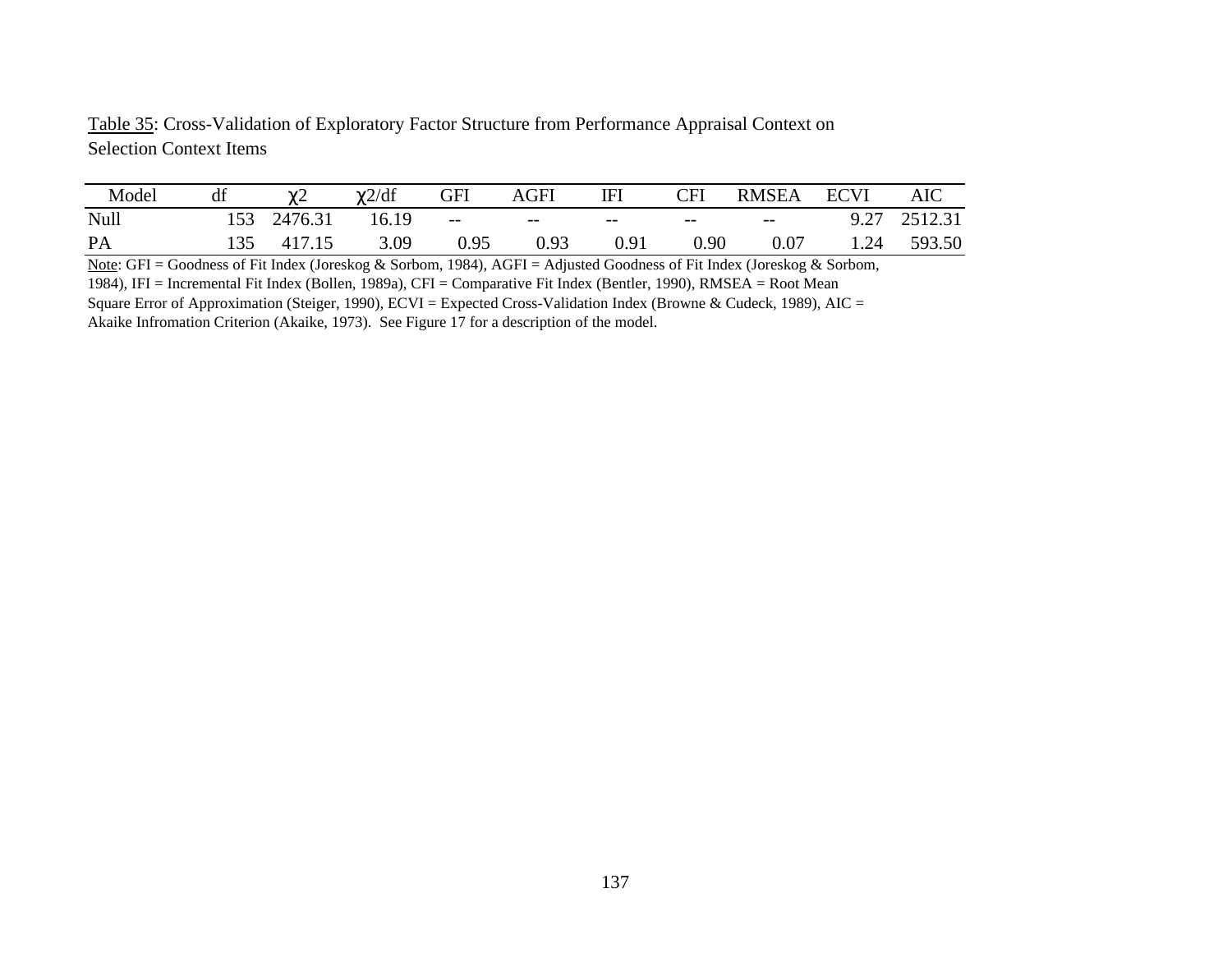Figures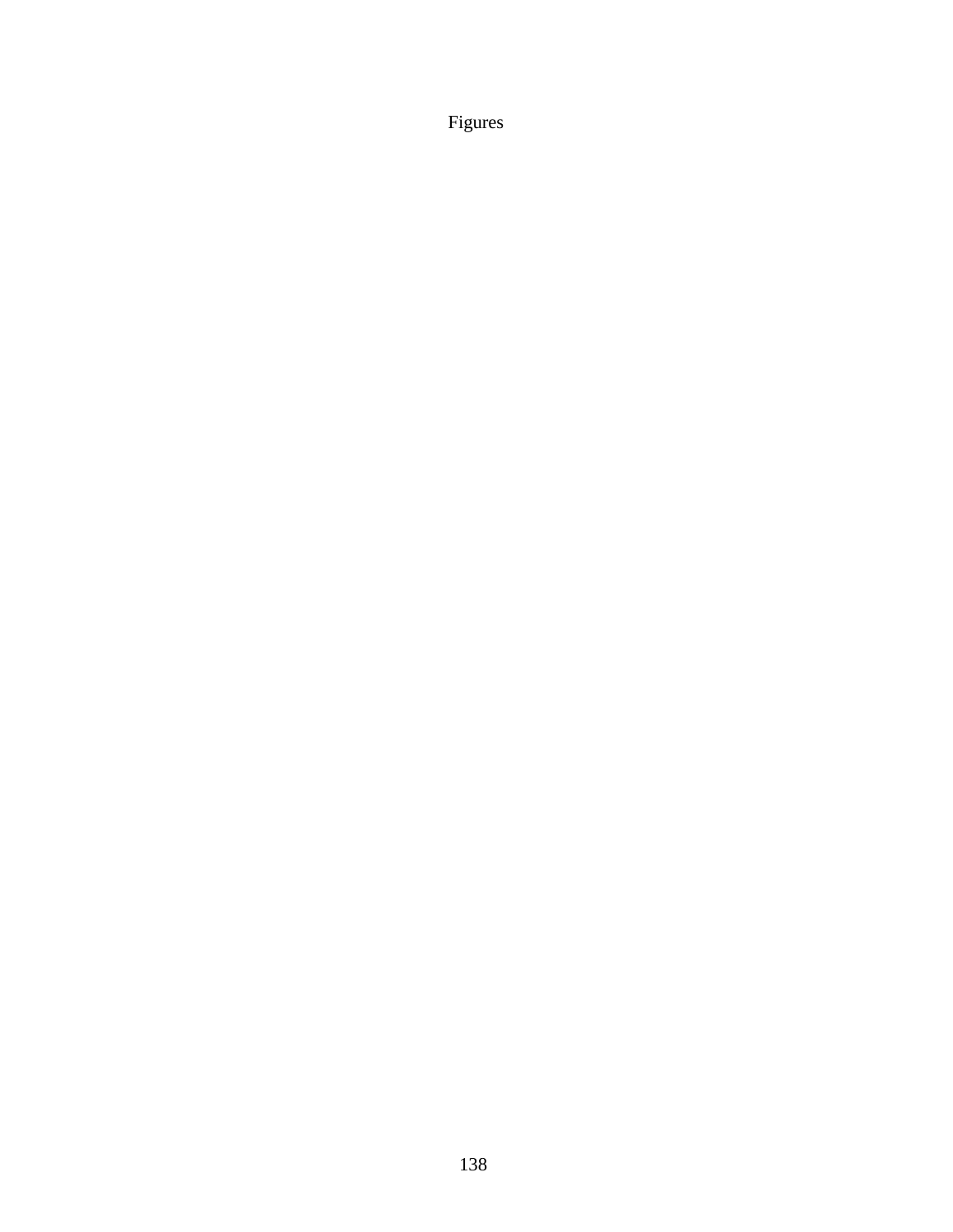Figure 1: One-Factor Model of Organizational Justice (e.g., Adams, 1965)



Note: IP = Item Parcel. See Table 7 for item-to-parcel links.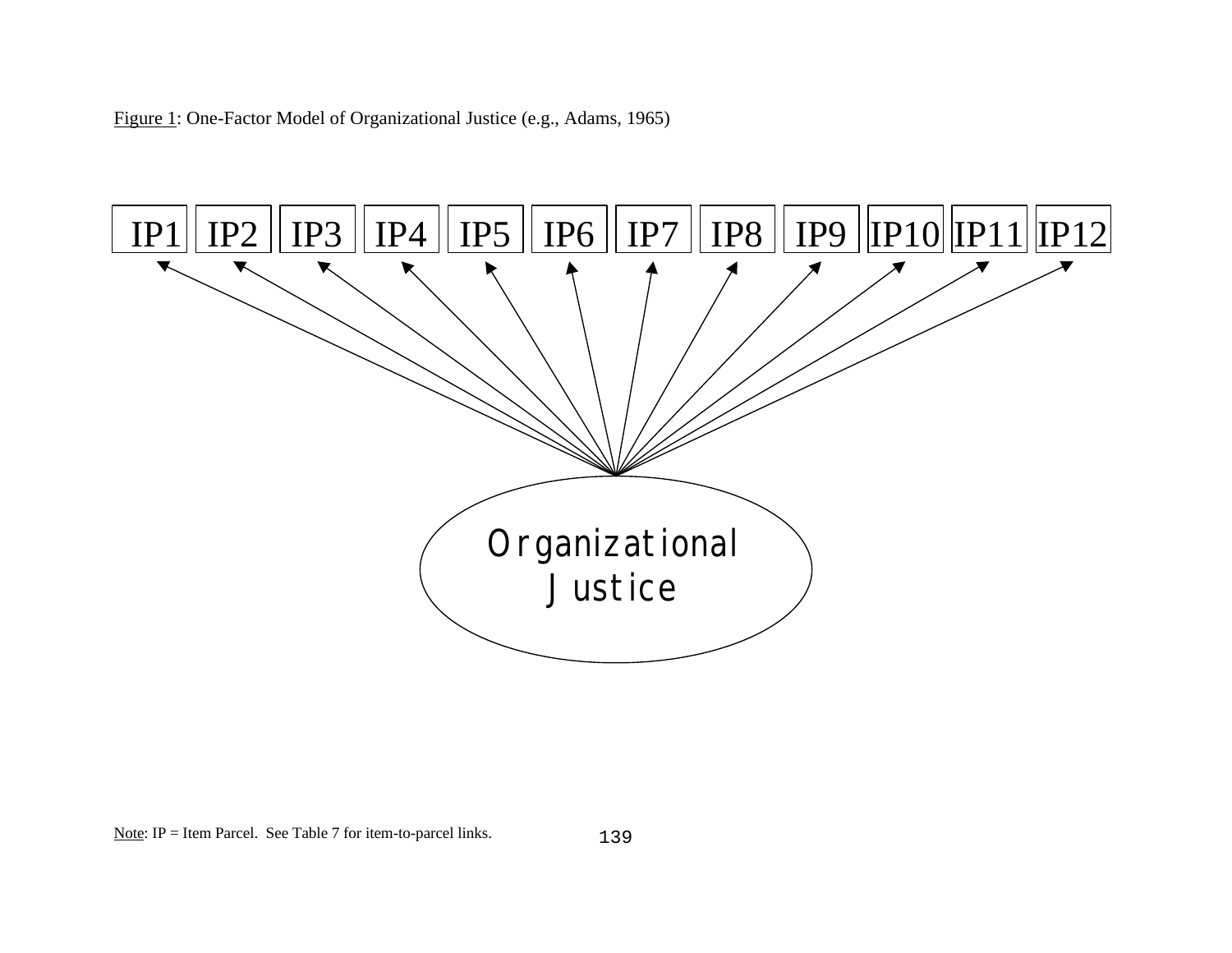



Note: IP = Item Parcel. See Table 7 for item-to-parcel links.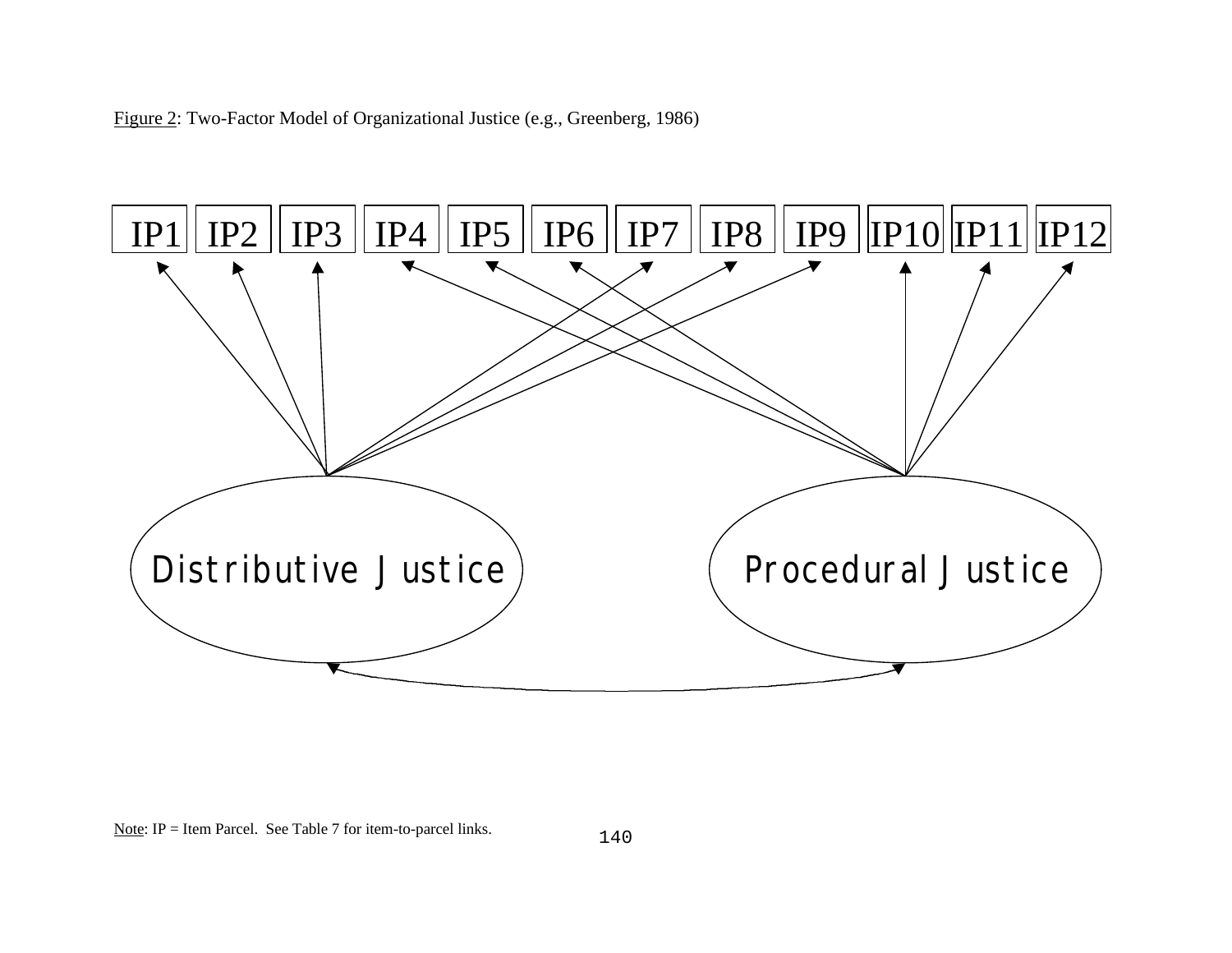Figure 3: Three-Factor Model of Organizational Justice (e.g., Bies & Moag, 1986)



Note: IP = Item Parcel. See Table 7 for item-to-parcel links.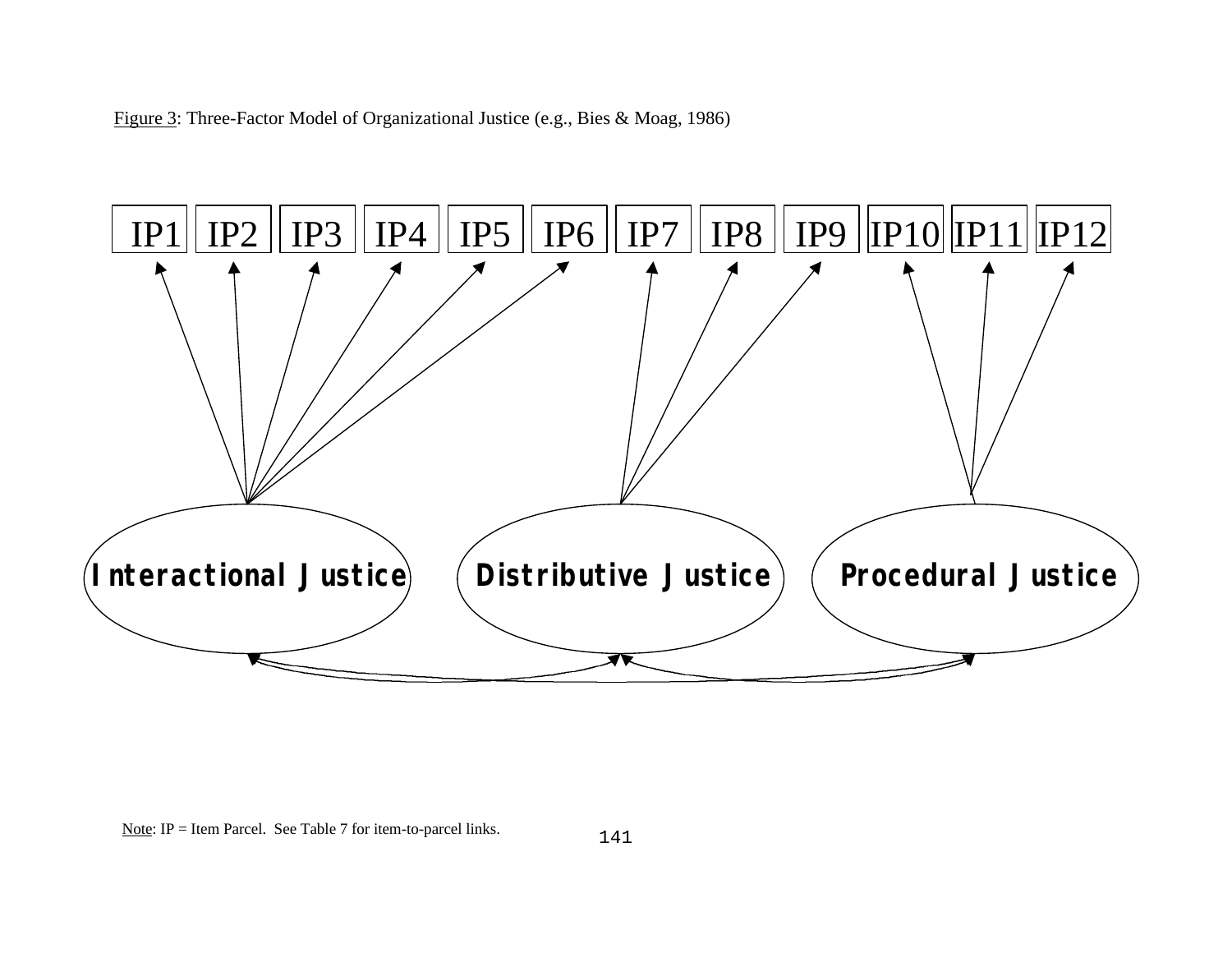Figure 4: Four-Factor Model of Organizational Justice (e.g., Greenberg, 1993b)



Note: IP = Item Parcel. See Table 7 for item-to-parcel links.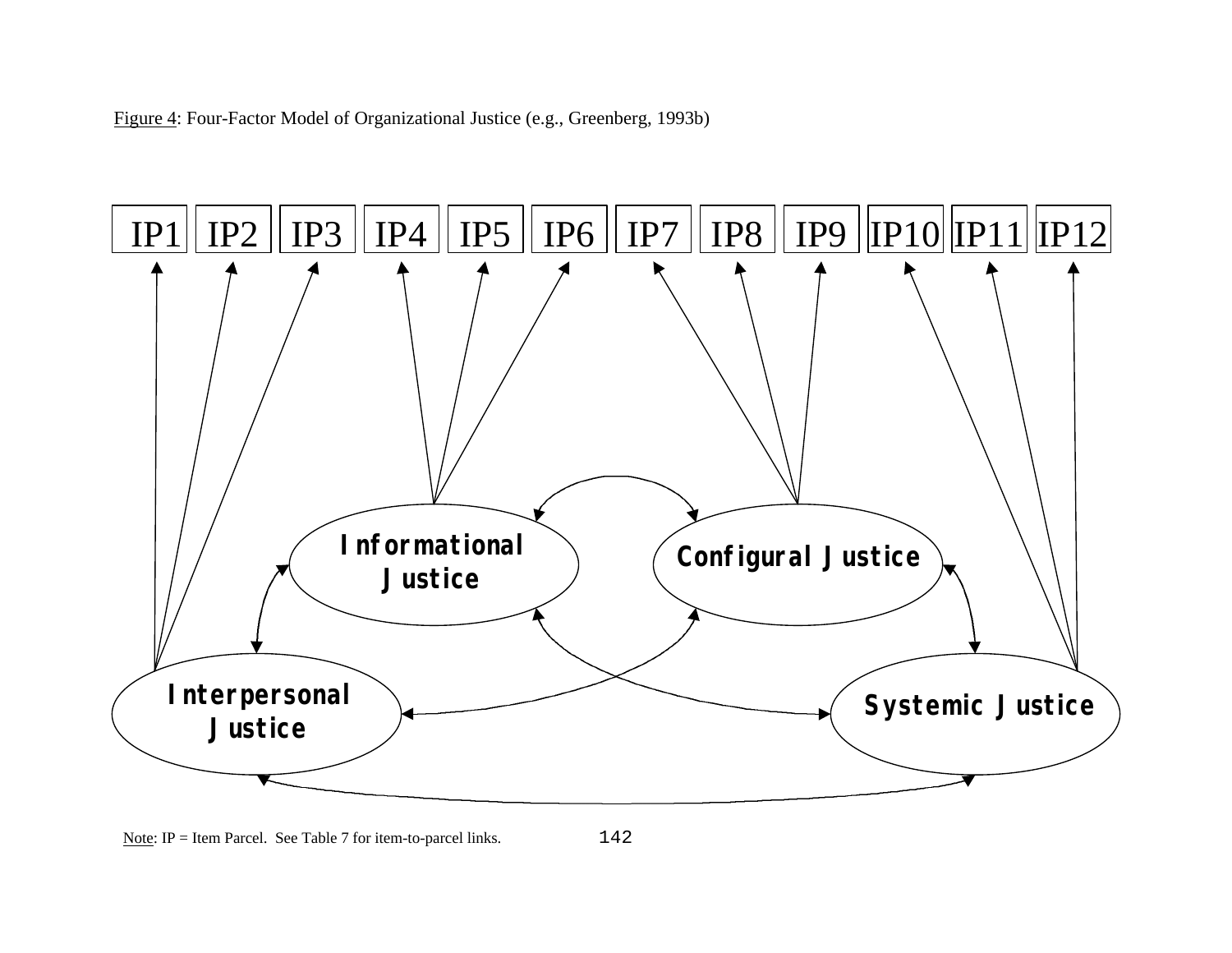

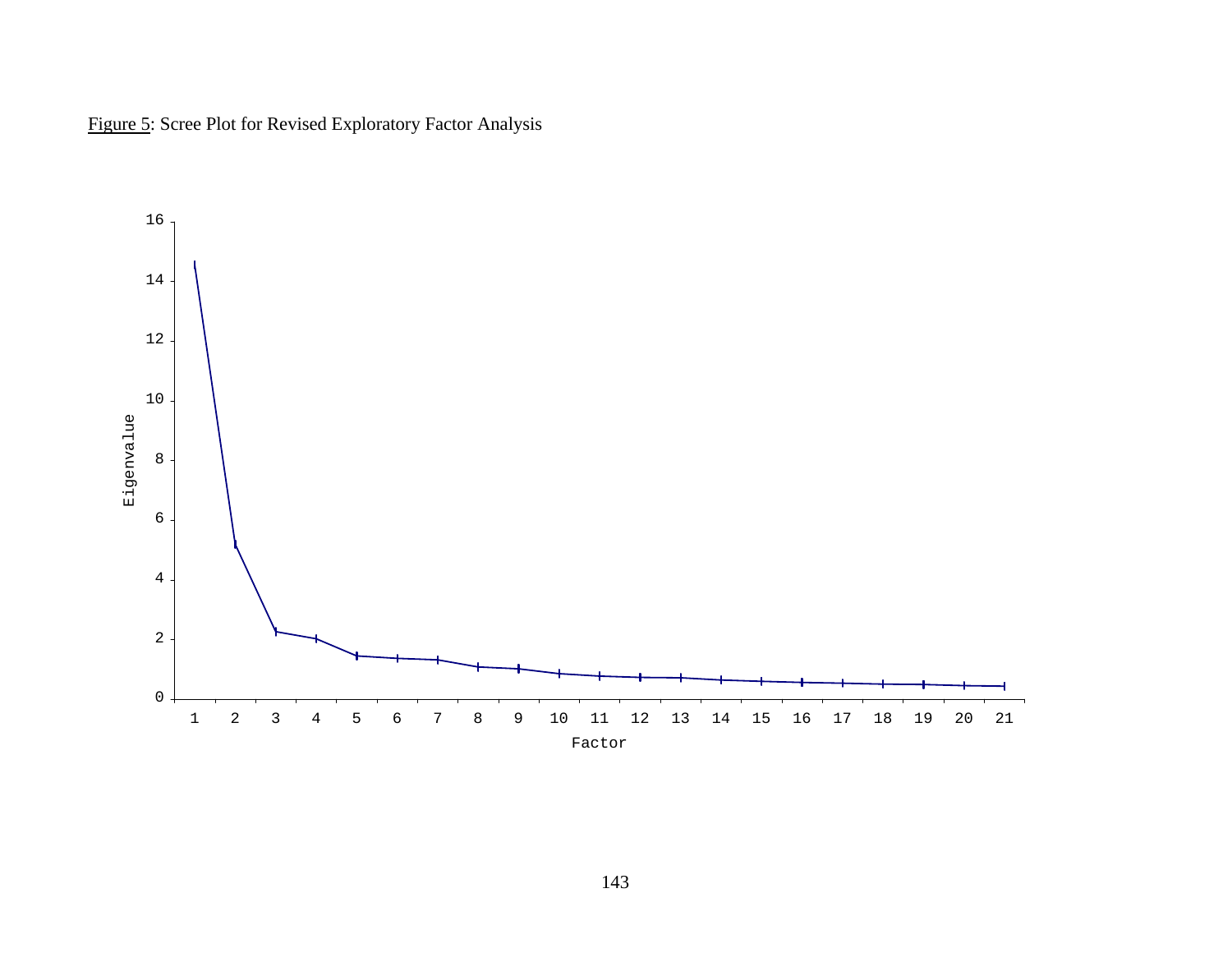Figure 6: Scree Plot for High Satisfaction Subgroup

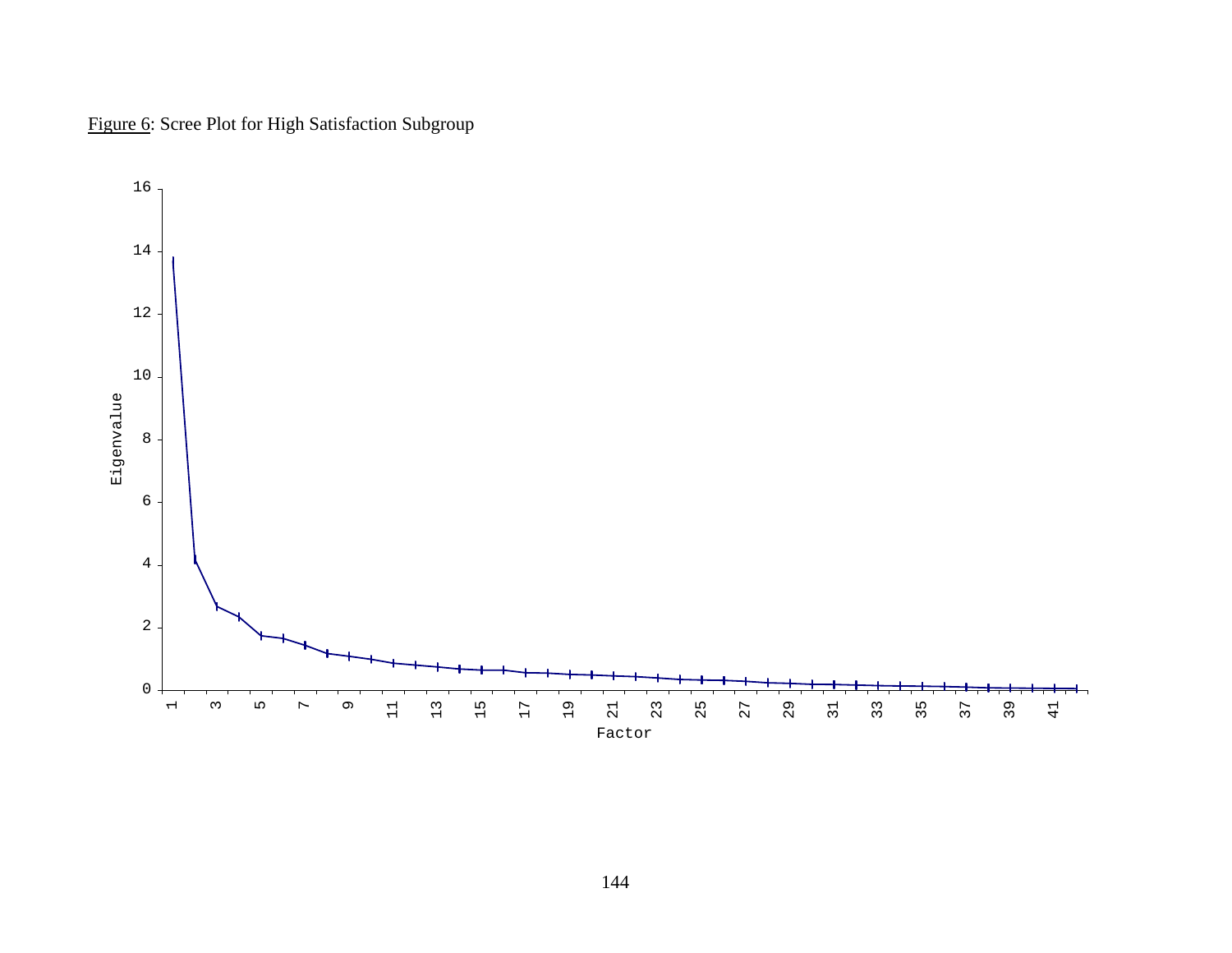

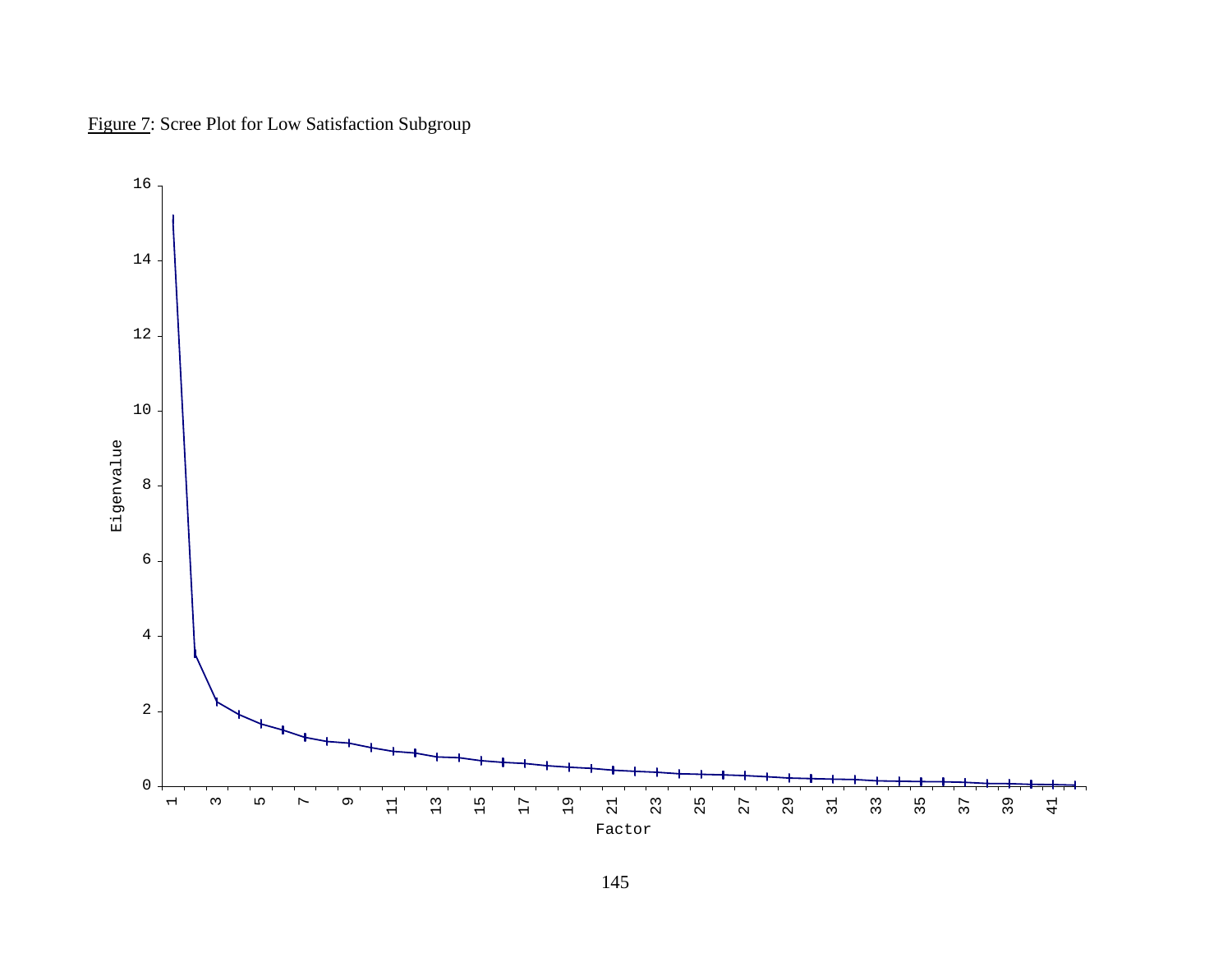

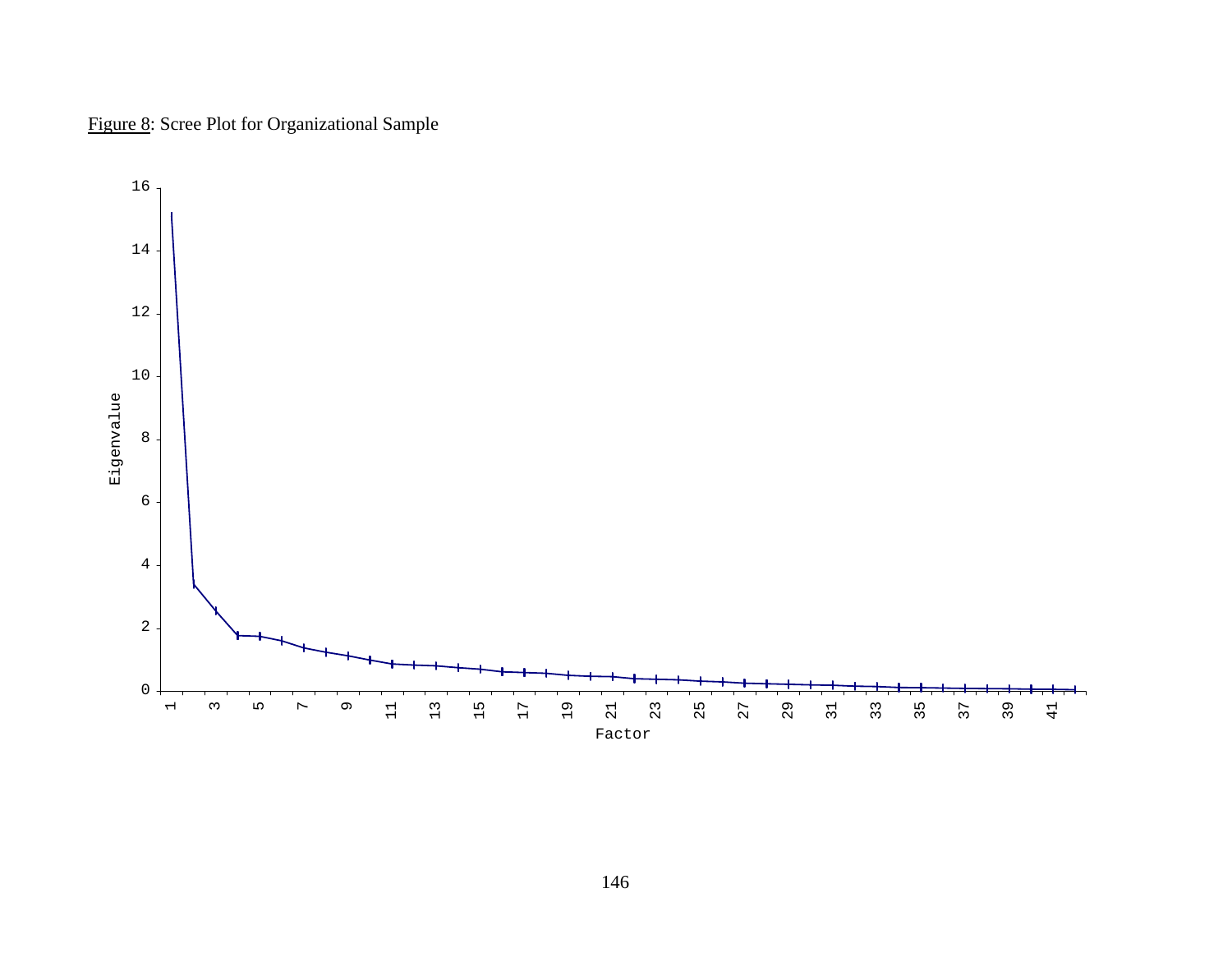

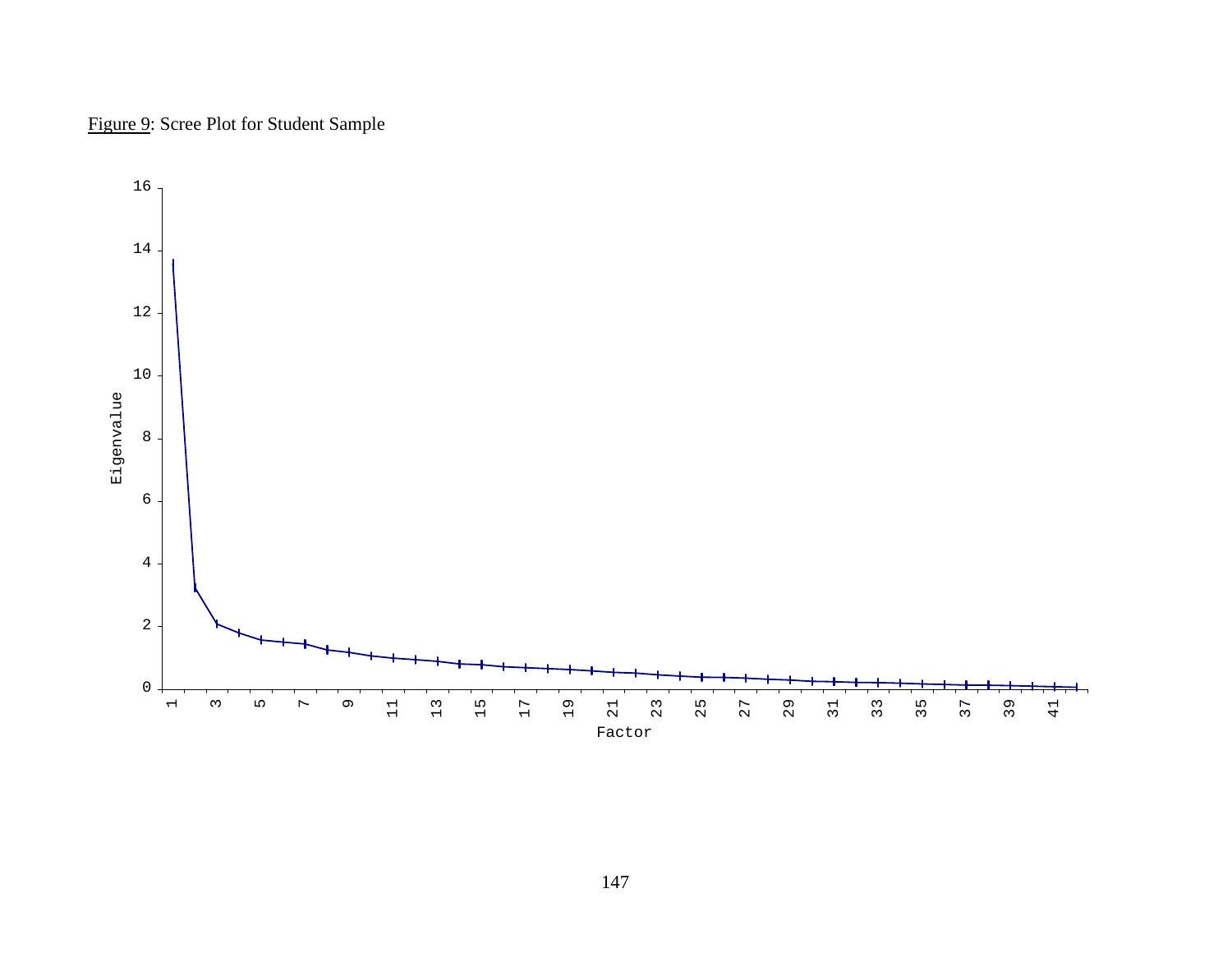

Figure 10: Exploratory Model of Organizational Justice from High Satisfaction Subgroup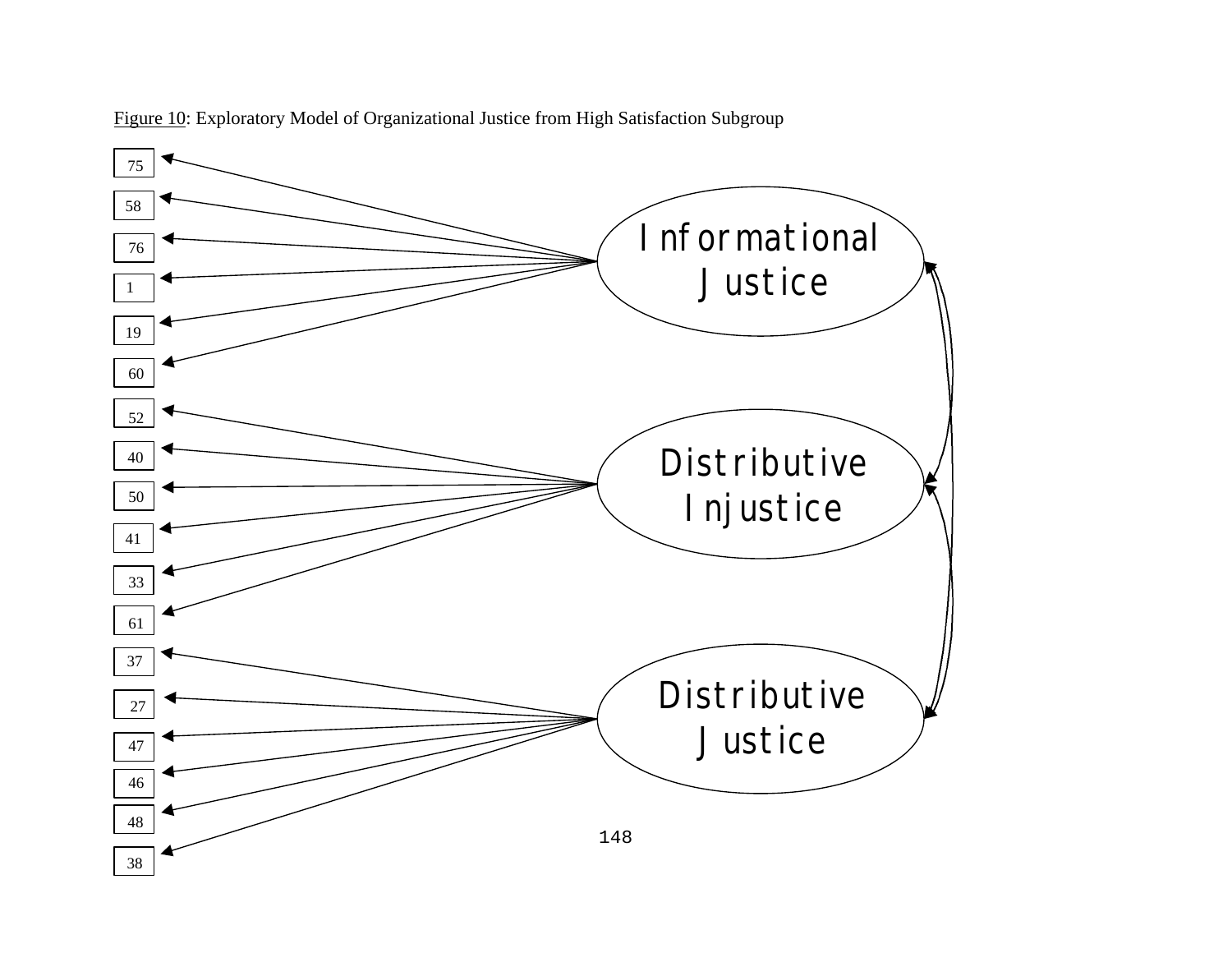

Figure 11: Exploratory Model of Organizational Justice from Low Satisfaction Subgroup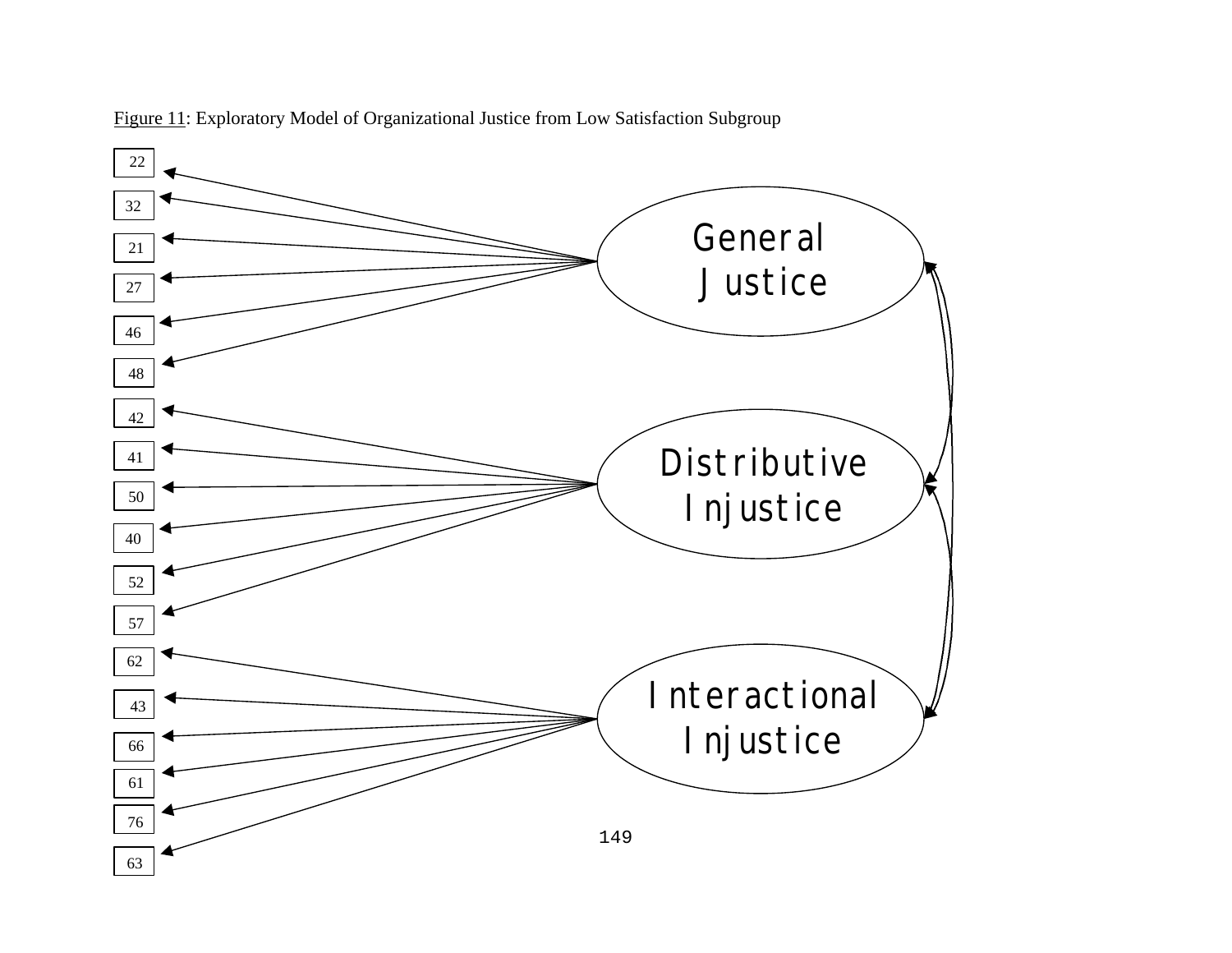

Figure 12: Exploratory Model of Organizational Justice from Organizational Sample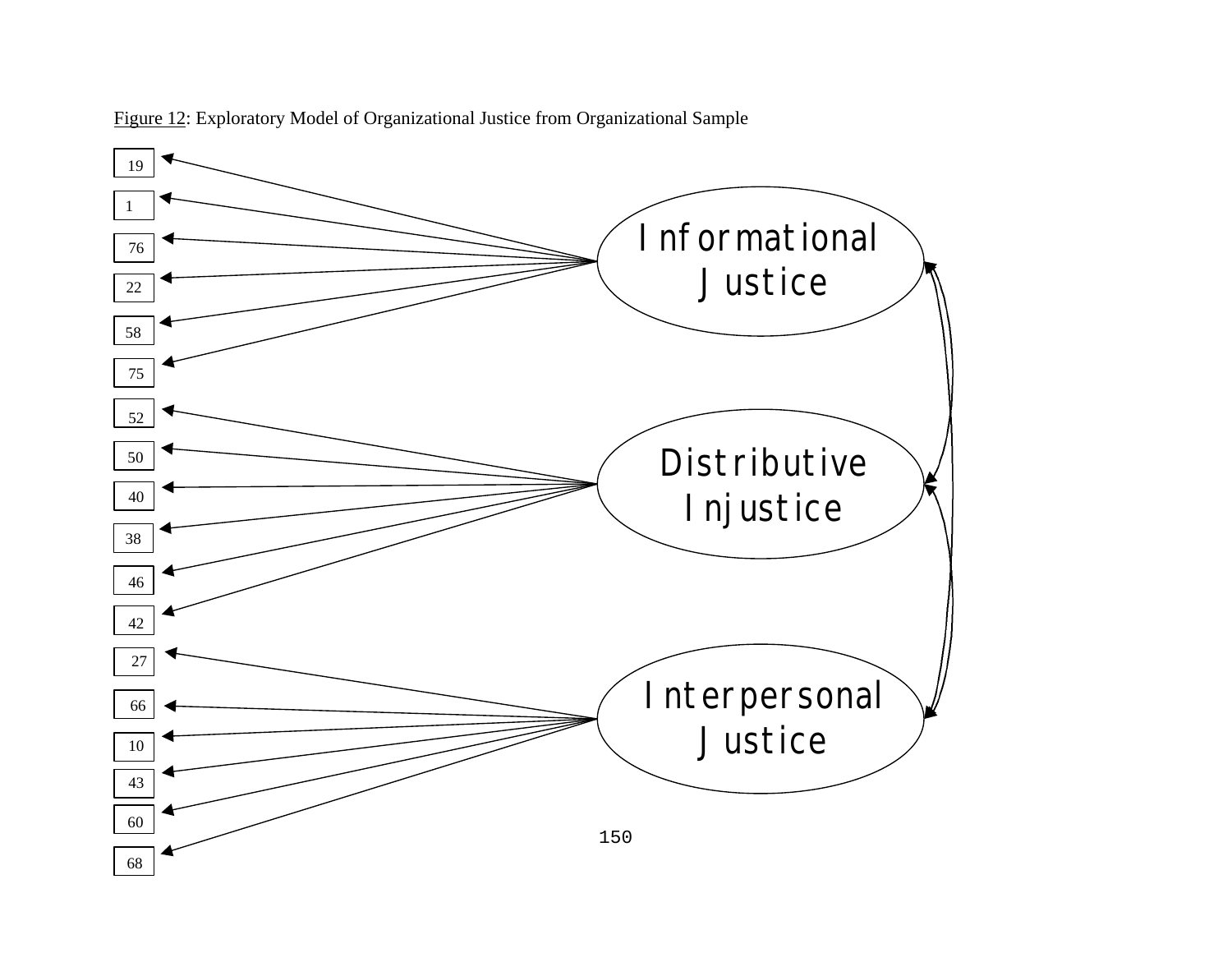

Figure 13: Exploratory Model of Organizational Justice from Student Sample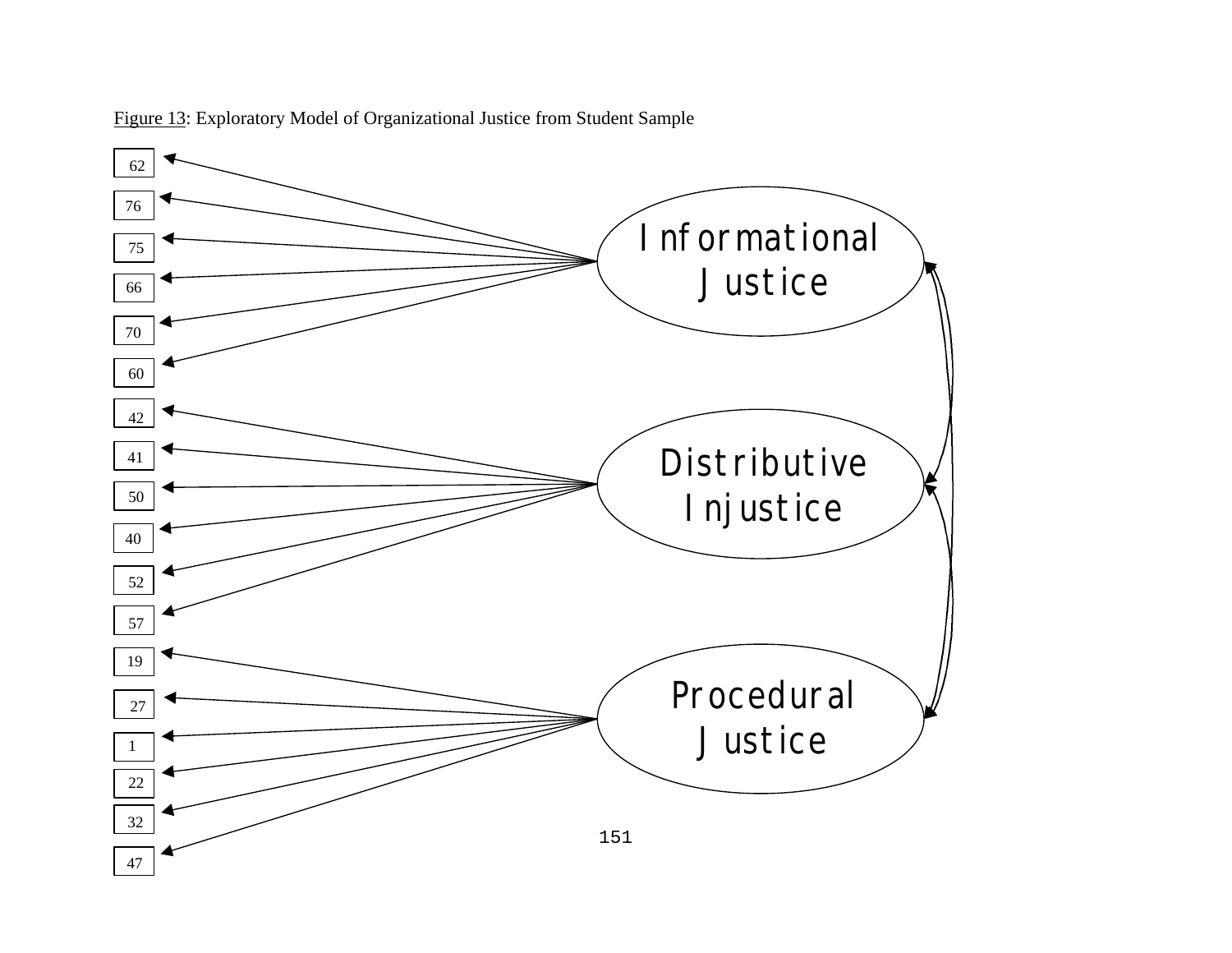## Figure 14: Scree Plot for Selection Context

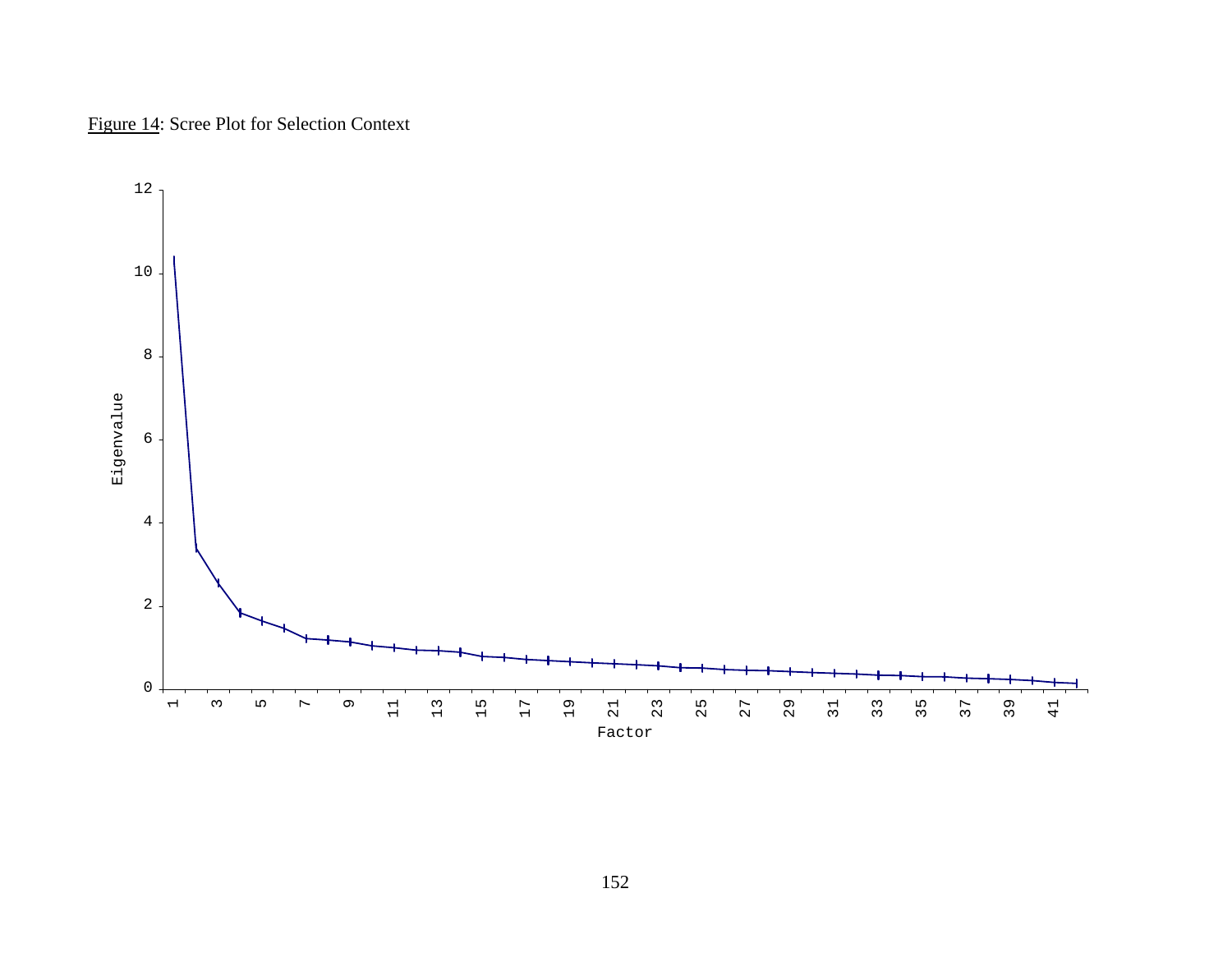

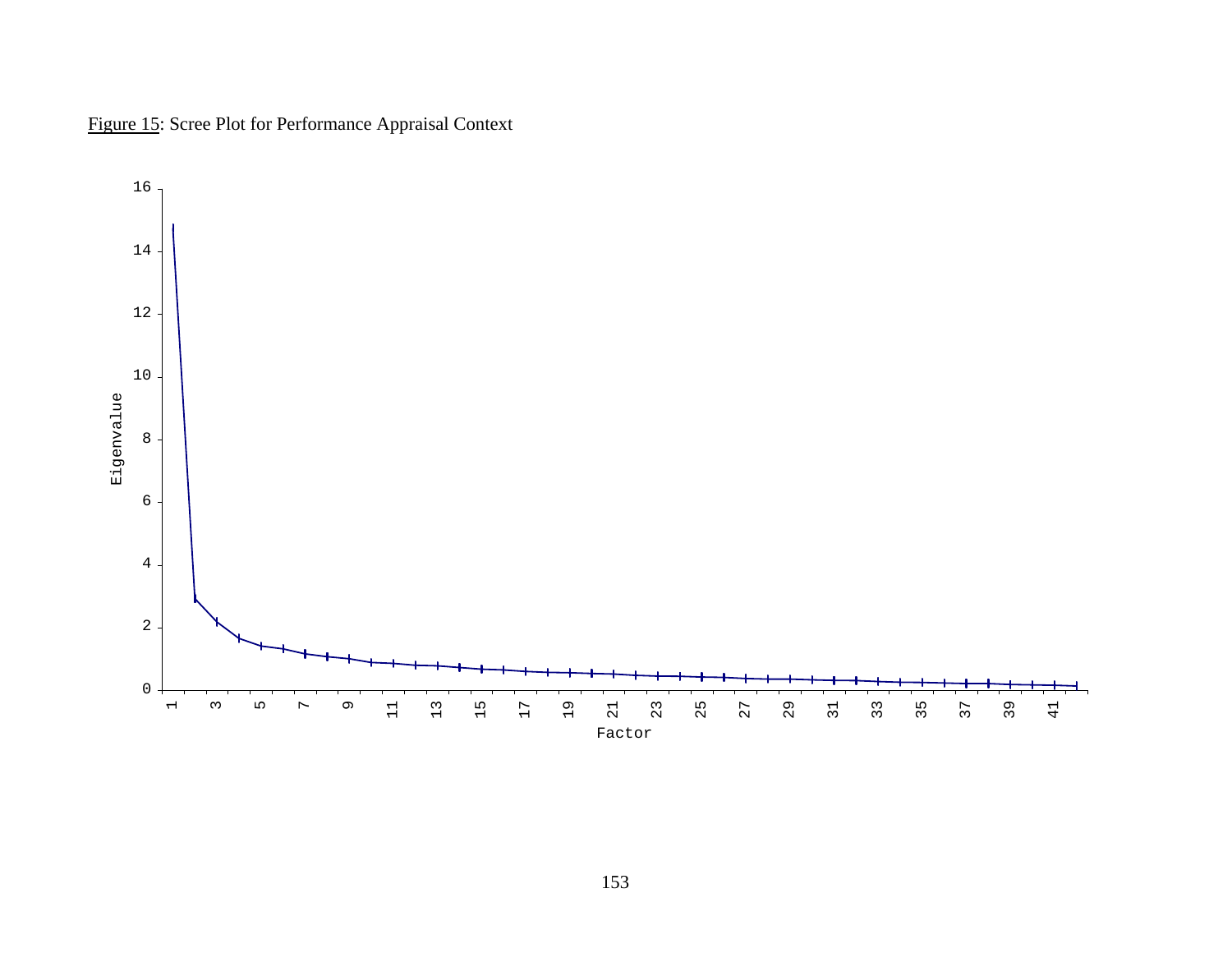

Figure 16: Exploratory Model of Organizational Justice from Selection Context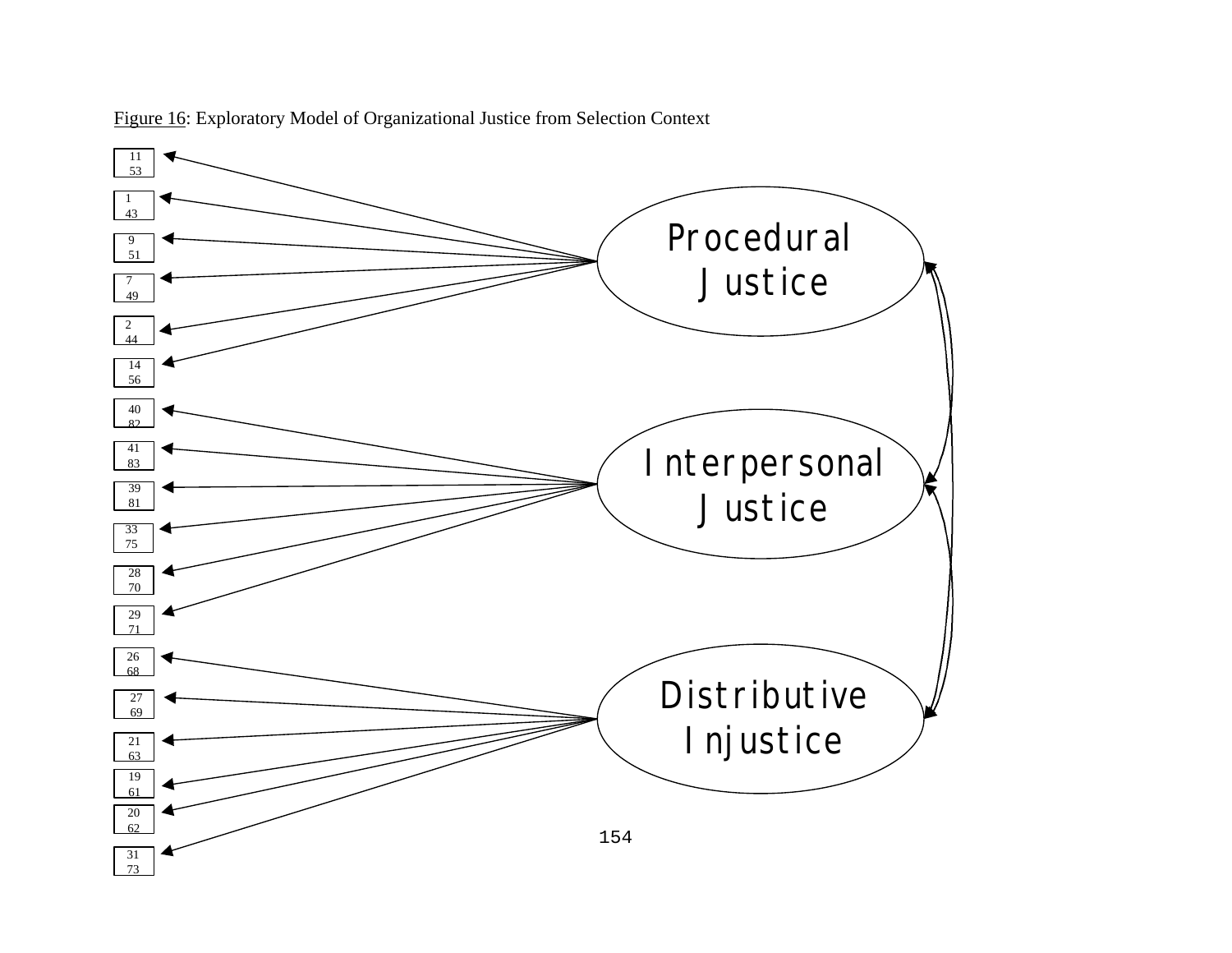

Figure 17: Exploratory Model of Organizational Justice from Performance Appraisal Context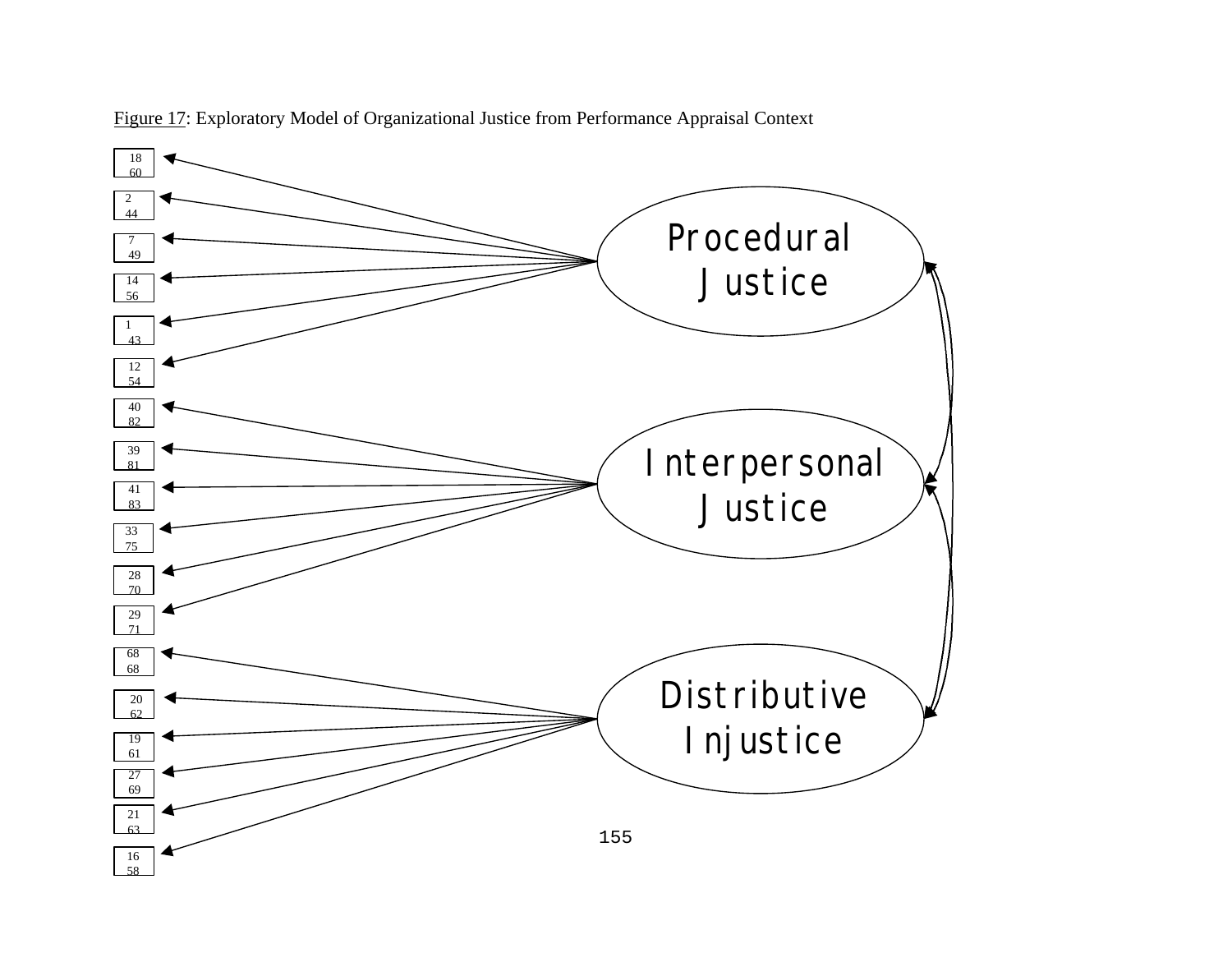## Vita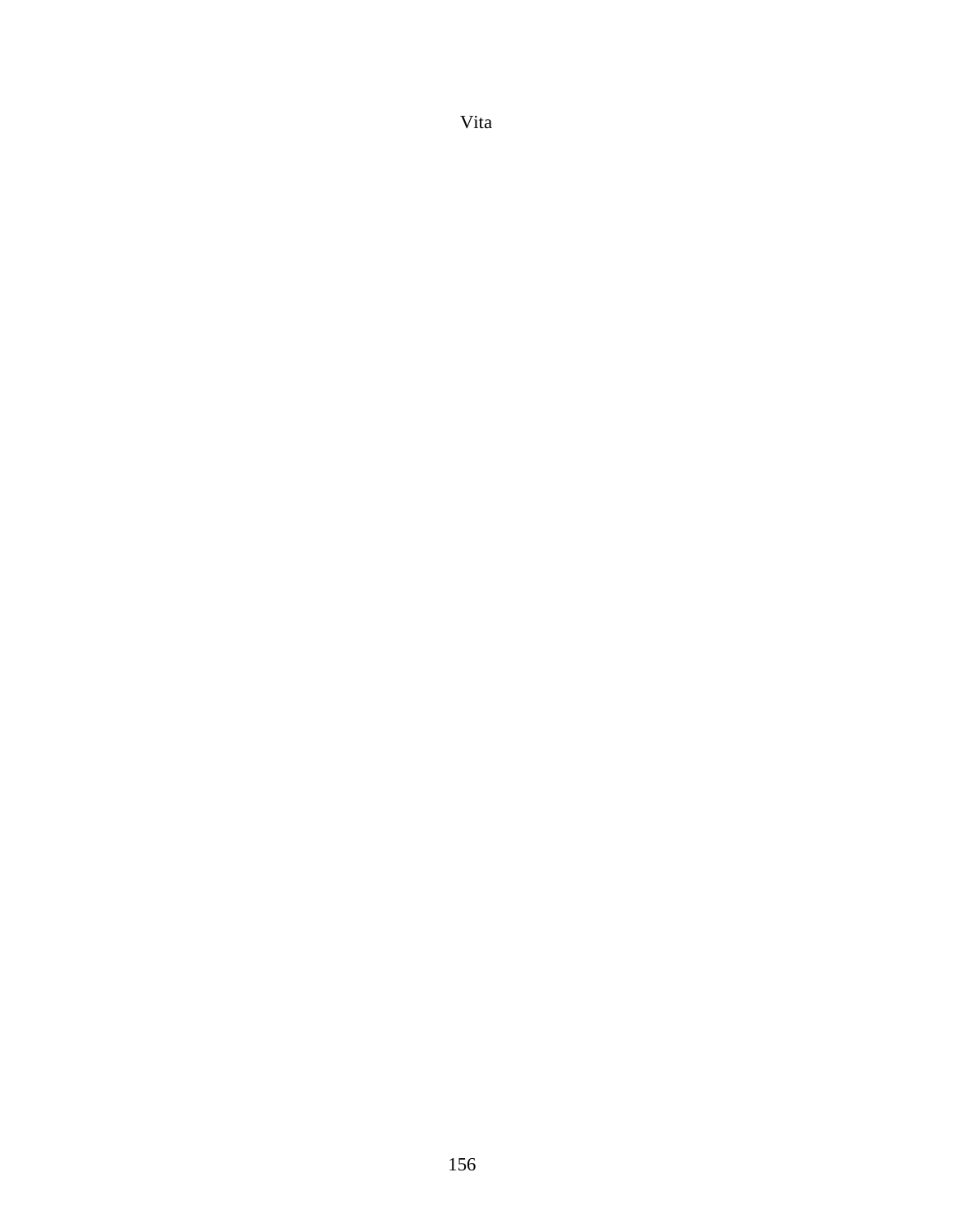# **TIMOTHY P. MCGONIGLE**

### **Education**

Ph.D. Virginia Polytechnic Institute and State University 1999 Major: Industrial & Organizational Psychology

M.A. Stephen F. Austin State University 1995 Major: Industrial & Organizational Psychology Minor: Statistics

B.A. Southwestern University 1992 Major: Experimental Psychology

#### **Present Position**

**Research Scientist, American Institutes for Research. Occupational Analysis for Health Care Financing Administration (1999 -).** Currently responsibilities involve facilitating an effort to build a workforce analysis and reporting system for the Health Care Financing Administration (HCFA). Based on AIR's HR systems and concepts developed in work for the U.S. Department of Defense, this system will provide HCFA with a sound, rational basis for strategic planning, hiring, training, and other business-relevant functions.

**Research Scientist, American Institutes for Research. Occupational Analysis for a Department of Defense Agency (1999 -).** Current responsibilities involve the development and implementation of a revised occupational structure and associated applications. Specific duties include: designing, conducting and reporting statistical analyses; leading focus groups of senior Agency representatives to evaluate the utility of analytic information; briefing senior agency clients on technical aspects of project; acting as intra-agency liaison to ensure cross-project technical consistency; managing an occupational information database; developing analysis plans to support future Agency activities and designing and producing ad hoc reports for senior Agency contacts.

#### **Professional Experience**

**Research Associate, American Institutes for Research. Occupational Analysis for a Department of Defense Agency (1998-99).** This project involved the development, validation and extension of a skills-based database for a Department of Defense Agency. Primary responsibilities included: providing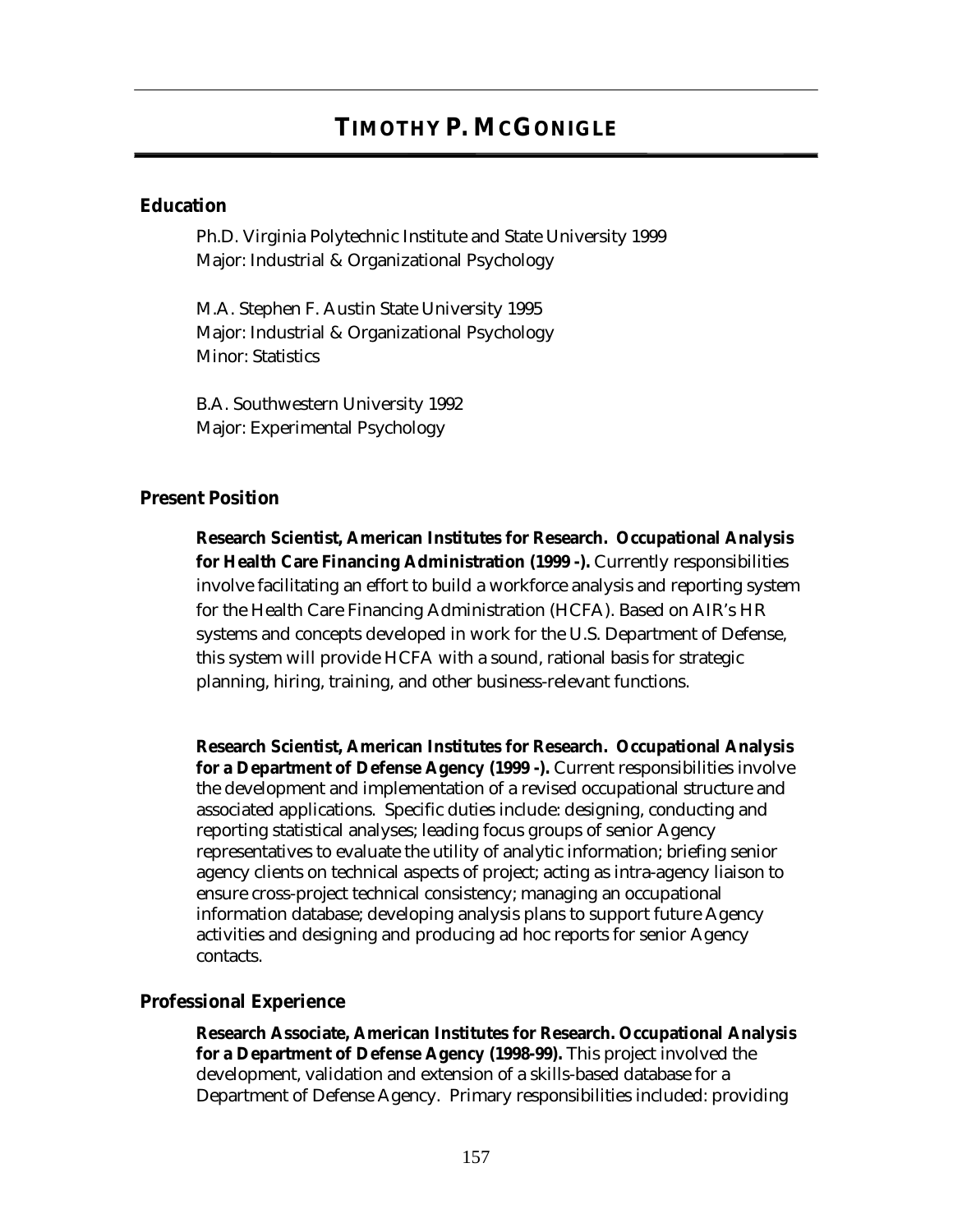technical expertise to develop, implement and evaluate the psychometric characteristics of the skills inventory and briefing agency clients on technical aspects of the project. Additional responsibilities included conducting statistical analysis of job analysis data; developing performance evaluation instruments; facilitating focus groups in the creation of job analysis and performance evaluation instruments and writing technical reports documenting the development of the previously mentioned applications.

**Research Associate, American Institutes for Research. Evaluation and revision of a Department of Defense Agency assessment process (1998).** This project involved the development and validation of an assessment system for a Department of Defense Agency. Specific duties included: designing paper-andpencil (biographical data inventories, personality inventories, assessment center exercises) behavioral (structured interviews) and indirect measures (personality assessment systems, integrity tests, content analysis systems) of performancerelated constructs, developing, conducting and reporting analyses to evaluate the validity of the proposed measures, writing technical reports documenting the development and validation of the assessment system and briefing Agency clients on technical aspects of the project.

**Statistical Consultant, ChangeTechnologies (1997-1998).** I created an evaluation system used in multiple high performance organizations to evaluate the impact of high performance programs and evaluated the psychometric characteristics of multiple team-based surveys. I also provided technical consultation on psychometric and research design issues to the Principal Investigator.

**Instructor, Virginia Polytechnic Institute and State University (1995-1997).** I independently developed and administered courses in Industrial/ Organizational Psychology and Introduction to Psychology.

**Graduate Research Assistant, Department of Computer Science, Virginia Polytechnic Institute and State University (1997).** I devised a 3-year, university-wide evaluation program for the National Digital Library of Theses and Dissertations Initiative, which included the ground-up development of five separate measurement tools. These surveys are currently used as the basis for similar programs at universities worldwide.

**Graduate Research Assistant, Department of Psychology, Virginia Polytechnic Institute and State University (1996).** I developed and managed a database for a large-scale study of leadership behavior among ROTC cadets and supervised collection of expert ratings of cadet performance. I also conducted preliminary analyses of existing data.

**Assessor, Tennessee Valley Authority (1997)** I completed a 40-hour rater calibration program and evaluated participants in a managerial assessment center. I also provided feedback on assessment system development.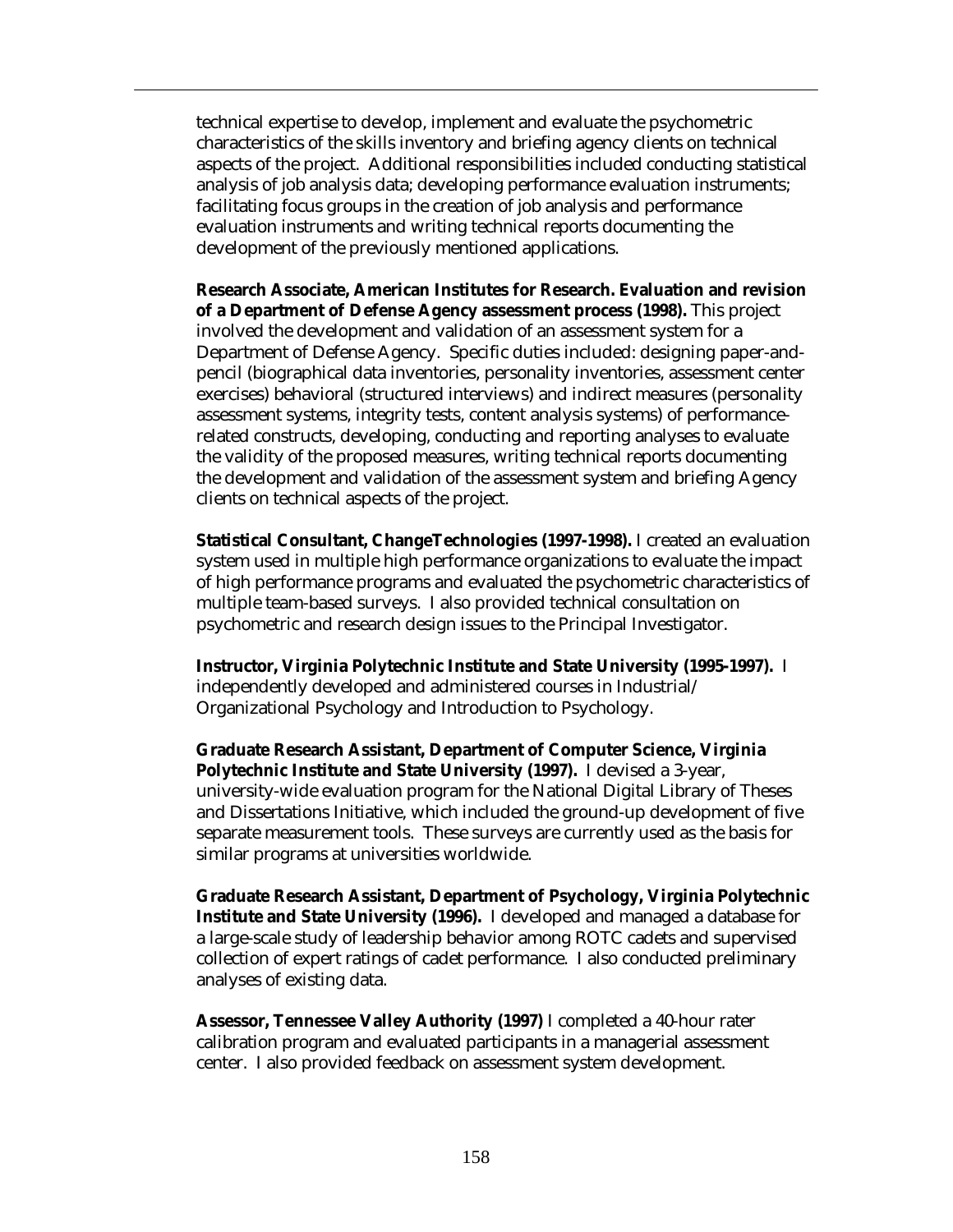**Intern, Ford Motor Company (1994).** I conducted task reviews for an organization-wide maintenance function and developed a measure of commitment to a quality initiative for a domestic auto manufacturer. I provided a technical summary of both processes.

**Intern, Internal Revenue Service (1991).** I investigated high-technology training techniques and developed a survey of current training needs for the Internal Revenue Service. I provided a technical summary of the findings.

## **Employment History**

| 1999-present | Research Scientist; Washington Research Center, American         |
|--------------|------------------------------------------------------------------|
|              | Institutes for Research, Washington, DC                          |
| 1998-1999    | Research Associate; Washington Research Center, American         |
|              | Institutes for Research, Washington, DC                          |
| 1997-1998    | Statistical Consultant; ChangeTechnologies, Pittsburgh, PA       |
| 1997         | Assessor, Tennessee Valley Authority, Knoxville, TN              |
| 1996-1997    | Graduate Research Assistant, Departments of Psychology and       |
|              | Computer Science, Virginia Polytechnic Institute and State       |
|              | University, Blacksburg, VA                                       |
| 1997         | Instructor, Department of Psychology, Virginia Polytechnic       |
|              | Institute and State University, Blacksburg, VA                   |
| 1995-1996    | Graduate Teaching Assistant, Department of Psychology,           |
|              | Virginia Polytechnic Institute and State University, Blacksburg, |
|              | VA.                                                              |
| 1994         | Intern, Ford Motor Company, Bedford, IN                          |
| 1993-1995    | Graduate Teaching Assistant, Department of Psychology,           |
|              | Stephen F. Austin State University, Nacogdoches, TX              |
| 1991         | Intern, Internal Revenue Service, Austin, TX                     |

## **Professional Affiliations**

American Psychological Association American Psychological Society Society for Industrial and Organizational Psychology Personnel Testing Council of Metropolitan Washington

## **Publications**

Facteau, J.D., Facteau, C.L. & McGonigle, T.P. (under review). Characteristics of Ratings and Managers' Reactions to Multisource Performance Appraisal Feedback. Manuscript submitted to *Journal of Organizational Behavior*.

Fox, E.A., Eaton, J.L., McMillan, G., Kipp, N.A., Mather, P., McGonigle, T.P., Schweiker, W. & DeVane, B. (1997). Networked Digital Library of Theses and Dissertations. *D Lib* [on-line]. Available: www.dlib.org/dlib/september97/theses/09fox.html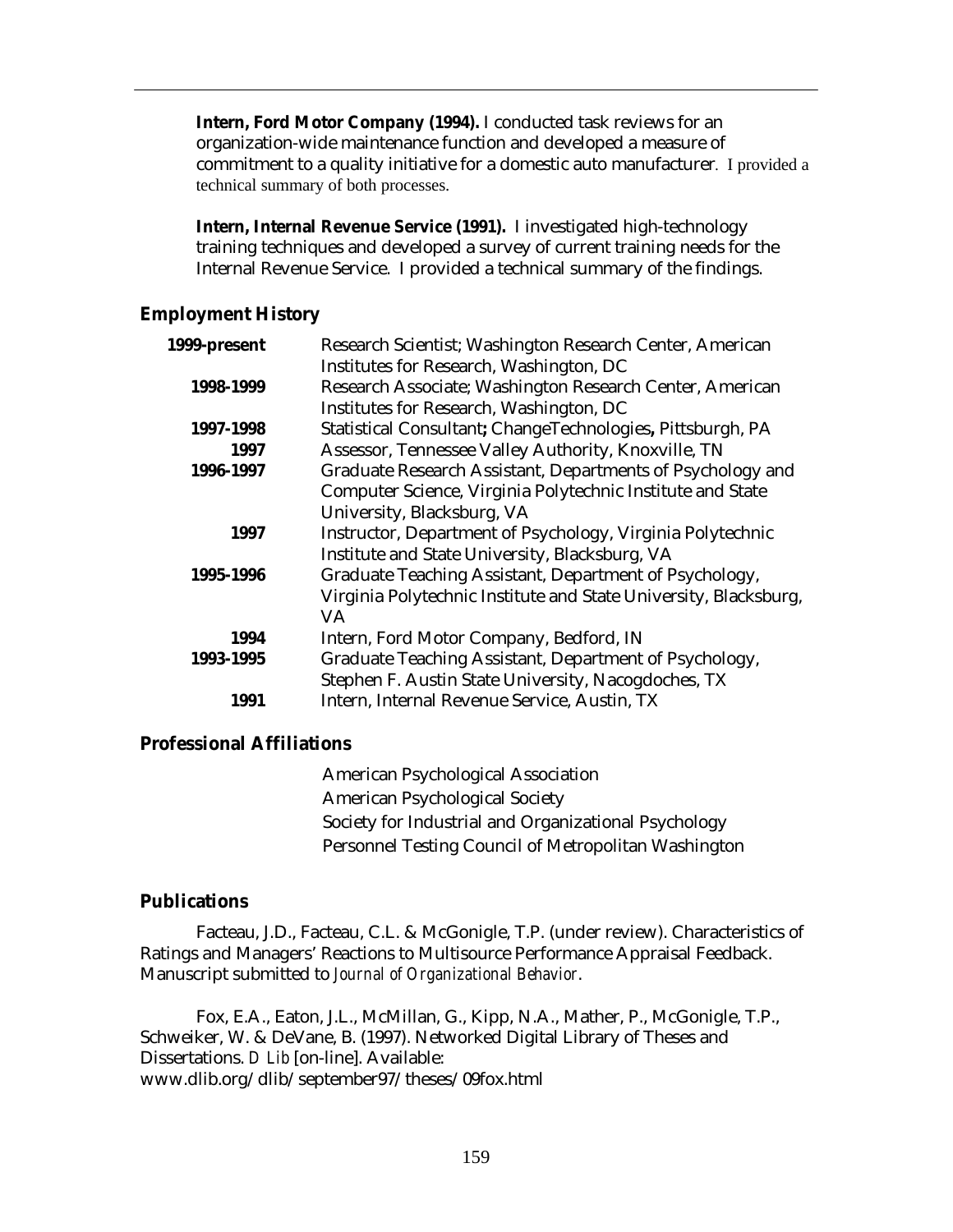Hauenstein, N.M.A, McGonigle, T.P. & Flinder, S.W. (under review). The relationship between procedural and distributive justice: A meta-analysis. Manuscript submitted to *Educational and Psychological Measurement*.

McGonigle, T.P. & Hauenstein, N.M.A. (under review). Rater Ability, Motivation and Cognitive Ability Effects on Self-Appraisal Accuracy. Manuscript submitted to *Journal of Applied Psychology*.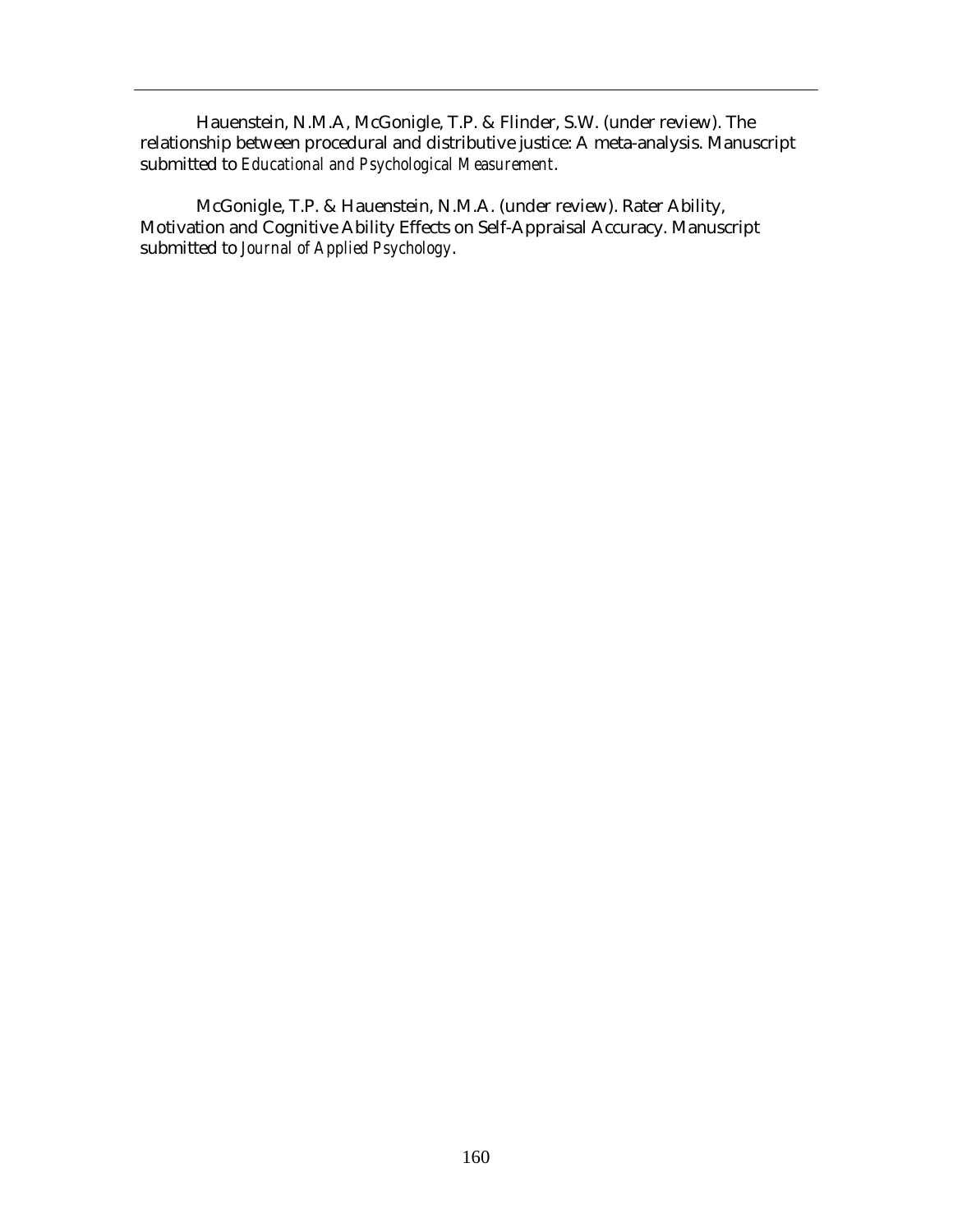#### **Technical Reports**

Button, S., Searcy, C., McGonigle, T., Connelly, S., Calderon, R. & Mumford, M. (1998, October). *Measurement Development Report I* (CIA Report, Contract No.: 97-I-176000-000) Washington, D.C.: The American Institutes for Research.

C2 Multimedia and American Institutes for Research (1999, December). *Draft Human Resource (HR) Plan Validation Report* (OPM Report, Contract No.: OPM-97-0096). Falls Church, VA: Author.

Connelly, M.S., Searcy, C.A., McGonigle, T.P. & Mumford, M.D. (1998, June). *Measure Revision and Development Report* (CIA Report, Contract No.: 97-I-176000-000) Washington, D.C.: The American Institutes for Research.

McGonigle, T.P. (1994). *Development of a measure of commitment to the TPM process at Ford*. Bedford, IN: Ford Motor Company.

McGonigle, T.P. (1991). *Recommendations for the development of end user computing at the Internal Revenue Service*. Austin, TX: Internal Revenue Service.

Mumford, M., Connelly, S., Calderon, R., Russell, D., & McGonigle, T. (1998, March). *Measurement Strategy Report* (CIA Report, Contract No.: 97-I-176000-000) Washington, D.C.: The American Institutes for Research.

Mumford, M., Kirkpatrick, S., Connelly, S., & McGonigle, T. (1998, March). *Technical Report 1* (CIA Report, Contract No.: 97-I-176000-0000) Washington, D.C.: The American Institutes for Research.

Mumford, M., McGonigle, T., Russell, D., & Kirkpatrick, S. (1998, May). *Technical Report 3* (CIA Report, Contract No.: 97-I-176000-0000) Washington, D.C.: The American Institutes for Research.

#### **Presentations**

Facteau, J.D., Facteau, C.L., McGonigle, T.P. & Fredholm, R.L. (1997, April). *Characteristics of feedback and managers' reactions in multisource appraisal systems*. Poster presented at the twelfth annual convention of the Society for Industrial and Organizational Psychology, St. Louis, MO.

Facteau, J.D., Fredholm, R.L., Keller, K.D., McGonigle, T.P. & LeBreton, D.L. (1998, April). *A Further Validation of the Construct of Goal Orientation*. Poster presented at the thirteenth annual convention of the Society for Industrial and Organizational Psychology, Dallas, TX.